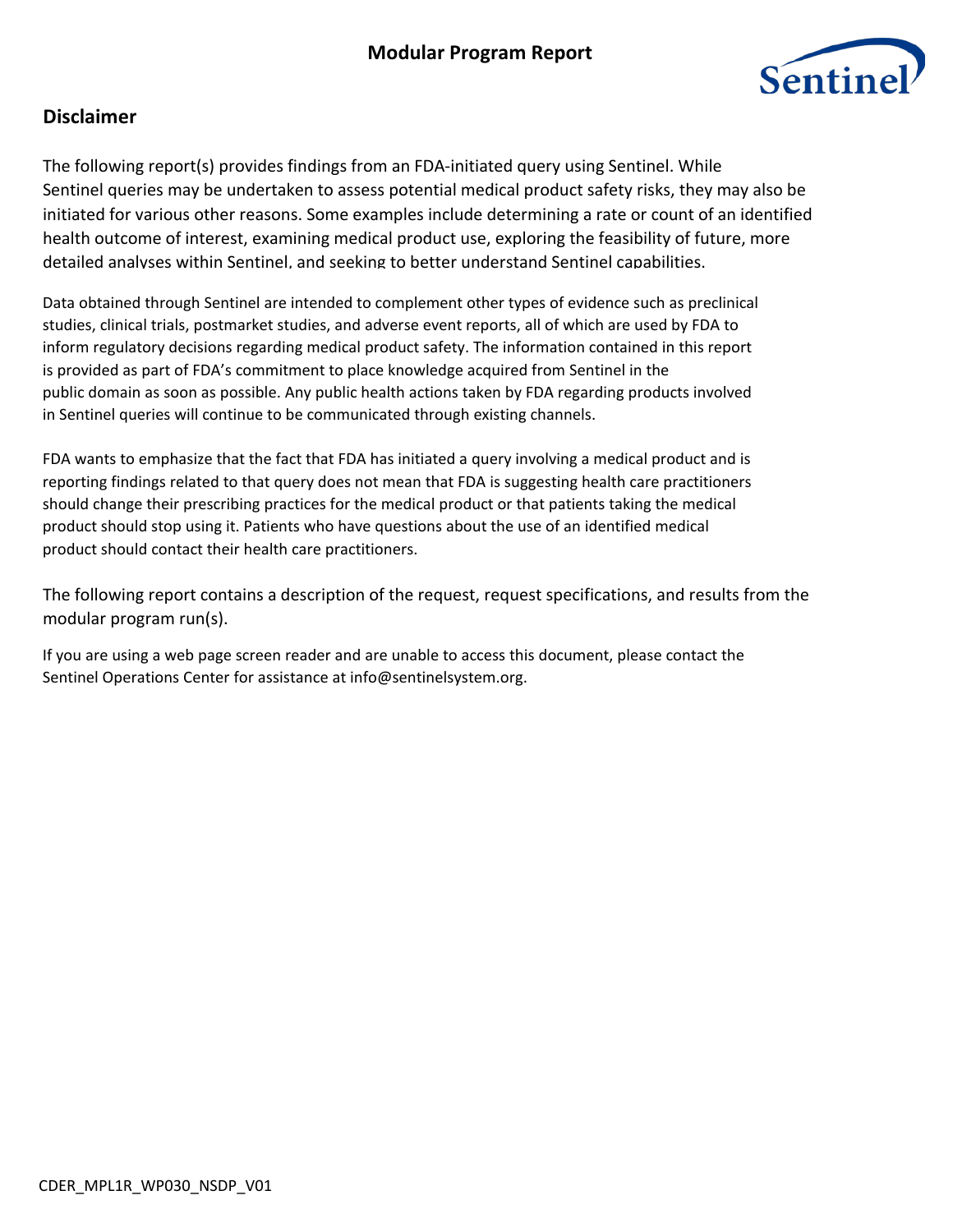

### **Overview for Request cder\_mpl1r\_wp030\_nsdp\_v01**

**Request ID:** cder\_mpl1r\_wp030\_nsdp\_v01

**Request Description:** FDA has requested execution of Modular Program #1 (MP1), version 2.0, to investigate incidence of antiviral drug use. This query was run against the Sentinel Distributed Database (SDD) for the time period of January 1, 2010 to December 31, 2015.

**Sentinel Modular Program Tool Used:** Cohort Identification and Descriptive Analysis (CIDA) tool, version 2.2.3.

**Data Source:** Data from January 1, 2010 to December 31, 2015 from 16 health plans contributing to the SDD are included in this report. This request was distributed on June 20, 2016. See Appendix A for a list of the latest dates of available data for each Data Partner.

**Study Design:** This request was designed to calculate background rates. The number of qualifying patients with the exposures of interest were calculated overall and stratified by age group, sex, year, and year-month.

**Exposure of Interest:** The exposures of interest were two influenza antiviral drugs (oseltamivir and zanamivir), which were defined using National Drug Codes (NDCs). Two forms of oseltamivir, capsule and powder, were separately examined. Please see Appendix B for generic and brand names.

**Cohort Eligibility Criteria:** Patients were required to be continuously enrolled in plans with either drug coverage only or both medical and drug coverage. Enrollment was required for 90 days prior to dispensing of the drug of interest, during which gaps in coverage of up to 45 days were allowed. All valid dispensing index dates during the query period were included and a gap of 10 days was allowed between dispensings to be considered part of the same episode. Patients who recieved any of the drugs of interest (i.e., oseltamivir, including capsule or powder, or zanamivir) in the 45 or 90 days prior to a dispensing of interest were excluded. The following age groups were included in the cohort: 0-1, 2-4, 5-9, 10-14, 19-21, 22-44, 45-64, 65-74, and 75+ years.

**Limitations:** Algorithms to define exposures are imperfect and, therefore, exposures may be misclassified. Please note that not all Data Partners have data through the end of 2015, and therefore 2015 data should be interpreted with caution. Please see Appendix A for a list of the latest dates of available data for each Data Partner.

#### **Please see** *Appendix C* **for the specifications of parameters used in the analyses for this request.**

**Notes:** Please contact the Sentinel Operations Center Query Fulfillment Team (production@mini-sentinel.org) for questions and to provide comments/suggestions for future enhancements to this document.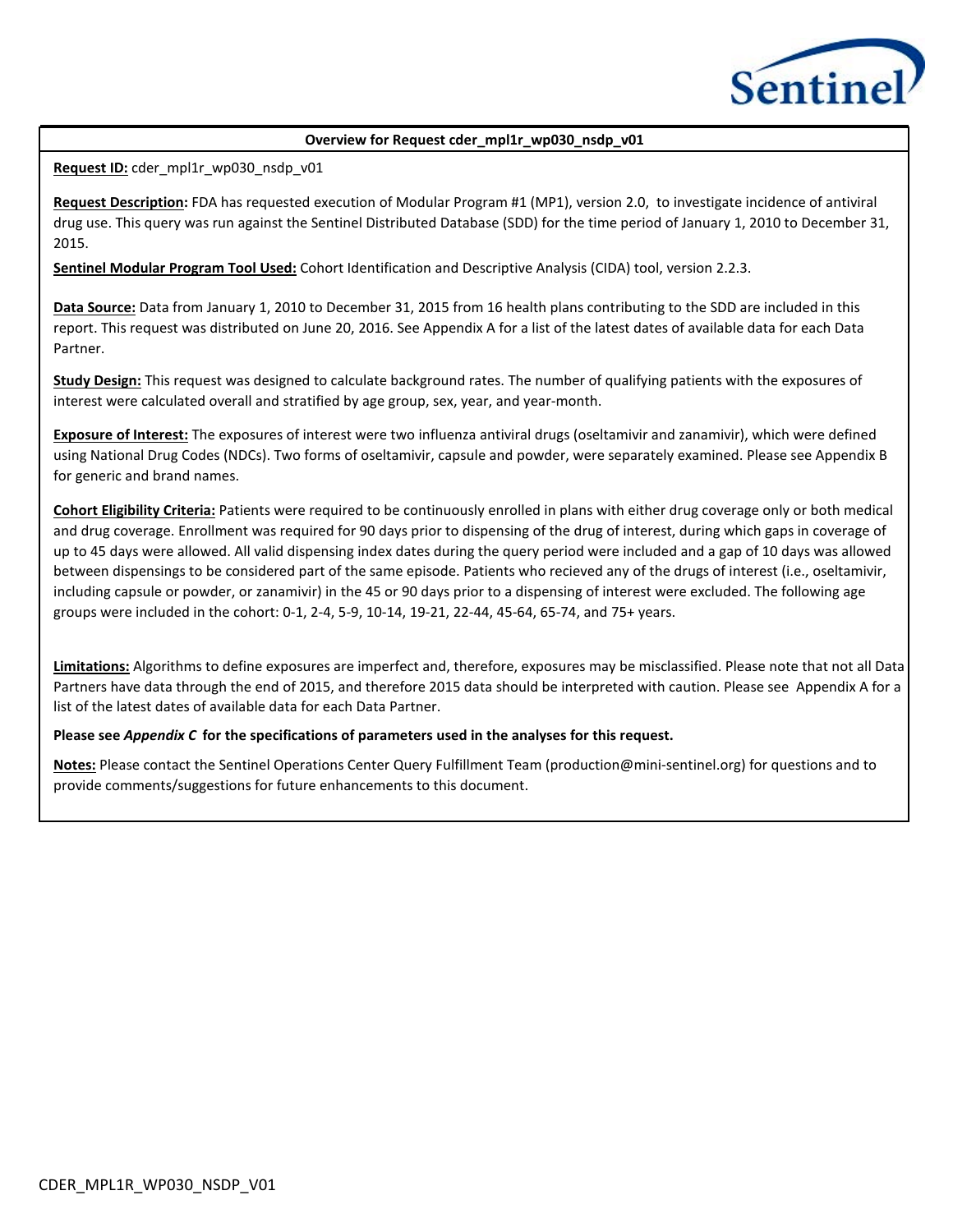

|                      | <b>Table of Contents</b>                                                                                                                                                                                                      |
|----------------------|-------------------------------------------------------------------------------------------------------------------------------------------------------------------------------------------------------------------------------|
| Glossary<br>Table 1a | List of Terms Found in this Report and their Definitions<br>Summary of Incident Influenza Antiviral Drug Use among Patients with Medical and Drug Coverage in the Sentinel                                                    |
|                      | Distributed Database between January 1, 2010 and December 31, 2015, by Drug and Washout Period                                                                                                                                |
| Table 1b             | Summary of Incident Influenza Antiviral Drug Use among Patients with Drug Coverage in the Sentinel Distributed<br>Database between January 1, 2010 and December 31, 2015, by Drug and Washout Period                          |
| Table 2a             | Summary of Incident Influenza Antiviral Drug Use among Patients with Medical and Drug Coverage in the Sentinel<br>Distributed Database between January 1, 2010 and December 31, 2015, by Drug, Washout Period, and Age Group  |
| Table 2b             | Summary of Incident Influenza Antiviral Drug Use among Patients with Drug Coverage in the Sentinel Distributed<br>Database between January 1, 2010 and December 31, 2015, by Drug, Washout Period, and Age Group              |
| Table 3a             | Summary of Incident Influenza Antiviral Drug Use among Patients with Medical and Drug Coverage in the Sentinel<br>Distributed Database between January 1, 2010 and December 31, 2015, by Drug, Washout Period, and Sex        |
| Table 3b             | Summary of Incident Influenza Antiviral Drug Use among Patients with Drug Coverage in the Sentinel Distributed<br>Database between January 1, 2010 and December 31, 2015, by Drug, Washout Period, and Sex                    |
| Table 4a             | Summary of Incident Influenza Antiviral Drug Use among Patients with Medical and Drug Coverage in the Sentinel<br>Distributed Database between January 1, 2010 and December 31, 2015, by Drug, Washout Period, and Year       |
| Table 4b             | Summary of Incident Influenza Antiviral Drug Use among Patients with Drug Coverage in the Sentinel Distributed<br>Database between January 1, 2010 and December 31, 2015, by Drug, Washout Period, and Year                   |
| Table 5a             | Summary of Incident Influenza Antiviral Drug Use among Patients with Medical and Drug Coverage in the Sentinel<br>Distributed Database between January 1, 2010 and December 31, 2015, by Drug, Washout Period, and Year/Month |
| Table 5b             | Summary of Incident Influenza Antiviral Drug Use among Patients with Drug Coverage in the Sentinel Distributed<br>Database between January 1, 2010 and December 31, 2015, by Drug, Washout Period, and Year/Month             |
| <b>Appendix A</b>    | Latest Date of Available Data for Each Data Partner up to Request End Date                                                                                                                                                    |
| <b>Appendix B</b>    | List of Generic and Brand Names used to Define Events in this Request                                                                                                                                                         |
| <b>Appendix C</b>    | Modular Program Specifications for cder_mpl1r_wp030_nsdp_v01                                                                                                                                                                  |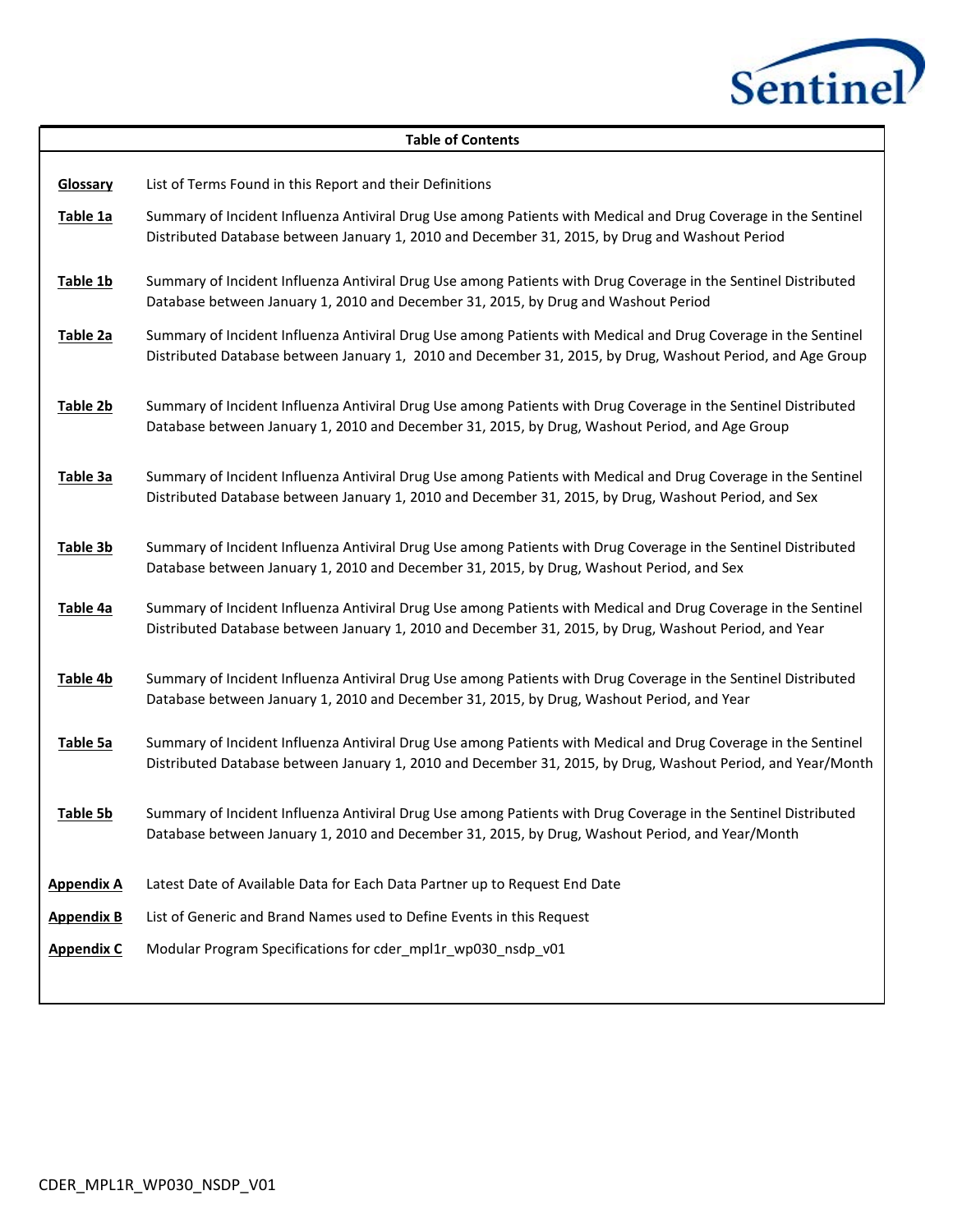

#### **Glossary of Terms for Analyses Using Cohort Identification and Descriptive Analysis (CIDA) Tool\***

**Amount Supplied** - number of units (pills, tablets, vials) dispensed. Net amount per NDC per dispensing. This is equivalent to the "RxAmt" value in the MSCDM. **Blackout Period** - number of days at the beginning of a treatment episode that events are to be ignored. If an event occurs during the blackout period, the episode is excluded.

**Care Setting** - type of medical encounter or facility where the exposure, event, or condition code was recorded. Possible care settings include: Inpatient Hospital Stay (IP), Non-Acute Institutional Stay (IS), Emergency Department (ED), Ambulatory Visit (AV), and Other Ambulatory Visit (OA). For laboratory results, possible care settings include: Emergency department (E), Home (H), Inpatient (I), Outpatient (O), or Unknown or Missing (U). Along with the Principal Diagnosis Indicator, forms the Care Setting/PDX parameter.

**Cohort Definition (drug/exposure) -** indicates how the cohort will be defined: (1) 01: Cohort includes only the first valid incident treatment episode during the query period; (2) 02: Cohort includes all valid incident treatment episodes during the query period; (3) 03: Cohort includes all valid incident treatment episodes during the query period until an event occurs.

**Days Supplied -** number of days supplied for all dispensings in qualifying treatment episodes.

**Eligible Members** - number of members eligible for an incident treatment episode (defined by the drug/exposure and event washout periods) with drug and medical coverage during the query period.

**Enrollment Gap -** number of days allowed between two consecutive enrollment periods without breaking a "continuously enrolled" sequence.

**Episodes -** treatment episodes; length of episode is determined by days supplied in one dispensing or consecutive dispensings bridged by the episode gap.

**Episode Gap -** number of days allowed between two (or more) consecutive exposures (dispensings/procedures) to be considered the same treatment episode.

**Event Deduplication -** specifies how events are counted by the MP algorithm: (0) 0: Counts all occurrences of an HOI during an exposure episode; (1) 1: de-duplicates occurrences of the same HOI code and code type on the same day; (2) 2: de-duplicates occurrences of the same HOI group on the same day (e.g., de-duplicates at the group level).

**Exposure Extension Period -** number of days post treatment period in which the outcomes/events are counted for a treatment episode.

**Exposure Episode Length -** number of days after exposure initiation that is considered "exposed time."

Lookback Period (pre-existing condition) - number of days wherein a member is required to have evidence of pre-existing condition (diagnosis/procedure/drug dispensing).

**Member-Years -** sum of all days of enrollment with medical and drug coverage\*\* in the query period preceded by an exposure washout period all divided by **365.25. Minimum Days Supplied -** specifies a minimum number of days in length of the days supplied for the episode to be considered.

**Minimum Episode Duration -** specifies a minimum number of days in length of the episode for it to be considered.

Principal Diagnosis (PDX) - diagnosis or condition established to be chiefly responsible for admission of the patient to the hospital. 'P' = principal diagnosis, 'S' = secondary diagnosis, 'X' = unspecified diagnosis, '.' = blank. Along with the Care Setting values, forms the Caresetting/PDX parameter.

Query Period - period in which the modular program looks for exposures and outcomes of interest.

**Treatment Episode Truncation Indicator -** indicates whether observation of the incident query code during follow-up requires truncation of valid treatment episodes. A value of Y indicates that the treatment episodes should be truncated at the first occurrence of an incident query code. A value of N indicates that the treatment episodes should not be truncated at the occurrence of the incident query code.

**Users -** number of members with exposure during the query period. Member must have no evidence of exposure(s) of interest (defined by incidence criteria) in the prior washout period. A user may only be counted once in a query period.

Washout Period (drug/exposure)\*\* - number of days a user is required to have no evidence of prior exposure (drug dispensing/procedure) and continuous drug and medical coverage prior to an incident treatment episode.

**Washout Period (event/outcome)\*\* -** number of days a user is required to have no evidence of a prior event (procedure/diagnosis) and continuous drug and medical coverage prior to an incident treatment episode.

**Years at Risk** - number of days supplied plus any episode gaps and exposure extension periods all divided by 365.25.

\*all terms may not be used in this report

\*\*incident treatment episodes must be incident to both the exposure and the event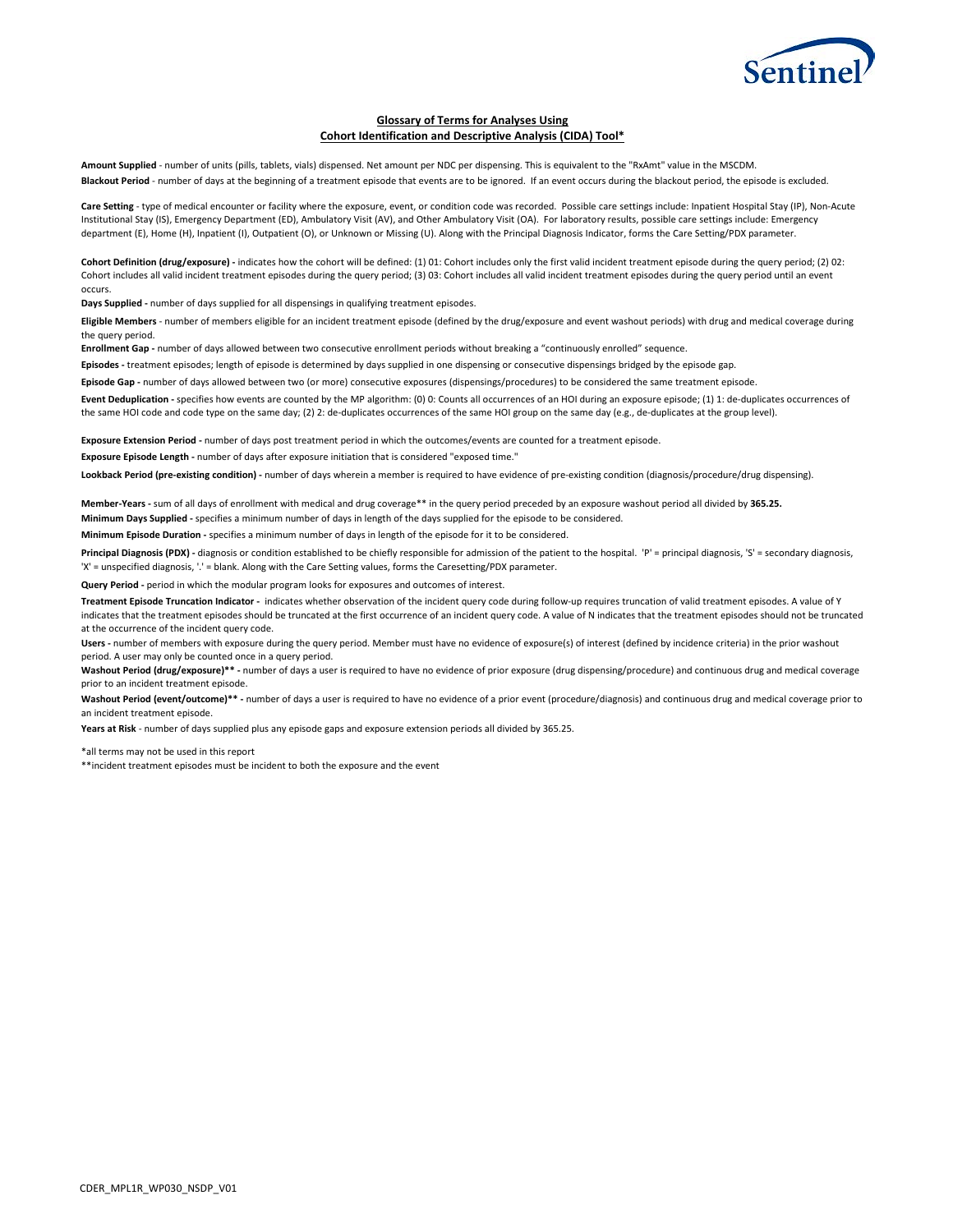

|                                                       | New Users / 1K   |                     |                    |               |            |                      |                |                     |          |                |             |                |
|-------------------------------------------------------|------------------|---------------------|--------------------|---------------|------------|----------------------|----------------|---------------------|----------|----------------|-------------|----------------|
|                                                       |                  |                     |                    |               | Amount     |                      | Eligible       |                     | Eligible | Days Supplied/ | Dispensings | Days Supplied/ |
|                                                       | <b>New Users</b> | <b>New Episodes</b> | <b>Dispensings</b> | Days Supplied | Supplied   | <b>Years at Risk</b> | <b>Members</b> | <b>Member-Years</b> | Members  | User           | User        | Dispensing     |
| Incident Use of Oseltamivir Capsules (45 day washout) |                  |                     |                    |               |            |                      |                |                     |          |                |             |                |
|                                                       | 1,978,276        | 2,102,885           | 2,114,557          | 12,062,113    | 23,524,293 | 33,082.7             | 101,947,808    | 219,957,555.4       | 19.40    | 6.10           | 1.07        | 5.70           |
| Incident Use of Oseltamivir Capsules (90 day washout) |                  |                     |                    |               |            |                      |                |                     |          |                |             |                |
|                                                       | 1,975,692        | 2,090,667           | 2,102,055          | 11,985,963    | 23,367,554 | 32,872.2             | 101,934,600    | 219,595,694.0       | 19.38    | 6.07           | 1.06        | 5.70           |
| Incident Use of Oseltamivir Powder (45 day washout)   |                  |                     |                    |               |            |                      |                |                     |          |                |             |                |
|                                                       | 459,758          | 494,188             | 496,763            | 3,178,093     | 44,274,001 | 8,713.7              | 101.947.808    | 219,957,555.4       | 4.51     | 6.91           | 1.08        | 6.40           |
| Incident Use of Oseltamivir Powder (90 day washout)   |                  |                     |                    |               |            |                      |                |                     |          |                |             |                |
|                                                       | 459,177          | 490,700             | 493,233            | 3,156,339     | 43,985,985 | 8,653.9              | 101,934,600    | 219,595,694.0       | 4.50     | 6.87           | 1.07        | 6.40           |
| Incident Use of Zanamivir (45 day washout)            |                  |                     |                    |               |            |                      |                |                     |          |                |             |                |
|                                                       | 7,559            | 7,955               | 8,010              | 58,725        | 158,573    | 161.1                | 101,947,808    | 219,957,527.7       | 0.07     | 7.77           | 1.06        | 7.33           |
| Incident Use of Zanamivir (90 day washout)            |                  |                     |                    |               |            |                      |                |                     |          |                |             |                |
|                                                       | 7,461            | 7,783               | 7,832              | 57,173        | 154,947    | 156.8                | 101,934,600    | 219,595,663.4       | 0.07     | 7.66           | 1.05        | 7.30           |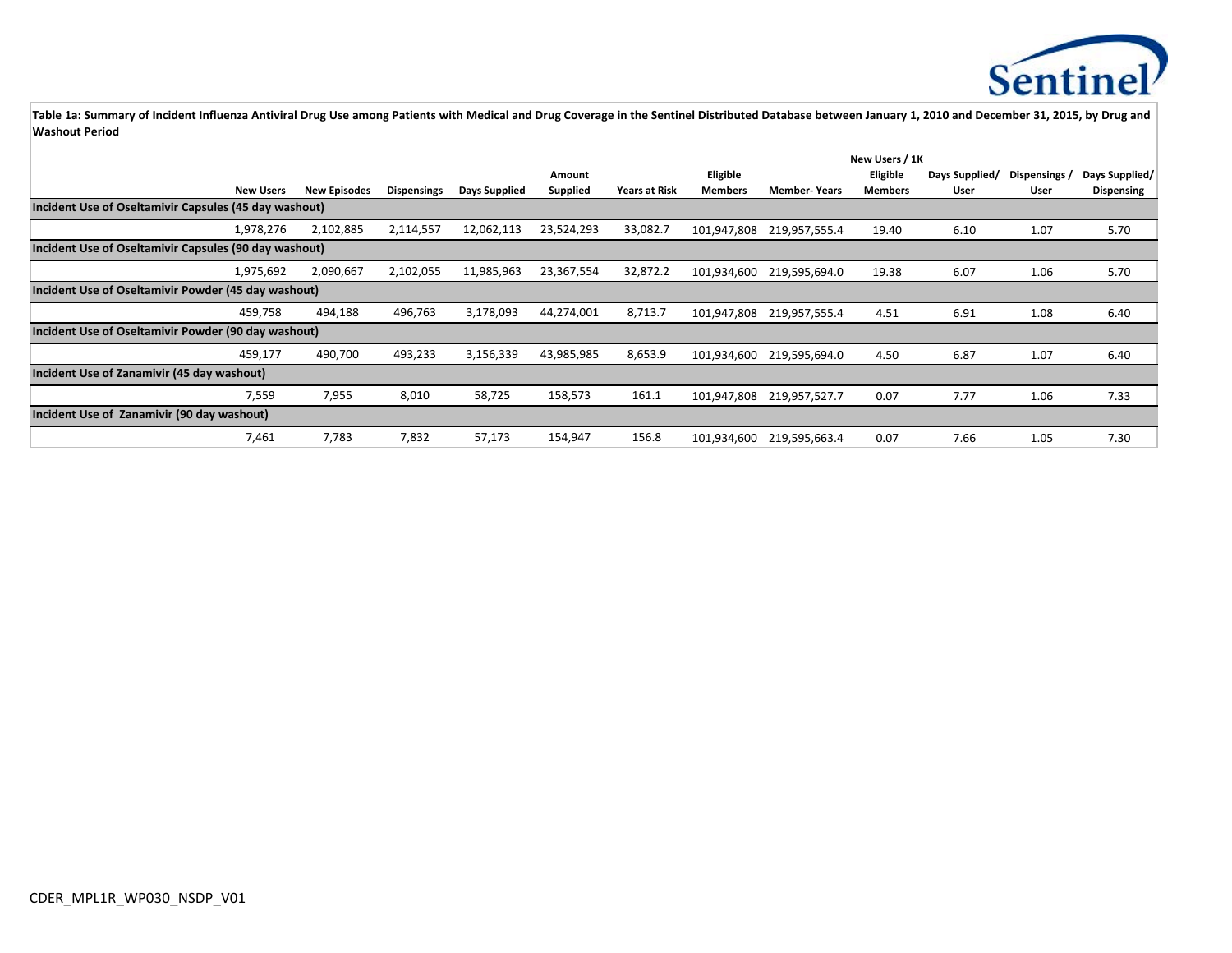

|                                                       |                  |                     |                    |               |            | New Users / 1K       |                |                     |          |                |             |                |
|-------------------------------------------------------|------------------|---------------------|--------------------|---------------|------------|----------------------|----------------|---------------------|----------|----------------|-------------|----------------|
|                                                       |                  |                     |                    |               | Amount     |                      | Eligible       |                     | Eligible | Days Supplied/ | Dispensings | Days Supplied/ |
|                                                       | <b>New Users</b> | <b>New Episodes</b> | <b>Dispensings</b> | Days Supplied | Supplied   | <b>Years at Risk</b> | <b>Members</b> | <b>Member-Years</b> | Members  | User           | User        | Dispensing     |
| Incident Use of Oseltamivir Capsules (45 day washout) |                  |                     |                    |               |            |                      |                |                     |          |                |             |                |
|                                                       | 2,155,115        | 2,295,245           | 2,311,988          | 13,365,791    | 25,511,905 | 36,667.1             | 109,554,203    | 237,889,786.7       | 19.67    | 6.20           | 1.07        | 5.78           |
| Incident Use of Oseltamivir Capsules (90 day washout) |                  |                     |                    |               |            |                      |                |                     |          |                |             |                |
|                                                       | 2,152,411        | 2,280,874           | 2,297,261          | 13,271,204    | 25,331,189 | 36,405.7             | 109,540,337    | 237,501,819.9       | 19.65    | 6.17           | 1.07        | 5.78           |
| Incident Use of Oseltamivir Powder (45 day washout)   |                  |                     |                    |               |            |                      |                |                     |          |                |             |                |
|                                                       | 464,835          | 499,649             | 502,296            | 3,217,273     | 44,800,483 | 8,821.2              | 109,554,203    | 237,889,786.7       | 4.24     | 6.92           | 1.08        | 6.41           |
| Incident Use of Oseltamivir Powder (90 day washout)   |                  |                     |                    |               |            |                      |                |                     |          |                |             |                |
|                                                       | 464,234          | 496,098             | 498,702            | 3,194,968     | 44,505,993 | 8,759.9              | 109,540,337    | 237,501,819.9       | 4.24     | 6.88           | 1.07        | 6.41           |
| Incident Use of Zanamivir (45 day washout)            |                  |                     |                    |               |            |                      |                |                     |          |                |             |                |
|                                                       | 7,831            | 8,240               | 8,297              | 60,822        | 164,154    | 166.8                | 109,554,203    | 237,889,757.9       | 0.07     | 7.77           | 1.06        | 7.33           |
| Incident Use of Zanamivir (90 day washout)            |                  |                     |                    |               |            |                      |                |                     |          |                |             |                |
|                                                       | 7,727            | 8,058               | 8,109              | 59,165        | 160,289    | 162.2                | 109,540,337    | 237,501,788.3       | 0.07     | 7.66           | 1.05        | 7.30           |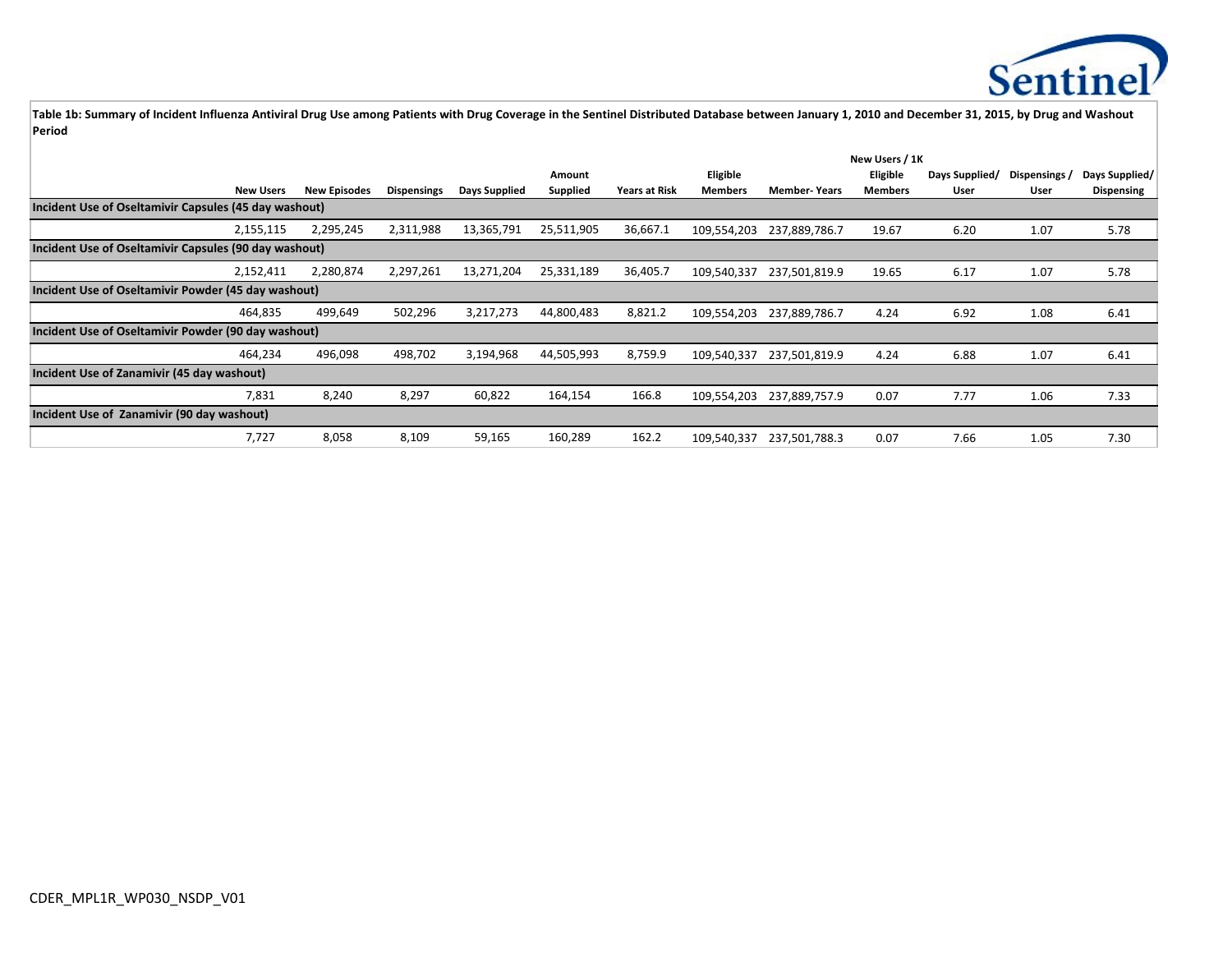

|                                                       |                  |                     |                    |               |                    |                      |                            |                     | New Users / 1K             |                        |                       |                                     |
|-------------------------------------------------------|------------------|---------------------|--------------------|---------------|--------------------|----------------------|----------------------------|---------------------|----------------------------|------------------------|-----------------------|-------------------------------------|
|                                                       | <b>New Users</b> | <b>New Episodes</b> | <b>Dispensings</b> | Days Supplied | Amount<br>Supplied | <b>Years at Risk</b> | Eligible<br><b>Members</b> | <b>Member-Years</b> | Eligible<br><b>Members</b> | Days Supplied/<br>User | Dispensings /<br>User | Days Supplied/<br><b>Dispensing</b> |
| Incident Use of Oseltamivir Capsules (45 day washout) |                  |                     |                    |               |                    |                      |                            |                     |                            |                        |                       |                                     |
| 0-1 Years                                             | 11,765           | 11,822              | 11,902             | 73,416        | 258,099            | 201.4                | 4,292,837                  | 3,875,550.9         | 2.74                       | 6.24                   | 1.01                  | 6.17                                |
| 2-4 Years                                             | 32,354           | 32,750              | 32,911             | 198,217       | 808,604            | 543.6                | 5,879,487                  | 7,175,641.5         | 5.50                       | 6.13                   | 1.02                  | 6.02                                |
| 5-9 Years                                             | 86,615           | 89,451              | 89,951             | 540,878       | 2,179,156          | 1,483.7              | 8,554,073                  | 13,012,866.0        | 10.13                      | 6.24                   | 1.04                  | 6.01                                |
| 10-14 Years                                           | 177,223          | 186,513             | 187,211            | 1,063,700     | 2,334,409          | 2,916.6              | 8,902,722                  | 13,837,416.0        | 19.91                      | 6.00                   | 1.06                  | 5.68                                |
| 15-18 Years                                           | 134,479          | 140,203             | 140,647            | 786,110       | 1,412,313          | 2,155.0              | 8,139,911                  | 11,606,620.8        | 16.52                      | 5.85                   | 1.05                  | 5.59                                |
| 19-21 Years                                           | 72,499           | 74,253              | 74,449             | 404,264       | 741,627            | 1,107.9              | 7,550,091                  | 8,948,591.0         | 9.60                       | 5.58                   | 1.03                  | 5.43                                |
| 22-44 Years                                           | 770,167          | 811,689             | 814,467            | 4,612,638     | 8,118,969          | 12,643.4             | 40,943,638                 | 70,067,772.1        | 18.81                      | 5.99                   | 1.06                  | 5.66                                |
| 45-64 Years                                           | 550,319          | 585,603             | 589,101            | 3,325,487     | 5,958,322          | 9,125.3              | 30,373,140                 | 65,361,059.3        | 18.12                      | 6.04                   | 1.07                  | 5.65                                |
| 65-74 Years                                           | 92,872           | 98,293              | 99,340             | 564,515       | 984,825            | 1,550.6              | 7,129,478                  | 15,375,755.0        | 13.03                      | 6.08                   | 1.07                  | 5.68                                |
| 75+ Years                                             | 67,435           | 72,308              | 74,578             | 492,888       | 727,971            | 1,355.2              | 3,908,717                  | 10,696,282.8        | 17.25                      | 7.31                   | 1.11                  | 6.61                                |
| Incident Use of Oseltamivir Capsules (90 day washout) |                  |                     |                    |               |                    |                      |                            |                     |                            |                        |                       |                                     |
| 0-1 Years                                             | 11,633           | 11,664              | 11,743             | 72,430        | 255,441            | 198.7                | 4,290,530                  | 3,865,143.4         | 2.71                       | 6.23                   | 1.01                  | 6.17                                |
| 2-4 Years                                             | 31,926           | 32,231              | 32,391             | 195,256       | 795,963            | 535.5                | 5,876,399                  | 7,151,477.0         | 5.43                       | 6.12                   | 1.01                  | 6.03                                |
| 5-9 Years                                             | 85,879           | 88,333              | 88,822             | 534,049       | 2,151,345          | 1,465.0              | 8,550,708                  | 12,969,906.0        | 10.04                      | 6.22                   | 1.03                  | 6.01                                |
| 10-14 Years                                           | 176,902          | 185,391             | 186,081            | 1,057,264     | 2,320,131          | 2,898.9              | 8,900,147                  | 13,803,873.8        | 19.88                      | 5.98                   | 1.05                  | 5.68                                |
| 15-18 Years                                           | 134,333          | 139,471             | 139,910            | 782,047       | 1,404,747          | 2,143.9              | 8,138,201                  | 11,585,730.8        | 16.51                      | 5.82                   | 1.04                  | 5.59                                |
| 19-21 Years                                           | 72,445           | 74,001              | 74,194             | 402,884       | 739,091            | 1,104.1              | 7,548,668                  | 8,937,705.6         | 9.60                       | 5.56                   | 1.02                  | 5.43                                |
| 22-44 Years                                           | 769,672          | 808,335             | 811,072            | 4,592,722     | 8,084,713          | 12,588.5             | 40,937,397                 | 69,952,853.7        | 18.80                      | 5.97                   | 1.05                  | 5.66                                |
| 45-64 Years                                           | 549,916          | 581,987             | 585,344            | 3,302,455     | 5,918,522          | 9,061.1              | 30,370,126                 | 65,279,321.0        | 18.11                      | 6.01                   | 1.06                  | 5.64                                |
| 65-74 Years                                           | 92,820           | 97,575              | 98,589             | 559,877       | 976,973            | 1,537.7              | 7,128,893                  | 15,362,602.9        | 13.02                      | 6.03                   | 1.06                  | 5.68                                |
| 75+ Years                                             | 67,388           | 71,679              | 73,909             | 486,979       | 720,627            | 1,338.9              | 3,908,555                  | 10,687,079.8        | 17.24                      | 7.23                   | 1.10                  | 6.59                                |
| Incident Use of Oseltamivir Powder (45 day washout)   |                  |                     |                    |               |                    |                      |                            |                     |                            |                        |                       |                                     |
| 0-1 Years                                             | 69,189           | 70,859              | 71,227             | 458,364       | 3,913,067          | 1,257.5              | 4,292,837                  | 3,875,550.9         | 16.12                      | 6.62                   | 1.03                  | 6.44                                |
| 2-4 Years                                             | 136,600          | 143,178             | 143,955            | 919,939       | 11,217,058         | 2,523.0              | 5,879,487                  | 7,175,641.5         | 23.23                      | 6.73                   | 1.05                  | 6.39                                |
| 5-9 Years                                             | 210,618          | 222,705             | 223,850            | 1,438,786     | 22,658,027         | 3,944.1              | 8,554,073                  | 13,012,866.0        | 24.62                      | 6.83                   | 1.06                  | 6.43                                |
| 10-14 Years                                           | 48,770           | 49,863              | 50,085             | 312,742       | 5,637,318          | 856.9                | 8,902,722                  | 13,837,416.0        | 5.48                       | 6.41                   | 1.03                  | 6.24                                |
| 15-18 Years                                           | 2,151            | 2,188               | 2,201              | 13,794        | 281,737            | 37.8                 | 8,139,911                  | 11,606,620.8        | 0.26                       | 6.41                   | 1.02                  | 6.27                                |
| 19-21 Years                                           | 459              | 463                 | 468                | 2,711         | 53,188             | 7.5                  | 7,550,091                  | 8,948,591.0         | 0.06                       | 5.91                   | $1.02\,$              | 5.79                                |
| 22-44 Years                                           | 2,528            | 2,551               | 2,567              | 15,961        | 290,752            | 43.7                 | 40,943,638                 | 70,067,772.1        | 0.06                       | 6.31                   | 1.02                  | 6.22                                |
| 45-64 Years                                           | 1,036            | 1,041               | 1,044              | 6,612         | 123,202            | 18.1                 | 30,373,140                 | 65,361,059.3        | 0.03                       | 6.38                   | 1.01                  | 6.33                                |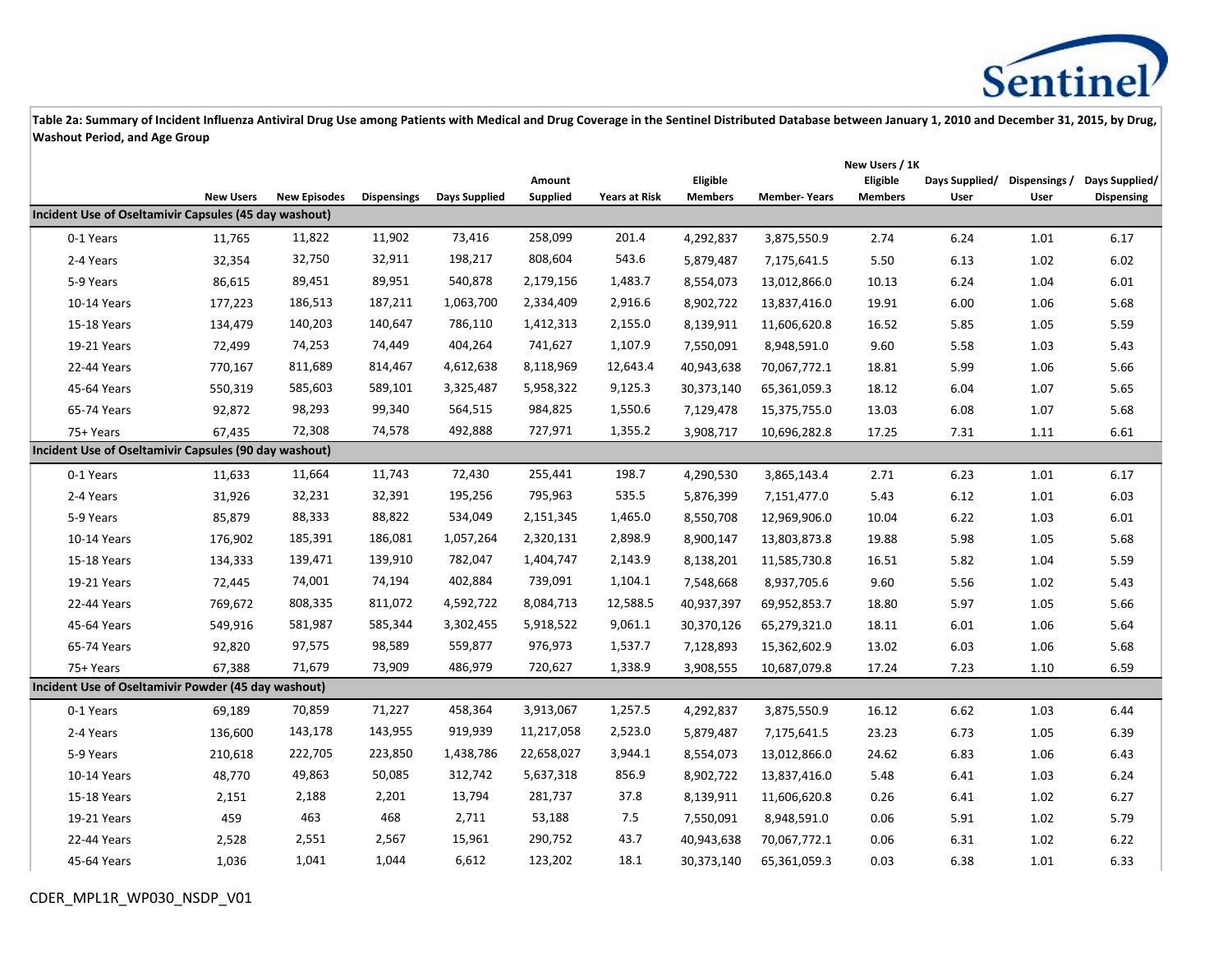

|                                                     |                  |                     |                    |                      |                    | New Users / 1K       |                            |                     |                            |                        |                       |                                     |
|-----------------------------------------------------|------------------|---------------------|--------------------|----------------------|--------------------|----------------------|----------------------------|---------------------|----------------------------|------------------------|-----------------------|-------------------------------------|
|                                                     | <b>New Users</b> | <b>New Episodes</b> | <b>Dispensings</b> | <b>Days Supplied</b> | Amount<br>Supplied | <b>Years at Risk</b> | Eligible<br><b>Members</b> | <b>Member-Years</b> | Eligible<br><b>Members</b> | Days Supplied/<br>User | Dispensings /<br>User | Days Supplied/<br><b>Dispensing</b> |
| 65-74 Years                                         | 327              | 327                 | 331                | 2,064                | 29,088             | 5.7                  | 7,129,478                  | 15,375,755.0        | 0.05                       | 6.31                   | 1.01                  | 6.24                                |
| 75+ Years                                           | 1,003            | 1,013               | 1,035              | 7,120                | 70,564             | 19.5                 | 3,908,717                  | 10,696,282.8        | 0.26                       | 7.10                   | 1.03                  | 6.88                                |
| Incident Use of Oseltamivir Powder (90 day washout) |                  |                     |                    |                      |                    |                      |                            |                     |                            |                        |                       |                                     |
| 0-1 Years                                           | 69,092           | 70,337              | 70,699             | 454,995              | 3,885,160          | 1,248.2              | 4,290,530                  | 3,865,143.4         | 16.10                      | 6.59                   | 1.02                  | 6.44                                |
| 2-4 Years                                           | 136,351          | 141,991             | 142,759            | 912,546              | 11,131,886         | 2,502.8              | 5,876,399                  | 7,151,477.0         | 23.20                      | 6.69                   | 1.05                  | 6.39                                |
| 5-9 Years                                           | 210,323          | 221,188             | 222,309            | 1,429,360            | 22,511,358         | 3,918.2              | 8,550,708                  | 12,969,906.0        | 24.60                      | 6.80                   | 1.06                  | 6.43                                |
| 10-14 Years                                         | 48,677           | 49,635              | 49,854             | 311,430              | 5,612,950          | 853.3                | 8,900,147                  | 13,803,873.8        | 5.47                       | 6.40                   | 1.02                  | 6.25                                |
| 15-18 Years                                         | 2,144            | 2,178               | 2,191              | 13,722               | 280,297            | 37.6                 | 8,138,201                  | 11,585,730.8        | 0.26                       | 6.40                   | 1.02                  | 6.26                                |
| 19-21 Years                                         | 456              | 460                 | 465                | 2,697                | 52,768             | 7.4                  | 7,548,668                  | 8,937,705.6         | 0.06                       | 5.91                   | 1.02                  | 5.80                                |
| 22-44 Years                                         | 2,522            | 2,542               | 2,558              | 15,899               | 289,657            | 43.5                 | 40,937,397                 | 69,952,853.7        | 0.06                       | 6.30                   | 1.01                  | 6.22                                |
| 45-64 Years                                         | 1,034            | 1,039               | 1,042              | 6,601                | 123,082            | 18.1                 | 30,370,126                 | 65,279,321.0        | 0.03                       | 6.38                   | 1.01                  | 6.33                                |
| 65-74 Years                                         | 325              | 325                 | 329                | 2,049                | 28,978             | $5.6$                | 7,128,893                  | 15,362,602.9        | 0.05                       | 6.30                   | 1.01                  | 6.23                                |
| 75+ Years                                           | 999              | 1,005               | 1,027              | 7,040                | 69,849             | 19.3                 | 3,908,555                  | 10,687,079.8        | 0.26                       | 7.05                   | 1.03                  | 6.85                                |
| Incident Use of Zanamivir (45 day washout)          |                  |                     |                    |                      |                    |                      |                            |                     |                            |                        |                       |                                     |
| 0-1 Years                                           | 1                | $\mathbf{1}$        | $\mathbf{1}$       | 5                    | 20                 | $0.0\,$              | 4,292,836                  | 3,875,549.8         | 0.00                       | 5.00                   | 1.00                  | 5.00                                |
| 2-4 Years                                           | 16               | 16                  | 16                 | 82                   | 288                | 0.2                  | 5,879,487                  | 7,175,637.3         | 0.00                       | 5.13                   | 1.00                  | 5.13                                |
| 5-9 Years                                           | 591              | 601                 | 603                | 4,511                | 11,976             | 12.4                 | 8,554,073                  | 13,012,854.7        | 0.07                       | 7.63                   | 1.02                  | 7.48                                |
| 10-14 Years                                         | 785              | 806                 | 806                | 5,674                | 15,931             | 15.5                 | 8,902,722                  | 13,837,408.8        | 0.09                       | 7.23                   | 1.03                  | 7.04                                |
| 15-18 Years                                         | 541              | 551                 | 552                | 3,607                | 10,813             | 9.9                  | 8,139,911                  | 11,606,619.9        | 0.07                       | 6.67                   | 1.02                  | 6.53                                |
| 19-21 Years                                         | 291              | 296                 | 296                | 1,912                | 5,884              | 5.2                  | 7,550,091                  | 8,948,590.6         | 0.04                       | 6.57                   | 1.02                  | 6.46                                |
| 22-44 Years                                         | 3,110            | 3,190               | 3,201              | 22,028               | 63,239             | 60.4                 | 40,943,638                 | 70,067,770.3        | 0.08                       | 7.08                   | 1.03                  | 6.88                                |
| 45-64 Years                                         | 1,969            | 2,180               | 2,215              | 18,111               | 44,193             | 49.8                 | 30,373,140                 | 65,361,058.8        | 0.06                       | 9.20                   | 1.12                  | 8.18                                |
| 65-74 Years                                         | 215              | 237                 | 241                | 2,222                | 4,737              | 6.1                  | 7,129,478                  | 15,375,754.9        | 0.03                       | 10.33                  | 1.12                  | 9.22                                |
| 75+ Years                                           | 68               | 77                  | 79                 | 573                  | 1,492              | 1.6                  | 3,908,717                  | 10,696,282.3        | 0.02                       | 8.43                   | 1.16                  | 7.25                                |
| Incident Use of Zanamivir (90 day washout)          |                  |                     |                    |                      |                    |                      |                            |                     |                            |                        |                       |                                     |
| 0-1 Years                                           | $\mathbf{1}$     | $\mathbf{1}$        | $\mathbf{1}$       | 5                    | 20                 | $0.0\,$              | 4,290,529                  | 3,865,142.2         | 0.00                       | 5.00                   | 1.00                  | 5.00                                |
| 2-4 Years                                           | 13               | 13                  | 13                 | 62                   | 228                | 0.2                  | 5,876,399                  | 7,151,472.2         | 0.00                       | 4.77                   | 1.00                  | 4.77                                |
| 5-9 Years                                           | 581              | 590                 | 592                | 4,455                | 11,756             | 12.2                 | 8,550,708                  | 12,969,893.5        | 0.07                       | 7.67                   | 1.02                  | 7.53                                |
| 10-14 Years                                         | 776              | 795                 | 795                | 5,595                | 15,711             | 15.3                 | 8,900,146                  | 13,803,865.9        | 0.09                       | 7.21                   | 1.02                  | 7.04                                |
| 15-18 Years                                         | 529              | 537                 | 538                | 3,497                | 10,533             | 9.6                  | 8,138,201                  | 11,585,729.8        | 0.07                       | 6.61                   | 1.02                  | 6.50                                |
| 19-21 Years                                         | 288              | 291                 | 291                | 1,882                | 5,784              | 5.2                  | 7,548,668                  | 8,937,705.2         | 0.04                       | 6.53                   | 1.01                  | 6.47                                |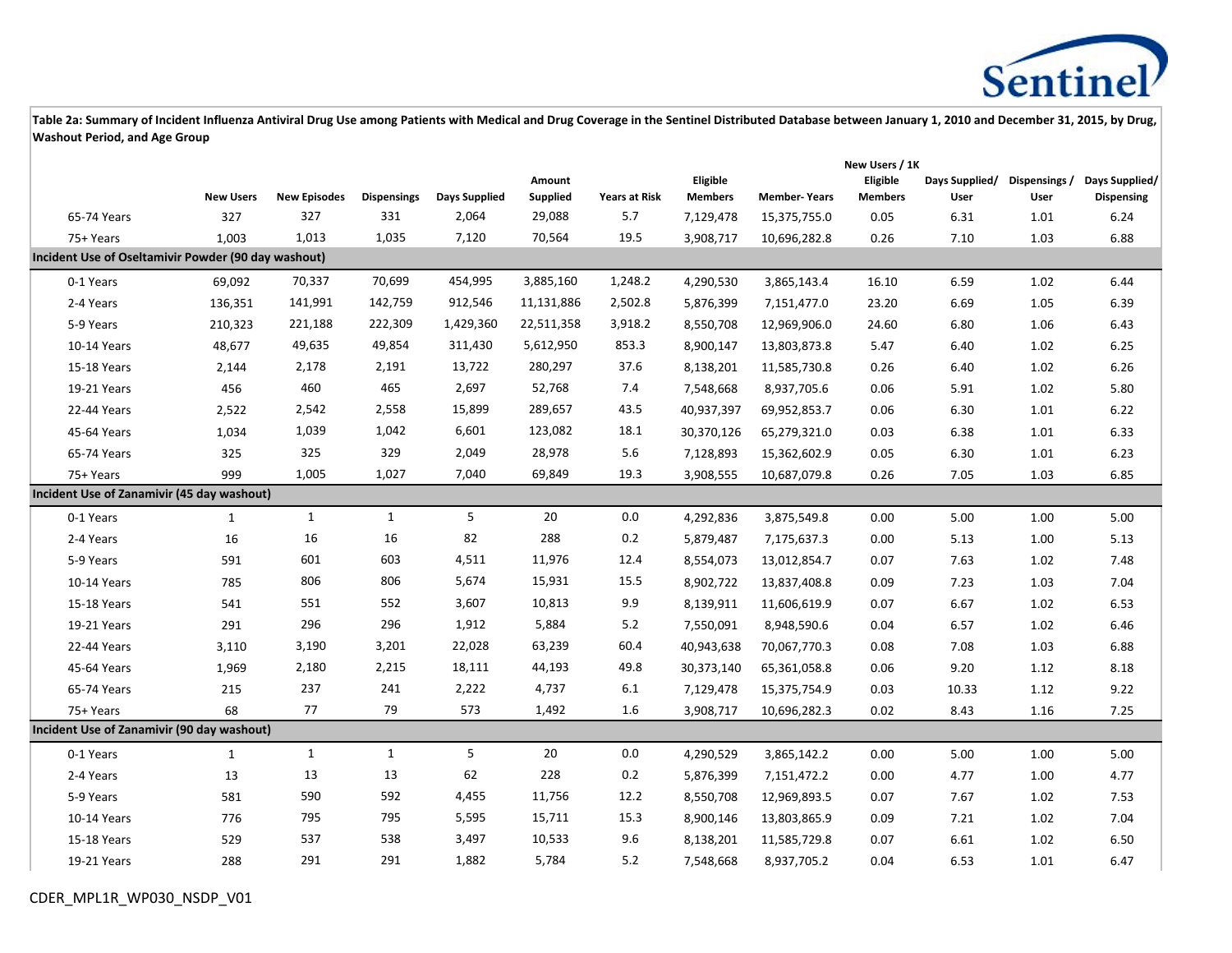

|             |                  |                     |                    |               |                 | New Users / 1K       |                 |                     |                 |                |               |                |  |
|-------------|------------------|---------------------|--------------------|---------------|-----------------|----------------------|-----------------|---------------------|-----------------|----------------|---------------|----------------|--|
|             |                  |                     |                    |               | Amount          |                      | <b>Eligible</b> |                     | <b>Eligible</b> | Days Supplied/ | Dispensings / | Days Supplied/ |  |
|             | <b>New Users</b> | <b>New Episodes</b> | <b>Dispensings</b> | Days Supplied | <b>Supplied</b> | <b>Years at Risk</b> | <b>Members</b>  | <b>Member-Years</b> | <b>Members</b>  | User           | User          | Dispensing     |  |
| 22-44 Years | 3,077            | 3,143               | 3,153              | 21,621        | 62,259          | 59.3                 | 40,937,397      | 69,952,851.9        | 0.08            | 7.03           | 1.02          | 6.86           |  |
| 45-64 Years | 1,944            | 2,108               | 2,138              | 17,341        | 42,607          | 47.6                 | 30,370,126      | 65,279,320.5        | 0.06            | 8.92           | 1.10          | 8.11           |  |
| 65-74 Years | 214              | 230                 | 234                | 2,152         | 4,597           | 5.9                  | 128,893         | 15,362,602.9        | 0.03            | 10.06          | 1.09          | 9.20           |  |
| 75+ Years   | 66               |                     |                    | 563           | 1,452           | ر. 1                 | 3,908,555       | 10,687,079.4        | 0.02            | 8.53           | 1.17          | 7.31           |  |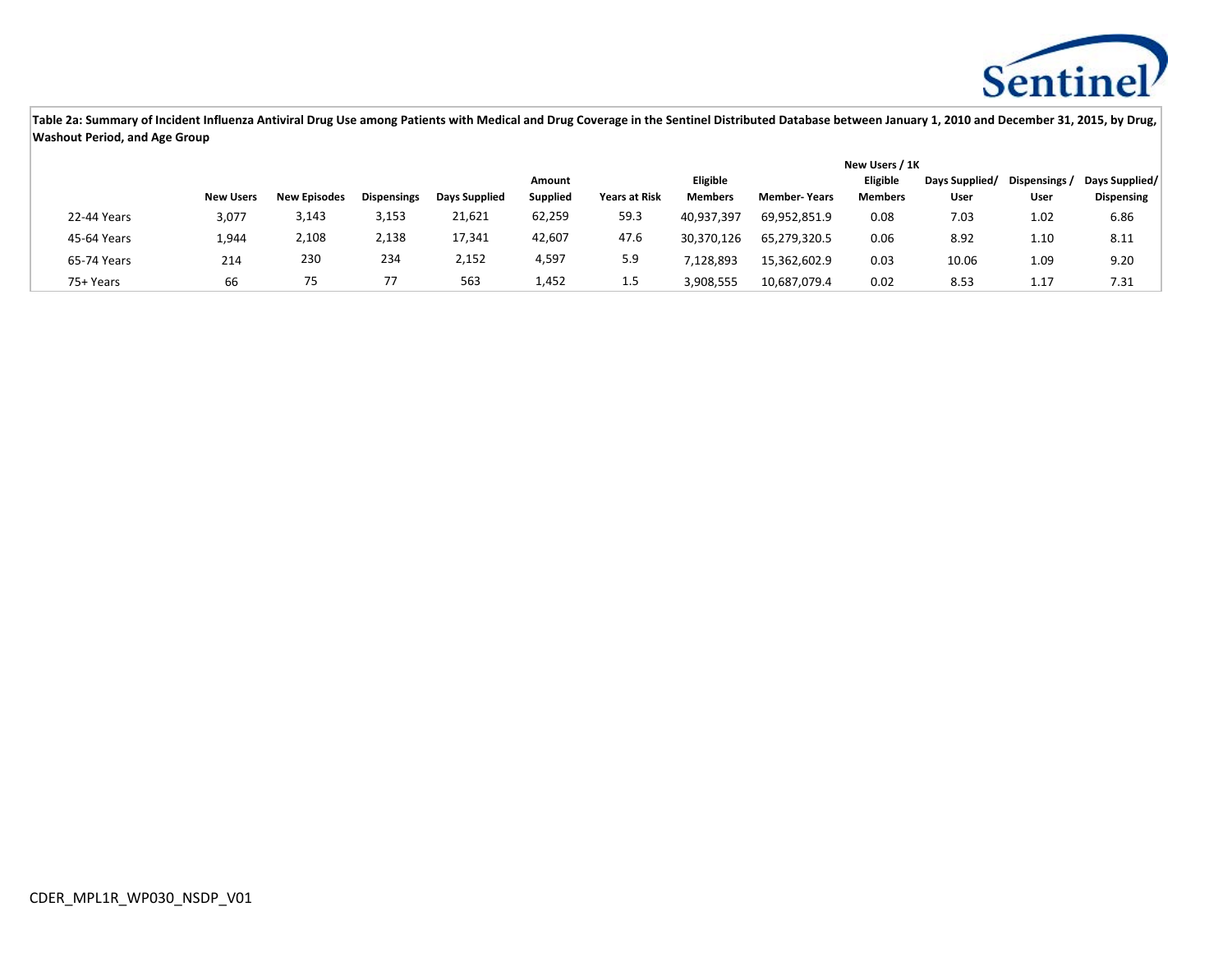

|                                                       |                  |                     |                    |               |            |                      |                |                     | New Users /    |      |      |                                             |
|-------------------------------------------------------|------------------|---------------------|--------------------|---------------|------------|----------------------|----------------|---------------------|----------------|------|------|---------------------------------------------|
|                                                       |                  |                     |                    |               | Amount     |                      | Eligible       |                     | 1K Eligible    |      |      | Days Supplied/ Dispensings / Days Supplied/ |
| Incident Use of Oseltamivir Capsules (45 day washout) | <b>New Users</b> | <b>New Episodes</b> | <b>Dispensings</b> | Days Supplied | Supplied   | <b>Years at Risk</b> | <b>Members</b> | <b>Member-Years</b> | <b>Members</b> | User | User | <b>Dispensing</b>                           |
| 0-1 Years                                             | 11,824           | 11,883              | 11,963             | 73,799        | 259,779    | 202.5                | 4,324,513      | 3,904,438.9         | 2.73           | 6.24 | 1.01 | 6.17                                        |
| 2-4 Years                                             | 32,571           | 32,971              | 33,133             | 199,603       | 814,861    | 547.4                | 5,936,648      | 7,246,549.1         | 5.49           | 6.13 | 1.02 | 6.02                                        |
| 5-9 Years                                             | 87,306           | 90,170              | 90,678             | 545,419       | 2,199,657  | 1,496.2              | 8,656,083      | 13,172,899.9        | 10.09          | 6.25 | 1.04 | 6.01                                        |
| 10-14 Years                                           | 178,949          | 188,366             | 189,069            | 1,074,336     | 2,356,985  | 2,945.7              | 9,024,230      | 14,033,083.5        | 19.83          | 6.00 | 1.06 | 5.68                                        |
| 15-18 Years                                           | 135,732          | 141,526             | 141,971            | 793,502       | 1,425,533  | 2,175.3              | 8,255,403      | 11,777,607.9        | 16.44          | 5.85 | 1.05 | 5.59                                        |
| 19-21 Years                                           | 73,291           | 75,066              | 75,267             | 408,794       | 749,802    | 1,120.3              | 7,681,490      | 9,097,513.4         | 9.54           | 5.58 | 1.03 | 5.43                                        |
| 22-44 Years                                           | 783,700          | 826,232             | 829,141            | 4,696,949     | 8,264,814  | 12,874.6             | 41,901,193     | 71,682,576.2        | 18.70          | 5.99 | 1.06 | 5.66                                        |
| 45-64 Years                                           | 573,612          | 611,030             | 615,138            | 3,485,146     | 6,216,819  | 9,564.7              | 31,741,684     | 68,024,270.4        | 18.07          | 6.08 | 1.07 | 5.67                                        |
| 65-74 Years                                           | 153,930          | 163,411             | 165,523            | 970,474       | 1,647,082  | 2,666.6              | 10,559,269     | 22,297,082.4        | 14.58          | 6.30 | 1.08 | 5.86                                        |
| 75+ Years                                             | 142,611          | 154,590             | 160,105            | 1,117,769     | 1,576,573  | 3,073.9              | 6,275,968      | 16,653,765.0        | 22.72          | 7.84 | 1.12 | 6.98                                        |
| Incident Use of Oseltamivir Capsules (90 day washout) |                  |                     |                    |               |            |                      |                |                     |                |      |      |                                             |
| 0-1 Years                                             | 11,691           | 11,724              | 11,803             | 72,808        | 257,111    | 199.8                | 4,322,195      | 3,893,963.5         | 2.70           | 6.23 | 1.01 | 6.17                                        |
| 2-4 Years                                             | 32,140           | 32,449              | 32,610             | 196,627       | 802,126    | 539.2                | 5,933,547      | 7,222,194.0         | 5.42           | 6.12 | 1.01 | 6.03                                        |
| 5-9 Years                                             | 86,567           | 89,048              | 89,545             | 538,569       | 2,171,686  | 1,477.4              | 8,652,709      | 13,129,556.2        | 10.00          | 6.22 | 1.03 | 6.01                                        |
| 10-14 Years                                           | 178,625          | 187,232             | 187,927            | 1,067,795     | 2,342,577  | 2,927.7              | 9,021,657      | 13,999,214.0        | 19.80          | 5.98 | 1.05 | 5.68                                        |
| 15-18 Years                                           | 135,586          | 140,788             | 141,228            | 789,399       | 1,417,907  | 2,164.0              | 8,253,686      | 11,756,528.5        | 16.43          | 5.82 | 1.04 | 5.59                                        |
| 19-21 Years                                           | 73,237           | 74,809              | 75,007             | 407,389       | 747,216    | 1,116.4              | 7,680,058      | 9,086,514.8         | 9.54           | 5.56 | 1.02 | 5.43                                        |
| 22-44 Years                                           | 783,200          | 822,777             | 825,644            | 4,676,399     | 8,229,521  | 12,818.1             | 41,894,904     | 71,565,658.5        | 18.69          | 5.97 | 1.05 | 5.66                                        |
| 45-64 Years                                           | 573,201          | 607,098             | 611,052            | 3,459,637     | 6,173,558  | 9,493.6              | 31,738,555     | 67,939,059.2        | 18.06          | 6.04 | 1.07 | 5.66                                        |
| 65-74 Years                                           | 153,833          | 162,048             | 164,102            | 960,675       | 1,631,671  | 2,639.3              | 10,558,490     | 22,275,093.5        | 14.57          | 6.24 | 1.07 | 5.85                                        |
| 75+ Years                                             | 142,496          | 152,901             | 158,343            | 1,101,906     | 1,557,816  | 3,030.2              | 6,275,358      | 16,634,037.8        | 22.71          | 7.73 | 1.11 | 6.96                                        |
| Incident Use of Oseltamivir Powder (45 day washout)   |                  |                     |                    |               |            |                      |                |                     |                |      |      |                                             |
| 0-1 Years                                             | 69,651           | 71,337              | 71,708             | 461,904       | 3,941,571  | 1,267.2              | 4,324,513      | 3,904,438.9         | 16.11          | 6.63 | 1.03 | 6.44                                        |
| 2-4 Years                                             | 137,677          | 144,310             | 145,092            | 927,458       | 11,311,622 | 2,543.7              | 5,936,648      | 7,246,549.1         | 23.19          | 6.74 | 1.05 | 6.39                                        |
| 5-9 Years                                             | 212,403          | 224,641             | 225,793            | 1,452,077     | 22,868,454 | 3,980.5              | 8,656,083      | 13,172,899.9        | 24.54          | 6.84 | 1.06 | 6.43                                        |
| 10-14 Years                                           | 49,271           | 50,377              | 50,599             | 316,087       | 5,697,939  | 866.0                | 9,024,230      | 14,033,083.5        | 5.46           | 6.42 | 1.03 | 6.25                                        |
| 15-18 Years                                           | 2,180            | 2,219               | 2,232              | 13,998        | 286,621    | 38.3                 | 8,255,403      | 11,777,607.9        | 0.26           | 6.42 | 1.02 | 6.27                                        |
| 19-21 Years                                           | 476              | 480                 | 486                | 2,820         | 55,324     | 7.8                  | 7,681,490      | 9,097,513.4         | 0.06           | 5.92 | 1.02 | 5.80                                        |
| 22-44 Years                                           | 2,632            | 2,658               | 2,674              | 16,615        | 304,217    | 45.5                 | 41,901,193     | 71,682,576.2        | 0.06           | 6.31 | 1.02 | 6.21                                        |
| 45-64 Years                                           | 1,181            | 1,189               | 1,200              | 7,723         | 139,980    | 21.2                 | 31,741,684     | 68,024,270.4        | 0.04           | 6.54 | 1.02 | 6.44                                        |
| 65-74 Years                                           | 561              | 568                 | 585                | 4,046         | 53,954     | 11.1                 | 10,559,269     | 22,297,082.4        | 0.05           | 7.21 | 1.04 | 6.92                                        |
| 75+ Years                                             | 1,849            | 1,870               | 1,927              | 14,545        | 140,802    | 39.9                 | 6,275,968      | 16,653,765.0        | 0.29           | 7.87 | 1.04 | 7.55                                        |
| Incident Use of Oseltamivir Powder (90 day washout)   |                  |                     |                    |               |            |                      |                |                     |                |      |      |                                             |
| 0-1 Years                                             | 69,554           | 70,809              | 71,174             | 458,490       | 3,913,339  | 1,257.8              | 4,322,195      | 3,893,963.5         | 16.09          | 6.59 | 1.02 | 6.44                                        |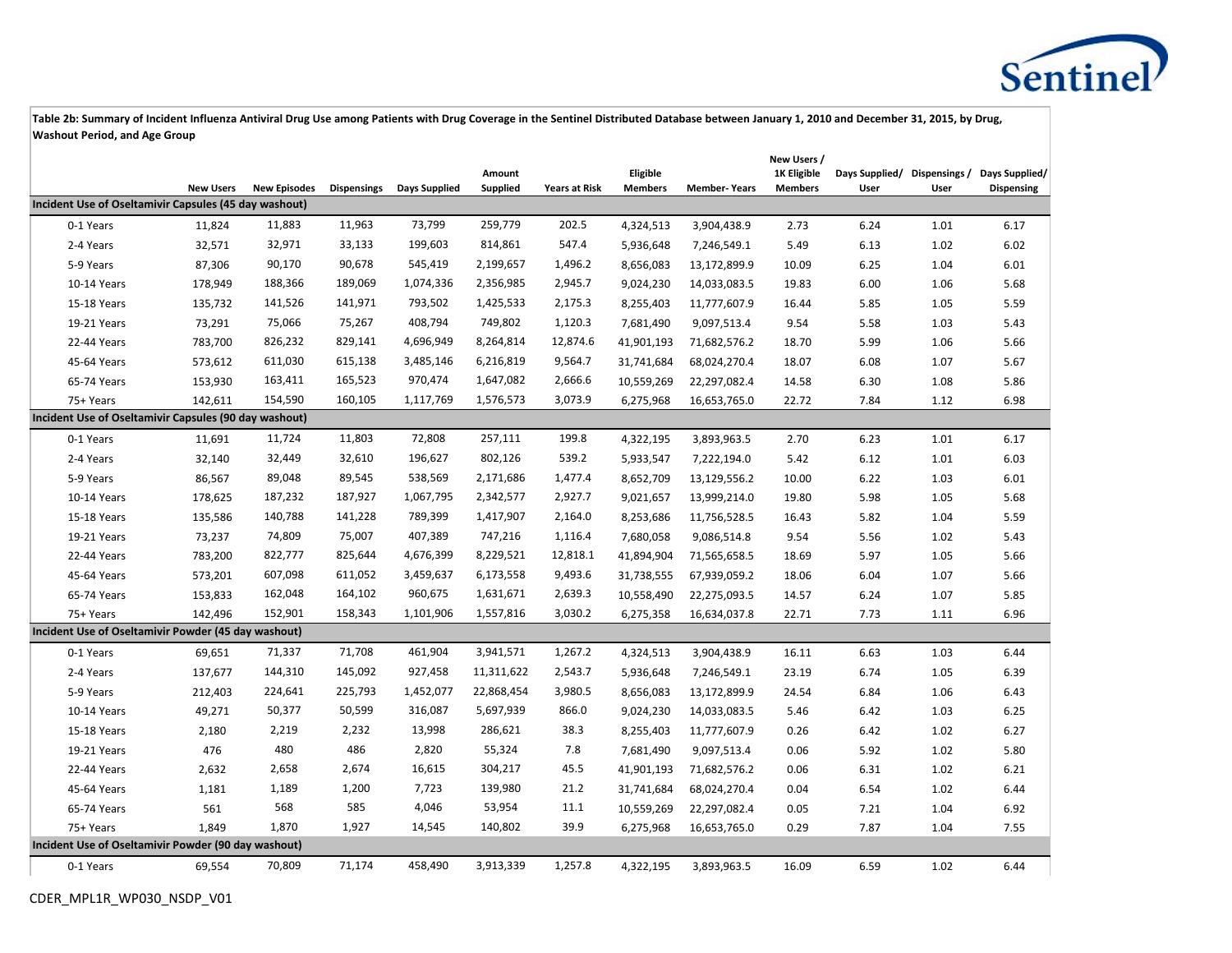

|                                            |                  |                     |                    |               |                    |                      |                            |                     | New Users /                   |                        |                       |                                     |
|--------------------------------------------|------------------|---------------------|--------------------|---------------|--------------------|----------------------|----------------------------|---------------------|-------------------------------|------------------------|-----------------------|-------------------------------------|
|                                            | <b>New Users</b> | <b>New Episodes</b> | <b>Dispensings</b> | Days Supplied | Amount<br>Supplied | <b>Years at Risk</b> | Eligible<br><b>Members</b> | <b>Member-Years</b> | 1K Eligible<br><b>Members</b> | Days Supplied/<br>User | Dispensings /<br>User | Days Supplied/<br><b>Dispensing</b> |
| 2-4 Years                                  | 137,426          | 143,112             | 143,885            | 919,987       | 11,225,500         | 2,523.2              | 5,933,547                  | 7,222,194.0         | 23.16                         | 6.69                   | 1.05                  | 6.39                                |
| 5-9 Years                                  | 212,105          | 223,109             | 224,237            | 1,442,558     | 22,720,226         | 3,954.4              | 8,652,709                  | 13,129,556.2        | 24.51                         | 6.80                   | 1.06                  | 6.43                                |
| 10-14 Years                                | 49,178           | 50,147              | 50,366             | 314,767       | 5,673,391          | 862.4                | 9,021,657                  | 13,999,214.0        | 5.45                          | 6.40                   | 1.02                  | 6.25                                |
| 15-18 Years                                | 2,173            | 2,209               | 2,222              | 13,926        | 285,181            | 38.1                 | 8,253,686                  | 11,756,528.5        | 0.26                          | 6.41                   | 1.02                  | 6.27                                |
| 19-21 Years                                | 473              | 477                 | 483                | 2,806         | 54,904             | 7.7                  | 7,680,058                  | 9,086,514.8         | 0.06                          | 5.93                   | 1.02                  | 5.81                                |
| 22-44 Years                                | 2,625            | 2,648               | 2,664              | 16,539        | 302,942            | 45.3                 | 41,894,904                 | 71,565,658.5        | 0.06                          | 6.30                   | 1.01                  | 6.21                                |
| 45-64 Years                                | 1,178            | 1,184               | 1,195              | 7,674         | 139,320            | 21.1                 | 31,738,555                 | 67,939,059.2        | 0.04                          | 6.51                   | 1.01                  | 6.42                                |
| 65-74 Years                                | 552              | 556                 | 573                | 3,932         | 52,649             | 10.8                 | 10,558,490                 | 22,275,093.5        | 0.05                          | 7.12                   | 1.04                  | 6.86                                |
| 75+ Years                                  | 1,838            | 1,847               | 1,903              | 14,289        | 138,543            | 39.2                 | 6,275,358                  | 16,634,037.8        | 0.29                          | 7.77                   | 1.04                  | 7.51                                |
| Incident Use of Zanamivir (45 day washout) |                  |                     |                    |               |                    |                      |                            |                     |                               |                        |                       |                                     |
| 0-1 Years                                  | $\mathbf{1}$     | $\mathbf{1}$        | $\mathbf{1}$       | 5             | 20                 | $0.0\,$              | 4,324,512                  | 3,904,437.8         | 0.00                          | 5.00                   | 1.00                  | 5.00                                |
| 2-4 Years                                  | 16               | 16                  | 16                 | 82            | 288                | 0.2                  | 5,936,648                  | 7,246,544.9         | 0.00                          | 5.13                   | 1.00                  | 5.13                                |
| 5-9 Years                                  | 595              | 605                 | 607                | 4,534         | 12,048             | 12.4                 | 8,656,083                  | 13,172,888.5        | 0.07                          | 7.62                   | 1.02                  | 7.47                                |
| 10-14 Years                                | 793              | 814                 | 814                | 5,739         | 16,111             | 15.7                 | 9,024,230                  | 14,033,076.4        | 0.09                          | 7.24                   | 1.03                  | 7.05                                |
| 15-18 Years                                | 543              | 553                 | 554                | 3,617         | 10,853             | 9.9                  | 8,255,403                  | 11,777,607.1        | 0.07                          | 6.66                   | 1.02                  | 6.53                                |
| 19-21 Years                                | 294              | 299                 | 299                | 1,935         | 5,946              | 5.3                  | 7,681,490                  | 9,097,513.0         | 0.04                          | 6.58                   | 1.02                  | 6.47                                |
| 22-44 Years                                | 3,138            | 3,218               | 3,229              | 22,240        | 63,859             | 61.0                 | 41,901,193                 | 71,682,574.4        | 0.07                          | 7.09                   | 1.03                  | 6.89                                |
| 45-64 Years                                | 2,014            | 2,225               | 2,261              | 18,463        | 45,101             | 50.8                 | 31,741,684                 | 68,024,269.8        | 0.06                          | 9.17                   | 1.12                  | 8.17                                |
| 65-74 Years                                | 336              | 368                 | 372                | 3,167         | 7,221              | 8.7                  | 10,559,269                 | 22,297,082.2        | 0.03                          | 9.43                   | 1.11                  | 8.51                                |
| 75+ Years                                  | 130              | 141                 | 144                | 1,040         | 2,707              | 2.9                  | 6,275,968                  | 16,653,763.7        | 0.02                          | 8.00                   | 1.11                  | 7.22                                |
| Incident Use of Zanamivir (90 day washout) |                  |                     |                    |               |                    |                      |                            |                     |                               |                        |                       |                                     |
| 0-1 Years                                  | $\mathbf{1}$     | $\mathbf{1}$        | $\mathbf{1}$       | 5             | 20                 | 0.0                  | 4,322,194                  | 3,893,962.4         | 0.00                          | 5.00                   | 1.00                  | 5.00                                |
| 2-4 Years                                  | 13               | 13                  | 13                 | 62            | 228                | 0.2                  | 5,933,547                  | 7,222,189.2         | 0.00                          | 4.77                   | 1.00                  | 4.77                                |
| 5-9 Years                                  | 585              | 594                 | 596                | 4,478         | 11,828             | 12.3                 | 8,652,709                  | 13,129,543.6        | 0.07                          | 7.65                   | 1.02                  | 7.51                                |
| 10-14 Years                                | 783              | 802                 | 802                | 5,640         | 15,851             | 15.4                 | 9,021,656                  | 13,999,206.1        | 0.09                          | 7.20                   | 1.02                  | 7.03                                |
| 15-18 Years                                | 531              | 539                 | 540                | 3,507         | 10,573             | 9.6                  | 8,253,686                  | 11,756,527.5        | 0.06                          | 6.60                   | 1.02                  | 6.49                                |
| 19-21 Years                                | 291              | 294                 | 294                | 1,905         | 5,846              | 5.2                  | 7,680,058                  | 9,086,514.4         | 0.04                          | 6.55                   | 1.01                  | 6.48                                |
| 22-44 Years                                | 3,105            | 3,171               | 3,181              | 21,833        | 62,879             | 59.8                 | 41,894,904                 | 71,565,656.5        | 0.07                          | 7.03                   | 1.02                  | 6.86                                |
| 45-64 Years                                | 1,988            | 2,152               | 2,183              | 17,673        | 43,475             | 48.6                 | 31,738,555                 | 67,939,058.5        | 0.06                          | 8.89                   | 1.10                  | 8.10                                |
| 65-74 Years                                | 333              | 356                 | 360                | 3,052         | 6,981              | 8.4                  | 10,558,490                 | 22,275,093.3        | 0.03                          | 9.17                   | 1.08                  | 8.48                                |
| 75+ Years                                  | 126              | 136                 | 139                | 1.010         | 2,607              | 2.8                  | 6,275,358                  | 16,634,036.7        | 0.02                          | 8.02                   | 1.10                  | 7.27                                |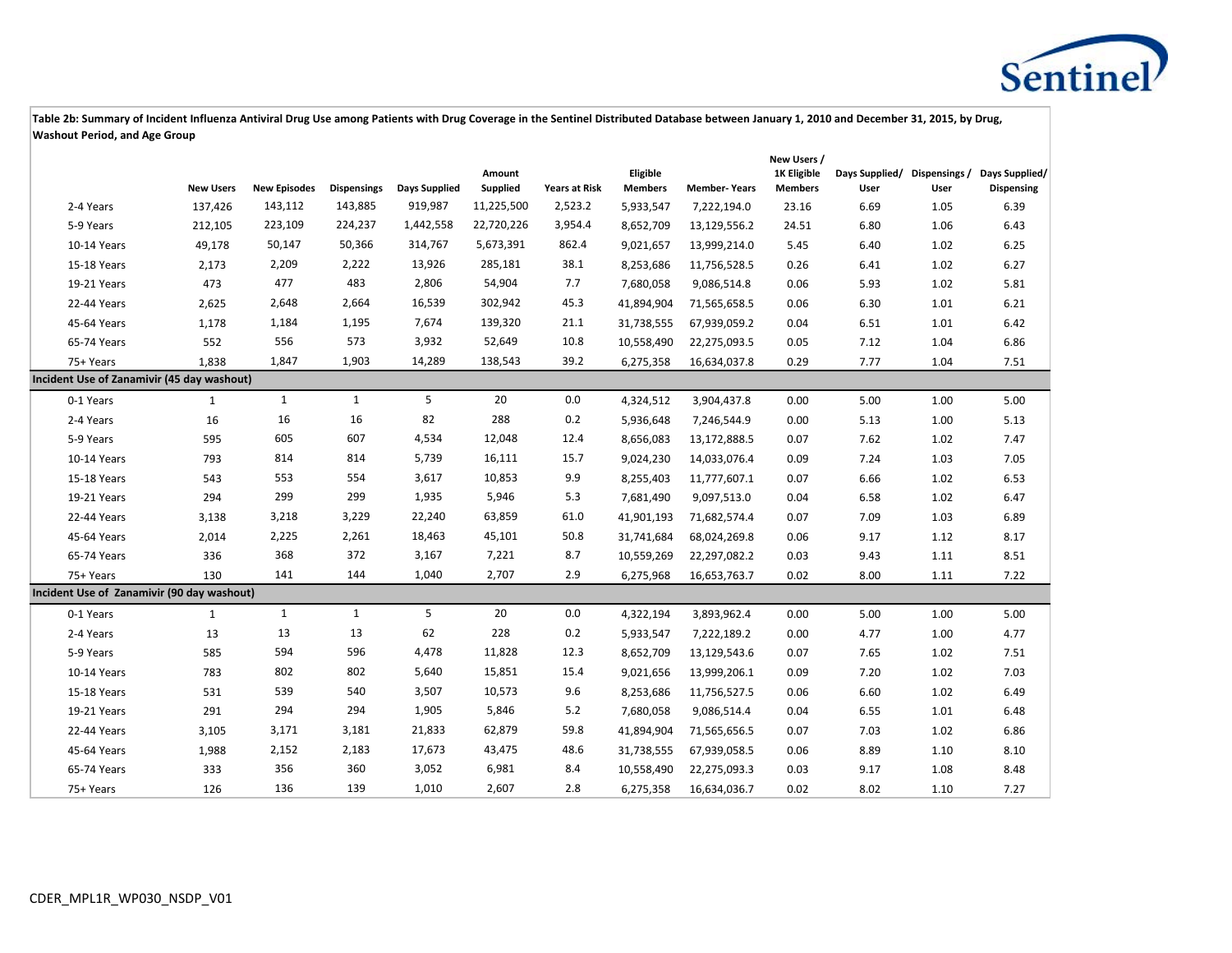

|                                                       |                  |                     |                    |               |                    |                      | New Users / 1K             |                     |                            |                        |                       |                                     |
|-------------------------------------------------------|------------------|---------------------|--------------------|---------------|--------------------|----------------------|----------------------------|---------------------|----------------------------|------------------------|-----------------------|-------------------------------------|
|                                                       | <b>New Users</b> | <b>New Episodes</b> | <b>Dispensings</b> | Days Supplied | Amount<br>Supplied | <b>Years at Risk</b> | Eligible<br><b>Members</b> | <b>Member-Years</b> | Eligible<br><b>Members</b> | Days Supplied/<br>User | Dispensings /<br>User | Days Supplied/<br><b>Dispensing</b> |
| Incident Use of Oseltamivir Capsules (45 day washout) |                  |                     |                    |               |                    |                      |                            |                     |                            |                        |                       |                                     |
| Female                                                | 1,079,425        | 1,148,750           | 1,155,424          | 6,624,124     | 12,671,218         | 18,169.7             | 51,646,599                 | 112,552,807.4       | 20.90                      | 6.14                   | 1.07                  | 5.73                                |
| Male                                                  | 898,790          | 954,071             | 959,069            | 5,437,638     | 10,852,324         | 14,912.0             | 50,296,141                 | 107,395,010.1       | 17.87                      | 6.05                   | 1.07                  | 5.67                                |
| Unknown                                               | 61               | 64                  | 64                 | 351           | 751                | 1.0                  | 5,068                      | 9,737.8             | 12.04                      | 5.75                   | 1.05                  | 5.48                                |
| Incident Use of Oseltamivir Capsules (90 day washout) |                  |                     |                    |               |                    |                      |                            |                     |                            |                        |                       |                                     |
| Female                                                | 1,078,086        | 1,142,025           | 1,148,541          | 6,582,155     | 12,586,913         | 18,053.8             | 51,639,471                 | 112,359,497.1       | 20.88                      | 6.11                   | 1.07                  | 5.73                                |
| Male                                                  | 897,546          | 948,579             | 953,451            | 5,403,462     | 10,779,900         | 14,817.5             | 50,290,063                 | 107,226,470.4       | 17.85                      | 6.02                   | 1.06                  | 5.67                                |
| Unknown                                               | 60               | 63                  | 63                 | 346           | 741                | 0.9                  | 5,066                      | 9,726.5             | 11.84                      | 5.77                   | 1.05                  | 5.49                                |
| Incident Use of Oseltamivir Powder (45 day washout)   |                  |                     |                    |               |                    |                      |                            |                     |                            |                        |                       |                                     |
| Female                                                | 220,344          | 236,371             | 237,593            | 1,521,740     | 21,103,549         | 4,172.3              | 51,646,599                 | 112,552,807.4       | 4.27                       | 6.91                   | 1.08                  | 6.40                                |
| Male                                                  | 239,395          | 257,797             | 259,150            | 1,656,227     | 23,168,842         | 4,541.0              | 50,296,141                 | 107,395,010.1       | 4.76                       | 6.92                   | 1.08                  | 6.39                                |
| Unknown                                               | 19               | 20                  | 20                 | 126           | 1,610              | 0.3                  | 5,068                      | 9,737.8             | 3.75                       | 6.63                   | 1.05                  | 6.30                                |
| Incident Use of Oseltamivir Powder (90 day washout)   |                  |                     |                    |               |                    |                      |                            |                     |                            |                        |                       |                                     |
| Female                                                | 220,076          | 234,752             | 235,956            | 1,511,666     | 20,968,149         | 4,144.7              | 51,639,471                 | 112,359,497.1       | 4.26                       | 6.87                   | 1.07                  | 6.41                                |
| Male                                                  | 239,082          | 255,928             | 257,257            | 1,644,547     | 23,016,226         | 4,508.9              | 50,290,063                 | 107,226,470.4       | 4.75                       | 6.88                   | 1.08                  | 6.39                                |
| Unknown                                               | 19               | 20                  | 20                 | 126           | 1,610              | 0.3                  | 5,066                      | 9,726.5             | 3.75                       | 6.63                   | 1.05                  | 6.30                                |
| Incident Use of Zanamivir (45 day washout)            |                  |                     |                    |               |                    |                      |                            |                     |                            |                        |                       |                                     |
| Female                                                | 4,056            | 4,271               | 4,300              | 32,222        | 84,906             | 88.4                 | 51,646,599                 | 112,552,794.0       | 0.08                       | 7.94                   | 1.06                  | 7.49                                |
| Male                                                  | 3,503            | 3,684               | 3,710              | 26,503        | 73,667             | 72.7                 | 50,296,141                 | 107,394,995.9       | 0.07                       | 7.57                   | 1.06                  | 7.14                                |
| Unknown                                               | $\mathbf 0$      | 0                   | 0                  | 0             | $\mathbf 0$        | 0.0                  | 5,068                      | 9,737.8             | 0.00                       | $\qquad \qquad -$      | ---                   | $---$                               |
| Incident Use of Zanamivir (90 day washout)            |                  |                     |                    |               |                    |                      |                            |                     |                            |                        |                       |                                     |
| Female                                                | 3,998            | 4,171               | 4,199              | 31,352        | 82,808             | 86.0                 | 51,639,471                 | 112,359,482.2       | 0.08                       | 7.84                   | 1.05                  | 7.47                                |
| Male                                                  | 3.463            | 3,612               | 3,633              | 25,821        | 72,139             | 70.8                 | 50,290,063                 | 107,226,454.7       | 0.07                       | 7.46                   | 1.05                  | 7.11                                |
| Unknown                                               | $\mathbf 0$      | 0                   | 0                  | $\mathbf 0$   | 0                  | 0.0                  | 5,066                      | 9,726.5             | 0.00                       | $---$                  | ---                   | ---                                 |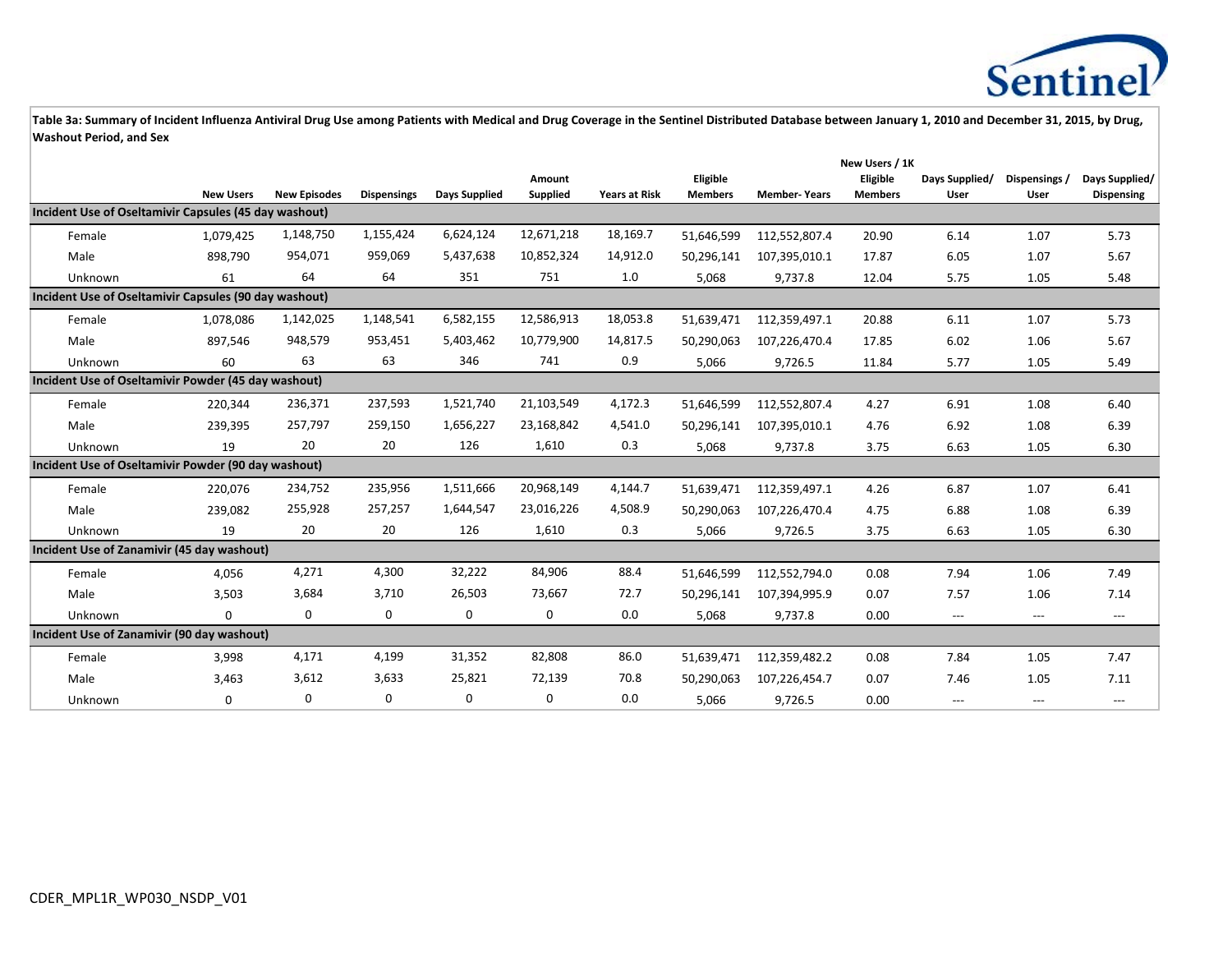

|                                                       |                  |                     |                    |                      |                 |                      |                |                     | New Users / 1K |                |                                          |                   |
|-------------------------------------------------------|------------------|---------------------|--------------------|----------------------|-----------------|----------------------|----------------|---------------------|----------------|----------------|------------------------------------------|-------------------|
|                                                       |                  |                     |                    |                      | Amount          |                      | Eligible       |                     | Eligible       | Days Supplied/ | Dispensings /                            | Days Supplied/    |
|                                                       | <b>New Users</b> | <b>New Episodes</b> | <b>Dispensings</b> | <b>Days Supplied</b> | <b>Supplied</b> | <b>Years at Risk</b> | <b>Members</b> | <b>Member-Years</b> | <b>Members</b> | User           | User                                     | <b>Dispensing</b> |
| Incident Use of Oseltamivir Capsules (45 day washout) |                  |                     |                    |                      |                 |                      |                |                     |                |                |                                          |                   |
| Female                                                | 1,188,842        | 1,268,229           | 1,278,221          | 7,446,486            | 13,901,741      | 20,430.5             | 55,893,867     | 122,863,627.3       | 21.27          | 6.26           | 1.08                                     | 5.83              |
| Male                                                  | 966,212          | 1,026,952           | 1,033,703          | 5,918,954            | 11,609,413      | 16,235.6             | 53,655,171     | 115,016,368.1       | 18.01          | 6.13           | 1.07                                     | 5.73              |
| Unknown                                               | 61               | 64                  | 64                 | 351                  | 751             | 1.0                  | 5,165          | 9,791.3             | 11.81          | 5.75           | 1.05                                     | 5.48              |
| Incident Use of Oseltamivir Capsules (90 day washout) |                  |                     |                    |                      |                 |                      |                |                     |                |                |                                          |                   |
| Female                                                | 1,187,432        | 1,260,103           | 1,269,899          | 7,392,642            | 13,802,278      | 20,281.8             | 55,886,329     | 122,654,226.1       | 21.25          | 6.23           | 1.07                                     | 5.82              |
| Male                                                  | 964,919          | 1,020,708           | 1,027,299          | 5,878,216            | 11,528,170      | 16,122.9             | 53,648,845     | 114,837,813.8       | 17.99          | 6.09           | 1.06                                     | 5.72              |
| Unknown                                               | 60               | 63                  | 63                 | 346                  | 741             | 0.9                  | 5,163          | 9,780.0             | 11.62          | 5.77           | 1.05                                     | 5.49              |
| Incident Use of Oseltamivir Powder (45 day washout)   |                  |                     |                    |                      |                 |                      |                |                     |                |                |                                          |                   |
| Female                                                | 223,058          | 239,291             | 240,559            | 1,543,178            | 21,385,140      | 4,231.1              | 55,893,867     | 122,863,627.3       | 3.99           | 6.92           | 1.08                                     | 6.41              |
| Male                                                  | 241,758          | 260,338             | 261,717            | 1,673,969            | 23,413,733      | 4,589.7              | 53,655,171     | 115,016,368.1       | 4.51           | 6.92           | 1.08                                     | 6.40              |
| Unknown                                               | 19               | 20                  | 20                 | 126                  | 1,610           | 0.3                  | 5,165          | 9,791.3             | 3.68           | 6.63           | 1.05                                     | 6.30              |
| Incident Use of Oseltamivir Powder (90 day washout)   |                  |                     |                    |                      |                 |                      |                |                     |                |                |                                          |                   |
| Female                                                | 222,778          | 237,635             | 238,884            | 1,532,757            | 21,246,115      | 4,202.5              | 55,886,329     | 122,654,226.1       | 3.99           | 6.88           | 1.07                                     | 6.42              |
| Male                                                  | 241,437          | 258,443             | 259,798            | 1,662,085            | 23,258,268      | 4,557.0              | 53,648,845     | 114,837,813.8       | 4.50           | 6.88           | 1.08                                     | 6.40              |
| Unknown                                               | 19               | 20                  | 20                 | 126                  | 1,610           | 0.3                  | 5,163          | 9,780.0             | 3.68           | 6.63           | 1.05                                     | 6.30              |
| Incident Use of Zanamivir (45 day washout)            |                  |                     |                    |                      |                 |                      |                |                     |                |                |                                          |                   |
| Female                                                | 4,197            | 4,418               | 4,449              | 33,407               | 87,837          | 91.7                 | 55,893,867     | 122,863,613.2       | 0.08           | 7.96           | 1.06                                     | 7.51              |
| Male                                                  | 3,634            | 3,822               | 3,848              | 27,415               | 76,317          | 75.2                 | 53,655,171     | 115,016,353.4       | 0.07           | 7.54           | 1.06                                     | 7.12              |
| Unknown                                               | $\mathbf 0$      | 0                   | 0                  | $\mathbf 0$          | 0               | 0.0                  | 5,165          | 9,791.3             | 0.00           | ---            | $\hspace{0.05cm} \ldots \hspace{0.05cm}$ | $---$             |
| Incident Use of Zanamivir (90 day washout)            |                  |                     |                    |                      |                 |                      |                |                     |                |                |                                          |                   |
| Female                                                | 4,137            | 4,314               | 4,344              | 32,482               | 85,639          | 89.1                 | 55,886,329     | 122,654,210.6       | 0.07           | 7.85           | 1.05                                     | 7.48              |
| Male                                                  | 3,590            | 3,744               | 3,765              | 26,683               | 74,650          | 73.1                 | 53,648,845     | 114,837,797.8       | 0.07           | 7.43           | 1.05                                     | 7.09              |
| Unknown                                               | $\mathbf 0$      | 0                   | $\Omega$           | $\mathbf 0$          | 0               | 0.0                  | 5,163          | 9,780.0             | 0.00           | $\overline{a}$ | $---$                                    | ---               |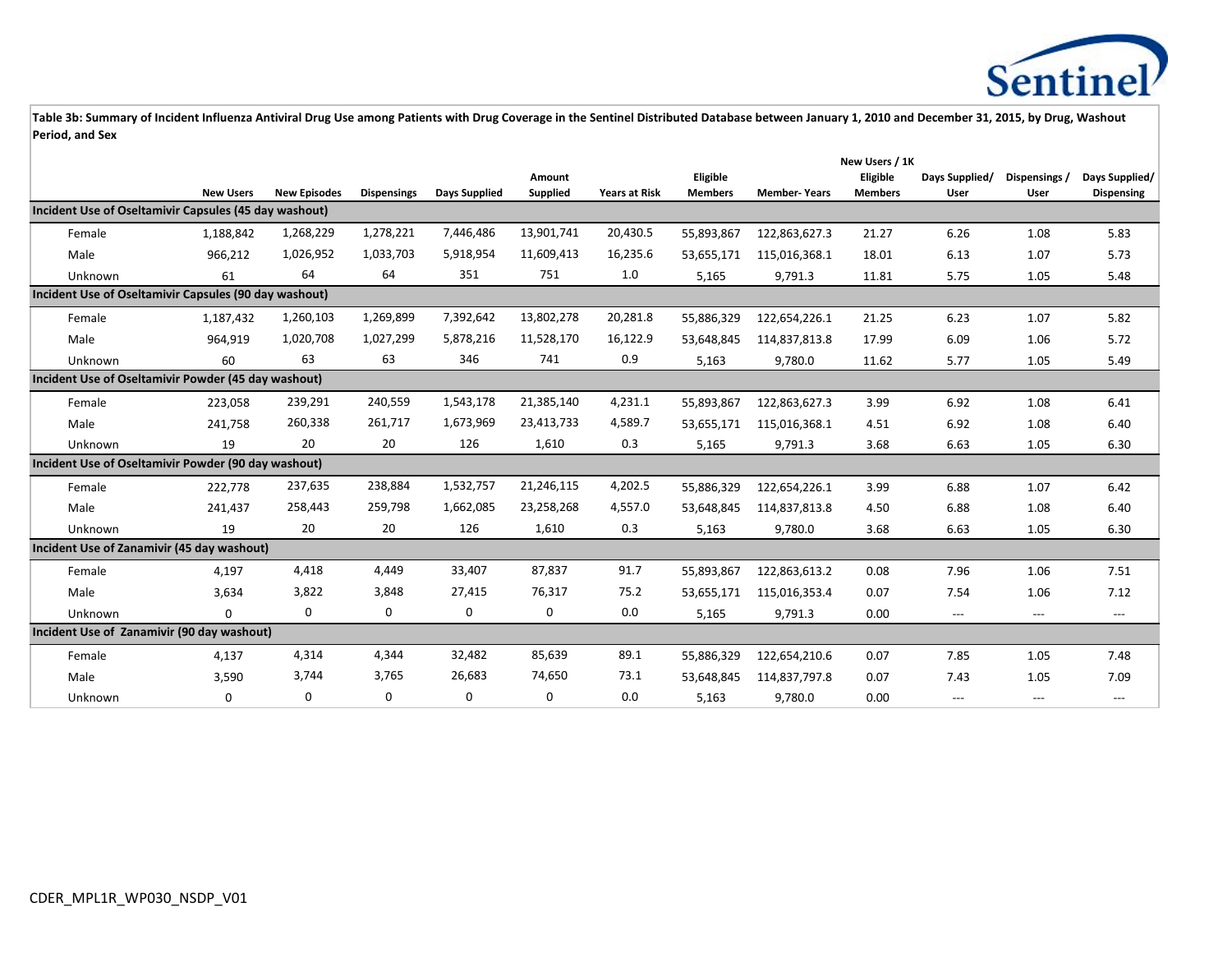

|                                                       |                  |                     |                    |               |            |                      | New Users / 1K |                     |                |                |               |                   |  |
|-------------------------------------------------------|------------------|---------------------|--------------------|---------------|------------|----------------------|----------------|---------------------|----------------|----------------|---------------|-------------------|--|
|                                                       |                  |                     |                    |               | Amount     |                      | Eligible       |                     | Eligible       | Days Supplied/ | Dispensings / | Days Supplied/    |  |
| Incident Use of Oseltamivir Capsules (45 day washout) | <b>New Users</b> | <b>New Episodes</b> | <b>Dispensings</b> | Days Supplied | Supplied   | <b>Years at Risk</b> | <b>Members</b> | <b>Member-Years</b> | <b>Members</b> | User           | User          | <b>Dispensing</b> |  |
|                                                       |                  |                     |                    |               |            |                      |                |                     |                |                |               |                   |  |
| 2010                                                  | 123,089          | 124,835             | 125,468            | 700,928       | 1,307,989  | 1,922.9              | 47,934,747     | 37,919,875.0        | 2.57           | 5.69           | 1.02          | 5.59              |  |
| 2011                                                  | 295,389          | 297,493             | 299,081            | 1,726,226     | 3,654,462  | 4,735.0              | 46,530,717     | 37,035,475.7        | 6.35           | 5.84           | 1.01          | 5.77              |  |
| 2012                                                  | 272,501          | 275,170             | 276,684            | 1,602,832     | 2,905,751  | 4,396.5              | 49,511,346     | 38,872,788.4        | 5.50           | 5.88           | 1.02          | 5.79              |  |
| 2013                                                  | 521,041          | 528,137             | 531,112            | 3,015,770     | 6,624,348  | 8,271.5              | 49,349,611     | 39,289,122.7        | 10.56          | 5.79           | 1.02          | 5.68              |  |
| 2014                                                  | 522,098          | 529,603             | 532,619            | 3,035,702     | 5,520,134  | 8,325.6              | 51,090,220     | 39,866,388.4        | 10.22          | 5.81           | 1.02          | 5.70              |  |
| 2015                                                  | 345,759          | 347,647             | 349,593            | 1,980,655     | 3,511,610  | 5,431.1              | 46,909,713     | 26,973,905.3        | 7.37           | 5.73           | 1.01          | 5.67              |  |
| Incident Use of Oseltamivir Capsules (90 day washout) |                  |                     |                    |               |            |                      |                |                     |                |                |               |                   |  |
| 2010                                                  | 121,982          | 123,194             | 123,803            | 691,213       | 1,289,817  | 1,896.1              | 47,925,295     | 37,860,937.7        | 2.55           | 5.67           | 1.01          | 5.58              |  |
| 2011                                                  | 294,376          | 295,849             | 297,400            | 1,716,030     | 3,631,288  | 4,706.8              | 46,528,034     | 36,985,006.1        | 6.33           | 5.83           | 1.01          | 5.77              |  |
| 2012                                                  | 272,340          | 274,523             | 276,000            | 1,598,612     | 2,898,237  | 4,384.7              | 49,509,576     | 38,852,677.2        | 5.50           | 5.87           | 1.01          | 5.79              |  |
| 2013                                                  | 518,746          | 524,406             | 527,292            | 2,992,131     | 6,564,798  | 8,206.3              | 49,342,676     | 39,202,997.7        | 10.51          | 5.77           | 1.02          | 5.67              |  |
| 2014                                                  | 521,429          | 527,893             | 530,862            | 3,025,364     | 5,501,554  | 8,297.0              | 51,084,798     | 39,807,468.8        | 10.21          | 5.80           | 1.02          | 5.70              |  |
| 2015                                                  | 343,924          | 344,802             | 346,698            | 1,962,613     | 3,481,860  | 5,381.4              | 46,898,333     | 26,886,606.4        | 7.33           | 5.71           | 1.01          | 5.66              |  |
| Incident Use of Oseltamivir Powder (45 day washout)   |                  |                     |                    |               |            |                      |                |                     |                |                |               |                   |  |
| 2010                                                  | 33,370           | 33,862              | 34,037             | 203,571       | 1,460,382  | 558.2                | 47,934,747     | 37,919,875.0        | 0.70           | 6.10           | 1.02          | 5.98              |  |
| 2011                                                  | 55,105           | 55,311              | 55,583             | 330,565       | 2,576,150  | 906.3                | 46,530,717     | 37,035,475.7        | 1.18           | 6.00           | 1.01          | 5.95              |  |
| 2012                                                  | 90,007           | 91,153              | 91,624             | 595,145       | 9,206,778  | 1,631.9              | 49,511,346     | 38,872,788.4        | 1.82           | 6.61           | 1.02          | 6.50              |  |
| 2013                                                  | 97,015           | 98,505              | 99,092             | 642,370       | 9,602,364  | 1,761.7              | 49,349,611     | 39,289,122.7        | 1.97           | 6.62           | 1.02          | 6.48              |  |
| 2014                                                  | 139,339          | 142,123             | 142,842            | 924,922       | 14,137,789 | 2,535.7              | 51,090,220     | 39,866,388.4        | 2.73           | 6.64           | 1.03          | 6.48              |  |
| 2015                                                  | 72,905           | 73,234              | 73,585             | 481,520       | 7,290,537  | 1,319.9              | 46,909,713     | 26,973,905.3        | 1.55           | 6.60           | 1.01          | 6.54              |  |
| Incident Use of Oseltamivir Powder (90 day washout)   |                  |                     |                    |               |            |                      |                |                     |                |                |               |                   |  |
| 2010                                                  | 33,130           | 33,513              | 33,682             | 201,494       | 1,446,632  | 552.5                | 47,925,295     | 37,860,937.7        | 0.69           | 6.08           | 1.02          | 5.98              |  |
| 2011                                                  | 54,773           | 54,932              | 55,199             | 328,347       | 2,560,334  | 900.3                | 46,528,034     | 36,985,006.1        | 1.18           | 5.99           | 1.01          | 5.95              |  |
| 2012                                                  | 89,971           | 90,992              | 91,461             | 594,155       | 9,192,408  | 1,629.2              | 49,509,576     | 38,852,677.2        | 1.82           | 6.60           | 1.02          | 6.50              |  |
| 2013                                                  | 96,193           | 97,455              | 98,031             | 635,827       | 9,504,127  | 1,743.8              | 49,342,676     | 39,202,997.7        | 1.95           | 6.61           | 1.02          | 6.49              |  |
| 2014                                                  | 139,060          | 141,500             | 142,207            | 920,941       | 14,081,343 | 2,524.7              | 51,084,798     | 39,807,468.8        | 2.72           | 6.62           | 1.02          | 6.48              |  |
| 2015                                                  | 72,209           | 72,308              | 72,653             | 475,575       | 7,201,140  | 1,303.6              | 46,898,333     | 26,886,606.4        | 1.54           | 6.59           | 1.01          | 6.55              |  |
| Incident Use of Zanamivir (45 day washout)            |                  |                     |                    |               |            |                      |                |                     |                |                |               |                   |  |
| 2010                                                  | 2,911            | 2,949               | 2,962              | 20,808        | 59,348     | 57.1                 | 47,934,746     | 37,919,873.2        | 0.06           | 7.15           | 1.02          | 7.02              |  |
| 2011                                                  | 2,269            | 2,295               | 2,311              | 16,276        | 46,210     | 44.7                 | 46,530,717     | 37,035,472.0        | 0.05           | 7.17           | 1.02          | 7.04              |  |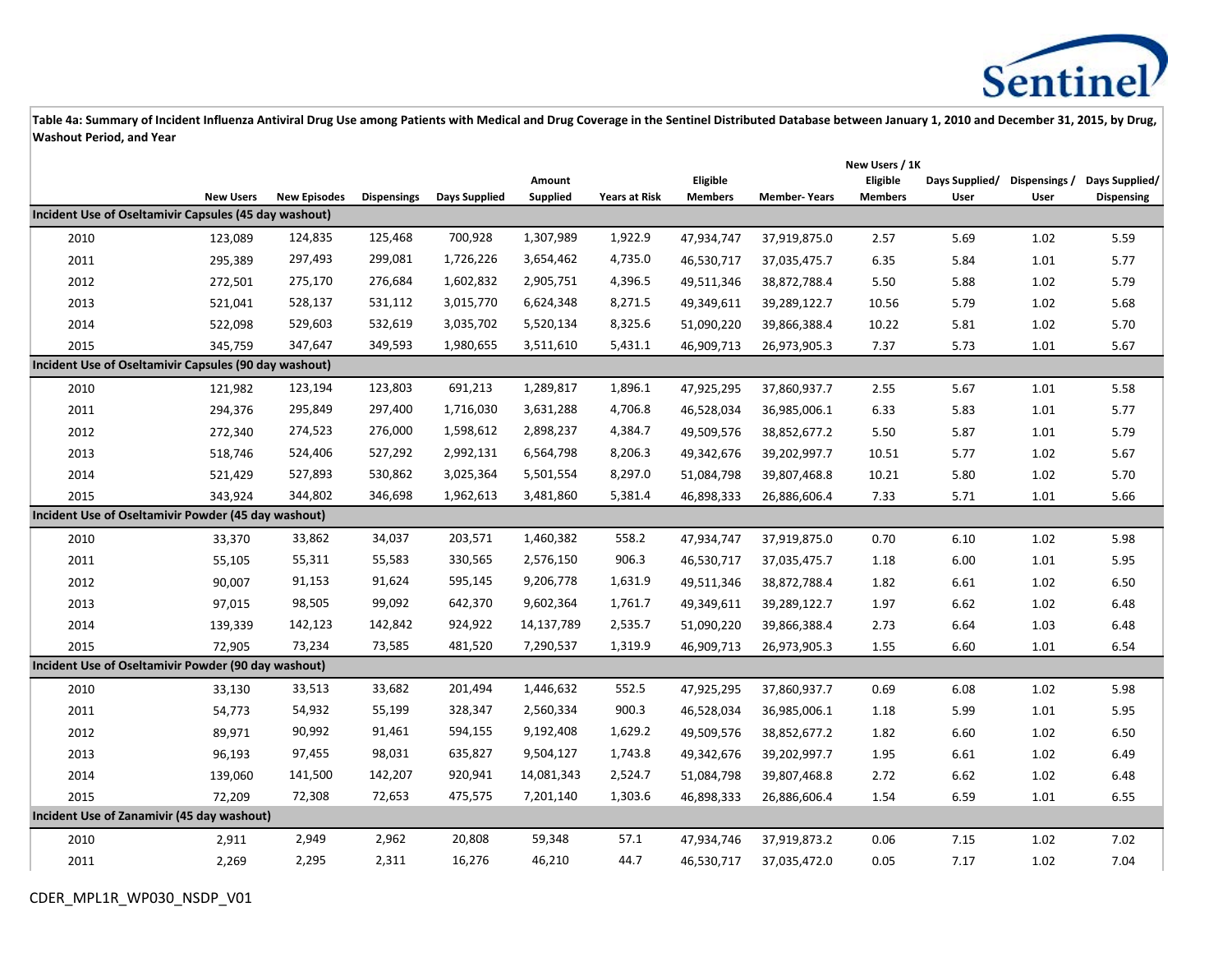

|                                            |                  |                     |                    |               |          | New Users / 1K       |                |                     |                |                |               |                   |
|--------------------------------------------|------------------|---------------------|--------------------|---------------|----------|----------------------|----------------|---------------------|----------------|----------------|---------------|-------------------|
|                                            |                  |                     |                    |               | Amount   |                      | Eligible       |                     | Eligible       | Days Supplied/ | Dispensings / | Days Supplied/    |
|                                            | <b>New Users</b> | <b>New Episodes</b> | <b>Dispensings</b> | Days Supplied | Supplied | <b>Years at Risk</b> | <b>Members</b> | <b>Member-Years</b> | <b>Members</b> | User           | User          | <b>Dispensing</b> |
| 2012                                       | 1,009            | 1,034               | 1,053              | 8,307         | 20,943   | 22.8                 | 49,511,346     | 38,872,786.8        | 0.02           | 8.23           | 1.04          | 7.89              |
| 2013                                       | 879              | 908                 | 910                | 7,335         | 17,801   | 20.1                 | 49,349,611     | 39,289,114.8        | 0.02           | 8.34           | 1.04          | 8.06              |
| 2014                                       | 480              | 489                 | 491                | 3,601         | 8,927    | 9.9                  | 51,090,219     | 39,866,382.1        | 0.01           | 7.50           | 1.02          | 7.33              |
| 2015                                       | 273              | 280                 | 283                | 2,398         | 5,343    | 6.6                  | 46,909,713     | 26,973,898.8        | 0.01           | 8.78           | 1.04          | 8.47              |
| Incident Use of Zanamivir (90 day washout) |                  |                     |                    |               |          |                      |                |                     |                |                |               |                   |
| 2010                                       | 2,864            | 2,889               | 2,901              | 20,333        | 58,124   | 55.8                 | 47,925,295     | 37,860,933.0        | 0.06           | 7.10           | 1.01          | 7.01              |
| 2011                                       | 2,245            | 2,267               | 2,282              | 16,023        | 45,635   | 43.9                 | 46,528,034     | 36,985,002.4        | 0.05           | 7.14           | 1.02          | 7.02              |
| 2012                                       | 1,001            | 1,019               | 1,034              | 8,082         | 20,523   | 22.2                 | 49,509,576     | 38,852,675.6        | 0.02           | 8.07           | 1.03          | 7.82              |
| 2013                                       | 864              | 879                 | 881                | 7,101         | 17,235   | 19.4                 | 49,342,675     | 39,202,990.1        | 0.02           | 8.22           | 1.02          | 8.06              |
| 2014                                       | 469              | 472                 | 474                | 3,426         | 8,547    | 9.4                  | 51,084,798     | 39,807,462.5        | 0.01           | 7.30           | 1.01          | 7.23              |
| 2015                                       | 257              | 257                 | 260                | 2,208         | 4,883    | 6.1                  | 46,898,331     | 26,886,599.8        | 0.01           | 8.59           | 1.01          | 8.49              |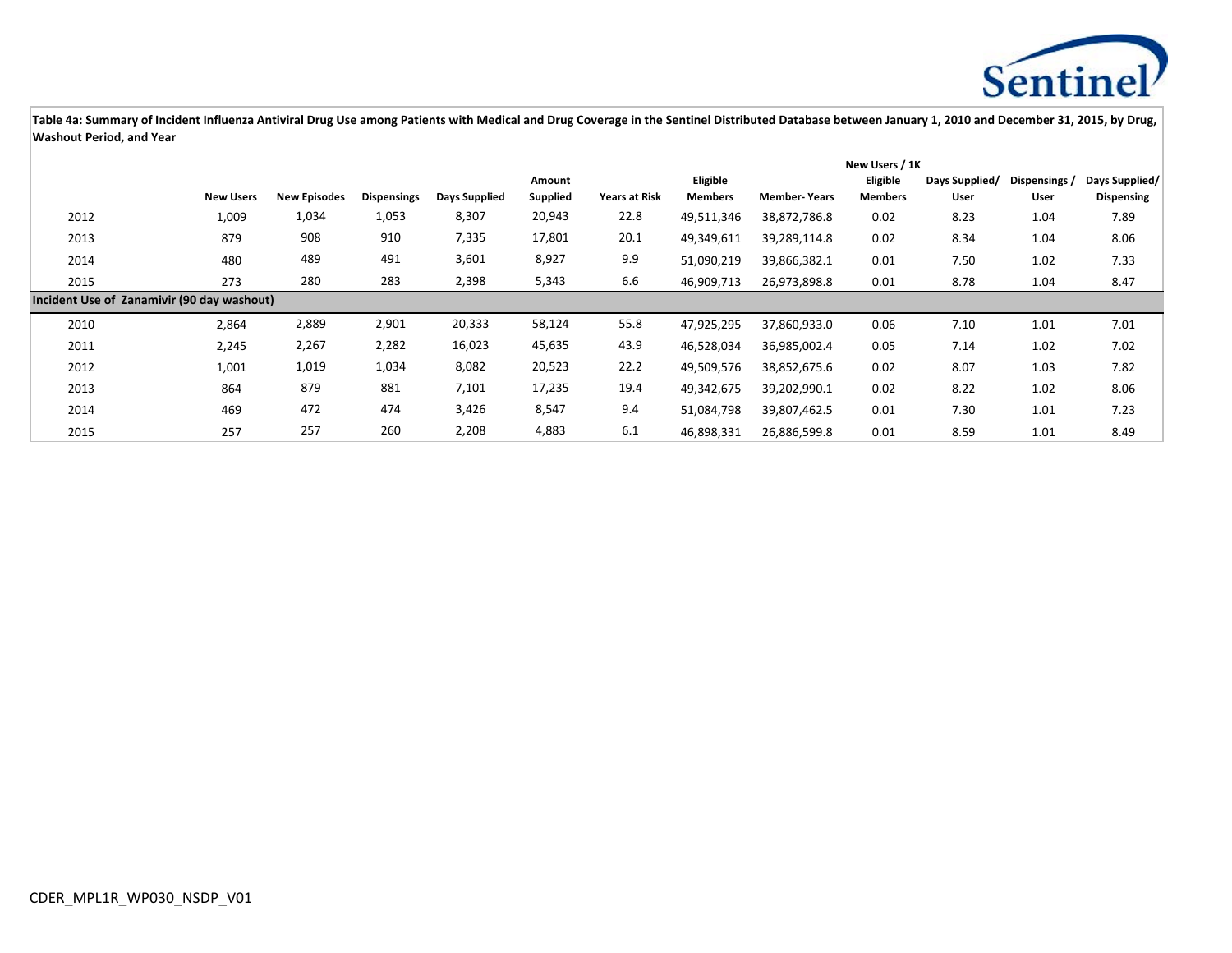

|                                                       |                  |                     |                    |                      |            |                      |                |                     | New Users / 1K |                |               |                   |
|-------------------------------------------------------|------------------|---------------------|--------------------|----------------------|------------|----------------------|----------------|---------------------|----------------|----------------|---------------|-------------------|
|                                                       |                  |                     |                    |                      | Amount     |                      | Eligible       |                     | Eligible       | Days Supplied/ | Dispensings / | Days Supplied/    |
| Incident Use of Oseltamivir Capsules (45 day washout) | <b>New Users</b> | <b>New Episodes</b> | <b>Dispensings</b> | <b>Days Supplied</b> | Supplied   | <b>Years at Risk</b> | <b>Members</b> | <b>Member-Years</b> | <b>Members</b> | User           | User          | <b>Dispensing</b> |
|                                                       |                  |                     |                    |                      |            |                      |                |                     |                |                |               |                   |
| 2010                                                  | 127,533          | 129,381             | 130,074            | 727,840              | 1,354,314  | 1,996.8              | 50,297,950     | 39,904,563.1        | 2.54           | 5.71           | 1.02          | 5.60              |
| 2011                                                  | 306,974          | 309,244             | 311,067            | 1,803,065            | 3,779,185  | 4,946.3              | 49,813,003     | 39,623,798.1        | 6.16           | 5.87           | 1.01          | 5.80              |
| 2012                                                  | 294,079          | 297,110             | 299,214            | 1,752,679            | 3,132,511  | 4,808.7              | 53,417,840     | 42,089,675.7        | 5.51           | 5.96           | 1.02          | 5.86              |
| 2013                                                  | 561,851          | 569,732             | 573,759            | 3,292,083            | 7,064,082  | 9,031.2              | 53,496,356     | 42,814,958.7        | 10.50          | 5.86           | 1.02          | 5.74              |
| 2014                                                  | 577,591          | 586,409             | 591,038            | 3,416,163            | 6,100,375  | 9,371.9              | 55,932,362     | 43,902,172.2        | 10.33          | 5.91           | 1.02          | 5.78              |
| 2015                                                  | 400,928          | 403,369             | 406,836            | 2,373,961            | 4,081,439  | 6,512.1              | 52,001,794     | 29,554,618.9        | 7.71           | 5.92           | 1.01          | 5.84              |
| Incident Use of Oseltamivir Capsules (90 day washout) |                  |                     |                    |                      |            |                      |                |                     |                |                |               |                   |
| 2010                                                  | 126,381          | 127,651             | 128,318            | 717,570              | 1,335,218  | 1,968.5              | 50,288,388     | 39,844,146.2        | 2.51           | 5.68           | 1.02          | 5.59              |
| 2011                                                  | 305,930          | 307,494             | 309,274            | 1,792,157            | 3,754,871  | 4,916.0              | 49,810,189     | 39,571,336.7        | 6.14           | 5.86           | 1.01          | 5.79              |
| 2012                                                  | 293,892          | 296,307             | 298,364            | 1,746,933            | 3,123,048  | 4,792.6              | 53,415,994     | 42,068,395.9        | 5.50           | 5.94           | 1.02          | 5.86              |
| 2013                                                  | 559,374          | 565,561             | 569,487            | 3,264,799            | 6,999,554  | 8,956.0              | 53,489,041     | 42,722,610.1        | 10.46          | 5.84           | 1.02          | 5.73              |
| 2014                                                  | 576,805          | 584,318             | 588,888            | 3,402,807            | 6,077,319  | 9,334.9              | 55,926,768     | 43,839,284.2        | 10.31          | 5.90           | 1.02          | 5.78              |
| 2015                                                  | 398,559          | 399,543             | 402,930            | 2,346,938            | 4,041,179  | 6,437.7              | 51,989,516     | 29,456,046.9        | 7.67           | 5.89           | 1.01          | 5.82              |
| Incident Use of Oseltamivir Powder (45 day washout)   |                  |                     |                    |                      |            |                      |                |                     |                |                |               |                   |
| 2010                                                  | 33,503           | 33,995              | 34,173             | 204,490              | 1,466,614  | 560.7                | 50,297,950     | 39,904,563.1        | 0.67           | 6.10           | 1.02          | 5.98              |
| 2011                                                  | 55,391           | 55,597              | 55,870             | 332,323              | 2,590,513  | 911.2                | 49,813,003     | 39,623,798.1        | 1.11           | 6.00           | 1.01          | 5.95              |
| 2012                                                  | 90,872           | 92,030              | 92,508             | 601,135              | 9,299,317  | 1,648.3              | 53,417,840     | 42,089,675.7        | 1.70           | 6.62           | 1.02          | 6.50              |
| 2013                                                  | 98,042           | 99,544              | 100,136            | 649,334              | 9,708,572  | 1,780.8              | 53,496,356     | 42,814,958.7        | 1.83           | 6.62           | 1.02          | 6.48              |
| 2014                                                  | 140,819          | 143,632             | 144,376            | 935,736              | 14,295,448 | 2,565.3              | 55,932,362     | 43,902,172.2        | 2.52           | 6.64           | 1.03          | 6.48              |
| 2015                                                  | 74,510           | 74,851              | 75,233             | 494,255              | 7,440,019  | 1,354.8              | 52,001,794     | 29,554,618.9        | 1.43           | 6.63           | 1.01          | 6.57              |
| Incident Use of Oseltamivir Powder (90 day washout)   |                  |                     |                    |                      |            |                      |                |                     |                |                |               |                   |
| 2010                                                  | 33,262           | 33,645              | 33,817             | 202,403              | 1,452,814  | 555.0                | 50,288,388     | 39,844,146.2        | 0.66           | 6.09           | 1.02          | 5.99              |
| 2011                                                  | 55,058           | 55,217              | 55,485             | 330,100              | 2,574,672  | 905.1                | 49,810,189     | 39,571,336.7        | 1.11           | 6.00           | 1.01          | 5.95              |
| 2012                                                  | 90,835           | 91,866              | 92,342             | 600,121              | 9,284,652  | 1,645.6              | 53,415,994     | 42,068,395.9        | 1.70           | 6.61           | 1.02          | 6.50              |
| 2013                                                  | 97,213           | 98,485              | 99,066             | 642,743              | 9,609,315  | 1,762.7              | 53,489,041     | 42,722,610.1        | 1.82           | 6.61           | 1.02          | 6.49              |
| 2014                                                  | 140,538          | 143,000             | 143,732            | 931,692              | 14,238,282 | 2,554.1              | 55,926,768     | 43,839,284.2        | 2.51           | 6.63           | 1.02          | 6.48              |
| 2015                                                  | 73,785           | 73,885              | 74,260             | 487,909              | 7,346,258  | 1,337.4              | 51,989,516     | 29,456,046.9        | 1.42           | 6.61           | 1.01          | 6.57              |
| Incident Use of Zanamivir (45 day washout)            |                  |                     |                    |                      |            |                      |                |                     |                |                |               |                   |
| 2010                                                  | 2,966            | 3,004               | 3,018              | 21,252               | 60,444     | 58.3                 | 50,297,949     | 39,904,561.4        | 0.06           | 7.17           | 1.02          | 7.04              |
| 2011                                                  | 2,324            | 2,352               | 2,368              | 16,624               | 47,361     | 45.6                 | 49,813,003     | 39,623,794.4        | 0.05           | 7.15           | 1.02          | 7.02              |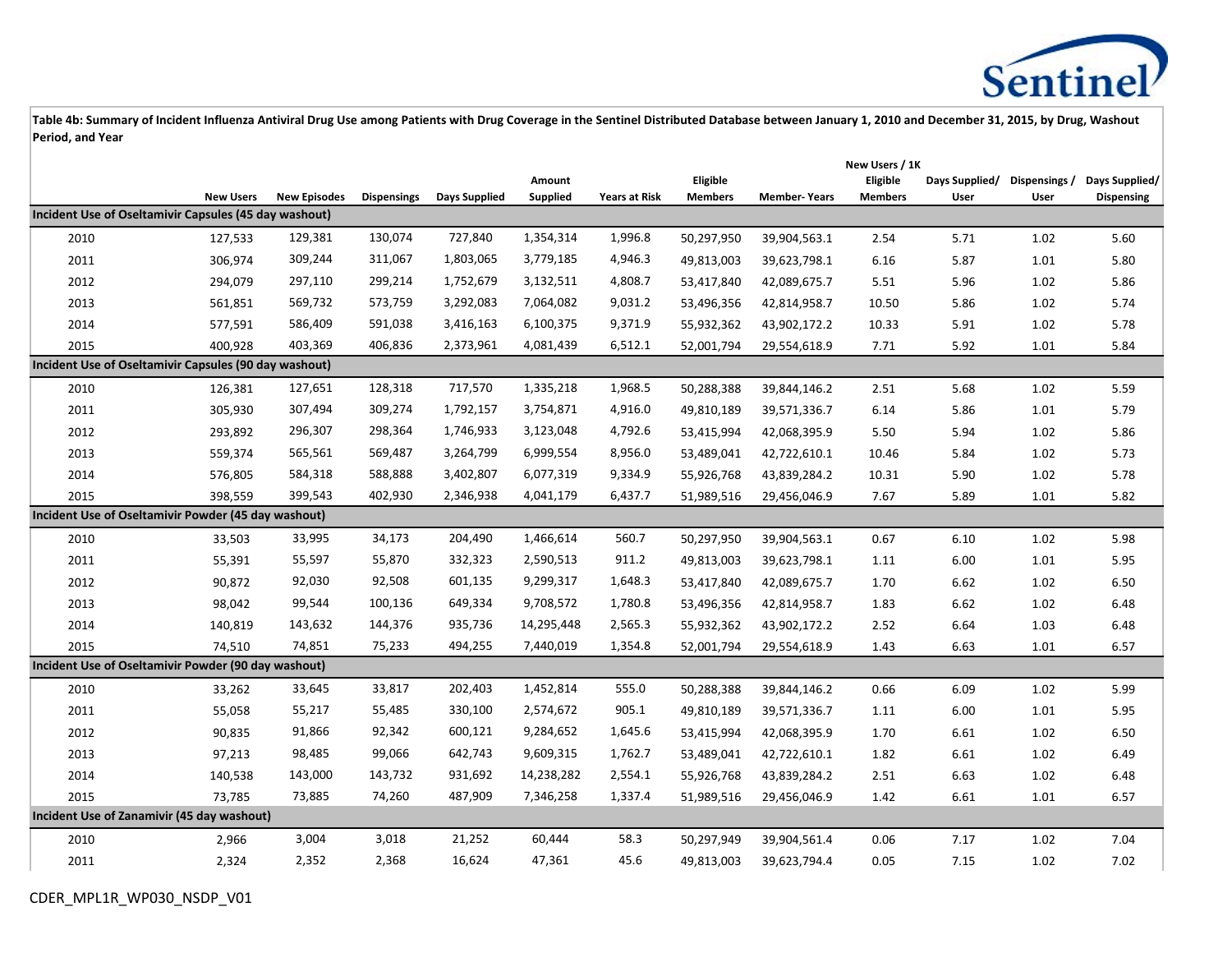

|                                            |                  |                     |                    |               |          |                      |                |                     | New Users / 1K |                |               |                   |
|--------------------------------------------|------------------|---------------------|--------------------|---------------|----------|----------------------|----------------|---------------------|----------------|----------------|---------------|-------------------|
|                                            |                  |                     |                    |               | Amount   |                      | Eligible       |                     | Eligible       | Days Supplied/ | Dispensings / | Days Supplied/    |
|                                            | <b>New Users</b> | <b>New Episodes</b> | <b>Dispensings</b> | Days Supplied | Supplied | <b>Years at Risk</b> | <b>Members</b> | <b>Member-Years</b> | <b>Members</b> | User           | User          | <b>Dispensing</b> |
| 2012                                       | 1,065            | 1,091               | 1,110              | 8,814         | 22,139   | 24.2                 | 53,417,840     | 42,089,674.0        | 0.02           | 8.28           | 1.04          | 7.94              |
| 2013                                       | 940              | 969                 | 971                | 7,825         | 19,010   | 21.4                 | 53,496,356     | 42,814,950.7        | 0.02           | 8.32           | 1.03          | 8.06              |
| 2014                                       | 513              | 522                 | 525                | 3,794         | 9,483    | 10.4                 | 55,932,361     | 43,902,165.9        | 0.01           | 7.40           | 1.02          | 7.23              |
| 2015                                       | 295              | 302                 | 305                | 2,513         | 5,717    | 6.9                  | 52,001,794     | 29,554,611.5        | 0.01           | 8.52           | 1.03          | 8.24              |
| Incident Use of Zanamivir (90 day washout) |                  |                     |                    |               |          |                      |                |                     |                |                |               |                   |
| 2010                                       | 2,919            | 2,944               | 2,957              | 20,777        | 59,220   | 57.0                 | 50,288,388     | 39,844,141.5        | 0.06           | 7.12           | 1.01          | 7.03              |
| 2011                                       | 2,298            | 2,321               | 2,336              | 16,336        | 46,725   | 44.8                 | 49,810,189     | 39,571,333.0        | 0.05           | 7.11           | 1.02          | 6.99              |
| 2012                                       | 1,057            | 1,075               | 1,090              | 8,579         | 21,699   | 23.5                 | 53,415,994     | 42,068,394.3        | 0.02           | 8.12           | 1.03          | 7.87              |
| 2013                                       | 919              | 934                 | 936                | 7,531         | 18,284   | 20.6                 | 53,489,040     | 42,722,602.3        | 0.02           | 8.19           | 1.02          | 8.05              |
| 2014                                       | 502              | 505                 | 508                | 3,619         | 9,103    | 9.9                  | 55,926,768     | 43,839,277.8        | 0.01           | 7.21           | 1.01          | 7.12              |
| 2015                                       | 279              | 279                 | 282                | 2,323         | 5,257    | 6.4                  | 51,989,514     | 29,456,039.4        | 0.01           | 8.33           | 1.01          | 8.24              |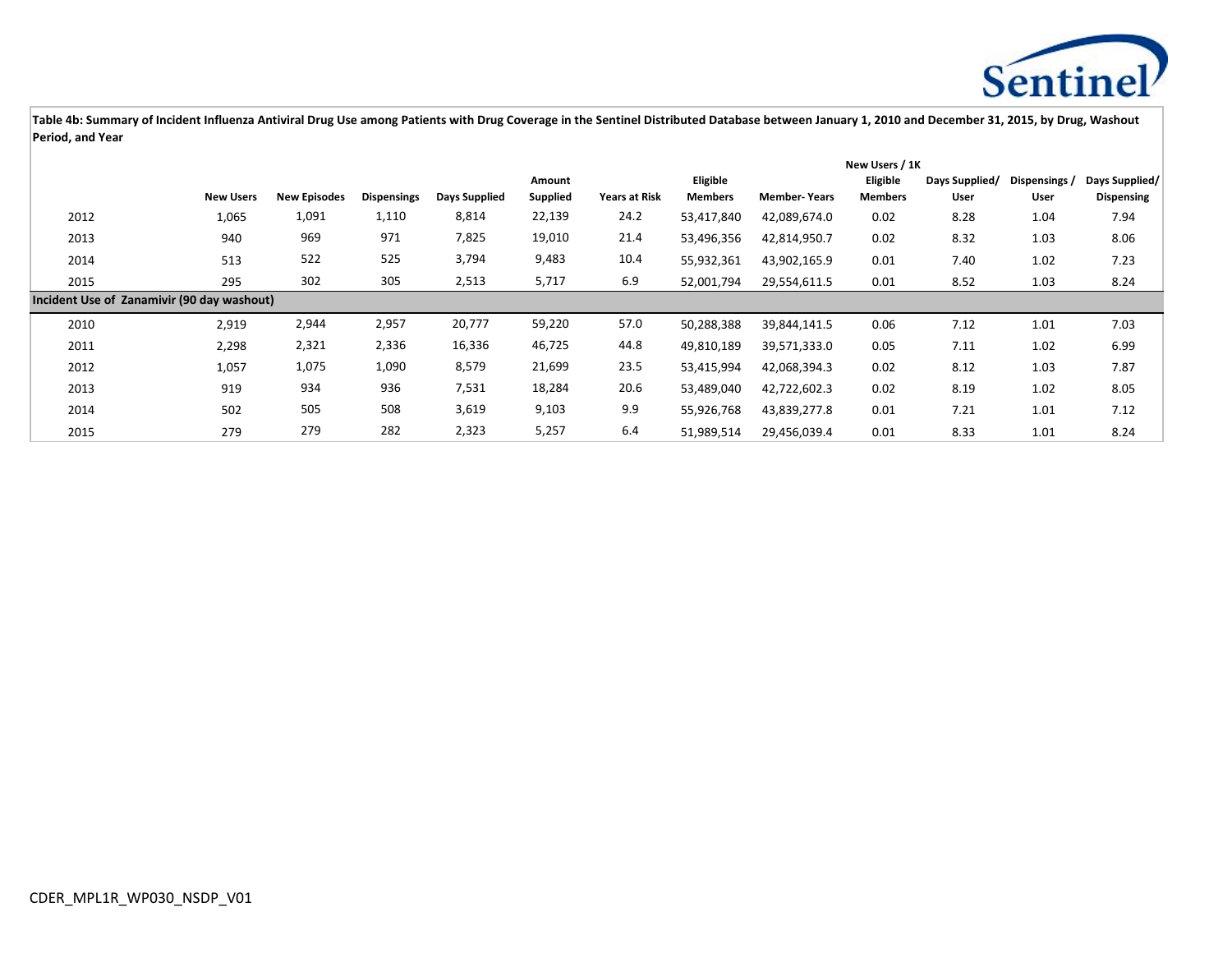

|                                                               |           |                  |                     |                    |                      |           |                      |                |             | New Users /    |      |      |                                             |
|---------------------------------------------------------------|-----------|------------------|---------------------|--------------------|----------------------|-----------|----------------------|----------------|-------------|----------------|------|------|---------------------------------------------|
|                                                               |           |                  |                     |                    |                      | Amount    |                      | Eligible       | Member-     | 1K Eligible    |      |      | Days Supplied/ Dispensings / Days Supplied/ |
|                                                               |           | <b>New Users</b> | <b>New Episodes</b> | <b>Dispensings</b> | <b>Days Supplied</b> | Supplied  | <b>Years at Risk</b> | <b>Members</b> | Years       | <b>Members</b> | User | User | <b>Dispensing</b>                           |
| Incident Use of Oseltamivir Capsules (45 day washout)<br>2010 |           |                  |                     |                    |                      |           |                      |                |             |                |      |      |                                             |
|                                                               | January   | 22,439           | 22,439              | 22,542             | 123,774              | 240,953   | 339.2                | 37,265,055     | 3,099,764.7 | 0.60           | 5.52 | 1.00 | 5.49                                        |
|                                                               | February  | 18,048           | 18,048              | 18,139             | 100,210              | 192,483   | 275.0                | 36,556,227     | 2,790,311.3 | 0.49           | 5.55 | 1.01 | 5.52                                        |
|                                                               | March     | 16,497           | 16,497              | 16,553             | 92,227               | 175,280   | 252.8                | 36,438,922     | 3,079,772.8 | 0.45           | 5.59 | 1.00 | 5.57                                        |
|                                                               | April     | 5,249            | 5,249               | 5,286              | 28,617               | 54,506    | 78.5                 | 38,893,656     | 3,182,798.5 | 0.13           | 5.45 | 1.01 | 5.41                                        |
|                                                               | May       | 2,706            | 2,706               | 2,724              | 14,676               | 28,116    | 40.3                 | 39,372,271     | 3,284,939.6 | 0.07           | 5.42 | 1.01 | 5.39                                        |
|                                                               | June      | 1,946            | 1,946               | 1,958              | 10,531               | 19,873    | 28.9                 | 39,395,257     | 3,173,041.3 | 0.05           | 5.41 | 1.01 | 5.38                                        |
|                                                               | July      | 1,330            | 1,330               | 1,342              | 7,231                | 13,708    | 19.8                 | 39,051,525     | 3,258,241.2 | 0.03           | 5.44 | 1.01 | 5.39                                        |
|                                                               | August    | 1,825            | 1,825               | 1,837              | 10,212               | 18,887    | 28.0                 | 38,983,749     | 3,247,421.3 | 0.05           | 5.60 | 1.01 | 5.56                                        |
|                                                               | September | 3,630            | 3,630               | 3,663              | 20,591               | 37,643    | 56.6                 | 39,047,085     | 3,128,812.8 | 0.09           | 5.67 | 1.01 | 5.62                                        |
|                                                               | October   | 5,812            | 5,812               | 5,871              | 32,210               | 60,031    | 88.7                 | 39,002,909     | 3,244,560.3 | 0.15           | 5.54 | 1.01 | 5.49                                        |
|                                                               | November  | 10,840           | 10,840              | 10,900             | 61,384               | 113,438   | 168.6                | 39,183,035     | 3,150,601.1 | 0.28           | 5.66 | 1.01 | 5.63                                        |
|                                                               | December  | 34,513           | 34,513              | 34,653             | 199,265              | 353,071   | 546.3                | 39,436,425     | 3,279,610.1 | 0.88           | 5.77 | 1.00 | 5.75                                        |
| 2011                                                          |           |                  |                     |                    |                      |           |                      |                |             |                |      |      |                                             |
|                                                               | January   | 74,988           | 74,988              | 75,395             | 436,439              | 812,816   | 1,197.4              | 36,262,171     | 3,015,564.7 | 2.07           | 5.82 | 1.01 | 5.79                                        |
|                                                               | February  | 132,501          | 132,501             | 133,158            | 773,398              | 1,719,265 | 2,120.9              | 35,546,051     | 2,709,230.2 | 3.73           | 5.84 | 1.00 | 5.81                                        |
|                                                               | March     | 52,396           | 52,396              | 52,660             | 306,824              | 712,843   | 841.3                | 35,512,063     | 2,994,938.0 | 1.48           | 5.86 | 1.01 | 5.83                                        |
|                                                               | April     | 8,747            | 8,747               | 8,786              | 49,983               | 107,655   | 137.0                | 37,953,487     | 3,102,026.5 | 0.23           | 5.71 | 1.00 | 5.69                                        |
|                                                               | May       | 2,686            | 2,686               | 2,704              | 15,142               | 30,253    | 41.6                 | 38,479,084     | 3,211,061.4 | 0.07           | 5.64 | 1.01 | 5.60                                        |
|                                                               | June      | 1,572            | 1,572               | 1,582              | 8,679                | 17,021    | 23.8                 | 38,456,033     | 3,102,257.4 | 0.04           | 5.52 | 1.01 | 5.49                                        |
|                                                               | July      | 972              | 972                 | 979                | 5,359                | 10,435    | 14.7                 | 38,086,525     | 3,176,649.6 | 0.03           | 5.51 | 1.01 | 5.47                                        |
|                                                               | August    | 1,294            | 1,294               | 1,309              | 7,298                | 13,921    | 20.1                 | 38,050,840     | 3,170,287.1 | 0.03           | 5.64 | 1.01 | 5.58                                        |
|                                                               | September | 2,858            | 2,858               | 2,875              | 15,715               | 29,732    | 43.2                 | 38,183,769     | 3,062,966.6 | 0.07           | 5.50 | 1.01 | 5.47                                        |
|                                                               | October   | 4,856            | 4,856               | 4,878              | 26,693               | 50,188    | 73.3                 | 38,209,487     | 3,179,945.3 | 0.13           | 5.50 | 1.00 | 5.47                                        |
|                                                               | November  | 6,242            | 6,242               | 6,289              | 34,312               | 64,159    | 94.3                 | 38,417,759     | 3,089,377.8 | 0.16           | 5.50 | 1.01 | 5.46                                        |
|                                                               | December  | 8,381            | 8,381               | 8,466              | 46,384               | 86,173    | 127.4                | 38,744,074     | 3,221,171.0 | 0.22           | 5.53 | 1.01 | 5.48                                        |
| 2012                                                          |           |                  |                     |                    |                      |           |                      |                |             |                |      |      |                                             |
|                                                               | January   | 9,461            | 9,461               | 9,518              | 53,052               | 98,095    | 145.6                | 35,667,729     | 2,970,471.6 | 0.27           | 5.61 | 1.01 | 5.57                                        |
|                                                               | February  | 21,720           | 21,720              | 21,818             | 125,870              | 225,313   | 345.3                | 35,483,518     | 2,775,021.6 | 0.61           | 5.80 | 1.00 | 5.77                                        |
|                                                               | March     | 35,382           | 35,382              | 35,513             | 207,053              | 367,341   | 567.4                | 41,192,589     | 2,972,225.2 | 0.86           | 5.85 | 1.00 | 5.83                                        |
|                                                               | April     | 14,132           | 14,132              | 14,239             | 81,054               | 145,852   | 222.2                | 40,563,353     | 3,317,867.8 | 0.35           | 5.74 | 1.01 | 5.69                                        |
|                                                               | May       | 7,456            | 7,456               | 7,495              | 42,201               | 76,736    | 115.7                | 41,105,220     | 3,430,790.7 | 0.18           | 5.66 | 1.01 | 5.63                                        |
|                                                               | June      | 3,379            | 3,379               | 3,400              | 18,850               | 35,209    | 51.7                 | 41,087,335     | 3,314,718.1 | 0.08           | 5.58 | 1.01 | 5.54                                        |
|                                                               | July      | 1,775            | 1,775               | 1,783              | 9,762                | 17,897    | 26.8                 | 40,543,564     | 3,383,336.9 | 0.04           | 5.50 | 1.00 | 5.48                                        |
|                                                               | August    | 2,167            | 2,167               | 2,180              | 11,898               | 22,090    | 32.6                 | 40,481,360     | 3,375,711.1 | 0.05           | 5.49 | 1.01 | 5.46                                        |
|                                                               | September | 3,201            | 3,201               | 3,224              | 17,659               | 32,670    | 48.4                 | 40,615,713     | 3,256,563.0 | 0.08           | 5.52 | 1.01 | 5.48                                        |
|                                                               | October   | 7,252            | 7,252               | 7,309              | 41,653               | 74,460    | 114.3                | 40,628,757     | 3,379,985.7 | 0.18           | 5.74 | 1.01 | 5.70                                        |
|                                                               | November  | 26,902           | 26,902              | 27,035             | 157,179              | 275,873   | 431.1                | 40,816,772     | 3,284,455.6 | 0.66           | 5.84 | 1.00 | 5.81                                        |
|                                                               | December  | 142,343          | 142,343             | 143,170            | 836,601              | 1,534,215 | 2,295.4              | 41,047,394     | 3,411,641.1 | 3.47           | 5.88 | 1.01 | 5.84                                        |
|                                                               |           |                  |                     |                    |                      |           |                      |                |             |                |      |      |                                             |

2013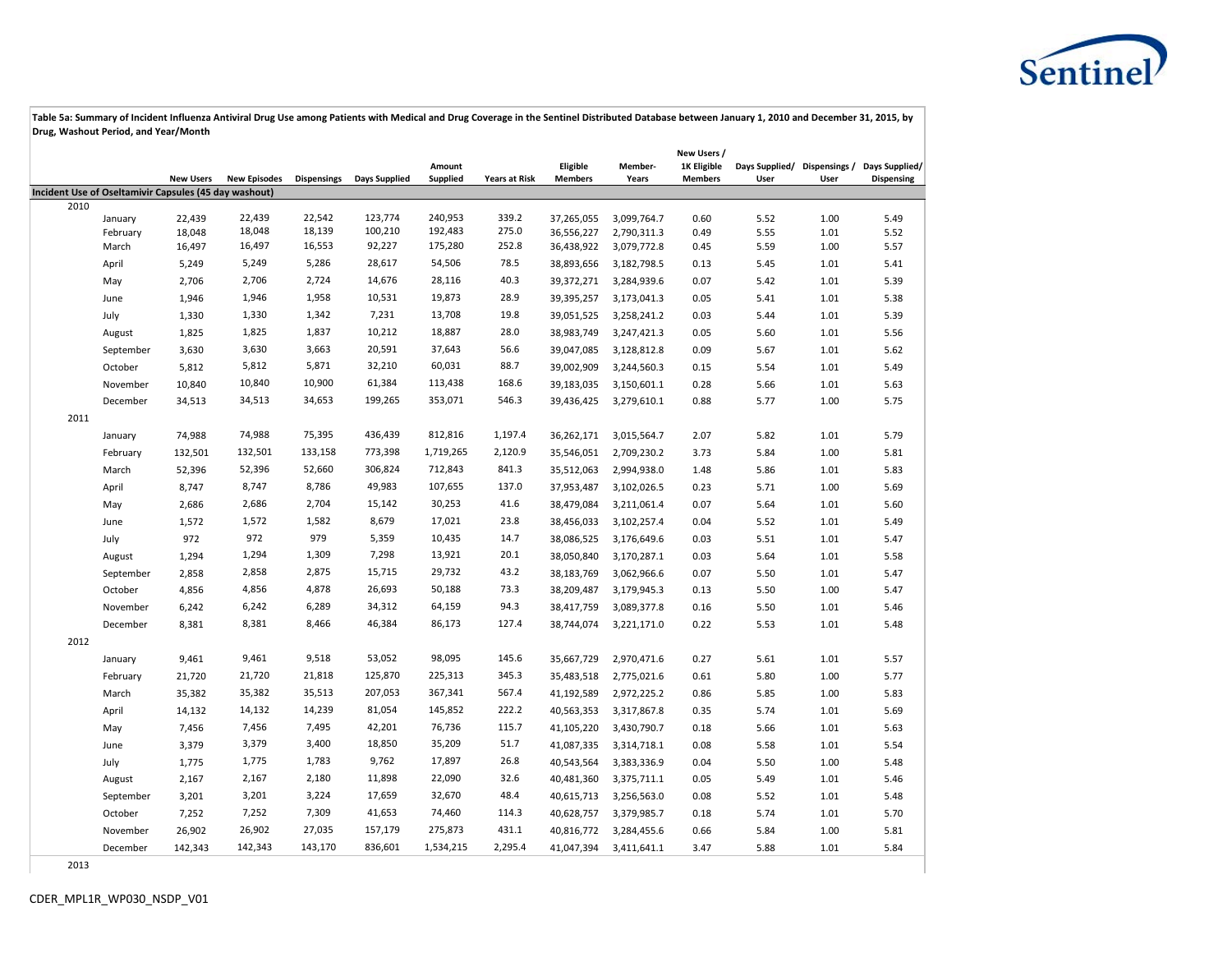

|      |                                                       |                  |                     |                    |                      |                    |                      |                            |                  | New Users /                   |      |      |                                                                  |
|------|-------------------------------------------------------|------------------|---------------------|--------------------|----------------------|--------------------|----------------------|----------------------------|------------------|-------------------------------|------|------|------------------------------------------------------------------|
|      |                                                       | <b>New Users</b> | <b>New Episodes</b> | <b>Dispensings</b> | <b>Days Supplied</b> | Amount<br>Supplied | <b>Years at Risk</b> | Eligible<br><b>Members</b> | Member-<br>Years | 1K Eligible<br><b>Members</b> | User | User | Days Supplied/ Dispensings / Days Supplied/<br><b>Dispensing</b> |
|      | January                                               | 221,978          | 221,978             | 223,537            | 1,289,152            | 2,830,338          | 3,536.7              | 38,352,214                 | 3,186,567.7      | 5.79                          | 5.81 | 1.01 | 5.77                                                             |
|      | February                                              | 86,140           | 86,140              | 86,554             | 486,314              | 1,156,091          | 1,333.3              | 37,639,086                 | 2,867,022.0      | 2.29                          | 5.65 | 1.00 | 5.62                                                             |
|      | March                                                 | 56,860           | 56,860              | 57,113             | 323,226              | 843,602            | 885.9                | 37,703,788                 | 3,181,167.6      | 1.51                          | 5.68 | 1.00 | 5.66                                                             |
|      | April                                                 | 19,893           | 19,893              | 19,964             | 112,794              | 279,907            | 309.1                | 40,178,806                 | 3,286,457.6      | 0.50                          | 5.67 | 1.00 | 5.65                                                             |
|      | May                                                   | 4,698            | 4,698               | 4,722              | 26,210               | 58,430             | 71.9                 | 40,711,748                 | 3,400,712.4      | 0.12                          | 5.58 | 1.01 | 5.55                                                             |
|      | June                                                  | 2,057            | 2,057               | 2,068              | 11,169               | 24,236             | 30.6                 | 40,705,609                 | 3,286,409.3      | 0.05                          | 5.43 | 1.01 | 5.40                                                             |
|      | July                                                  | 1,511            | 1,511               | 1,521              | 8,388                | 18,200             | 23.1                 | 40,433,222                 | 3,376,857.5      | 0.04                          | 5.55 | 1.01 | 5.51                                                             |
|      | August                                                | 1,975            | 1,975               | 2,000              | 11,327               | 24,326             | 31.1                 | 40,361,564                 | 3,366,354.0      | 0.05                          | 5.74 | 1.01 | 5.66                                                             |
|      | September                                             | 4,486            | 4,486               | 4,528              | 25,156               | 54,016             | 69.2                 | 40,745,059                 | 3,248,710.0      | 0.11                          | 5.61 | 1.01 | 5.56                                                             |
|      | October                                               | 9,064            | 9,064               | 9,129              | 51,110               | 108,945            | 140.3                | 40,685,552                 | 3,389,110.5      | 0.22                          | 5.64 | 1.01 | 5.60                                                             |
|      | November                                              | 17,540           | 17,540              | 17,639             | 99,117               | 185,108            | 271.9                | 40,887,423                 | 3,291,853.1      | 0.43                          | 5.65 | 1.01 | 5.62                                                             |
|      | December                                              | 101,935          | 101,935             | 102,337            | 571,807              | 1,041,149          | 1,568.2              | 41,032,106                 | 3,407,900.9      | 2.48                          | 5.61 | 1.00 | 5.59                                                             |
| 2014 |                                                       |                  |                     |                    |                      |                    |                      |                            |                  |                               |      |      |                                                                  |
|      | January                                               | 136,599          | 136,599             | 137,246            | 766,273              | 1,484,525          | 2,101.2              | 37,608,919                 | 3,130,938.2      | 3.63                          | 5.61 | 1.00 | 5.58                                                             |
|      | February                                              | 54,414           | 54,414              | 54,632             | 303,324              | 553,938            | 831.3                | 36,967,827                 | 2,819,367.7      | 1.47                          | 5.57 | 1.00 | 5.55                                                             |
|      | March                                                 | 27,615           | 27,615              | 27,743             | 153,185              | 281,148            | 419.9                | 37,204,543                 | 3,141,255.1      | 0.74                          | 5.55 | 1.00 | 5.52                                                             |
|      | April                                                 | 22,458           | 22,458              | 22,546             | 127,135              | 228,517            | 348.3                | 40,881,912                 | 3,345,758.4      | 0.55                          | 5.66 | 1.00 | 5.64                                                             |
|      | May                                                   | 9,736            | 9,736               | 9,770              | 54,356               | 98,122             | 148.9                | 41,655,173                 | 3,465,518.2      | 0.23                          | 5.58 | 1.00 | 5.56                                                             |
|      | June                                                  | 3,353            | 3,353               | 3,369              | 18,302               | 33,876             | 50.2                 | 41,983,874                 | 3,360,145.0      | 0.08                          | 5.46 | 1.00 | 5.43                                                             |
|      | July                                                  | 2,099            | 2,099               | 2,116              | 11,492               | 21,315             | 31.5                 | 42,038,794                 | 3,477,313.1      | 0.05                          | 5.47 | 1.01 | 5.43                                                             |
|      | August                                                | 2,269            | 2,269               | 2,285              | 12,643               | 22,992             | 34.7                 | 41,683,208                 | 3,467,412.1      | 0.05                          | 5.57 | 1.01 | 5.53                                                             |
|      | September                                             | 4,772            | 4,772               | 4,810              | 26,762               | 48,977             | 73.5                 | 41,710,487                 | 3,347,743.3      | 0.11                          | 5.61 | 1.01 | 5.56                                                             |
|      | October                                               | 9,009            | 9,009               | 9,075              | 51,491               | 92,068             | 141.2                | 41,689,341                 | 3,471,155.9      | 0.22                          | 5.72 | 1.01 | 5.67                                                             |
|      | November                                              | 28,471           | 28,471              | 28,604             | 164,333              | 295,046            | 450.9                | 41,865,582                 | 3,367,832.1      | 0.68                          | 5.77 | 1.00 | 5.75                                                             |
|      | December                                              | 228,808          | 228,808             | 230,423            | 1,346,406            | 2,359,611          | 3,694.0              | 41,800,603                 | 3,471,949.3      | 5.47                          | 5.88 | 1.01 | 5.84                                                             |
| 2015 |                                                       |                  |                     |                    |                      |                    |                      |                            |                  |                               |      |      |                                                                  |
|      | January                                               | 175,560          | 175,560             | 176,702            | 1,017,692            | 1,780,798          | 2,791.5              | 36,938,863                 | 3,068,056.6      | 4.75                          | 5.80 | 1.01 | 5.76                                                             |
|      | February                                              | 83,742           | 83,742              | 84,154             | 475,164              | 845,341            | 1,302.5              | 35,796,405                 | 2,725,305.7      | 2.34                          | 5.67 | 1.00 | 5.65                                                             |
|      | March                                                 | 49,645           | 49,645              | 49,836             | 278,226              | 500,382            | 762.5                | 36,108,595                 | 3,046,740.7      | 1.37                          | 5.60 | 1.00 | 5.58                                                             |
|      | April                                                 | 21,157           | 21,157              | 21,243             | 116,724              | 212,384            | 319.8                | 39,889,519                 | 3,190,399.0      | 0.53                          | 5.52 | 1.00 | 5.49                                                             |
|      | May                                                   | 6,446            | 6,446               | 6,482              | 35,030               | 64,846             | 96.1                 | 40,280,303                 | 3,319,624.1      | 0.16                          | 5.43 | 1.01 | 5.40                                                             |
|      | June                                                  | 2,642            | 2,642               | 2,656              | 13,876               | 26,249             | 38.1                 | 40,211,360                 | 3,243,341.2      | 0.07                          | 5.25 | 1.01 | 5.22                                                             |
|      | July                                                  | 1,213            | 1,213               | 1,221              | 6,675                | 12,109             | 18.3                 | 28,381,741                 | 2,372,484.7      | 0.04                          | 5.50 | 1.01 | 5.47                                                             |
|      | August                                                | 1,128            | 1,128               | 1,143              | 6,186                | 11,478             | 17.0                 | 24,559,207                 | 2,048,900.7      | 0.05                          | 5.48 | 1.01 | 5.41                                                             |
|      | September                                             | 2,577            | 2,577               | 2,600              | 13,392               | 24,797             | 36.8                 | 24,572,346                 | 1,975,720.8      | 0.10                          | 5.20 | 1.01 | 5.15                                                             |
|      | October                                               | 2,484            | 2,484               | 2,500              | 12,700               | 23,249             | 34.8                 | 14,996,762                 | 1,254,348.6      | 0.17                          | 5.11 | 1.01 | 5.08                                                             |
|      | November                                              | 431              | 431                 | 432                | 2,140                | 4,263              | 5.9                  | 5,326,075                  | 404,979.7        | 0.08                          | 4.97 | 1.00 | 4.95                                                             |
|      | December                                              | 622              | 622                 | 624                | 2,850                | 5,713              | 7.8                  | 4,008,669                  | 324,003.4        | 0.16                          | 4.58 | 1.00 | 4.57                                                             |
|      | Incident Use of Oseltamivir Capsules (90 day washout) |                  |                     |                    |                      |                    |                      |                            |                  |                               |      |      |                                                                  |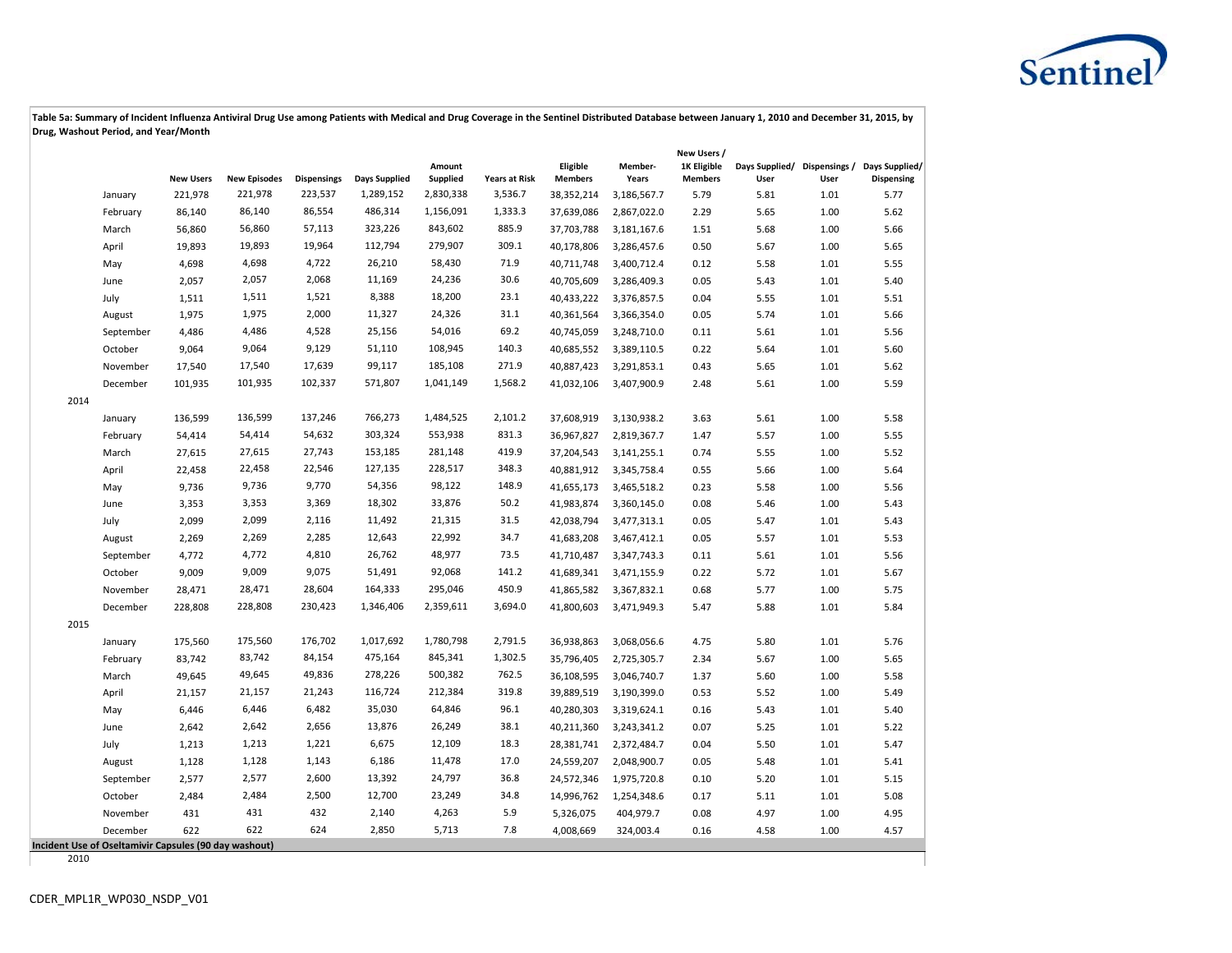

|      |           |                  |                     |                    |               |                    |                      |                            |                  | New Users /                   |      |      |                                                                  |
|------|-----------|------------------|---------------------|--------------------|---------------|--------------------|----------------------|----------------------------|------------------|-------------------------------|------|------|------------------------------------------------------------------|
|      |           | <b>New Users</b> | <b>New Episodes</b> | <b>Dispensings</b> | Days Supplied | Amount<br>Supplied | <b>Years at Risk</b> | Eligible<br><b>Members</b> | Member-<br>Years | 1K Eligible<br><b>Members</b> | User | User | Days Supplied/ Dispensings / Days Supplied/<br><b>Dispensing</b> |
|      | January   | 21,718           | 21,718              | 21,814             | 119,620       | 232,857            | 327.8                | 37,004,257                 | 3,066,248.9      | 0.59                          | 5.51 | 1.00 | 5.48                                                             |
|      | February  | 17,727           | 17,727              | 17,812             | 98,356        | 188,933            | 269.9                | 36,482,099                 | 2,779,394.6      | 0.49                          | 5.55 | 1.00 | 5.52                                                             |
|      | March     | 16,301           | 16,301              | 16,357             | 91,054        | 173,229            | 249.6                | 36,397,847                 | 3,075,301.1      | 0.45                          | 5.59 | 1.00 | 5.57                                                             |
|      | April     | 5,167            | 5,167               | 5,202              | 28,184        | 53,676             | 77.3                 | 38,854,137                 | 3,179,557.8      | 0.13                          | 5.45 | 1.01 | 5.42                                                             |
|      | May       | 2,658            | 2,658               | 2,675              | 14,370        | 27,572             | 39.5                 | 39,344,617                 | 3,282,009.7      | 0.07                          | 5.41 | 1.01 | 5.37                                                             |
|      | June      | 1,915            | 1,915               | 1,927              | 10,314        | 19,521             | 28.3                 | 39,385,421                 | 3,171,634.7      | 0.05                          | 5.39 | 1.01 | 5.35                                                             |
|      | July      | 1,313            | 1,313               | 1,325              | 7,106         | 13,498             | 19.5                 | 39,046,756                 | 3,257,695.9      | 0.03                          | 5.41 | 1.01 | 5.36                                                             |
|      | August    | 1,800            | 1,800               | 1,812              | 10,058        | 18,517             | 27.6                 | 38,980,772                 | 3,247,107.9      | 0.05                          | 5.59 | 1.01 | 5.55                                                             |
|      | September | 3,608            | 3,608               | 3,640              | 20,295        | 37,381             | 55.8                 | 39,044,674                 | 3,128,607.0      | 0.09                          | 5.63 | 1.01 | 5.58                                                             |
|      | October   | 5,788            | 5,788               | 5,845              | 32,075        | 59,771             | 88.3                 | 38,999,627                 | 3,244,339.4      | 0.15                          | 5.54 | 1.01 | 5.49                                                             |
|      | November  | 10,794           | 10,794              | 10,851             | 61,111        | 112,918            | 167.8                | 39,176,336                 | 3,150,206.2      | 0.28                          | 5.66 | 1.01 | 5.63                                                             |
|      | December  | 34,405           | 34,405              | 34,543             | 198,670       | 351,945            | 544.6                | 39,424,030                 | 3,278,834.6      | 0.87                          | 5.77 | 1.00 | 5.75                                                             |
| 2011 |           |                  |                     |                    |               |                    |                      |                            |                  |                               |      |      |                                                                  |
|      | January   | 74,844           | 74,844              | 75,248             | 435,535       | 811,159            | 1,194.9              | 36,239,710                 | 3,014,208.0      | 2.07                          | 5.82 | 1.01 | 5.79                                                             |
|      | February  | 131,930          | 131,930             | 132,584            | 769,820       | 1,711,246          | 2,111.1              | 35,483,979                 | 2,705,926.8      | 3.72                          | 5.84 | 1.00 | 5.81                                                             |
|      | March     | 51,974           | 51,974              | 52,224             | 304,239       | 705,900            | 834.1                | 35,348,919                 | 2,985,860.8      | 1.47                          | 5.85 | 1.00 | 5.83                                                             |
|      | April     | 8,523            | 8,523               | 8,560              | 48,708        | 104,384            | 133.5                | 37,721,125                 | 3,083,846.2      | 0.23                          | 5.71 | 1.00 | 5.69                                                             |
|      | May       | 2,615            | 2,615               | 2,630              | 14,663        | 29,469             | 40.2                 | 38,398,940                 | 3,197,606.7      | 0.07                          | 5.61 | 1.01 | 5.58                                                             |
|      | June      | 1,529            | 1,529               | 1,536              | 8,400         | 16,473             | 23.0                 | 38,440,742                 | 3,099,176.2      | 0.04                          | 5.49 | 1.00 | 5.47                                                             |
|      | July      | 967              | 967                 | 974                | 5,324         | 10,375             | 14.6                 | 38,082,566                 | 3,176,026.3      | 0.03                          | 5.51 | 1.01 | 5.47                                                             |
|      | August    | 1,273            | 1,273               | 1,286              | 7,093         | 13,621             | 19.5                 | 38,048,677                 | 3,170,049.2      | 0.03                          | 5.57 | 1.01 | 5.52                                                             |
|      | September | 2,841            | 2,841               | 2,858              | 15,630        | 29,562             | 42.9                 | 38,182,167                 | 3,062,821.5      | 0.07                          | 5.50 | 1.01 | 5.47                                                             |
|      | October   | 4,842            | 4,842               | 4,863              | 26,603        | 50,028             | 73.0                 | 38,207,377                 | 3,179,800.3      | 0.13                          | 5.49 | 1.00 | 5.47                                                             |
|      | November  | 6,203            | 6,203               | 6,246              | 34,061        | 63,686             | 93.6                 | 38,412,650                 | 3,089,095.1      | 0.16                          | 5.49 | 1.01 | 5.45                                                             |
|      | December  | 8,308            | 8,308               | 8,391              | 45,954        | 85,385             | 126.3                | 38,735,282                 | 3,220,589.1      | 0.21                          | 5.53 | 1.01 | 5.48                                                             |
| 2012 |           |                  |                     |                    |               |                    |                      |                            |                  |                               |      |      |                                                                  |
|      | January   | 9,406            | 9,406               | 9,460              | 52,634        | 97,438             | 144.5                | 35,657,894                 | 2,969,729.8      | 0.26                          | 5.60 | 1.01 | 5.56                                                             |
|      | February  | 21,644           | 21,644              | 21,740             | 125,422       | 224,496            | 344.0                | 35,470,374                 | 2,774,123.2      | 0.61                          | 5.79 | 1.00 | 5.77                                                             |
|      | March     | 35,290           | 35,290              | 35,419             | 206,468       | 366,291            | 565.8                | 41,171,787                 | 2,970,963.9      | 0.86                          | 5.85 | 1.00 | 5.83                                                             |
|      | April     | 14,068           | 14,068              | 14,172             | 80,697        | 145,198            | 221.2                | 40,508,283                 | 3,314,981.3      | 0.35                          | 5.74 | 1.01 | 5.69                                                             |
|      | May       | 7,405            | 7,405               | 7,442              | 41,946        | 76,216             | 115.0                | 41,032,899                 | 3,424,724.3      | 0.18                          | 5.66 | 1.00 | 5.64                                                             |
|      | June      | 3,347            | 3,347               | 3,363              | 18,652        | 34,833             | 51.1                 | 41,058,783                 | 3,310,773.7      | 0.08                          | 5.57 | 1.00 | 5.55                                                             |
|      | July      | 1,762            | 1,762               | 1,770              | 9,692         | 17,757             | 26.6                 | 40,530,145                 | 3,381,712.6      | 0.04                          | 5.50 | 1.00 | 5.48                                                             |
|      | August    | 2,151            | 2,151               | 2,163              | 11,798        | 21,900             | 32.4                 | 40,475,112                 | 3,374,940.8      | 0.05                          | 5.48 | 1.01 | 5.45                                                             |
|      | September | 3,184            | 3,184               | 3,207              | 17,564        | 32,500             | 48.2                 | 40,612,427                 | 3,256,211.5      | 0.08                          | 5.52 | 1.01 | 5.48                                                             |
|      | October   | 7,223            | 7,223               | 7,279              | 41,418        | 74,110             | 113.6                | 40,625,083                 | 3,379,713.1      | 0.18                          | 5.73 | 1.01 | 5.69                                                             |
|      | November  | 26,856           | 26,856              | 26,981             | 156,738       | 275,210            | 429.9                | 40,809,916                 | 3,284,054.8      | 0.66                          | 5.84 | 1.00 | 5.81                                                             |
|      | December  | 142,187          | 142,187             | 143,004            | 835,583       | 1,532,288          | 2,292.5              | 41,030,908                 | 3,410,748.2      | 3.47                          | 5.88 | 1.01 | 5.84                                                             |
| 2013 |           |                  |                     |                    |               |                    |                      |                            |                  |                               |      |      |                                                                  |
|      | January   | 221,514          | 221,514             | 223,056            | 1,286,291     | 2,823,547          | 3,528.8              | 38,270,003                 | 3,183,365.1      | 5.79                          | 5.81 | 1.01 | 5.77                                                             |
|      |           |                  |                     |                    |               |                    |                      |                            |                  |                               |      |      |                                                                  |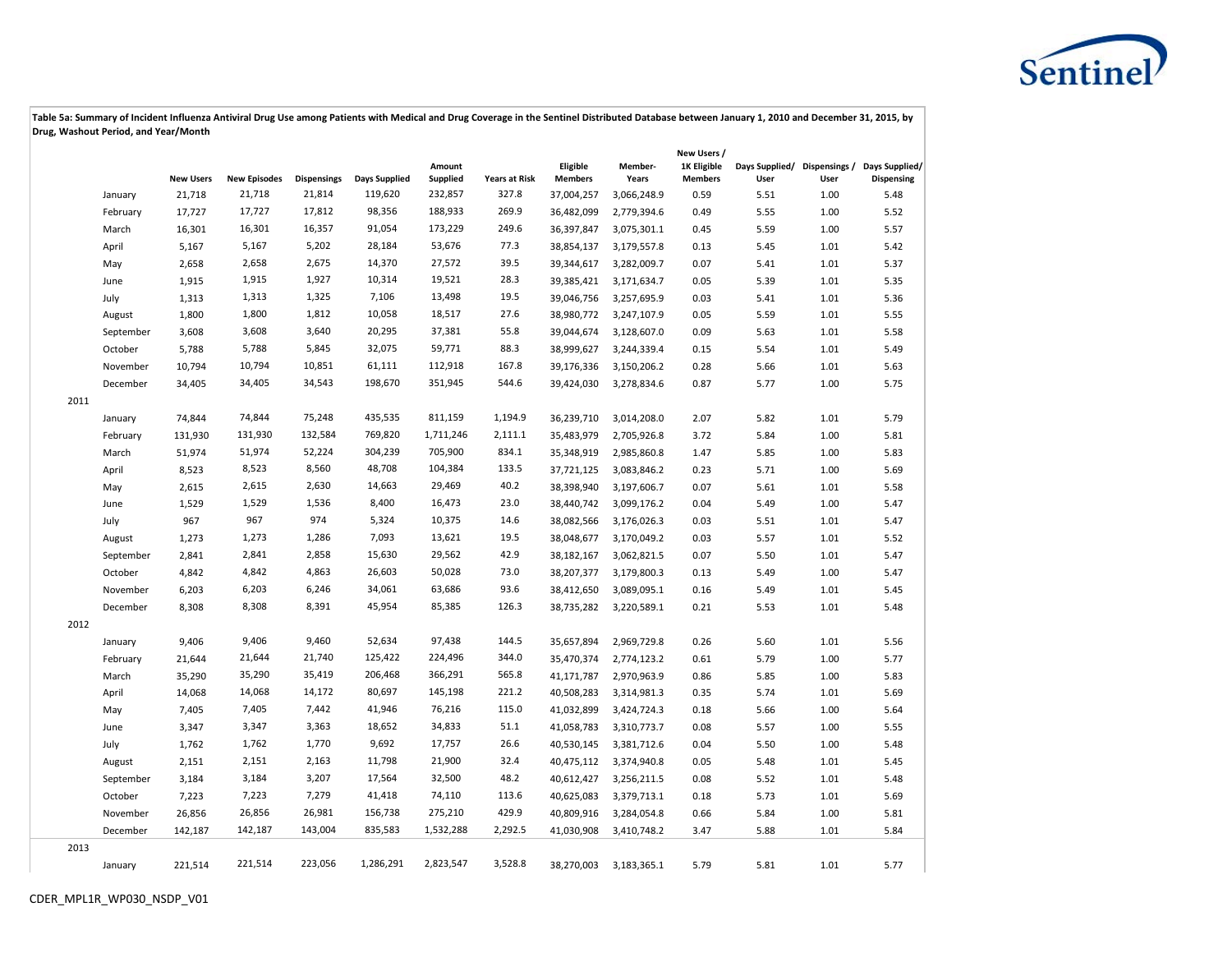# Sentinel<sup>)</sup>

|      |                                                     |                  |                     |                    |               |                           |                      |                            |                  | New Users /                          |      |      |                                                                  |
|------|-----------------------------------------------------|------------------|---------------------|--------------------|---------------|---------------------------|----------------------|----------------------------|------------------|--------------------------------------|------|------|------------------------------------------------------------------|
|      |                                                     | <b>New Users</b> | <b>New Episodes</b> | <b>Dispensings</b> | Days Supplied | Amount<br><b>Supplied</b> | <b>Years at Risk</b> | Eligible<br><b>Members</b> | Member-<br>Years | <b>1K Eligible</b><br><b>Members</b> | User | User | Days Supplied/ Dispensings / Days Supplied/<br><b>Dispensing</b> |
|      | February                                            | 85,264           | 85,264              | 85,675             | 481,117       | 1,143,167                 | 1,319.1              | 37,386,387                 | 2,854,376.8      | 2.28                                 | 5.64 | 1.00 | 5.62                                                             |
|      | March                                               | 55,338           | 55,338              | 55,573             | 314,113       | 817,118                   | 860.9                | 37,365,104                 | 3,153,404.4      | 1.48                                 | 5.68 | 1.00 | 5.65                                                             |
|      | April                                               | 19,453           | 19,453              | 19,521             | 110,048       | 272,581                   | 301.6                | 39,989,161                 | 3,263,534.6      | 0.49                                 | 5.66 | 1.00 | 5.64                                                             |
|      | May                                                 | 4,615            | 4,615               | 4,638              | 25,684        | 57,328                    | 70.5                 | 40,615,611                 | 3,389,451.6      | 0.11                                 | 5.57 | 1.00 | 5.54                                                             |
|      | June                                                | 2,017            | 2,017               | 2,025              | 10,937        | 23,782                    | 30.0                 | 40,674,856                 | 3,281,582.6      | 0.05                                 | 5.42 | 1.00 | 5.40                                                             |
|      | July                                                | 1,494            | 1,494               | 1,504              | 8,296         | 18,030                    | 22.8                 | 40,426,156                 | 3,375,602.3      | 0.04                                 | 5.55 | 1.01 | 5.52                                                             |
|      | August                                              | 1,950            | 1,950               | 1,968              | 10,965        | 23,850                    | 30.1                 | 40,358,387                 | 3,365,975.9      | 0.05                                 | 5.62 | 1.01 | 5.57                                                             |
|      | September                                           | 4,468            | 4,468               | 4,497              | 24,706        | 53,402                    | 67.9                 | 40,742,806                 | 3,248,500.9      | 0.11                                 | 5.53 | 1.01 | 5.49                                                             |
|      | October                                             | 9,039            | 9,039               | 9,103              | 50,965        | 108,691                   | 139.9                | 40,682,063                 | 3,388,888.6      | 0.22                                 | 5.64 | 1.01 | 5.60                                                             |
|      | November                                            | 17,473           | 17,473              | 17,558             | 98,148        | 183,800                   | 269.2                | 40,879,249                 | 3,291,408.3      | 0.43                                 | 5.62 | 1.00 | 5.59                                                             |
|      | December                                            | 101,781          | 101,781             | 102,174            | 570,861       | 1,039,502                 | 1,565.6              | 41,015,869                 | 3,406,906.6      | 2.48                                 | 5.61 | 1.00 | 5.59                                                             |
| 2014 |                                                     |                  |                     |                    |               |                           |                      |                            |                  |                                      |      |      |                                                                  |
|      | January                                             | 136,349          | 136,349             | 136,984            | 764,618       | 1,481,611                 | 2,096.6              | 37,567,116                 | 3,128,895.9      | 3.63                                 | 5.61 | 1.00 | 5.58                                                             |
|      | February                                            | 54,154           | 54,154              | 54,369             | 301,794       | 551,062                   | 827.1                | 36,801,706                 | 2,811,703.8      | 1.47                                 | 5.57 | 1.00 | 5.55                                                             |
|      | March                                               | 27,199           | 27,199              | 27,322             | 150,810       | 276,762                   | 413.3                | 36,977,348                 | 3,122,558.0      | 0.74                                 | 5.54 | 1.00 | 5.52                                                             |
|      | April                                               | 22,184           | 22,184              | 22,272             | 125,474       | 225,677                   | 343.8                | 40,761,649                 | 3,330,718.7      | 0.54                                 | 5.66 | 1.00 | 5.63                                                             |
|      | May                                                 | 9,661            | 9,661               | 9,694              | 53,932        | 97,340                    | 147.7                | 41,599,057                 | 3,459,044.0      | 0.23                                 | 5.58 | 1.00 | 5.56                                                             |
|      | June                                                | 3,298            | 3,298               | 3,313              | 18,003        | 33,306                    | 49.3                 | 41,945,683                 | 3,356,364.2      | 0.08                                 | 5.46 | 1.00 | 5.43                                                             |
|      | July                                                | 2,081            | 2,081               | 2,095              | 11,378        | 21,107                    | 31.2                 | 42,022,250                 | 3,475,136.1      | 0.05                                 | 5.47 | 1.01 | 5.43                                                             |
|      | August                                              | 2,246            | 2,246               | 2,258              | 12,403        | 22,648                    | 34.0                 | 41,677,514                 | 3,466,599.5      | 0.05                                 | 5.52 | 1.01 | 5.49                                                             |
|      | September                                           | 4,749            | 4,749               | 4,786              | 26,620        | 48,733                    | 73.1                 | 41,707,050                 | 3,347,404.1      | 0.11                                 | 5.61 | 1.01 | 5.56                                                             |
|      | October                                             | 8,985            | 8,985               | 9,051              | 51,356        | 91,818                    | 140.9                | 41,684,941                 | 3,470,853.6      | 0.22                                 | 5.72 | 1.01 | 5.67                                                             |
|      | November                                            | 28,421           | 28,421              | 28,552             | 164,041       | 294,523                   | 450.1                | 41,856,535                 | 3,367,311.8      | 0.68                                 | 5.77 | 1.00 | 5.75                                                             |
|      | December                                            | 228,566          | 228,566             | 230,166            | 1,344,935     | 2,356,968                 | 3,689.8              | 41,782,934                 | 3,470,878.9      | 5.47                                 | 5.88 | 1.01 | 5.84                                                             |
| 2015 |                                                     |                  |                     |                    |               |                           |                      |                            |                  |                                      |      |      |                                                                  |
|      | January                                             | 175,270          | 175,270             | 176,405            | 1,015,742     | 1,777,545                 | 2,786.1              | 36,857,843                 | 3,065,025.6      | 4.76                                 | 5.80 | 1.01 | 5.76                                                             |
|      | February                                            | 82,978           | 82,978              | 83,377             | 470,338       | 837,336                   | 1,289.2              | 35,484,345                 | 2,709,332.5      | 2.34                                 | 5.67 | 1.00 | 5.64                                                             |
|      | March                                               | 48,462           | 48,462              | 48,640             | 270,649       | 488,200                   | 741.7                | 35,789,409                 | 3,016,765.4      | 1.35                                 | 5.58 | 1.00 | 5.56                                                             |
|      | April                                               | 20,734           | 20,734              | 20,810             | 114,119       | 208,024                   | 312.6                | 39,695,917                 | 3,169,117.8      | 0.52                                 | 5.50 | 1.00 | 5.48                                                             |
|      | May                                                 | 6,358            | 6,358               | 6,390              | 34,500        | 63,904                    | 94.6                 | 40,193,149                 | 3,309,047.9      | 0.16                                 | 5.43 | 1.01 | 5.40                                                             |
|      | June                                                | 2,603            | 2,603               | 2,617              | 13,651        | 25,839                    | 37.5                 | 40,176,429                 | 3,238,595.3      | 0.06                                 | 5.24 | 1.01 | 5.22                                                             |
|      | July                                                | 1,189            | 1,189               | 1,197              | 6,550         | 11,869                    | 18.0                 | 28,374,381                 | 2,371,370.4      | 0.04                                 | 5.51 | 1.01 | 5.47                                                             |
|      | August                                              | 1,115            | 1,115               | 1,130              | 6,121         | 11,348                    | 16.8                 | 24,556,739                 | 2,048,572.5      | 0.05                                 | 5.49 | 1.01 | 5.42                                                             |
|      | September                                           | 2,569            | 2,569               | 2,589              | 13,314        | 24,681                    | 36.6                 | 24,570,776                 | 1,975,569.5      | 0.10                                 | 5.18 | 1.01 | 5.14                                                             |
|      | October                                             | 2,473            | 2,473               | 2,489              | 12,649        | 23,157                    | 34.7                 | 14,995,636                 | 1,254,274.5      | 0.16                                 | 5.11 | 1.01 | 5.08                                                             |
|      | November                                            | 431              | 431                 | 432                | 2,140         | 4,263                     | 5.9                  | 5,325,667                  | 404,957.0        | 0.08                                 | 4.97 | 1.00 | 4.95                                                             |
|      | December                                            | 620              | 620                 | 622                | 2,840         | 5,693                     | 7.8                  | 4,008,251                  | 323,978.1        | 0.15                                 | 4.58 | 1.00 | 4.57                                                             |
|      | Incident Use of Oseltamivir Powder (45 day washout) |                  |                     |                    |               |                           |                      |                            |                  |                                      |      |      |                                                                  |
| 2010 |                                                     |                  |                     |                    |               |                           |                      |                            |                  |                                      |      |      |                                                                  |
|      | January                                             | 3,534            | 3,534               | 3,549              | 20,767        | 145,230                   | 56.9                 | 37,265,055                 | 3,099,764.7      | 0.09                                 | 5.88 | 1.00 | 5.85                                                             |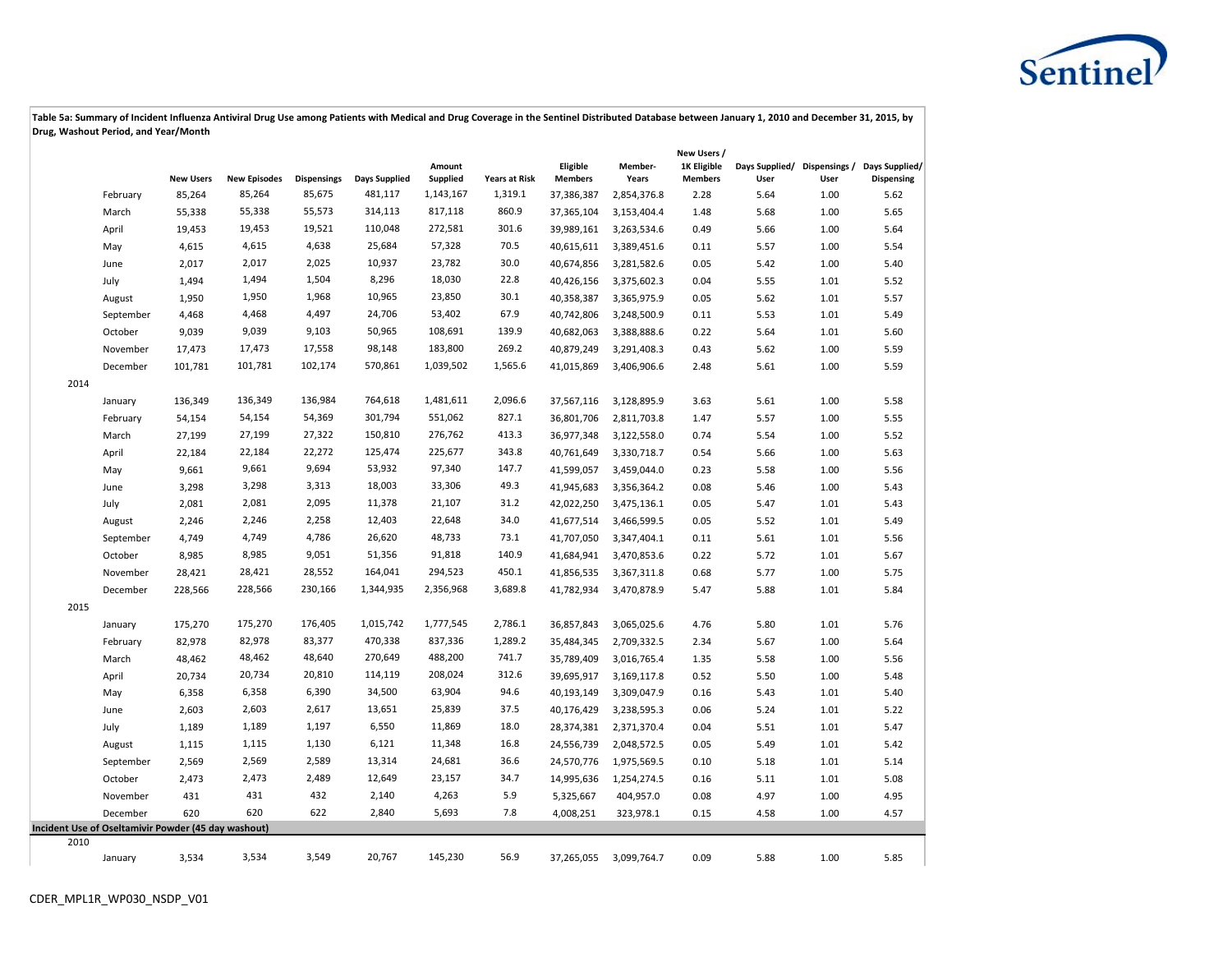

|      |           |                  |                     |                    |               |                    |                      |                            |                  | New Users /                   |      |      |                                                                  |
|------|-----------|------------------|---------------------|--------------------|---------------|--------------------|----------------------|----------------------------|------------------|-------------------------------|------|------|------------------------------------------------------------------|
|      |           | <b>New Users</b> | <b>New Episodes</b> | <b>Dispensings</b> | Days Supplied | Amount<br>Supplied | <b>Years at Risk</b> | Eligible<br><b>Members</b> | Member-<br>Years | 1K Eligible<br><b>Members</b> | User | User | Days Supplied/ Dispensings / Days Supplied/<br><b>Dispensing</b> |
|      | February  | 3,757            | 3,757               | 3,775              | 22,473        | 156,808            | 61.6                 | 36,556,227                 | 2,790,311.3      | 0.10                          | 5.98 | 1.00 | 5.95                                                             |
|      | March     | 3,915            | 3,915               | 3,934              | 23,509        | 165,112            | 64.4                 | 36,438,922                 | 3,079,772.8      | 0.11                          | 6.00 | 1.00 | 5.98                                                             |
|      | April     | 1,001            | 1,001               | 1,009              | 6,079         | 40,477             | 16.6                 | 38,893,656                 | 3,182,798.5      | 0.03                          | 6.07 | 1.01 | 6.02                                                             |
|      | May       | 403              | 403                 | 407                | 2,527         | 16,240             | 7.0                  | 39,372,271                 | 3,284,939.6      | 0.01                          | 6.27 | 1.01 | 6.21                                                             |
|      | June      | 214              | 214                 | 215                | 1,273         | 8,590              | 3.5                  | 39,395,257                 | 3,173,041.3      | 0.01                          | 5.95 | 1.00 | 5.92                                                             |
|      | July      | 158              | 158                 | 159                | 941           | 6,100              | 2.6                  | 39,051,525                 | 3,258,241.2      | 0.00                          | 5.96 | 1.01 | 5.92                                                             |
|      | August    | 198              | 198                 | 198                | 1,225         | 7,715              | 3.4                  | 38,983,749                 | 3,247,421.3      | 0.01                          | 6.19 | 1.00 | 6.19                                                             |
|      | September | 514              | 514                 | 515                | 3,162         | 21,592             | 8.7                  | 39,047,085                 | 3,128,812.8      | 0.01                          | 6.15 | 1.00 | 6.14                                                             |
|      | October   | 1,223            | 1,223               | 1,230              | 7,575         | 52,976             | 20.8                 | 39,002,909                 | 3,244,560.3      | 0.03                          | 6.19 | 1.01 | 6.16                                                             |
|      | November  | 4,042            | 4,042               | 4,067              | 24,481        | 179,628            | 67.2                 | 39,183,035                 | 3,150,601.1      | 0.10                          | 6.06 | 1.01 | 6.02                                                             |
|      | December  | 14,903           | 14,903              | 14,979             | 89,559        | 659,916            | 245.6                | 39,436,425                 | 3,279,610.1      | 0.38                          | 6.01 | 1.01 | 5.98                                                             |
| 2011 |           |                  |                     |                    |               |                    |                      |                            |                  |                               |      |      |                                                                  |
|      | January   | 28,031           | 28,031              | 28,192             | 166,887       | 1,247,203          | 457.8                | 36,262,171                 | 3,015,564.7      | 0.77                          | 5.95 | 1.01 | 5.92                                                             |
|      | February  | 20,697           | 20,697              | 20,778             | 122,843       | 903,579            | 336.7                | 35,546,051                 | 2,709,230.2      | 0.58                          | 5.94 | 1.00 | 5.91                                                             |
|      | March     | 3,176            | 3,176               | 3,191              | 18,925        | 133,860            | 51.8                 | 35,512,063                 | 2,994,938.0      | 0.09                          | 5.96 | 1.00 | 5.93                                                             |
|      | April     | 330              | 330                 | 331                | 1,965         | 13,180             | 5.4                  | 37,953,487                 | 3,102,026.5      | 0.01                          | 5.95 | 1.00 | 5.94                                                             |
|      | May       | 59               | 59                  | 59                 | 390           | 2,505              | 1.1                  | 38,479,084                 | 3,211,061.4      | 0.00                          | 6.61 | 1.00 | 6.61                                                             |
|      | June      | 30               | 30                  | 31                 | 200           | 1,708              | 0.6                  | 38,456,033                 | 3,102,257.4      | 0.00                          | 6.67 | 1.03 | 6.45                                                             |
|      | July      | 18               | 18                  | 18                 | 131           | 855                | 0.4                  | 38,086,525                 | 3,176,649.6      | 0.00                          | 7.28 | 1.00 | 7.28                                                             |
|      | August    | 43               | 43                  | 43                 | 283           | 3,580              | 0.8                  | 38,050,840                 | 3,170,287.1      | 0.00                          | 6.58 | 1.00 | 6.58                                                             |
|      | September | 235              | 235                 | 236                | 1,436         | 21,030             | 3.9                  | 38,183,769                 | 3,062,966.6      | 0.01                          | 6.11 | 1.00 | 6.08                                                             |
|      | October   | 581              | 581                 | 584                | 3,784         | 53,173             | 10.4                 | 38,209,487                 | 3,179,945.3      | 0.02                          | 6.51 | 1.01 | 6.48                                                             |
|      | November  | 836              | 836                 | 838                | 5,425         | 77,935             | 14.9                 | 38,417,759                 | 3,089,377.8      | 0.02                          | 6.49 | 1.00 | 6.47                                                             |
|      | December  | 1,275            | 1,275               | 1,282              | 8,296         | 117,542            | 22.7                 | 38,744,074                 | 3,221,171.0      | 0.03                          | 6.51 | 1.01 | 6.47                                                             |
| 2012 |           |                  |                     |                    |               |                    |                      |                            |                  |                               |      |      |                                                                  |
|      | January   | 1,805            | 1,805               | 1,818              | 11,942        | 174,044            | 32.7                 | 35,667,729                 | 2,970,471.6      | 0.05                          | 6.62 | 1.01 | 6.57                                                             |
|      | February  | 7,195            | 7,195               | 7,235              | 47,252        | 729,590            | 129.6                | 35,483,518                 | 2,775,021.6      | 0.20                          | 6.57 | 1.01 | 6.53                                                             |
|      | March     | 14,264           | 14,264              | 14,336             | 92,955        | 1,427,945          | 254.7                | 41,192,589                 | 2,972,225.2      | 0.35                          | 6.52 | 1.01 | 6.48                                                             |
|      | April     | 4,310            | 4,310               | 4,334              | 28,362        | 431,198            | 77.7                 | 40,563,353                 | 3,317,867.8      | 0.11                          | 6.58 | 1.01 | 6.54                                                             |
|      | May       | 2,421            | 2,421               | 2,429              | 15,911        | 246,334            | 43.6                 | 41,105,220                 | 3,430,790.7      | 0.06                          | 6.57 | 1.00 | 6.55                                                             |
|      | June      | 913              | 913                 | 916                | 6,112         | 91,065             | 16.7                 | 41,087,335                 | 3,314,718.1      | 0.02                          | 6.69 | 1.00 | 6.67                                                             |
|      | July      | 329              | 329                 | 331                | 2,143         | 32,205             | 5.9                  | 40,543,564                 | 3,383,336.9      | 0.01                          | 6.51 | 1.01 | 6.47                                                             |
|      | August    | 309              | 309                 | 310                | 2,036         | 29,020             | 5.6                  | 40,481,360                 | 3,375,711.1      | 0.01                          | 6.59 | 1.00 | 6.57                                                             |
|      | September | 541              | 541                 | 542                | 3,638         | 53,497             | 10.0                 | 40,615,713                 | 3,256,563.0      | 0.01                          | 6.72 | 1.00 | 6.71                                                             |
|      | October   | 2,085            | 2,085               | 2,093              | 13,996        | 209,518            | 38.4                 | 40,628,757                 | 3,379,985.7      | 0.05                          | 6.71 | 1.00 | 6.69                                                             |
|      | November  | 10,377           | 10,377              | 10,440             | 67,942        | 1,052,715          | 186.5                | 40,816,772                 | 3,284,455.6      | 0.25                          | 6.55 | 1.01 | 6.51                                                             |
|      | December  | 46,604           | 46,604              | 46,840             | 302,856       | 4,729,648          | 830.6                | 41,047,394                 | 3,411,641.1      | 1.14                          | 6.50 | 1.01 | 6.47                                                             |
| 2013 |           |                  |                     |                    |               |                    |                      |                            |                  |                               |      |      |                                                                  |
|      | January   | 37,263           | 37,263              | 37,520             | 241,386       | 3,631,094          | 662.3                | 38,352,214                 | 3,186,567.7      | 0.97                          | 6.48 | 1.01 | 6.43                                                             |
|      | February  | 18,103           | 18,103              | 18,206             | 115,728       | 1,802,607          | 317.3                | 37,639,086                 | 2,867,022.0      | 0.48                          | 6.39 | 1.01 | 6.36                                                             |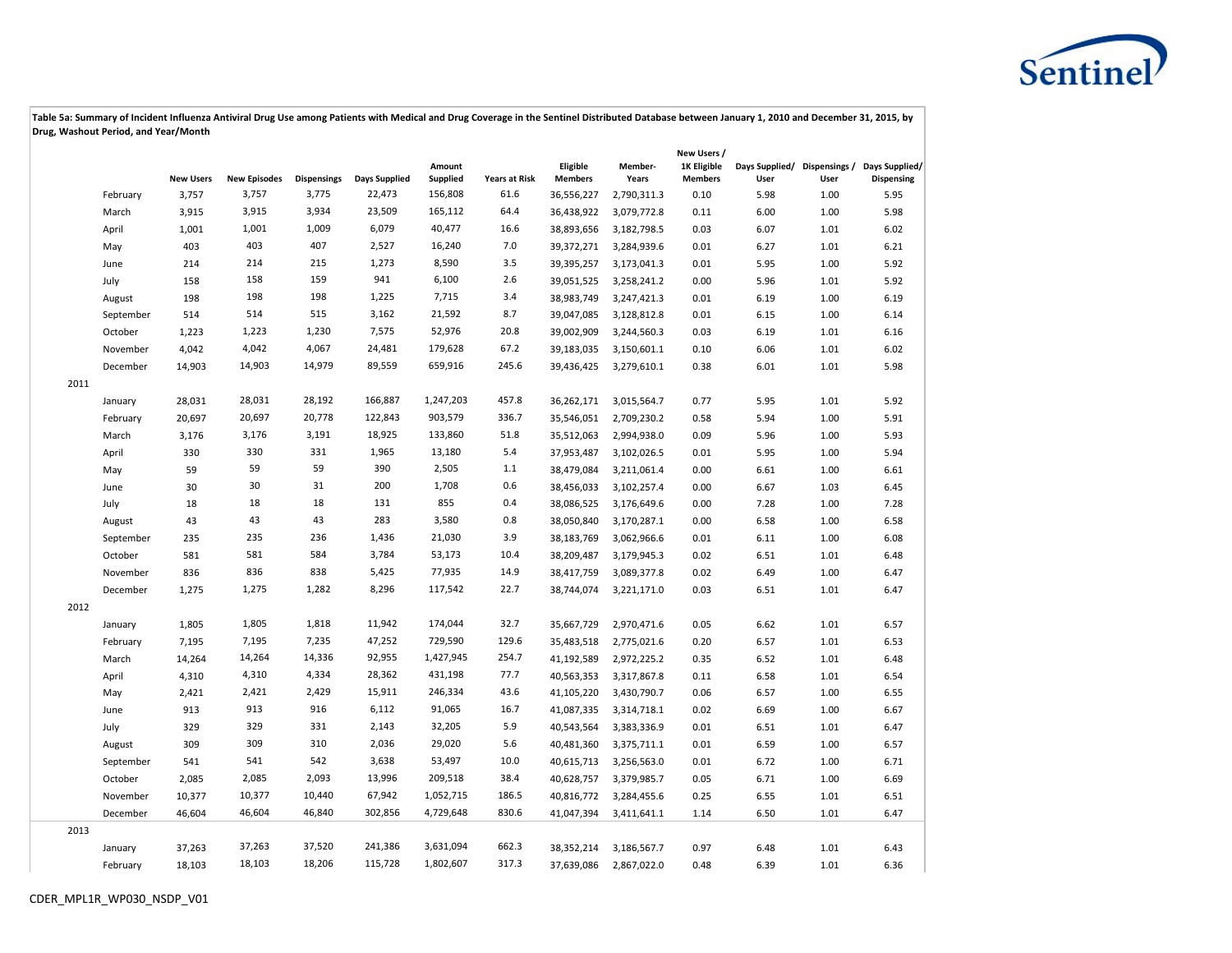

|      |                                                     |                  |                     |                    |                      |                    |                      |                            |                  | New Users /                   |      |      |                                                                  |
|------|-----------------------------------------------------|------------------|---------------------|--------------------|----------------------|--------------------|----------------------|----------------------------|------------------|-------------------------------|------|------|------------------------------------------------------------------|
|      |                                                     | <b>New Users</b> | <b>New Episodes</b> | <b>Dispensings</b> | <b>Days Supplied</b> | Amount<br>Supplied | <b>Years at Risk</b> | Eligible<br><b>Members</b> | Member-<br>Years | 1K Eligible<br><b>Members</b> | User | User | Days Supplied/ Dispensings / Days Supplied/<br><b>Dispensing</b> |
|      | March                                               | 7,485            | 7,485               | 7,528              | 48,373               | 730,767            | 132.6                | 37,703,788                 | 3,181,167.6      | 0.20                          | 6.46 | 1.01 | 6.43                                                             |
|      | April                                               | 1,866            | 1,866               | 1,873              | 12,578               | 171,647            | 34.4                 | 40,178,806                 | 3,286,457.6      | 0.05                          | 6.74 | 1.00 | 6.72                                                             |
|      | May                                                 | 262              | 262                 | 263                | 1,759                | 25,352             | 4.8                  | 40,711,748                 | 3,400,712.4      | 0.01                          | 6.71 | 1.00 | 6.69                                                             |
|      | June                                                | 71               | 71                  | 72                 | 452                  | 6,200              | 1.2                  | 40,705,609                 | 3,286,409.3      | 0.00                          | 6.37 | 1.01 | 6.28                                                             |
|      | July                                                | 46               | 46                  | 46                 | 321                  | 4,009              | 0.9                  | 40,433,222                 | 3,376,857.5      | 0.00                          | 6.98 | 1.00 | 6.98                                                             |
|      | August                                              | 83               | 83                  | 83                 | 543                  | 7,280              | 1.5                  | 40,361,564                 | 3,366,354.0      | 0.00                          | 6.54 | 1.00 | 6.54                                                             |
|      | September                                           | 295              | 295                 | 296                | 1,991                | 26,454             | 5.5                  | 40,745,059                 | 3,248,710.0      | 0.01                          | 6.75 | 1.00 | 6.73                                                             |
|      | October                                             | 1,092            | 1,092               | 1,100              | 7,316                | 103,886            | 20.1                 | 40,685,552                 | 3,389,110.5      | 0.03                          | 6.70 | 1.01 | 6.65                                                             |
|      | November                                            | 4,322            | 4,322               | 4,347              | 29,328               | 425,202            | 80.5                 | 40,887,423                 | 3,291,853.1      | 0.11                          | 6.79 | 1.01 | 6.75                                                             |
|      | December                                            | 27,617           | 27,617              | 27,758             | 182,595              | 2,667,868          | 500.7                | 41,032,106                 | 3,407,900.9      | 0.67                          | 6.61 | 1.01 | 6.58                                                             |
| 2014 |                                                     |                  |                     |                    |                      |                    |                      |                            |                  |                               |      |      |                                                                  |
|      | January                                             | 30,023           | 30,023              | 30,187             | 198,232              | 2,861,009          | 543.4                | 37,608,919                 | 3,130,938.2      | 0.80                          | 6.60 | 1.01 | 6.57                                                             |
|      | February                                            | 11,771           | 11,771              | 11,838             | 77,499               | 1,148,708          | 212.4                | 36,967,827                 | 2,819,367.7      | 0.32                          | 6.58 | 1.01 | 6.55                                                             |
|      | March                                               | 5,770            | 5,770               | 5,800              | 38,955               | 583,122            | 106.8                | 37,204,543                 | 3,141,255.1      | 0.16                          | 6.75 | 1.01 | 6.72                                                             |
|      | April                                               | 4,593            | 4,593               | 4,614              | 31,168               | 470,143            | 85.4                 | 40,881,912                 | 3,345,758.4      | 0.11                          | 6.79 | 1.00 | 6.76                                                             |
|      | May                                                 | 2,024            | 2,024               | 2,033              | 13,444               | 206,346            | 36.8                 | 41,655,173                 | 3,465,518.2      | 0.05                          | 6.64 | 1.00 | 6.61                                                             |
|      | June                                                | 557              | 557                 | 561                | 3,710                | 54,549             | 10.2                 | 41,983,874                 | 3,360,145.0      | 0.01                          | 6.66 | 1.01 | 6.61                                                             |
|      | July                                                | 266              | 266                 | 267                | 1,798                | 25,918             | 4.9                  | 42,038,794                 | 3,477,313.1      | 0.01                          | 6.76 | 1.00 | 6.73                                                             |
|      | August                                              | 349              | 349                 | 353                | 2,407                | 33,516             | 6.6                  | 41,683,208                 | 3,467,412.1      | 0.01                          | 6.90 | 1.01 | 6.82                                                             |
|      | September                                           | 816              | 816                 | 821                | 5,341                | 77,813             | 14.6                 | 41,710,487                 | 3,347,743.3      | 0.02                          | 6.55 | 1.01 | 6.51                                                             |
|      | October                                             | 1,961            | 1,961               | 1,972              | 13,330               | 194,920            | 36.5                 | 41,689,341                 | 3,471,155.9      | 0.05                          | 6.80 | 1.01 | 6.76                                                             |
|      | November                                            | 9,833            | 9,833               | 9,888              | 65,381               | 1,029,888          | 179.5                | 41,865,582                 | 3,367,832.1      | 0.23                          | 6.65 | 1.01 | 6.61                                                             |
|      | December                                            | 74,160           | 74,160              | 74,508             | 473,657              | 7,451,856          | 1,298.5              | 41,800,603                 | 3,471,949.3      | 1.77                          | 6.39 | 1.00 | 6.36                                                             |
| 2015 |                                                     |                  |                     |                    |                      |                    |                      |                            |                  |                               |      |      |                                                                  |
|      | January                                             | 40,987           | 40,987              | 41,199             | 269,976              | 4,049,295          | 740.3                | 36,938,863                 | 3,068,056.6      | 1.11                          | 6.59 | 1.01 | 6.55                                                             |
|      | February                                            | 18,208           | 18,208              | 18,281             | 119,311              | 1,816,193          | 326.9                | 35,796,405                 | 2,725,305.7      | 0.51                          | 6.55 | 1.00 | 6.53                                                             |
|      | March                                               | 8,946            | 8,946               | 8,981              | 58,980               | 917,419            | 161.6                | 36,108,595                 | 3,046,740.7      | 0.25                          | 6.59 | 1.00 | 6.57                                                             |
|      | April                                               | 3,066            | 3,066               | 3,086              | 20,528               | 312,735            | 56.2                 | 39,889,519                 | 3,190,399.0      | 0.08                          | 6.70 | 1.01 | 6.65                                                             |
|      | May                                                 | 991              | 991                 | 996                | 6,520                | 99,834             | 17.9                 | 40,280,303                 | 3,319,624.1      | 0.02                          | 6.58 | 1.01 | 6.55                                                             |
|      | June                                                | 284              | 284                 | 287                | 1,811                | 26,202             | 5.0                  | 40,211,360                 | 3,243,341.2      | 0.01                          | 6.38 | 1.01 | 6.31                                                             |
|      | July                                                | 72               | 72                  | 72                 | 440                  | 6,486              | 1.2                  | 28,381,741                 | 2,372,484.7      | 0.00                          | 6.11 | 1.00 | 6.11                                                             |
|      | August                                              | 81               | 81                  | 82                 | 500                  | 8,445              | 1.4                  | 24,559,207                 | 2,048,900.7      | 0.00                          | 6.17 | 1.01 | 6.10                                                             |
|      | September                                           | 281              | 281                 | 282                | 1,655                | 25,764             | 4.5                  | 24,572,346                 | 1,975,720.8      | 0.01                          | 5.89 | 1.00 | 5.87                                                             |
|      | October                                             | 244              | 244                 | 245                | 1,438                | 22,105             | 3.9                  | 14,996,762                 | 1,254,348.6      | 0.02                          | 5.89 | 1.00 | 5.87                                                             |
|      | November                                            | 26               | 26                  | 26                 | 140                  | 2,415              | 0.4                  | 5,326,075                  | 404,979.7        | 0.00                          | 5.38 | 1.00 | 5.38                                                             |
|      | December                                            | 48               | 48                  | 48                 | 221                  | 3,645              | 0.6                  | 4,008,669                  | 324,003.4        | 0.01                          | 4.60 | 1.00 | 4.60                                                             |
|      | Incident Use of Oseltamivir Powder (90 day washout) |                  |                     |                    |                      |                    |                      |                            |                  |                               |      |      |                                                                  |
| 2010 |                                                     |                  |                     |                    |                      |                    |                      |                            |                  |                               |      |      |                                                                  |
|      | January                                             | 3,387            | 3,387               | 3,401              | 19,873               | 139,360            | 54.5                 | 37,004,257                 | 3,066,248.9      | 0.09                          | 5.87 | 1.00 | 5.84                                                             |
|      | February                                            | 3,691            | 3,691               | 3,708              | 22,066               | 154,133            | 60.5                 | 36,482,099                 | 2,779,394.6      | 0.10                          | 5.98 | 1.00 | 5.95                                                             |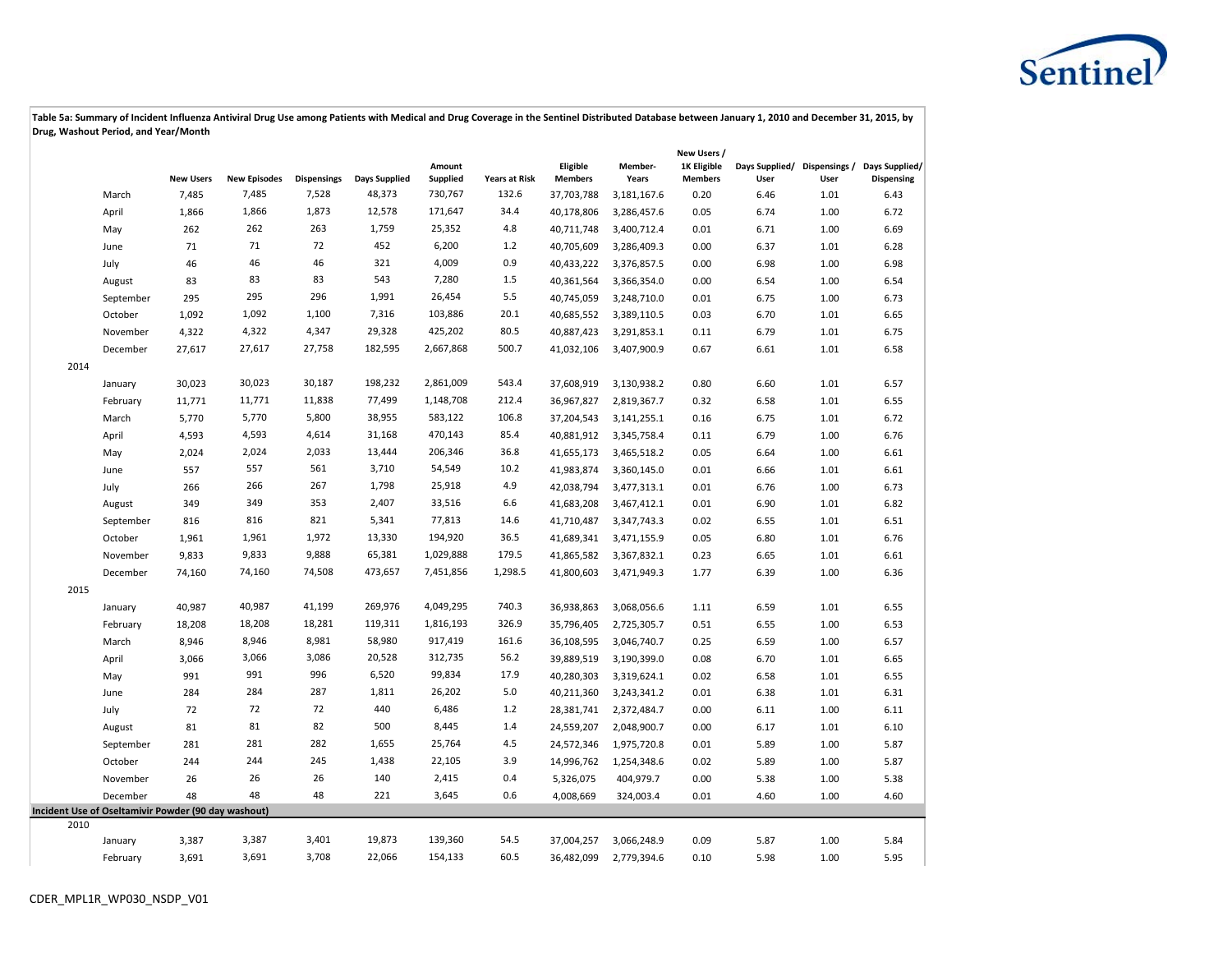

|      |           |                  |                     |                    |               |                    |                      |                            |                  | New Users /                   |      |      |                                                                  |
|------|-----------|------------------|---------------------|--------------------|---------------|--------------------|----------------------|----------------------------|------------------|-------------------------------|------|------|------------------------------------------------------------------|
|      |           | <b>New Users</b> | <b>New Episodes</b> | <b>Dispensings</b> | Days Supplied | Amount<br>Supplied | <b>Years at Risk</b> | Eligible<br><b>Members</b> | Member-<br>Years | 1K Eligible<br><b>Members</b> | User | User | Days Supplied/ Dispensings / Days Supplied/<br><b>Dispensing</b> |
|      | March     | 3,873            | 3,873               | 3,889              | 23,238        | 163,362            | 63.7                 | 36,397,847                 | 3,075,301.1      | 0.11                          | 6.00 | 1.00 | 5.98                                                             |
|      | April     | 983              | 983                 | 991                | 5,985         | 39,827             | 16.4                 | 38,854,137                 | 3,179,557.8      | 0.03                          | 6.09 | 1.01 | 6.04                                                             |
|      | May       | 387              | 387                 | 390                | 2,444         | 15,685             | 6.7                  | 39,344,617                 | 3,282,009.7      | 0.01                          | 6.32 | 1.01 | 6.27                                                             |
|      | June      | 207              | 207                 | 208                | 1,233         | 8,330              | 3.4                  | 39,385,421                 | 3,171,634.7      | 0.01                          | 5.96 | 1.00 | 5.93                                                             |
|      | July      | 152              | 152                 | 153                | 911           | 5,850              | 2.5                  | 39,046,756                 | 3,257,695.9      | 0.00                          | 5.99 | 1.01 | 5.95                                                             |
|      | August    | 195              | 195                 | 195                | 1,200         | 7,615              | 3.3                  | 38,980,772                 | 3,247,107.9      | 0.01                          | 6.15 | 1.00 | 6.15                                                             |
|      | September | 511              | 511                 | 512                | 3,147         | 21,492             | 8.6                  | 39,044,674                 | 3,128,607.0      | 0.01                          | 6.16 | 1.00 | 6.15                                                             |
|      | October   | 1,217            | 1,217               | 1,224              | 7,545         | 52,776             | 20.7                 | 38,999,627                 | 3,244,339.4      | 0.03                          | 6.20 | 1.01 | 6.16                                                             |
|      | November  | 4,030            | 4,030               | 4,055              | 24,414        | 179,178            | 67.0                 | 39,176,336                 | 3,150,206.2      | 0.10                          | 6.06 | 1.01 | 6.02                                                             |
|      | December  | 14,880           | 14,880              | 14,956             | 89,438        | 659,026            | 245.3                | 39,424,030                 | 3,278,834.6      | 0.38                          | 6.01 | 1.01 | 5.98                                                             |
| 2011 |           |                  |                     |                    |               |                    |                      |                            |                  |                               |      |      |                                                                  |
|      | January   | 27,945           | 27,945              | 28,105             | 166,360       | 1,243,868          | 456.3                | 36,239,710                 | 3,014,208.0      | 0.77                          | 5.95 | 1.01 | 5.92                                                             |
|      | February  | 20,482           | 20,482              | 20,561             | 121,583       | 894,656            | 333.3                | 35,483,979                 | 2,705,926.8      | 0.58                          | 5.94 | 1.00 | 5.91                                                             |
|      | March     | 3,127            | 3,127               | 3,140              | 18,650        | 131,927            | 51.1                 | 35,348,919                 | 2,985,860.8      | 0.09                          | 5.96 | 1.00 | 5.94                                                             |
|      | April     | 317              | 317                 | 318                | 1,895         | 12,658             | 5.2                  | 37,721,125                 | 3,083,846.2      | 0.01                          | 5.98 | 1.00 | 5.96                                                             |
|      | May       | 55               | 55                  | 55                 | 370           | 2,387              | 1.0                  | 38,398,940                 | 3,197,606.7      | 0.00                          | 6.73 | 1.00 | 6.73                                                             |
|      | June      | 29               | 29                  | 30                 | 195           | 1,683              | 0.6                  | 38,440,742                 | 3,099,176.2      | 0.00                          | 6.72 | 1.03 | 6.50                                                             |
|      | July      | 18               | 18                  | 18                 | 131           | 855                | 0.4                  | 38,082,566                 | 3,176,026.3      | 0.00                          | 7.28 | 1.00 | 7.28                                                             |
|      | August    | 43               | 43                  | 43                 | 283           | 3,580              | 0.8                  | 38,048,677                 | 3,170,049.2      | 0.00                          | 6.58 | 1.00 | 6.58                                                             |
|      | September | 234              | 234                 | 235                | 1,430         | 20,970             | 3.9                  | 38,182,167                 | 3,062,821.5      | 0.01                          | 6.11 | 1.00 | 6.09                                                             |
|      | October   | 580              | 580                 | 583                | 3,779         | 53,053             | 10.4                 | 38,207,377                 | 3,179,800.3      | 0.02                          | 6.52 | 1.01 | 6.48                                                             |
|      | November  | 833              | 833                 | 835                | 5,405         | 77,575             | 14.8                 | 38,412,650                 | 3,089,095.1      | 0.02                          | 6.49 | 1.00 | 6.47                                                             |
|      | December  | 1,269            | 1,269               | 1,276              | 8,266         | 117,122            | 22.6                 | 38,735,282                 | 3,220,589.1      | 0.03                          | 6.51 | 1.01 | 6.48                                                             |
| 2012 |           |                  |                     |                    |               |                    |                      |                            |                  |                               |      |      |                                                                  |
|      | January   | 1,802            | 1,802               | 1,815              | 11,916        | 173,804            | 32.7                 | 35,657,894                 | 2,969,729.8      | 0.05                          | 6.61 | 1.01 | 6.57                                                             |
|      | February  | 7,181            | 7,181               | 7,221              | 47,176        | 728,390            | 129.4                | 35,470,374                 | 2,774,123.2      | 0.20                          | 6.57 | 1.01 | 6.53                                                             |
|      | March     | 14,244           | 14,244              | 14,316             | 92,833        | 1,426,025          | 254.4                | 41,171,787                 | 2,970,963.9      | 0.35                          | 6.52 | 1.01 | 6.48                                                             |
|      | April     | 4,299            | 4,299               | 4,323              | 28,291        | 430,118            | 77.5                 | 40,508,283                 | 3,314,981.3      | 0.11                          | 6.58 | 1.01 | 6.54                                                             |
|      | May       | 2,402            | 2,402               | 2,409              | 15,763        | 244,774            | 43.2                 | 41,032,899                 | 3,424,724.3      | 0.06                          | 6.56 | 1.00 | 6.54                                                             |
|      | June      | 908              | 908                 | 911                | 6,087         | 90,645             | 16.7                 | 41,058,783                 | 3,310,773.7      | 0.02                          | 6.70 | 1.00 | 6.68                                                             |
|      | July      | 322              | 322                 | 324                | 2,104         | 31,615             | 5.8                  | 40,530,145                 | 3,381,712.6      | 0.01                          | 6.53 | 1.01 | 6.49                                                             |
|      | August    | 308              | 308                 | 309                | 2,031         | 28,900             | 5.6                  | 40,475,112                 | 3,374,940.8      | 0.01                          | 6.59 | 1.00 | 6.57                                                             |
|      | September | 541              | 541                 | 542                | 3,638         | 53,497             | 10.0                 | 40,612,427                 | 3,256,211.5      | 0.01                          | 6.72 | 1.00 | 6.71                                                             |
|      | October   | 2,082            | 2,082               | 2,090              | 13,979        | 209,218            | 38.3                 | 40,625,083                 | 3,379,713.1      | 0.05                          | 6.71 | 1.00 | 6.69                                                             |
|      | November  | 10,366           | 10,366              | 10,429             | 67,870        | 1,051,515          | 186.3                | 40,809,916                 | 3,284,054.8      | 0.25                          | 6.55 | 1.01 | 6.51                                                             |
|      | December  | 46,537           | 46,537              | 46,772             | 302,467       | 4,723,908          | 829.5                | 41,030,908                 | 3,410,748.2      | 1.13                          | 6.50 | 1.01 | 6.47                                                             |
| 2013 |           |                  |                     |                    |               |                    |                      |                            |                  |                               |      |      |                                                                  |
|      | January   | 37,118           | 37,118              | 37,374             | 240,491       | 3,617,198          | 659.8                | 38,270,003                 | 3,183,365.1      | 0.97                          | 6.48 | 1.01 | 6.43                                                             |
|      | February  | 17,658           | 17,658              | 17,758             | 112,958       | 1,759,382          | 309.7                | 37,386,387                 | 2,854,376.8      | 0.47                          | 6.40 | 1.01 | 6.36                                                             |
|      | March     | 7,161            | 7,161               | 7,200              | 46,347        | 701,334            | 127.1                | 37,365,104                 | 3,153,404.4      | 0.19                          | 6.47 | 1.01 | 6.44                                                             |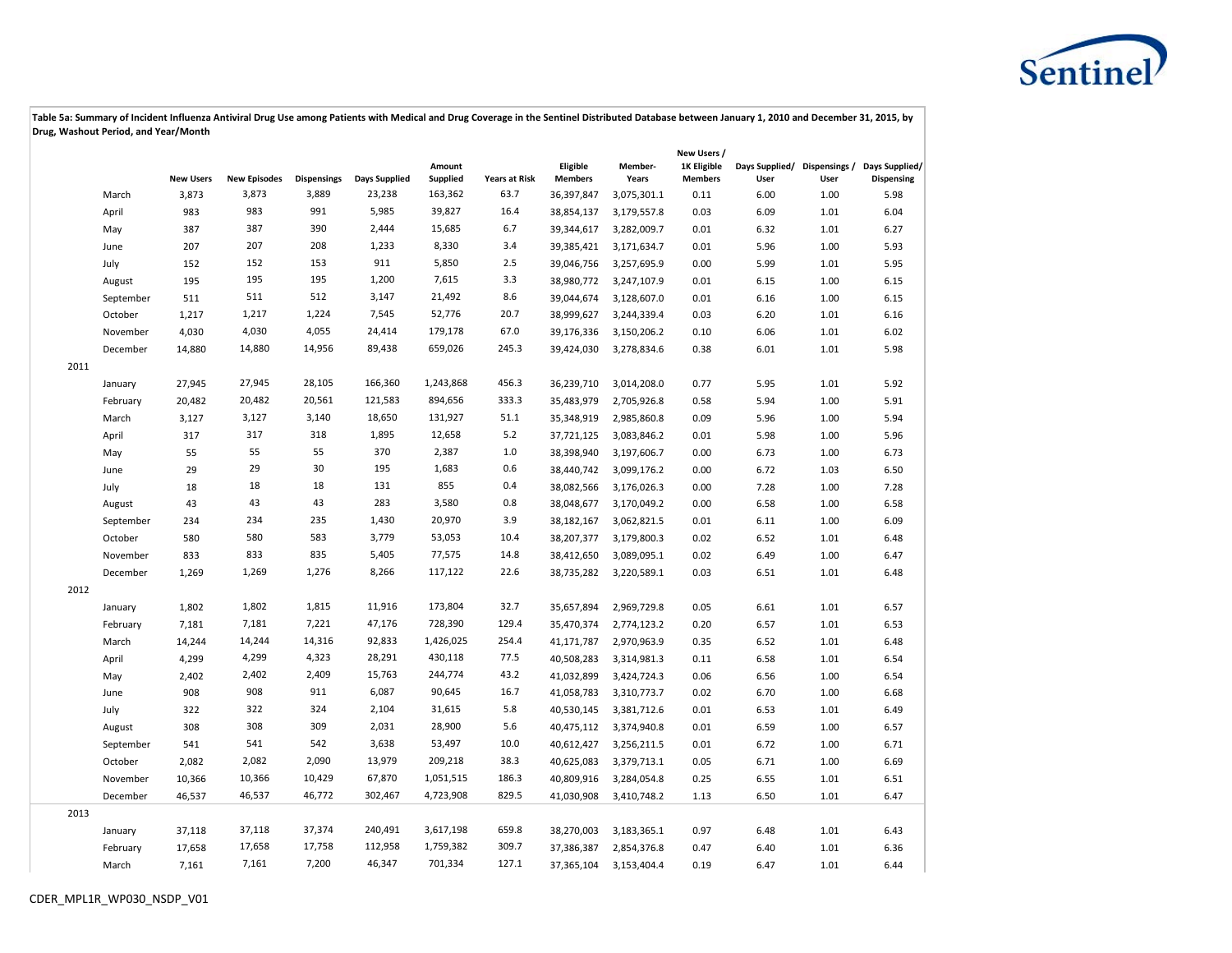

|      |                                            |                  |                     |                    |               |                    |                      |                            |                  | New Users /                   |      |      |                                                                  |
|------|--------------------------------------------|------------------|---------------------|--------------------|---------------|--------------------|----------------------|----------------------------|------------------|-------------------------------|------|------|------------------------------------------------------------------|
|      |                                            | <b>New Users</b> | <b>New Episodes</b> | <b>Dispensings</b> | Days Supplied | Amount<br>Supplied | <b>Years at Risk</b> | Eligible<br><b>Members</b> | Member-<br>Years | 1K Eligible<br><b>Members</b> | User | User | Days Supplied/ Dispensings / Days Supplied/<br><b>Dispensing</b> |
|      | April                                      | 1,801            | 1,801               | 1,807              | 12,122        | 166,167            | 33.2                 | 39,989,161                 | 3,263,534.6      | 0.05                          | 6.73 | 1.00 | 6.71                                                             |
|      | May                                        | 257              | 257                 | 258                | 1,732         | 25,047             | 4.7                  | 40,615,611                 | 3,389,451.6      | 0.01                          | 6.74 | 1.00 | 6.71                                                             |
|      | June                                       | 68               | 68                  | 69                 | 437           | 5,960              | 1.2                  | 40,674,856                 | 3,281,582.6      | 0.00                          | 6.43 | 1.01 | 6.33                                                             |
|      | July                                       | 46               | 46                  | 46                 | 321           | 4,009              | 0.9                  | 40,426,156                 | 3,375,602.3      | 0.00                          | 6.98 | 1.00 | 6.98                                                             |
|      | August                                     | 82               | 82                  | 82                 | 537           | 7,220              | 1.5                  | 40,358,387                 | 3,365,975.9      | 0.00                          | 6.55 | 1.00 | 6.55                                                             |
|      | September                                  | 294              | 294                 | 295                | 1,983         | 26,334             | 5.4                  | 40,742,806                 | 3,248,500.9      | 0.01                          | 6.74 | 1.00 | 6.72                                                             |
|      | October                                    | 1,092            | 1,092               | 1,100              | 7,316         | 103,886            | 20.1                 | 40,682,063                 | 3,388,888.6      | 0.03                          | 6.70 | 1.01 | 6.65                                                             |
|      | November                                   | 4,315            | 4,315               | 4,340              | 29,297        | 424,727            | 80.4                 | 40,879,249                 | 3,291,408.3      | 0.11                          | 6.79 | 1.01 | 6.75                                                             |
|      | December                                   | 27,563           | 27,563              | 27,702             | 182,286       | 2,662,865          | 499.8                | 41,015,869                 | 3,406,906.6      | 0.67                          | 6.61 | 1.01 | 6.58                                                             |
| 2014 |                                            |                  |                     |                    |               |                    |                      |                            |                  |                               |      |      |                                                                  |
|      | January                                    | 29,943           | 29,943              | 30,104             | 197,707       | 2,853,269          | 542.0                | 37,567,116                 | 3,128,895.9      | 0.80                          | 6.60 | 1.01 | 6.57                                                             |
|      | February                                   | 11,643           | 11,643              | 11,709             | 76,681        | 1,136,854          | 210.2                | 36,801,706                 | 2,811,703.8      | 0.32                          | 6.59 | 1.01 | 6.55                                                             |
|      | March                                      | 5,643            | 5,643               | 5,669              | 38,112        | 571,382            | 104.4                | 36,977,348                 | 3,122,558.0      | 0.15                          | 6.75 | 1.00 | 6.72                                                             |
|      | April                                      | 4,462            | 4,462               | 4,481              | 30,298        | 458,488            | 83.0                 | 40,761,649                 | 3,330,718.7      | 0.11                          | 6.79 | 1.00 | 6.76                                                             |
|      | May                                        | 1,997            | 1,997               | 2,006              | 13,274        | 204,066            | 36.4                 | 41,599,057                 | 3,459,044.0      | 0.05                          | 6.65 | 1.00 | 6.62                                                             |
|      | June                                       | 555              | 555                 | 558                | 3,685         | 54,189             | 10.1                 | 41,945,683                 | 3,356,364.2      | 0.01                          | 6.64 | 1.01 | 6.60                                                             |
|      | July                                       | 264              | 264                 | 265                | 1,788         | 25,798             | 4.9                  | 42,022,250                 | 3,475,136.1      | 0.01                          | 6.77 | 1.00 | 6.75                                                             |
|      | August                                     | 347              | 347                 | 351                | 2,397         | 33,336             | 6.6                  | 41,677,514                 | 3,466,599.5      | 0.01                          | 6.91 | 1.01 | 6.83                                                             |
|      | September                                  | 815              | 815                 | 820                | 5,336         | 77,753             | 14.6                 | 41,707,050                 | 3,347,404.1      | 0.02                          | 6.55 | 1.01 | 6.51                                                             |
|      | October                                    | 1,956            | 1,956               | 1,967              | 13,296        | 194,560            | 36.5                 | 41,684,941                 | 3,470,853.6      | 0.05                          | 6.80 | 1.01 | 6.76                                                             |
|      | November                                   | 9,819            | 9,819               | 9,874              | 65,290        | 1,028,588          | 179.2                | 41,856,535                 | 3,367,311.8      | 0.23                          | 6.65 | 1.01 | 6.61                                                             |
|      | December                                   | 74,056           | 74,056              | 74,403             | 473,077       | 7,443,059          | 1,296.9              | 41,782,934                 | 3,470,878.9      | 1.77                          | 6.39 | 1.00 | 6.36                                                             |
| 2015 |                                            |                  |                     |                    |               |                    |                      |                            |                  |                               |      |      |                                                                  |
|      | January                                    | 40,886           | 40,886              | 41,097             | 269,340       | 4,039,825          | 738.6                | 36,857,843                 | 3,065,025.6      | 1.11                          | 6.59 | 1.01 | 6.55                                                             |
|      | February                                   | 17,912           | 17,912              | 17,982             | 117,436       | 1,786,801          | 321.7                | 35,484,345                 | 2,709,332.5      | 0.50                          | 6.56 | 1.00 | 6.53                                                             |
|      | March                                      | 8,544            | 8,544               | 8,577              | 56,360        | 878,614            | 154.4                | 35,789,409                 | 3,016,765.4      | 0.24                          | 6.60 | 1.00 | 6.57                                                             |
|      | April                                      | 2,969            | 2,969               | 2,989              | 19,891        | 303,552            | 54.5                 | 39,695,917                 | 3,169,117.8      | 0.07                          | 6.70 | 1.01 | 6.65                                                             |
|      | May                                        | 964              | 964                 | 969                | 6,356         | 97,437             | 17.4                 | 40,193,149                 | 3,309,047.9      | 0.02                          | 6.59 | 1.01 | 6.56                                                             |
|      | June                                       | 283              | 283                 | 286                | 1,809         | 26,172             | 5.0                  | 40,176,429                 | 3,238,595.3      | 0.01                          | 6.39 | 1.01 | 6.33                                                             |
|      | July                                       | 70               | 70                  | 70                 | 429           | 6,366              | 1.2                  | 28,374,381                 | 2,371,370.4      | 0.00                          | 6.13 | 1.00 | 6.13                                                             |
|      | August                                     | 81               | 81                  | 82                 | 500           | 8,445              | 1.4                  | 24,556,739                 | 2,048,572.5      | 0.00                          | 6.17 | 1.01 | 6.10                                                             |
|      | September                                  | 281              | 281                 | 282                | 1,655         | 25,764             | 4.5                  | 24,570,776                 | 1,975,569.5      | 0.01                          | 5.89 | 1.00 | 5.87                                                             |
|      | October                                    | 244              | 244                 | 245                | 1,438         | 22,105             | 3.9                  | 14,995,636                 | 1,254,274.5      | 0.02                          | 5.89 | 1.00 | 5.87                                                             |
|      | November                                   | 26               | 26                  | 26                 | 140           | 2,415              | 0.4                  | 5,325,667                  | 404,957.0        | 0.00                          | 5.38 | 1.00 | 5.38                                                             |
|      | December                                   | 48               | 48                  | 48                 | 221           | 3,645              | 0.6                  | 4,008,251                  | 323,978.1        | 0.01                          | 4.60 | 1.00 | 4.60                                                             |
|      | Incident Use of Zanamivir (45 day washout) |                  |                     |                    |               |                    |                      |                            |                  |                               |      |      |                                                                  |
| 2010 |                                            |                  |                     |                    |               |                    |                      |                            |                  |                               |      |      |                                                                  |
|      | January                                    | 604              | 604                 | 607                | 4,151         | 12,186             | 11.4                 | 37,265,051                 | 3,099,764.2      | 0.02                          | 6.87 | 1.00 | 6.84                                                             |
|      | February                                   | 632              | 632                 | 635                | 4,360         | 12,710             | 12.0                 | 36,556,225                 | 2,790,310.9      | 0.02                          | 6.90 | 1.00 | 6.87                                                             |
|      | March                                      | 609              | 609                 | 611                | 4,301         | 12,295             | 11.8                 | 36,438,922                 | 3,079,772.6      | 0.02                          | 7.06 | 1.00 | 7.04                                                             |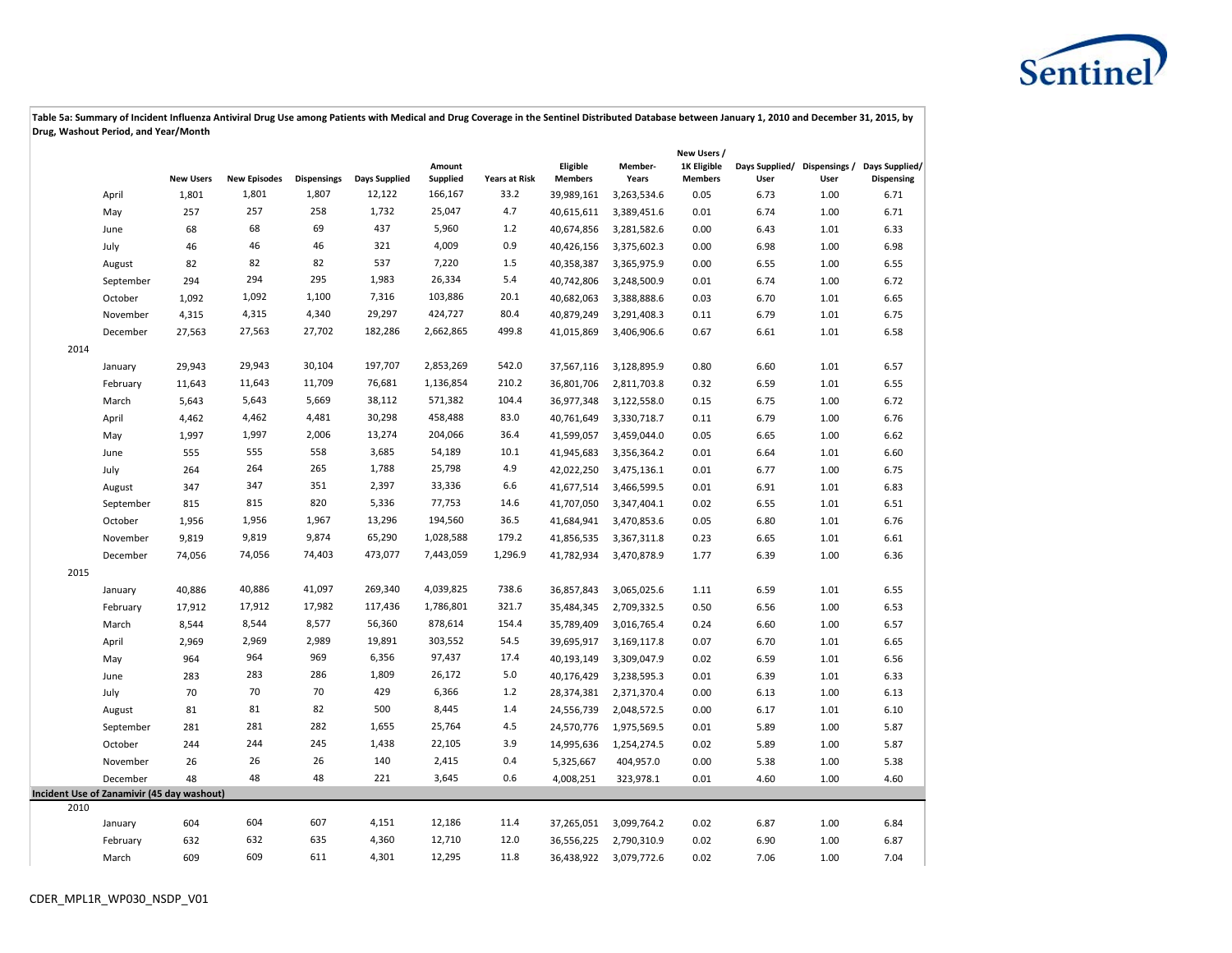

|      |           |                  |                     |                    |               |                           |                      |                            |                  | New Users /                   |       |      |                                                                  |
|------|-----------|------------------|---------------------|--------------------|---------------|---------------------------|----------------------|----------------------------|------------------|-------------------------------|-------|------|------------------------------------------------------------------|
|      |           | <b>New Users</b> | <b>New Episodes</b> | <b>Dispensings</b> | Days Supplied | Amount<br><b>Supplied</b> | <b>Years at Risk</b> | Eligible<br><b>Members</b> | Member-<br>Years | 1K Eligible<br><b>Members</b> | User  | User | Days Supplied/ Dispensings / Days Supplied/<br><b>Dispensing</b> |
|      | April     | 159              | 159                 | 159                | 1,173         | 3,117                     | 3.2                  | 38,893,650                 | 3,182,798.2      | 0.00                          | 7.38  | 1.00 | 7.38                                                             |
|      | May       | 78               | 78                  | 78                 | 539           | 1,526                     | 1.5                  | 39,372,271                 | 3,284,939.5      | 0.00                          | 6.91  | 1.00 | 6.91                                                             |
|      | June      | 49               | 49                  | 49                 | 394           | 994                       | 1.1                  | 39,395,254                 | 3,173,041.2      | 0.00                          | 8.04  | 1.00 | 8.04                                                             |
|      | July      | 30               | 30                  | 30                 | 269           | 597                       | 0.7                  | 39,051,525                 | 3,258,241.1      | 0.00                          | 8.97  | 1.00 | 8.97                                                             |
|      | August    | 46               | 46                  | 47                 | 360           | 929                       | 1.0                  | 38,983,749                 | 3,247,421.3      | 0.00                          | 7.83  | 1.02 | 7.66                                                             |
|      | September | 67               | 67                  | 67                 | 552           | 1,421                     | 1.5                  | 39,047,085                 | 3,128,812.8      | 0.00                          | 8.24  | 1.00 | 8.24                                                             |
|      | October   | 99               | 99                  | 100                | 679           | 2,010                     | 1.9                  | 39,002,908                 | 3,244,560.3      | 0.00                          | 6.86  | 1.01 | 6.79                                                             |
|      | November  | 138              | 138                 | 139                | 936           | 2,765                     | 2.6                  | 39,183,035                 | 3,150,601.1      | 0.00                          | 6.78  | 1.01 | 6.73                                                             |
|      | December  | 438              | 438                 | 440                | 3,094         | 8,799                     | 8.5                  | 39,436,423                 | 3,279,610.0      | 0.01                          | 7.06  | 1.00 | 7.03                                                             |
| 2011 |           |                  |                     |                    |               |                           |                      |                            |                  |                               |       |      |                                                                  |
|      | January   | 771              | 771                 | 771                | 5,406         | 15,553                    | 14.8                 | 36,262,167                 | 3,015,564.6      | 0.02                          | 7.01  | 1.00 | 7.01                                                             |
|      | February  | 914              | 914                 | 917                | 6,207         | 18,183                    | 17.0                 | 35,546,046                 | 2,709,229.8      | 0.03                          | 6.79  | 1.00 | 6.77                                                             |
|      | March     | 296              | 296                 | 299                | 2,001         | 5,981                     | 5.5                  | 35,512,042                 | 2,994,936.4      | 0.01                          | 6.76  | 1.01 | 6.69                                                             |
|      | April     | 44               | 44                  | 45                 | 350           | 886                       | 1.0                  | 37,953,476                 | 3,102,025.3      | 0.00                          | 7.95  | 1.02 | 7.78                                                             |
|      | May       | 22               | 22                  | 22                 | 170           | 440                       | 0.5                  | 38,479,083                 | 3,211,061.1      | 0.00                          | 7.73  | 1.00 | 7.73                                                             |
|      | June      | 21               | 21                  | 22                 | 201           | 467                       | 0.6                  | 38,456,033                 | 3,102,257.4      | 0.00                          | 9.57  | 1.05 | 9.14                                                             |
|      | July      | 14               | 14                  | 14                 | 177           | 280                       | 0.5                  | 38,086,525                 | 3,176,649.6      | 0.00                          | 12.64 | 1.00 | 12.64                                                            |
|      | August    | 16               | 16                  | 18                 | 120           | 360                       | 0.3                  | 38,050,840                 | 3,170,287.1      | 0.00                          | 7.50  | 1.13 | 6.67                                                             |
|      | September | 31               | 31                  | 33                 | 233           | 610                       | 0.7                  | 38,183,769                 | 3,062,966.6      | 0.00                          | 7.52  | 1.06 | 7.06                                                             |
|      | October   | 37               | 37                  | 37                 | 294           | 741                       | 0.8                  | 38,209,487                 | 3,179,945.3      | 0.00                          | 7.95  | 1.00 | 7.95                                                             |
|      | November  | 56               | 56                  | 56                 | 465           | 1,125                     | $1.3\,$              | 38,417,759                 | 3,089,377.8      | 0.00                          | 8.30  | 1.00 | 8.30                                                             |
|      | December  | 73               | 73                  | 77                 | 652           | 1,585                     | 1.8                  | 38,744,074                 | 3,221,171.0      | 0.00                          | 8.93  | 1.05 | 8.47                                                             |
| 2012 |           |                  |                     |                    |               |                           |                      |                            |                  |                               |       |      |                                                                  |
|      | January   | 66               | 66                  | 67                 | 491           | 1,235                     | 1.3                  | 35,667,729                 | 2,970,471.6      | 0.00                          | 7.44  | 1.02 | 7.33                                                             |
|      | February  | 114              | 114                 | 117                | 844           | 2,410                     | 2.3                  | 35,483,518                 | 2,775,021.5      | 0.00                          | 7.40  | 1.03 | 7.21                                                             |
|      | March     | 156              | 156                 | 160                | 1,403         | 3,205                     | 3.8                  | 41,192,589                 | 2,972,225.2      | 0.00                          | 8.99  | 1.03 | 8.77                                                             |
|      | April     | 69               | 69                  | 69                 | 498           | 1,490                     | 1.4                  | 40,563,341                 | 3,317,867.3      | 0.00                          | 7.22  | 1.00 | 7.22                                                             |
|      | May       | 35               | 35                  | 35                 | 350           | 740                       | 1.0                  | 41,105,215                 | 3,430,790.2      | 0.00                          | 10.00 | 1.00 | 10.00                                                            |
|      | June      | 25               | 25                  | 25                 | 196           | 464                       | 0.5                  | 41,087,333                 | 3,314,717.9      | 0.00                          | 7.84  | 1.00 | 7.84                                                             |
|      | July      | 11               | 11                  | 11                 | 130           | 205                       | 0.4                  | 40,543,564                 | 3,383,336.8      | 0.00                          | 11.82 | 1.00 | 11.82                                                            |
|      | August    | 25               | 25                  | 25                 | 226           | 481                       | 0.6                  | 40,481,360                 | 3,375,711.0      | 0.00                          | 9.04  | 1.00 | 9.04                                                             |
|      | September | 26               | 26                  | 27                 | 283           | 560                       | 0.8                  | 40,615,713                 | 3,256,563.0      | 0.00                          | 10.88 | 1.04 | 10.48                                                            |
|      | October   | 30               | 30                  | 31                 | 190           | 640                       | 0.5                  | 40,628,757                 | 3,379,985.7      | 0.00                          | 6.33  | 1.03 | 6.13                                                             |
|      | November  | 114              | 114                 | 116                | 864           | 2,258                     | 2.4                  | 40,816,770                 | 3,284,455.6      | 0.00                          | 7.58  | 1.02 | 7.45                                                             |
|      | December  | 363              | 363                 | 370                | 2,832         | 7,256                     | 7.8                  | 41,047,393                 | 3,411,641.0      | 0.01                          | 7.80  | 1.02 | 7.65                                                             |
| 2013 |           |                  |                     |                    |               |                           |                      |                            |                  |                               |       |      |                                                                  |
|      | January   | 376              | 376                 | 377                | 2,819         | 7,418                     | 7.7                  | 38,352,194                 | 3,186,566.9      | 0.01                          | 7.50  | 1.00 | 7.48                                                             |
|      | February  | 116              | 116                 | 116                | 940           | 2,256                     | 2.6                  | 37,639,067                 | 2,867,020.0      | 0.00                          | 8.10  | 1.00 | 8.10                                                             |
|      | March     | 66               | 66                  | 67                 | 548           | 1,350                     | 1.5                  | 37,703,761                 | 3,181,165.0      | 0.00                          | 8.30  | 1.02 | 8.18                                                             |
|      | April     | 40               | 40                  | 40                 | 369           | 793                       | 1.0                  | 40,178,799                 | 3,286,456.3      | 0.00                          | 9.23  | 1.00 | 9.23                                                             |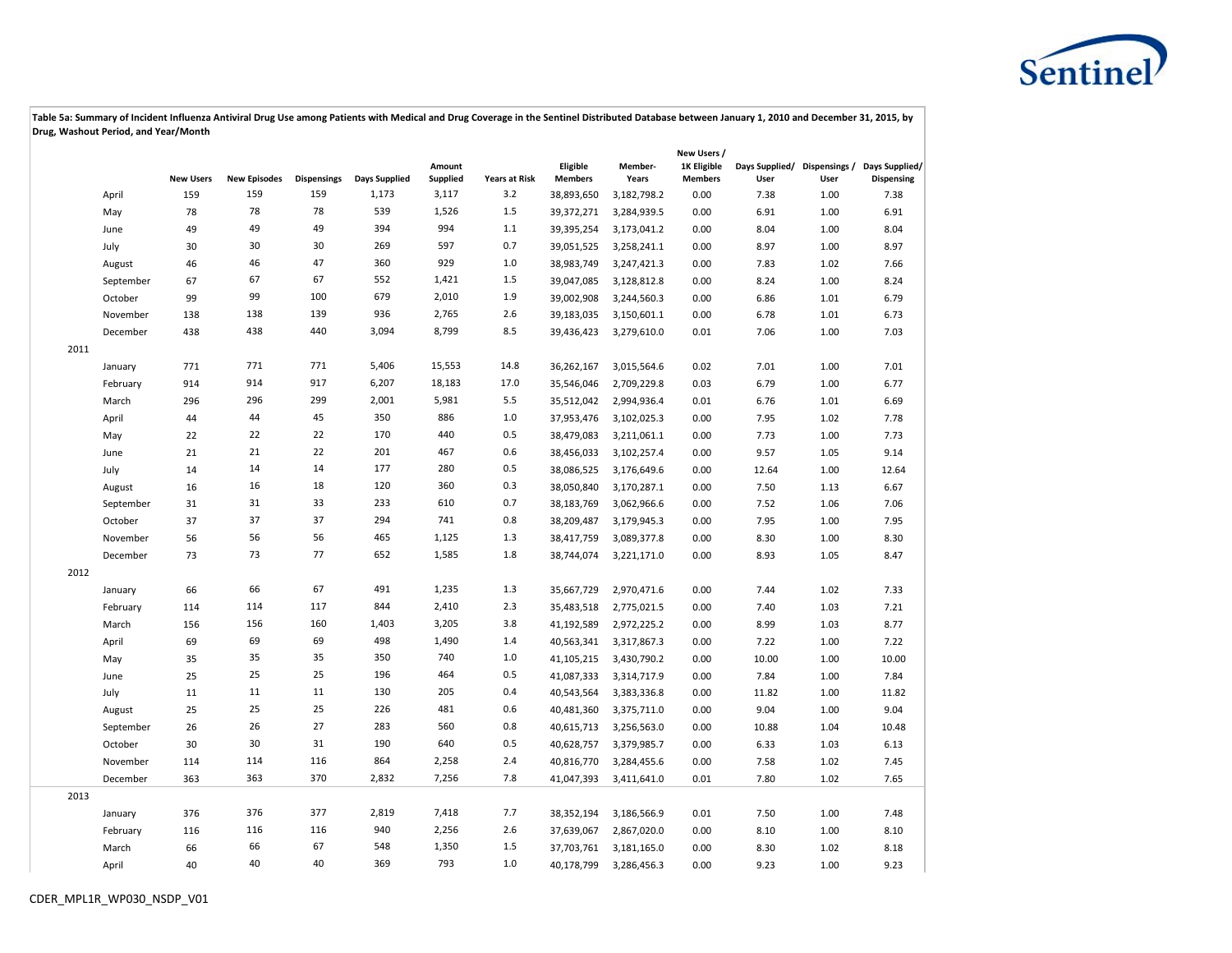

|      |                                            |                  |                     |                    |                      |                    |                      |                            |                  | New Users /                   |                          |                |                                                                  |
|------|--------------------------------------------|------------------|---------------------|--------------------|----------------------|--------------------|----------------------|----------------------------|------------------|-------------------------------|--------------------------|----------------|------------------------------------------------------------------|
|      |                                            | <b>New Users</b> | <b>New Episodes</b> | <b>Dispensings</b> | <b>Days Supplied</b> | Amount<br>Supplied | <b>Years at Risk</b> | Eligible<br><b>Members</b> | Member-<br>Years | 1K Eligible<br><b>Members</b> | User                     | User           | Days Supplied/ Dispensings / Days Supplied/<br><b>Dispensing</b> |
|      | May                                        | 17               | 17                  | 17                 | 218                  | 340                | 0.6                  | 40,711,744                 | 3,400,711.8      | 0.00                          | 12.82                    | 1.00           | 12.82                                                            |
|      | June                                       | 14               | 14                  | 14                 | 213                  | 300                | 0.6                  | 40,705,609                 | 3,286,409.2      | 0.00                          | 15.21                    | 1.00           | 15.21                                                            |
|      | July                                       | $\overline{7}$   | $\overline{7}$      | $\overline{7}$     | 60                   | 140                | 0.2                  | 40,433,222                 | 3,376,857.5      | 0.00                          | 8.57                     | 1.00           | 8.57                                                             |
|      | August                                     | $\overline{7}$   | $\overline{7}$      | $\overline{7}$     | 95                   | 140                | 0.3                  | 40,361,564                 | 3,366,354.0      | 0.00                          | 13.57                    | 1.00           | 13.57                                                            |
|      | September                                  | 26               | 26                  | 26                 | 172                  | 504                | 0.5                  | 40,745,059                 | 3,248,710.0      | 0.00                          | 6.62                     | 1.00           | 6.62                                                             |
|      | October                                    | 38               | 38                  | 38                 | 313                  | 744                | 0.9                  | 40,685,552                 | 3,389,110.5      | 0.00                          | 8.24                     | 1.00           | 8.24                                                             |
|      | November                                   | 37               | 37                  | 37                 | 350                  | 741                | $1.0$                | 40,887,423                 | 3,291,853.0      | 0.00                          | 9.46                     | 1.00           | 9.46                                                             |
|      | December                                   | 164              | 164                 | 164                | 1,238                | 3,076              | 3.4                  | 41,032,102                 | 3,407,900.7      | 0.00                          | 7.55                     | 1.00           | 7.55                                                             |
| 2014 |                                            |                  |                     |                    |                      |                    |                      |                            |                  |                               |                          |                |                                                                  |
|      | January                                    | 110              | 110                 | 110                | 830                  | 2,012              | 2.3                  | 37,608,900                 | 3,130,937.6      | 0.00                          | 7.55                     | 1.00           | 7.55                                                             |
|      | February                                   | 48               | 48                  | 48                 | 337                  | 940                | 0.9                  | 36,967,805                 | 2,819,365.4      | 0.00                          | 7.02                     | 1.00           | 7.02                                                             |
|      | March                                      | 25               | 25                  | 27                 | 245                  | 530                | 0.7                  | 37,204,529                 | 3,141,253.4      | 0.00                          | 9.80                     | 1.08           | 9.07                                                             |
|      | April                                      | 27               | 27                  | 27                 | 181                  | 496                | 0.5                  | 40,881,909                 | 3,345,757.8      | 0.00                          | 6.70                     | 1.00           | 6.70                                                             |
|      | May                                        | 16               | 16                  | 16                 | 186                  | 304                | 0.5                  | 41,655,161                 | 3,465,517.8      | 0.00                          | 11.63                    | 1.00           | 11.63                                                            |
|      | June                                       | 8                | 8                   | 8                  | 85                   | 200                | 0.2                  | 41,983,873                 | 3,360,144.7      | 0.00                          | 10.63                    | 1.00           | 10.63                                                            |
|      | July                                       | 6                | 6                   | 6                  | 31                   | 101                | 0.1                  | 42,038,794                 | 3,477,313.1      | 0.00                          | 5.17                     | 1.00           | 5.17                                                             |
|      | August                                     | 8                | 8                   | 8                  | 115                  | 160                | 0.3                  | 41,683,208                 | 3,467,412.0      | 0.00                          | 14.38                    | 1.00           | 14.38                                                            |
|      | September                                  | 8                | 8                   | 8                  | 32                   | 126                | 0.1                  | 41,710,487                 | 3,347,743.3      | 0.00                          | 4.00                     | 1.00           | 4.00                                                             |
|      | October                                    | 13               | 13                  | 13                 | 69                   | 191                | 0.2                  | 41,689,341                 | 3,471,155.9      | 0.00                          | 5.31                     | 1.00           | 5.31                                                             |
|      | November                                   | 32               | 32                  | 32                 | 228                  | 693                | 0.6                  | 41,865,581                 | 3,367,832.1      | 0.00                          | 7.13                     | 1.00           | 7.13                                                             |
|      | December                                   | 188              | 188                 | 188                | 1,262                | 3,175              | 3.5                  | 41,800,598                 | 3,471,949.1      | 0.00                          | 6.71                     | 1.00           | 6.71                                                             |
| 2015 |                                            |                  |                     |                    |                      |                    |                      |                            |                  |                               |                          |                |                                                                  |
|      | January                                    | 134              | 134                 | 134                | 988                  | 2,494              | 2.7                  | 36,938,853                 | 3,068,056.1      | 0.00                          | 7.37                     | 1.00           | 7.37                                                             |
|      | February                                   | 39               | 39                  | 39                 | 324                  | 780                | 0.9                  | 35,796,382                 | 2,725,303.2      | 0.00                          | 8.31                     | 1.00           | 8.31                                                             |
|      | March                                      | 31               | 31                  | 31                 | 262                  | 535                | 0.7                  | 36,108,587                 | 3,046,738.5      | 0.00                          | 8.45                     | 1.00           | 8.45                                                             |
|      | April                                      | 28               | 28                  | 28                 | 322                  | 540                | 0.9                  | 39,889,513                 | 3,190,398.2      | 0.00                          | 11.50                    | 1.00           | 11.50                                                            |
|      | May                                        | 12               | 12                  | 12                 | 135                  | 240                | 0.4                  | 40,280,301                 | 3,319,623.6      | 0.00                          | 11.25                    | 1.00           | 11.25                                                            |
|      | June                                       | 10               | 10                  | 11                 | 175                  | 220                | 0.5                  | 40,211,360                 | 3,243,341.1      | 0.00                          | 17.50                    | 1.10           | 15.91                                                            |
|      | July                                       | 6                | 6                   | $\overline{7}$     | 30                   | 124                | 0.1                  | 28,381,741                 | 2,372,484.7      | 0.00                          | 5.00                     | 1.17           | 4.29                                                             |
|      | August                                     | 3                | 3                   | 3                  | 40                   | 60                 | 0.1                  | 24,559,207                 | 2,048,900.7      | 0.00                          | 13.33                    | 1.00           | 13.33                                                            |
|      | September                                  | 9                | 9                   | 10                 | 51                   | 220                | 0.2                  | 24,572,346                 | 1,975,720.8      | 0.00                          | 5.67                     | 1.11           | 5.10                                                             |
|      | October                                    | 6                | 6                   | 6                  | 65                   | 107                | 0.2                  | 14,996,762                 | 1,254,348.6      | 0.00                          | 10.83                    | 1.00           | 10.83                                                            |
|      | November                                   | $\overline{2}$   | $\overline{2}$      | $\overline{2}$     | 6                    | 24                 | 0.0                  | 5,326,075                  | 404,979.7        | 0.00                          | 3.00                     | 1.00           | 3.00                                                             |
|      | December                                   | $\mathbf 0$      | $\pmb{0}$           | 0                  | $\pmb{0}$            | $\pmb{0}$          | 0.0                  | 4,008,669                  | 324,003.4        | 0.00                          | $\overline{\phantom{a}}$ | $\overline{a}$ | $\overline{a}$                                                   |
|      | Incident Use of Zanamivir (90 day washout) |                  |                     |                    |                      |                    |                      |                            |                  |                               |                          |                |                                                                  |
| 2010 |                                            |                  |                     |                    |                      |                    |                      |                            |                  |                               |                          |                |                                                                  |
|      | January                                    | 589              | 589                 | 592                | 4,041                | 11,886             | 11.1                 | 37,004,233                 | 3,066,246.7      | 0.02                          | 6.86                     | 1.01           | 6.83                                                             |
|      | February                                   | 621              | 621                 | 624                | 4,305                | 12,490             | 11.8                 | 36,482,095                 | 2,779,393.4      | 0.02                          | 6.93                     | 1.00           | 6.90                                                             |
|      | March                                      | 595              | 595                 | 597                | 4,219                | 12,015             | 11.6                 | 36,397,842                 | 3,075,300.6      | 0.02                          | 7.09                     | 1.00           | 7.07                                                             |
|      | April                                      | 152              | 152                 | 152                | 1,107                | 2,973              | 3.0                  | 38,854,132                 | 3,179,557.5      | 0.00                          | 7.28                     | 1.00           | 7.28                                                             |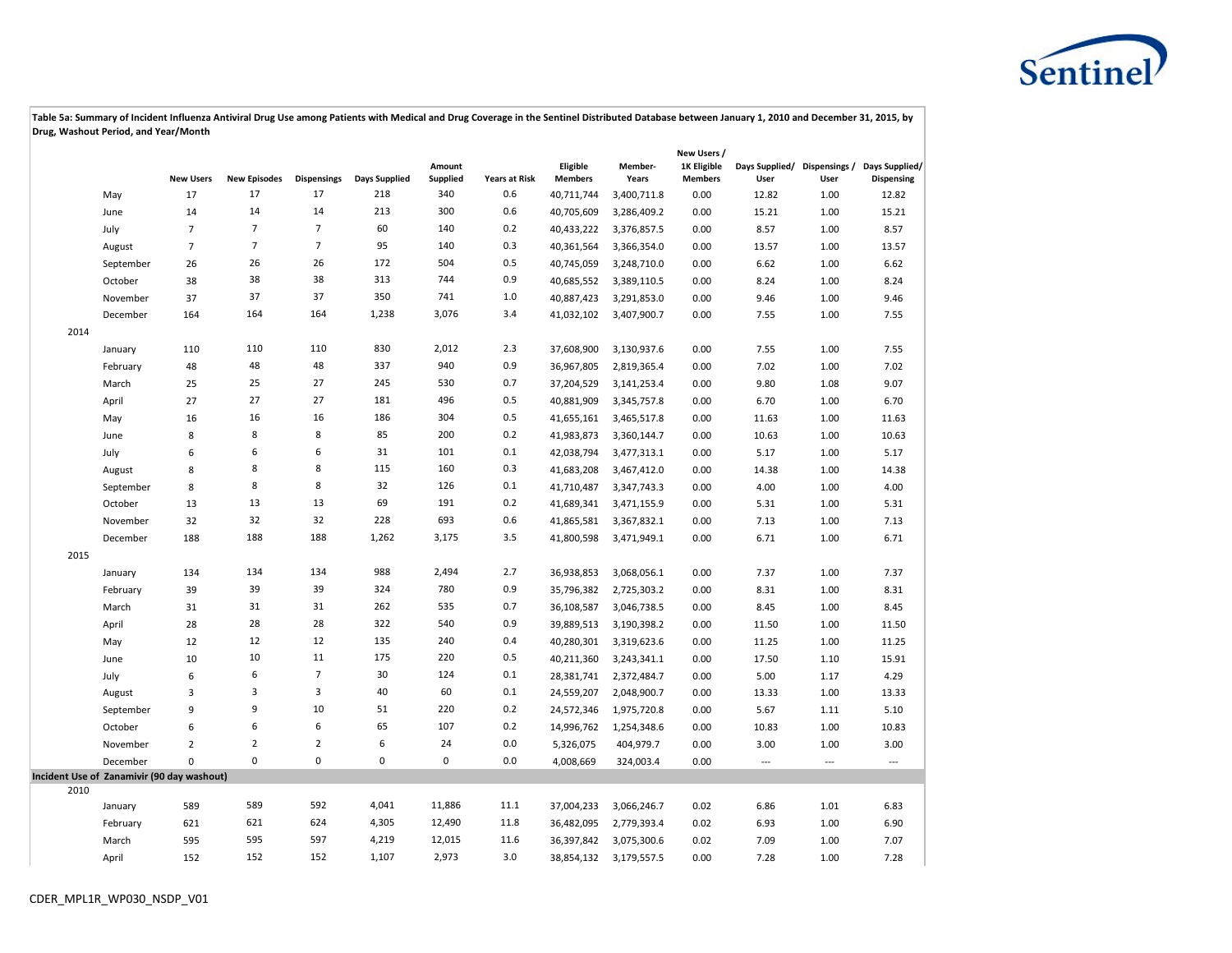

|      |           |                  |                     |                    |               |                           |                      |                            |                  | New Users /                   |       |      |                                                                  |
|------|-----------|------------------|---------------------|--------------------|---------------|---------------------------|----------------------|----------------------------|------------------|-------------------------------|-------|------|------------------------------------------------------------------|
|      |           | <b>New Users</b> | <b>New Episodes</b> | <b>Dispensings</b> | Days Supplied | Amount<br><b>Supplied</b> | <b>Years at Risk</b> | Eligible<br><b>Members</b> | Member-<br>Years | 1K Eligible<br><b>Members</b> | User  | User | Days Supplied/ Dispensings / Days Supplied/<br><b>Dispensing</b> |
|      | May       | 75               | 75                  | 75                 | 524           | 1,466                     | 1.4                  | 39,344,616                 | 3,282,009.5      | 0.00                          | 6.99  | 1.00 | 6.99                                                             |
|      | June      | 47               | 47                  | 47                 | 363           | 964                       | 1.0                  | 39,385,421                 | 3,171,634.5      | 0.00                          | 7.72  | 1.00 | 7.72                                                             |
|      | July      | 29               | 29                  | 29                 | 264           | 577                       | 0.7                  | 39,046,755                 | 3,257,695.8      | 0.00                          | 9.10  | 1.00 | 9.10                                                             |
|      | August    | 45               | 45                  | 45                 | 300           | 889                       | 0.8                  | 38,980,771                 | 3,247,107.8      | 0.00                          | 6.67  | 1.00 | 6.67                                                             |
|      | September | 66               | 66                  | 66                 | 551           | 1,411                     | 1.5                  | 39,044,674                 | 3,128,607.0      | 0.00                          | 8.35  | 1.00 | 8.35                                                             |
|      | October   | 97               | 97                  | 98                 | 669           | 1,970                     | 1.8                  | 38,999,627                 | 3,244,339.4      | 0.00                          | 6.90  | 1.01 | 6.83                                                             |
|      | November  | 137              | 137                 | 138                | 931           | 2,745                     | 2.6                  | 39,176,335                 | 3,150,206.2      | 0.00                          | 6.80  | 1.01 | 6.75                                                             |
|      | December  | 436              | 436                 | 438                | 3,059         | 8,739                     | 8.4                  | 39,424,030                 | 3,278,834.6      | 0.01                          | 7.02  | 1.00 | 6.98                                                             |
| 2011 |           |                  |                     |                    |               |                           |                      |                            |                  |                               |       |      |                                                                  |
|      | January   | 756              | 756                 | 756                | 5,283         | 15,258                    | 14.5                 | 36,239,707                 | 3,014,208.0      | 0.02                          | 6.99  | 1.00 | 6.99                                                             |
|      | February  | 909              | 909                 | 911                | 6,167         | 18,063                    | 16.9                 | 35,483,979                 | 2,705,926.7      | 0.03                          | 6.78  | 1.00 | 6.77                                                             |
|      | March     | 294              | 294                 | 297                | 1,991         | 5,941                     | 5.5                  | 35,348,918                 | 2,985,860.5      | 0.01                          | 6.77  | 1.01 | 6.70                                                             |
|      | April     | 43               | 43                  | 44                 | 345           | 866                       | 0.9                  | 37,721,107                 | 3,083,845.5      | 0.00                          | 8.02  | 1.02 | 7.84                                                             |
|      | May       | 22               | 22                  | 22                 | 170           | 440                       | 0.5                  | 38,398,927                 | 3,197,604.9      | 0.00                          | 7.73  | 1.00 | 7.73                                                             |
|      | June      | 19               | 19                  | 20                 | 166           | 427                       | 0.5                  | 38,440,740                 | 3,099,175.6      | 0.00                          | 8.74  | 1.05 | 8.30                                                             |
|      | July      | 13               | 13                  | 13                 | 172           | 260                       | 0.5                  | 38,082,566                 | 3,176,026.2      | 0.00                          | 13.23 | 1.00 | 13.23                                                            |
|      | August    | 16               | 16                  | 18                 | 120           | 360                       | 0.3                  | 38,048,677                 | 3,170,049.2      | 0.00                          | 7.50  | 1.13 | 6.67                                                             |
|      | September | 31               | 31                  | 33                 | 233           | 610                       | 0.7                  | 38,182,167                 | 3,062,821.5      | 0.00                          | 7.52  | 1.06 | 7.06                                                             |
|      | October   | 37               | 37                  | 37                 | 294           | 741                       | 0.8                  | 38,207,377                 | 3,179,800.3      | 0.00                          | 7.95  | 1.00 | 7.95                                                             |
|      | November  | 56               | 56                  | 56                 | 465           | 1,125                     | 1.3                  | 38,412,649                 | 3,089,095.1      | 0.00                          | 8.30  | 1.00 | 8.30                                                             |
|      | December  | 71               | 71                  | 75                 | 617           | 1,545                     | 1.7                  | 38,735,282                 | 3,220,589.1      | 0.00                          | 8.69  | 1.06 | 8.23                                                             |
| 2012 |           |                  |                     |                    |               |                           |                      |                            |                  |                               |       |      |                                                                  |
|      | January   | 63               | 63                  | 64                 | 476           | 1,175                     | 1.3                  | 35,657,894                 | 2,969,729.7      | 0.00                          | 7.56  | 1.02 | 7.44                                                             |
|      | February  | 111              | 111                 | 111                | 799           | 2,290                     | 2.2                  | 35,470,374                 | 2,774,123.2      | 0.00                          | 7.20  | 1.00 | 7.20                                                             |
|      | March     | 154              | 154                 | 158                | 1,393         | 3,165                     | 3.8                  | 41,171,784                 | 2,970,963.8      | 0.00                          | 9.05  | 1.03 | 8.82                                                             |
|      | April     | 68               | 68                  | 68                 | 483           | 1,430                     | 1.3                  | 40,508,283                 | 3,314,981.3      | 0.00                          | 7.10  | 1.00 | 7.10                                                             |
|      | May       | 33               | 33                  | 33                 | 315           | 700                       | 0.9                  | 41,032,894                 | 3,424,724.0      | 0.00                          | 9.55  | 1.00 | 9.55                                                             |
|      | June      | 24               | 24                  | 24                 | 166           | 444                       | 0.5                  | 41,058,782                 | 3,310,773.1      | 0.00                          | 6.92  | 1.00 | 6.92                                                             |
|      | July      | 11               | 11                  | 11                 | 130           | 205                       | 0.4                  | 40,530,142                 | 3,381,712.4      | 0.00                          | 11.82 | 1.00 | 11.82                                                            |
|      | August    | 24               | 24                  | 24                 | 221           | 461                       | 0.6                  | 40,475,112                 | 3,374,940.6      | 0.00                          | 9.21  | 1.00 | 9.21                                                             |
|      | September | 26               | 26                  | 27                 | 283           | 560                       | 0.8                  | 40,612,427                 | 3,256,211.4      | 0.00                          | 10.88 | 1.04 | 10.48                                                            |
|      | October   | 30               | 30                  | 31                 | 190           | 640                       | 0.5                  | 40,625,083                 | 3,379,713.1      | 0.00                          | 6.33  | 1.03 | 6.13                                                             |
|      | November  | 113              | 113                 | 115                | 834           | 2,238                     | 2.3                  | 40,809,916                 | 3,284,054.8      | 0.00                          | 7.38  | 1.02 | 7.25                                                             |
|      | December  | 362              | 362                 | 368                | 2,792         | 7,216                     | 7.7                  | 41,030,908                 | 3,410,748.2      | 0.01                          | 7.71  | 1.02 | 7.59                                                             |
| 2013 |           |                  |                     |                    |               |                           |                      |                            |                  |                               |       |      |                                                                  |
|      | January   | 375              | 375                 | 376                | 2,814         | 7,398                     | 7.7                  | 38,270,003                 | 3,183,365.0      | 0.01                          | 7.50  | 1.00 | 7.48                                                             |
|      | February  | 112              | 112                 | 112                | 920           | 2,176                     | 2.5                  | 37,386,382                 | 2,854,376.6      | 0.00                          | 8.21  | 1.00 | 8.21                                                             |
|      | March     | 62               | 62                  | 63                 | 527           | 1,270                     | 1.4                  | 37,365,077                 | 3,153,402.9      | 0.00                          | 8.50  | 1.02 | 8.37                                                             |
|      | April     | 33               | 33                  | 33                 | 339           | 651                       | 0.9                  | 39,989,120                 | 3,263,532.2      | 0.00                          | 10.27 | 1.00 | 10.27                                                            |
|      | May       | 15               | 15                  | 15                 | 158           | 300                       | 0.4                  | 40,615,588                 | 3,389,449.5      | 0.00                          | 10.53 | 1.00 | 10.53                                                            |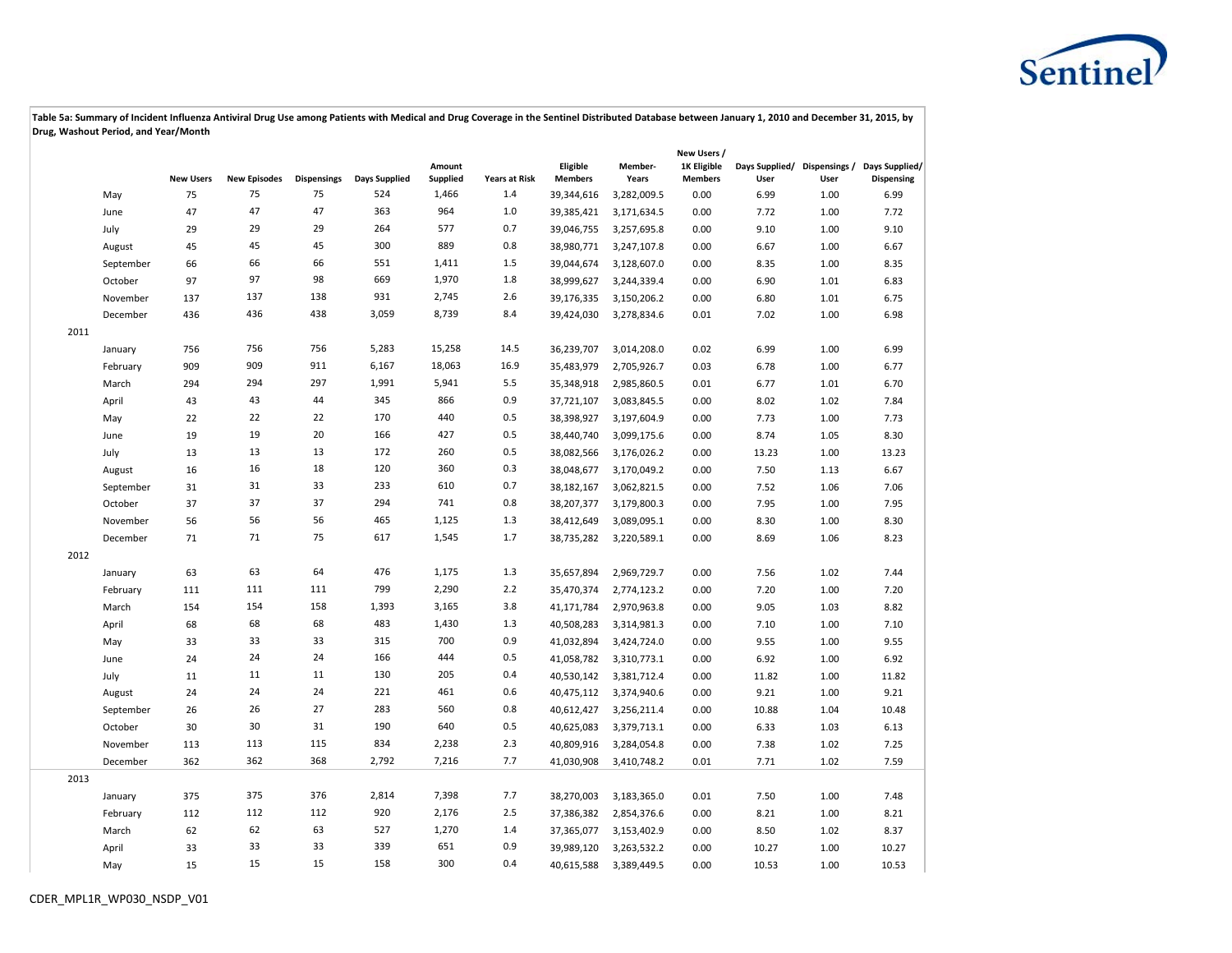

|      |           |                  |                     |                    |                      |                    |                      |                            |                  | New Users /                   |                                      |       |                                     |
|------|-----------|------------------|---------------------|--------------------|----------------------|--------------------|----------------------|----------------------------|------------------|-------------------------------|--------------------------------------|-------|-------------------------------------|
|      |           | <b>New Users</b> | <b>New Episodes</b> | <b>Dispensings</b> | <b>Days Supplied</b> | Amount<br>Supplied | <b>Years at Risk</b> | Eligible<br><b>Members</b> | Member-<br>Years | 1K Eligible<br><b>Members</b> | Days Supplied/ Dispensings /<br>User | User  | Days Supplied/<br><b>Dispensing</b> |
|      | June      | 14               | 14                  | 14                 | 213                  | 300                | 0.6                  | 40,674,847                 | 3,281,581.6      | 0.00                          | 15.21                                | 1.00  | 15.21                               |
|      | July      | 6                | 6                   | 6                  | 55                   | 120                | 0.2                  | 40,426,153                 | 3,375,601.9      | 0.00                          | 9.17                                 | 1.00  | 9.17                                |
|      | August    | $\overline{7}$   | $\overline{7}$      | $\overline{7}$     | 95                   | 140                | 0.3                  | 40,358,387                 | 3,365,975.9      | 0.00                          | 13.57                                | 1.00  | 13.57                               |
|      | September | 24               | 24                  | 24                 | 137                  | 464                | 0.4                  | 40,742,806                 | 3,248,500.9      | 0.00                          | 5.71                                 | 1.00  | 5.71                                |
|      | October   | 38               | 38                  | 38                 | 313                  | 744                | 0.9                  | 40,682,063                 | 3,388,888.6      | 0.00                          | 8.24                                 | 1.00  | 8.24                                |
|      | November  | 35               | 35                  | 35                 | 315                  | 701                | 0.9                  | 40,879,249                 | 3,291,408.3      | 0.00                          | 9.00                                 | 1.00  | 9.00                                |
|      | December  | 158              | 158                 | 158                | 1,215                | 2,972              | 3.3                  | 41,015,867                 | 3,406,906.5      | 0.00                          | 7.69                                 | 1.00  | 7.69                                |
| 2014 |           |                  |                     |                    |                      |                    |                      |                            |                  |                               |                                      |       |                                     |
|      | January   | 109              | 109                 | 109                | 820                  | 1,992              | 2.2                  | 37,567,114                 | 3,128,895.8      | 0.00                          | 7.52                                 | 1.00  | 7.52                                |
|      | February  | 45               | 45                  | 45                 | 312                  | 880                | 0.9                  | 36,801,702                 | 2,811,703.7      | 0.00                          | 6.93                                 | 1.00  | 6.93                                |
|      | March     | 23               | 23                  | 25                 | 210                  | 490                | 0.6                  | 36,977,306                 | 3,122,556.2      | 0.00                          | 9.13                                 | 1.09  | 8.40                                |
|      | April     | 26               | 26                  | 26                 | 176                  | 476                | 0.5                  | 40,761,628                 | 3,330,716.5      | 0.00                          | 6.77                                 | 1.00  | 6.77                                |
|      | May       | 16               | 16                  | 16                 | 186                  | 304                | 0.5                  | 41,599,044                 | 3,459,042.9      | 0.00                          | 11.63                                | 1.00  | 11.63                               |
|      | June      | 6                | 6                   | 6                  | 60                   | 140                | 0.2                  | 41,945,680                 | 3,356,363.9      | 0.00                          | 10.00                                | 1.00  | 10.00                               |
|      | July      | 5                | 5                   | 5                  | 26                   | 81                 | 0.1                  | 42,022,246                 | 3,475,135.7      | 0.00                          | 5.20                                 | 1.00  | 5.20                                |
|      | August    | $\overline{7}$   | $\overline{7}$      | $\overline{7}$     | 85                   | 140                | 0.2                  | 41,677,514                 | 3,466,599.4      | 0.00                          | 12.14                                | 1.00  | 12.14                               |
|      | September | 8                | 8                   | 8                  | 32                   | 126                | 0.1                  | 41,707,050                 | 3,347,404.1      | 0.00                          | 4.00                                 | 1.00  | 4.00                                |
|      | October   | 12               | 12                  | 12                 | 64                   | 171                | 0.2                  | 41,684,940                 | 3,470,853.6      | 0.00                          | 5.33                                 | 1.00  | 5.33                                |
|      | November  | 30               | 30                  | 30                 | 213                  | 633                | 0.6                  | 41,856,535                 | 3,367,311.8      | 0.00                          | 7.10                                 | 1.00  | 7.10                                |
|      | December  | 185              | 185                 | 185                | 1,242                | 3,115              | 3.4                  | 41,782,934                 | 3,470,878.9      | 0.00                          | 6.71                                 | 1.00  | 6.71                                |
| 2015 |           |                  |                     |                    |                      |                    |                      |                            |                  |                               |                                      |       |                                     |
|      | January   | 129              | 129                 | 129                | 958                  | 2,394              | 2.6                  | 36,857,842                 | 3,065,025.5      | 0.00                          | 7.43                                 | 1.00  | 7.43                                |
|      | February  | 34               | 34                  | 34                 | 294                  | 680                | 0.8                  | 35,484,341                 | 2,709,332.2      | 0.00                          | 8.65                                 | 1.00  | 8.65                                |
|      | March     | 25               | 25                  | 25                 | 222                  | 415                | 0.6                  | 35,789,355                 | 3,016,763.6      | 0.00                          | 8.88                                 | 1.00  | 8.88                                |
|      | April     | 26               | 26                  | 26                 | 282                  | 500                | 0.8                  | 39,695,876                 | 3,169,115.3      | 0.00                          | 10.85                                | 1.00  | 10.85                               |
|      | May       | 11               | 11                  | 11                 | 130                  | 220                | 0.4                  | 40,193,141                 | 3,309,046.5      | 0.00                          | 11.82                                | 1.00  | 11.82                               |
|      | June      | 9                | 9                   | 10                 | 145                  | 200                | 0.4                  | 40,176,421                 | 3,238,594.8      | 0.00                          | 16.11                                | 1.11  | 14.50                               |
|      | July      | 5                | 5                   | 6                  | 25                   | 104                | 0.1                  | 28,374,381                 | 2,371,370.2      | 0.00                          | 5.00                                 | 1.20  | 4.17                                |
|      | August    | 3                | 3                   | 3                  | 40                   | 60                 | 0.1                  | 24,556,739                 | 2,048,572.5      | 0.00                          | 13.33                                | 1.00  | 13.33                               |
|      | September | $\overline{7}$   | $\overline{7}$      | 8                  | 41                   | 180                | 0.1                  | 24,570,776                 | 1,975,569.5      | 0.00                          | 5.86                                 | 1.14  | 5.13                                |
|      | October   | 6                | 6                   | 6                  | 65                   | 107                | 0.2                  | 14,995,636                 | 1,254,274.5      | 0.00                          | 10.83                                | 1.00  | 10.83                               |
|      | November  | $\overline{2}$   | $\overline{2}$      | $\overline{2}$     | 6                    | 24                 | $0.0\,$              | 5,325,667                  | 404,957.0        | 0.00                          | 3.00                                 | 1.00  | 3.00                                |
|      | December  | $\Omega$         | $\mathbf 0$         | $\Omega$           | $\mathbf 0$          | 0                  | 0.0                  | 4,008,251                  | 323,978.1        | 0.00                          | $\overline{\phantom{a}}$             | $---$ |                                     |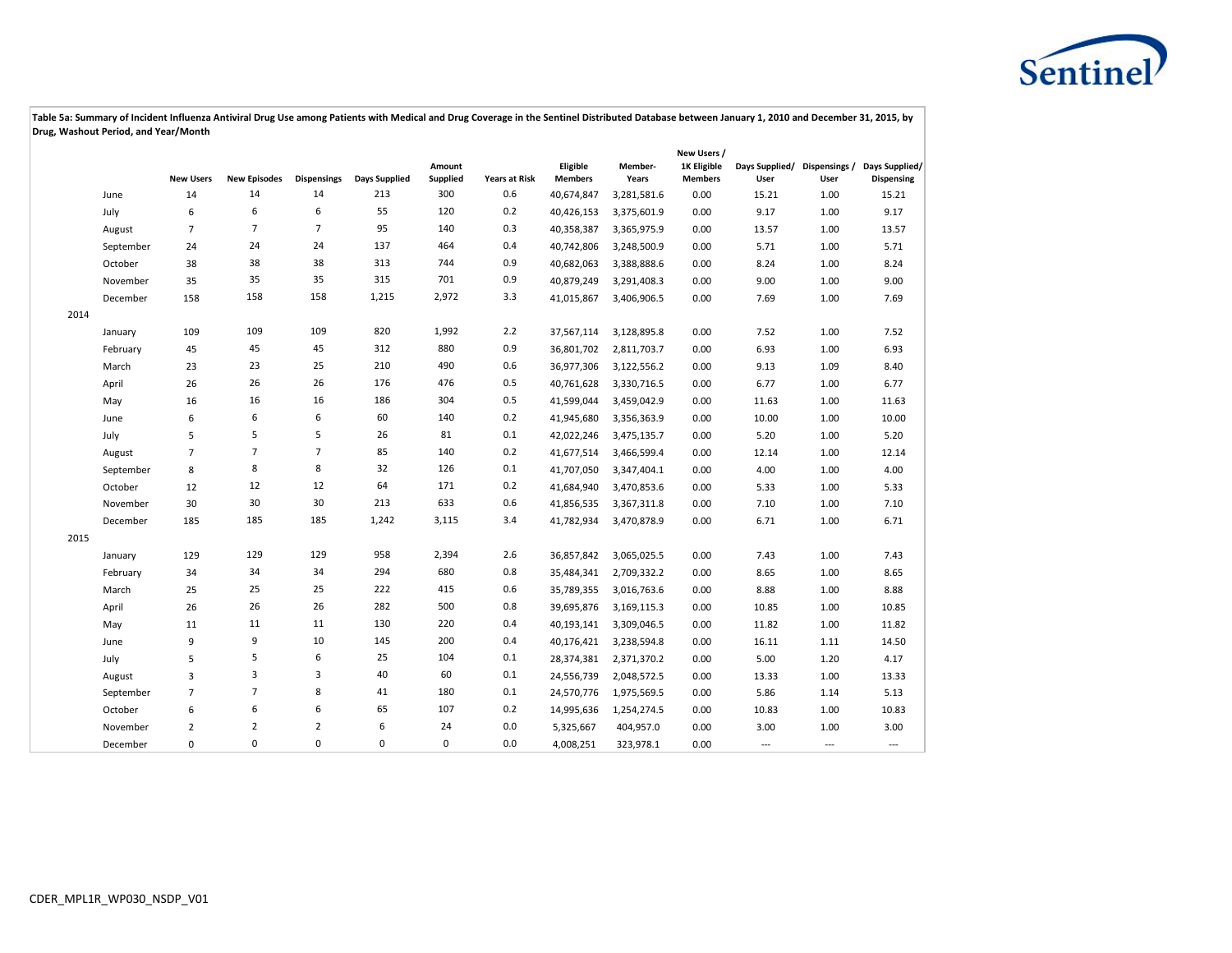

|                                                       |           |                  |                     |                    |               |           |                      |                |                     | New Users / 1K |      |      |                                             |
|-------------------------------------------------------|-----------|------------------|---------------------|--------------------|---------------|-----------|----------------------|----------------|---------------------|----------------|------|------|---------------------------------------------|
|                                                       |           |                  |                     |                    |               | Amount    |                      | Eligible       |                     | Eligible       |      |      | Days Supplied/ Dispensings / Days Supplied/ |
| Incident Use of Oseltamivir Capsules (45 day washout) |           | <b>New Users</b> | <b>New Episodes</b> | <b>Dispensings</b> | Days Supplied | Supplied  | <b>Years at Risk</b> | <b>Members</b> | <b>Member-Years</b> | <b>Members</b> | User | User | Dispensing                                  |
| 2010                                                  |           |                  |                     |                    |               |           |                      |                |                     |                |      |      |                                             |
|                                                       | January   | 23,226           | 23,226              | 23,338             | 128,105       | 248,875   | 351.1                | 39,224,996     | 3,264,534.7         | 0.59           | 5.52 | 1.00 | 5.49                                        |
|                                                       | February  | 18,685           | 18,685              | 18,782             | 103,812       | 198,935   | 284.9                | 38,498,654     | 2,939,059.1         | 0.49           | 5.56 | 1.01 | 5.53                                        |
|                                                       | March     | 17,012           | 17,012              | 17,069             | 95,137        | 180,428   | 260.8                | 38,373,892     | 3,243,814.4         | 0.44           | 5.59 | 1.00 | 5.57                                        |
|                                                       | April     | 5,430            | 5,430               | 5,468              | 29,598        | 56,322    | 81.2                 | 40,933,188     | 3,350,102.0         | 0.13           | 5.45 | 1.01 | 5.41                                        |
|                                                       | May       | 2,810            | 2,810               | 2,832              | 15,401        | 29,186    | 42.3                 | 41,530,496     | 3,458,277.3         | 0.07           | 5.48 | 1.01 | 5.44                                        |
|                                                       | June      | 2,025            | 2,025               | 2,038              | 10,983        | 20,692    | 30.1                 | 41,439,682     | 3,339,443.5         | 0.05           | 5.42 | 1.01 | 5.39                                        |
|                                                       | July      | 1,388            | 1,388               | 1,401              | 7,558         | 14,292    | 20.7                 | 41,092,000     | 3,429,360.5         | 0.03           | 5.45 | 1.01 | 5.39                                        |
|                                                       | August    | 1,887            | 1,887               | 1,899              | 10,559        | 19,524    | 29.0                 | 41,016,991     | 3,417,962.7         | 0.05           | 5.60 | 1.01 | 5.56                                        |
|                                                       | September | 3,806            | 3,806               | 3,841              | 21,601        | 39,435    | 59.4                 | 41,034,772     | 3,293,410.0         | 0.09           | 5.68 | 1.01 | 5.62                                        |
|                                                       | October   | 6,048            | 6,048               | 6,118              | 33,734        | 62,603    | 92.9                 | 40,989,919     | 3,411,040.1         | 0.15           | 5.58 | 1.01 | 5.51                                        |
|                                                       | November  | 11,210           | 11,210              | 11,277             | 63,595        | 117,234   | 174.7                | 41,169,377     | 3,311,502.6         | 0.27           | 5.67 | 1.01 | 5.64                                        |
|                                                       | December  | 35,854           | 35,854              | 36,011             | 207,757       | 366,788   | 569.6                | 41,424,084     | 3,446,056.3         | 0.87           | 5.79 | 1.00 | 5.77                                        |
| 2011                                                  |           |                  |                     |                    |               |           |                      |                |                     |                |      |      |                                             |
|                                                       | January   | 77,593           | 77,593              | 78,052             | 453,538       | 839,851   | 1,244.6              | 38,194,029     | 3,176,566.7         | 2.03           | 5.85 | 1.01 | 5.81                                        |
|                                                       | February  | 136,698          | 136,698             | 137,442            | 801,248       | 1,764,972 | 2,197.3              | 37,449,059     | 2,854,751.3         | 3.65           | 5.86 | 1.01 | 5.83                                        |
|                                                       | March     | 54,663           | 54,663              | 54,975             | 322,279       | 737,121   | 883.9                | 37,421,357     | 3,156,469.4         | 1.46           | 5.90 | 1.01 | 5.86                                        |
|                                                       | April     | 9,439            | 9,439               | 9,492              | 54,730        | 114,756   | 150.0                | 40,691,033     | 3,326,379.5         | 0.23           | 5.80 | 1.01 | 5.77                                        |
|                                                       | May       | 2,880            | 2,880               | 2,900              | 16,356        | 32,225    | 44.9                 | 41,293,493     | 3,445,120.7         | 0.07           | 5.68 | 1.01 | 5.64                                        |
|                                                       | June      | 1,684            | 1,684               | 1,696              | 9,364         | 18,163    | 25.7                 | 41,291,118     | 3,330,723.2         | 0.04           | 5.56 | 1.01 | 5.52                                        |
|                                                       | July      | 1,020            | 1,020               | 1,027              | 5,615         | 11,022    | 15.4                 | 40,931,889     | 3,414,116.6         | 0.02           | 5.50 | 1.01 | 5.47                                        |
|                                                       | August    | 1,378            | 1,378               | 1,393              | 7,777         | 14,797    | 21.4                 | 40,913,313     | 3,409,203.9         | 0.03           | 5.64 | 1.01 | 5.58                                        |
|                                                       | September | 3,061            | 3,061               | 3,081              | 16,840        | 31,794    | 46.3                 | 41,071,519     | 3,295,404.1         | 0.07           | 5.50 | 1.01 | 5.47                                        |
|                                                       | October   | 5,215            | 5,215               | 5,247              | 28,840        | 53,943    | 79.2                 | 41,115,597     | 3,422,197.0         | 0.13           | 5.53 | 1.01 | 5.50                                        |
|                                                       | November  | 6,640            | 6,640               | 6,700              | 36,752        | 68,381    | 101.0                | 41,347,053     | 3,325,427.5         | 0.16           | 5.53 | 1.01 | 5.49                                        |
|                                                       | December  | 8,973            | 8,973               | 9,062              | 49,726        | 92,159    | 136.6                | 41,701,240     | 3,467,438.3         | 0.22           | 5.54 | 1.01 | 5.49                                        |
| 2012                                                  |           |                  |                     |                    |               |           |                      |                |                     |                |      |      |                                             |
|                                                       | January   | 10,124           | 10,124              | 10,193             | 57,506        | 105,006   | 157.9                | 38,480,376     | 3,204,847.5         | 0.26           | 5.68 | 1.01 | 5.64                                        |
|                                                       | February  | 23,136           | 23,136              | 23,252             | 135,538       | 239,721   | 371.8                | 38,310,992     | 2,995,414.0         | 0.60           | 5.86 | 1.01 | 5.83                                        |
|                                                       | March     | 37,715           | 37,715              | 37,890             | 223,181       | 391,168   | 611.7                | 44,493,793     | 3,210,785.1         | 0.85           | 5.92 | 1.00 | 5.89                                        |
|                                                       | April     | 15,427           | 15,427              | 15,612             | 90,406        | 159,369   | 247.9                | 43,828,912     | 3,585,650.4         | 0.35           | 5.86 | 1.01 | 5.79                                        |
|                                                       | May       | 8,052            | 8,052               | 8,118              | 46,455        | 82,937    | 127.3                | 44,440,006     | 3,709,179.2         | 0.18           | 5.77 | 1.01 | 5.72                                        |
|                                                       | June      | 3,615            | 3,615               | 3,638              | 20,241        | 37,603    | 55.5                 | 44,438,656     | 3,585,627.1         | 0.08           | 5.60 | 1.01 | 5.56                                        |
|                                                       | July      | 1,907            | 1,907               | 1,916              | 10,478        | 19,230    | 28.7                 | 43,908,998     | 3,664,784.7         | 0.04           | 5.49 | 1.00 | 5.47                                        |
|                                                       | August    | 2,353            | 2,353               | 2,368              | 13,032        | 24,080    | 35.8                 | 43,862,376     | 3,658,424.5         | 0.05           | 5.54 | 1.01 | 5.50                                        |
|                                                       | September | 3,458            | 3,458               | 3,483              | 19,159        | 35,294    | 52.5                 | 44,074,092     | 3,531,525.5         | 0.08           | 5.54 | 1.01 | 5.50                                        |
|                                                       | October   | 7,849            | 7,849               | 7,920              | 45,871        | 81,008    | 125.9                | 44,111,180     | 3,670,437.1         | 0.18           | 5.84 | 1.01 | 5.79                                        |
|                                                       | November  | 28,764           | 28,764              | 28,955             | 169,711       | 295,444   | 465.7                | 44,316,639     | 3,567,474.5         | 0.65           | 5.90 | 1.01 | 5.86                                        |
|                                                       | December  | 154,710          | 154,710             | 155,869            | 921,101       | 1,661,651 | 2,528.0              | 44,565,220     | 3,705,526.2         | 3.47           | 5.95 | 1.01 | 5.91                                        |
| 2013                                                  |           |                  |                     |                    |               |           |                      |                |                     |                |      |      |                                             |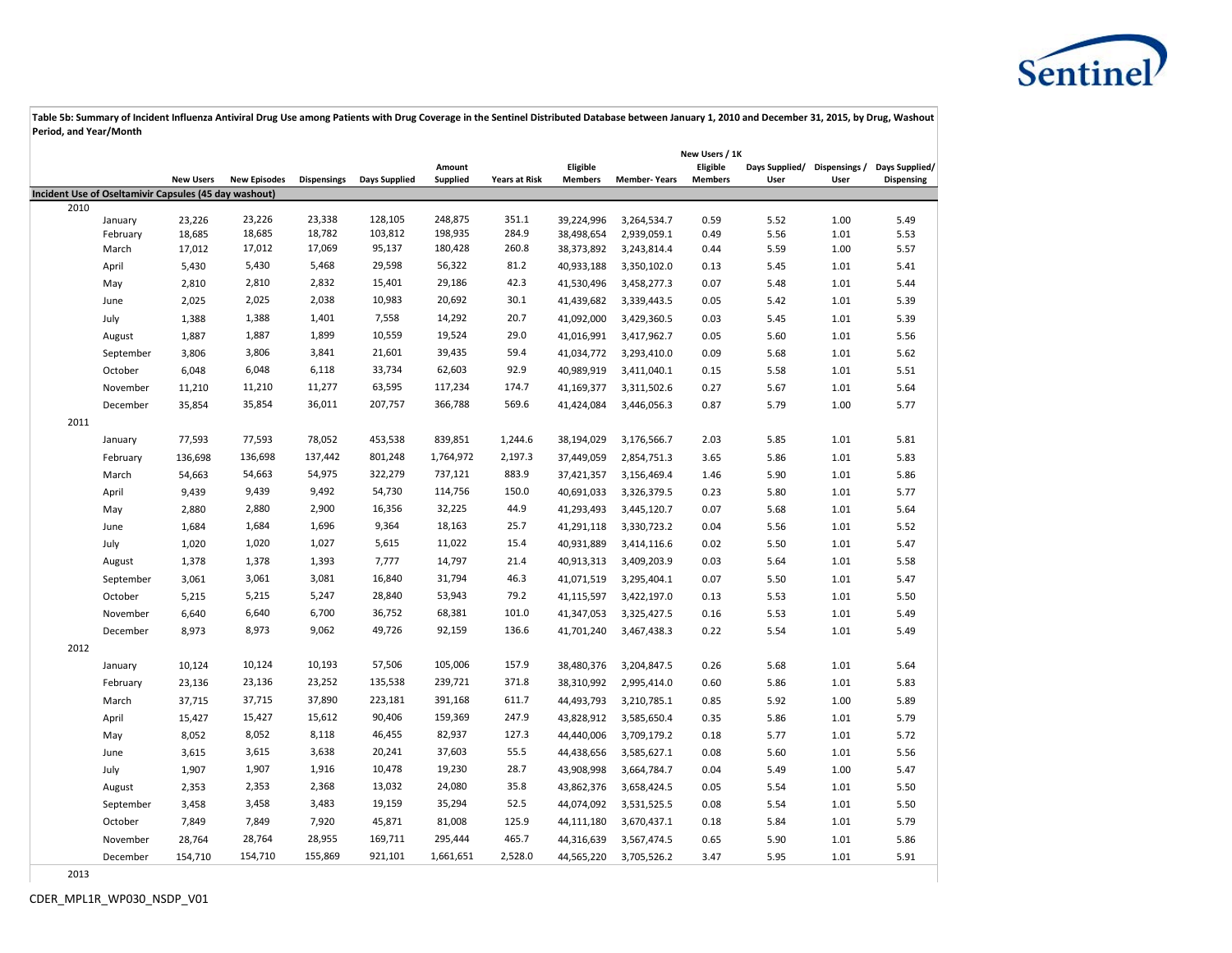

|      |                                                       |                  |                     |                    |               |                    |                      |                            |                     | New Users / 1K             |                                      |      |                              |
|------|-------------------------------------------------------|------------------|---------------------|--------------------|---------------|--------------------|----------------------|----------------------------|---------------------|----------------------------|--------------------------------------|------|------------------------------|
|      |                                                       | <b>New Users</b> | <b>New Episodes</b> | <b>Dispensings</b> | Days Supplied | Amount<br>Supplied | <b>Years at Risk</b> | Eligible<br><b>Members</b> | <b>Member-Years</b> | Eligible<br><b>Members</b> | Days Supplied/ Dispensings /<br>User | User | Days Supplied/<br>Dispensing |
|      | January                                               | 243,323          | 243,323             | 245,573            | 1,439,024     | 3,057,155          | 3,948.8              | 41,651,233                 | 3,461,555.6         | 5.84                       | 5.91                                 | 1.01 | 5.86                         |
|      | February                                              | 92,430           | 92,430              | 92,940             | 526,333       | 1,221,910          | 1,443.2              | 40,892,154                 | 3,115,354.9         | 2.26                       | 5.69                                 | 1.01 | 5.66                         |
|      | March                                                 | 60,133           | 60,133              | 60,452             | 343,743       | 880,019            | 942.3                | 40,976,553                 | 3,458,068.7         | 1.47                       | 5.72                                 | 1.01 | 5.69                         |
|      | April                                                 | 21,269           | 21,269              | 21,354             | 121,261       | 294,881            | 332.4                | 43,767,230                 | 3,580,803.3         | 0.49                       | 5.70                                 | 1.00 | 5.68                         |
|      | May                                                   | 5,037            | 5,037               | 5,070              | 28,197        | 62,046             | 77.4                 | 44,350,192                 | 3,705,511.0         | 0.11                       | 5.60                                 | 1.01 | 5.56                         |
|      | June                                                  | 2,260            | 2,260               | 2,271              | 12,313        | 26,425             | 33.8                 | 44,356,723                 | 3,582,139.1         | 0.05                       | 5.45                                 | 1.00 | 5.42                         |
|      | July                                                  | 1,666            | 1,666               | 1,680              | 9,333         | 19,768             | 25.7                 | 44,088,149                 | 3,683,363.6         | 0.04                       | 5.60                                 | 1.01 | 5.56                         |
|      | August                                                | 2,178            | 2,178               | 2,218              | 12,873        | 26,679             | 35.4                 | 44,030,863                 | 3,673,744.9         | 0.05                       | 5.91                                 | 1.02 | 5.80                         |
|      | September                                             | 4,923            | 4,923               | 4,983              | 27,853        | 58,753             | 76.7                 | 44,431,432                 | 3,547,115.7         | 0.11                       | 5.66                                 | 1.01 | 5.59                         |
|      | October                                               | 9,947            | 9,947               | 10,035             | 56,774        | 118,272            | 155.9                | 44,371,596                 | 3,697,687.9         | 0.22                       | 5.71                                 | 1.01 | 5.66                         |
|      | November                                              | 18,747           | 18,747              | 18,860             | 106,289       | 197,441            | 291.6                | 44,583,041                 | 3,591,233.7         | 0.42                       | 5.67                                 | 1.01 | 5.64                         |
|      | December                                              | 107,819          | 107,819             | 108,323            | 608,090       | 1,100,734          | 1,668.1              | 44,742,367                 | 3,718,380.2         | 2.41                       | 5.64                                 | 1.00 | 5.61                         |
| 2014 |                                                       |                  |                     |                    |               |                    |                      |                            |                     |                            |                                      |      |                              |
|      | January                                               | 146,869          | 146,869             | 147,773            | 831,338       | 1,589,205          | 2,280.2              | 41,224,649                 | 3,433,689.0         | 3.56                       | 5.66                                 | 1.01 | 5.63                         |
|      | February                                              | 58,685           | 58,685              | 58,978             | 330,141       | 596,959            | 905.0                | 40,541,333                 | 3,092,709.3         | 1.45                       | 5.63                                 | 1.00 | 5.60                         |
|      | March                                                 | 30,145           | 30,145              | 30,332             | 170,271       | 306,781            | 466.9                | 40,793,004                 | 3,445,241.0         | 0.74                       | 5.65                                 | 1.01 | 5.61                         |
|      | April                                                 | 25,301           | 25,301              | 25,456             | 148,625       | 257,384            | 407.3                | 45,019,559                 | 3,685,240.8         | 0.56                       | 5.87                                 | 1.01 | 5.84                         |
|      | May                                                   | 10,762           | 10,762              | 10,844             | 61,414        | 108,653            | 168.3                | 45,858,690                 | 3,816,789.5         | 0.23                       | 5.71                                 | 1.01 | 5.66                         |
|      | June                                                  | 3,756            | 3,756               | 3,781              | 20,918        | 38,074             | 57.3                 | 46,210,055                 | 3,701,562.2         | 0.08                       | 5.57                                 | 1.01 | 5.53                         |
|      | July                                                  | 2,387            | 2,387               | 2,410              | 13,264        | 24,248             | 36.4                 | 46,276,914                 | 3,831,491.4         | 0.05                       | 5.56                                 | 1.01 | 5.50                         |
|      | August                                                | 2,522            | 2,522               | 2,559              | 14,352        | 25,652             | 39.4                 | 45,937,586                 | 3,823,194.7         | 0.05                       | 5.69                                 | 1.01 | 5.61                         |
|      | September                                             | 5,282            | 5,282               | 5,351              | 30,078        | 54,436             | 82.7                 | 45,980,533                 | 3,693,323.0         | 0.11                       | 5.69                                 | 1.01 | 5.62                         |
|      | October                                               | 9,980            | 9,980               | 10,056             | 57,422        | 102,468            | 157.5                | 45,980,288                 | 3,829,727.9         | 0.22                       | 5.75                                 | 1.01 | 5.71                         |
|      | November                                              | 30,926           | 30,926              | 31,123             | 179,890       | 320,415            | 493.7                | 46,173,833                 | 3,716,413.1         | 0.67                       | 5.82                                 | 1.01 | 5.78                         |
|      | December                                              | 259,794          | 259,794             | 262,375            | 1,558,450     | 2,676,101          | 4,277.4              | 46,124,070                 | 3,832,790.4         | 5.63                       | 6.00                                 | 1.01 | 5.94                         |
| 2015 |                                                       |                  |                     |                    |               |                    |                      |                            |                     |                            |                                      |      |                              |
|      | January                                               | 208,506          | 208,506             | 210,709            | 1,258,693     | 2,120,870          | 3,454.5              | 41,117,220                 | 3,416,117.9         | 5.07                       | 6.04                                 | 1.01 | 5.97                         |
|      | February                                              | 96,316           | 96,316              | 97,023             | 560,991       | 972,394            | 1,538.1              | 39,927,515                 | 3,039,981.1         | 2.41                       | 5.82                                 | 1.01 | 5.78                         |
|      | March                                                 | 55,886           | 55,886              | 56,177             | 319,500       | 563,723            | 875.8                | 40,276,504                 | 3,399,016.1         | 1.39                       | 5.72                                 | 1.01 | 5.69                         |
|      | April                                                 | 23,762           | 23,762              | 23,895             | 134,102       | 238,531            | 367.5                | 44,576,835                 | 3,574,701.1         | 0.53                       | 5.64                                 | 1.01 | 5.61                         |
|      | May                                                   | 7,189            | 7,189               | 7,234              | 39,473        | 72,124             | 108.2                | 45,049,640                 | 3,718,412.0         | 0.16                       | 5.49                                 | 1.01 | 5.46                         |
|      | June                                                  | 2,973            | 2,973               | 2,996              | 15,741        | 29,604             | 43.2                 | 45,005,712                 | 3,631,265.4         | 0.07                       | 5.29                                 | 1.01 | 5.25                         |
|      | July                                                  | 1,459            | 1,459               | 1,467              | 7,987         | 14,325             | 21.9                 | 32,695,282                 | 2,734,251.2         | 0.04                       | 5.47                                 | 1.01 | 5.44                         |
|      | August                                                | 1,134            | 1,134               | 1,149              | 6,226         | 11,548             | 17.1                 | 24,742,721                 | 2,064,304.0         | 0.05                       | 5.49                                 | 1.01 | 5.42                         |
|      | September                                             | 2,596            | 2,596               | 2,619              | 13,489        | 24,981             | 37.1                 | 24,756,148                 | 1,990,664.8         | 0.10                       | 5.20                                 | 1.01 | 5.15                         |
|      | October                                               | 2,495            | 2,495               | 2,511              | 12,769        | 23,363             | 35.0                 | 15,026,962                 | 1,256,922.1         | 0.17                       | 5.12                                 | 1.01 | 5.09                         |
|      | November                                              | 431              | 431                 | 432                | 2,140         | 4,263              | 5.9                  | 5,326,075                  | 404,979.7           | 0.08                       | 4.97                                 | 1.00 | 4.95                         |
|      | December                                              | 622              | 622                 | 624                | 2,850         | 5,713              | 7.8                  | 4,008,669                  | 324,003.4           | 0.16                       | 4.58                                 | 1.00 | 4.57                         |
|      | Incident Use of Oseltamivir Capsules (90 day washout) |                  |                     |                    |               |                    |                      |                            |                     |                            |                                      |      |                              |

2010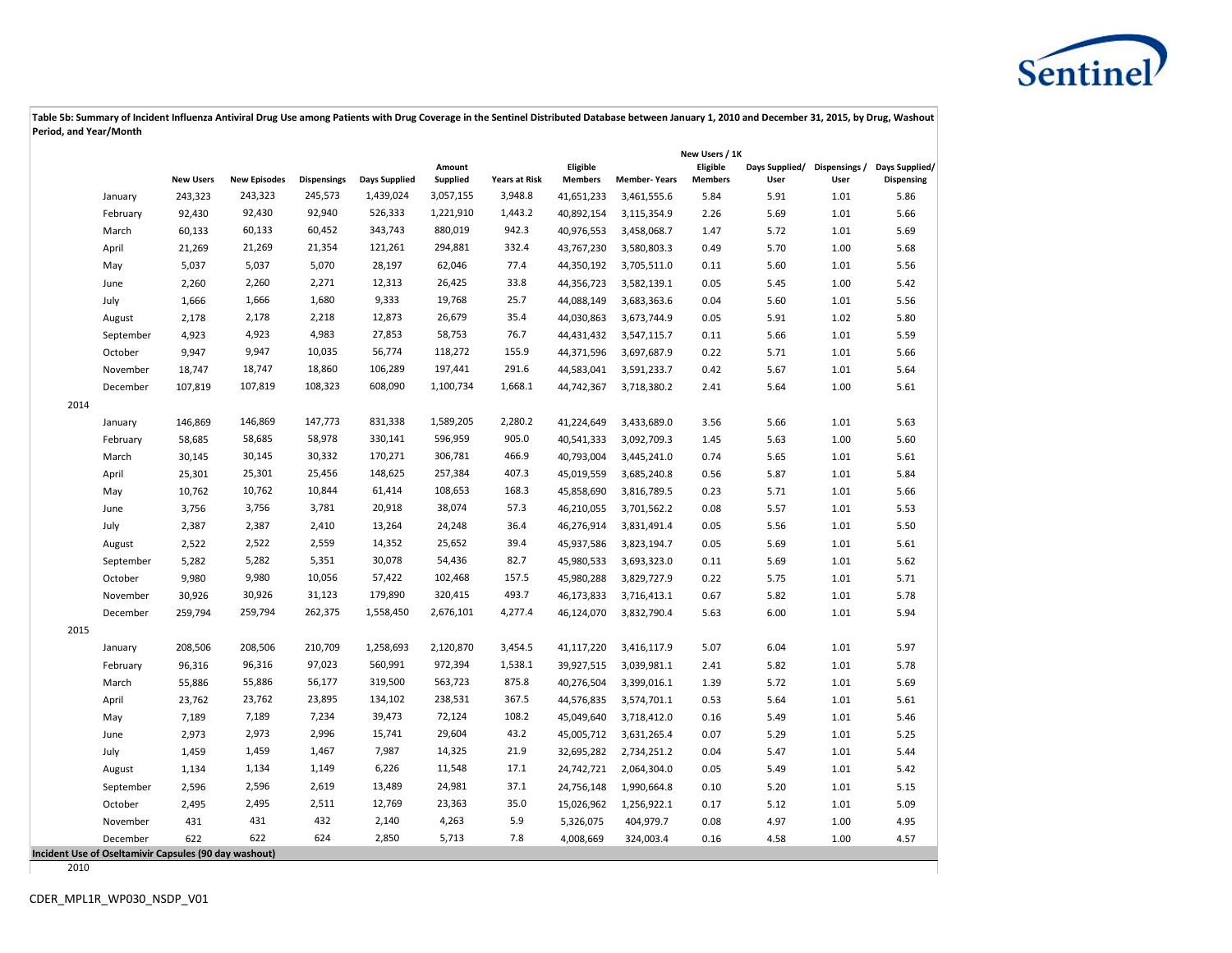

|      |           |                  |                     |                    |                      |                    |                      |                            |                     | New Users / 1K             |                                      |      |                              |
|------|-----------|------------------|---------------------|--------------------|----------------------|--------------------|----------------------|----------------------------|---------------------|----------------------------|--------------------------------------|------|------------------------------|
|      |           | <b>New Users</b> | <b>New Episodes</b> | <b>Dispensings</b> | <b>Days Supplied</b> | Amount<br>Supplied | <b>Years at Risk</b> | Eligible<br><b>Members</b> | <b>Member-Years</b> | Eligible<br><b>Members</b> | Days Supplied/ Dispensings /<br>User | User | Days Supplied/<br>Dispensing |
|      | January   | 22,479           | 22,479              | 22,584             | 123,806              | 240,514            | 339.3                | 38,958,054                 | 3,230,287.3         | 0.58                       | 5.51                                 | 1.00 | 5.48                         |
|      | February  | 18,342           | 18,342              | 18,433             | 101,840              | 195,159            | 279.5                | 38,422,162                 | 2,927,845.5         | 0.48                       | 5.55                                 | 1.00 | 5.52                         |
|      | March     | 16,811           | 16,811              | 16,868             | 93,924               | 178,327            | 257.5                | 38,331,530                 | 3,239,195.9         | 0.44                       | 5.59                                 | 1.00 | 5.57                         |
|      | April     | 5,342            | 5,342               | 5,378              | 29,125               | 55,437             | 79.9                 | 40,892,574                 | 3,346,766.0         | 0.13                       | 5.45                                 | 1.01 | 5.42                         |
|      | May       | 2,762            | 2,762               | 2,783              | 15,095               | 28,642             | 41.5                 | 41,502,059                 | 3,455,265.4         | 0.07                       | 5.47                                 | 1.01 | 5.42                         |
|      | June      | 1,993            | 1,993               | 2,006              | 10,761               | 20,330             | 29.5                 | 41,429,540                 | 3,337,996.9         | 0.05                       | 5.40                                 | 1.01 | 5.36                         |
|      | July      | 1,367            | 1,367               | 1,380              | 7,403                | 14,042             | 20.3                 | 41,087,065                 | 3,428,797.6         | 0.03                       | 5.42                                 | 1.01 | 5.36                         |
|      | August    | 1,859            | 1,859               | 1,871              | 10,385               | 19,124             | 28.5                 | 41,013,898                 | 3,417,638.2         | 0.05                       | 5.59                                 | 1.01 | 5.55                         |
|      | September | 3,779            | 3,779               | 3,813              | 21,255               | 39,103             | 58.5                 | 41,032,268                 | 3,293,196.0         | 0.09                       | 5.62                                 | 1.01 | 5.57                         |
|      | October   | 6,023            | 6,023               | 6,091              | 33,594               | 62,338             | 92.5                 | 40,986,514                 | 3,410,812.1         | 0.15                       | 5.58                                 | 1.01 | 5.52                         |
|      | November  | 11,160           | 11,160              | 11,222             | 63,277               | 116,654            | 173.7                | 41,162,406                 | 3,311,092.4         | 0.27                       | 5.67                                 | 1.01 | 5.64                         |
|      | December  | 35,734           | 35,734              | 35,889             | 207,105              | 365,548            | 567.8                | 41,411,296                 | 3,445,252.8         | 0.86                       | 5.80                                 | 1.00 | 5.77                         |
| 2011 |           |                  |                     |                    |                      |                    |                      |                            |                     |                            |                                      |      |                              |
|      | January   | 77,436           | 77,436              | 77,889             | 452,549              | 838,034            | 1,241.8              | 38,170,944                 | 3,175,170.7         | 2.03                       | 5.84                                 | 1.01 | 5.81                         |
|      | February  | 136,116          | 136,116             | 136,855            | 797,558              | 1,756,813          | 2,187.2              | 37,385,038                 | 2,851,353.5         | 3.64                       | 5.86                                 | 1.01 | 5.83                         |
|      | March     | 54,218           | 54,218              | 54,516             | 319,532              | 729,923            | 876.2                | 37,253,863                 | 3,147,134.7         | 1.46                       | 5.89                                 | 1.01 | 5.86                         |
|      | April     | 9,193            | 9,193               | 9,244              | 53,300               | 111,285            | 146.1                | 40,449,654                 | 3,307,527.3         | 0.23                       | 5.80                                 | 1.01 | 5.77                         |
|      | May       | 2,806            | 2,806               | 2,823              | 15,862               | 31,411             | 43.5                 | 41,209,056                 | 3,431,071.6         | 0.07                       | 5.65                                 | 1.01 | 5.62                         |
|      | June      | 1,635            | 1,635               | 1,644              | 9,055                | 17,555             | 24.9                 | 41,274,729                 | 3,327,447.5         | 0.04                       | 5.54                                 | 1.01 | 5.51                         |
|      | July      | 1,013            | 1,013               | 1,020              | 5,570                | 10,942             | 15.2                 | 40,927,621                 | 3,413,444.7         | 0.02                       | 5.50                                 | 1.01 | 5.46                         |
|      | August    | 1,352            | 1,352               | 1,365              | 7,546                | 14,446             | 20.8                 | 40,911,012                 | 3,408,948.6         | 0.03                       | 5.58                                 | 1.01 | 5.53                         |
|      | September | 3,040            | 3,040               | 3,060              | 16,735               | 31,584             | 46.0                 | 41,069,832                 | 3,295,250.5         | 0.07                       | 5.50                                 | 1.01 | 5.47                         |
|      | October   | 5,198            | 5,198               | 5,229              | 28,735               | 53,753             | 78.9                 | 41,113,351                 | 3,422,043.5         | 0.13                       | 5.53                                 | 1.01 | 5.50                         |
|      | November  | 6,596            | 6,596               | 6,651              | 36,471               | 67,848             | 100.2                | 41,341,593                 | 3,325,126.1         | 0.16                       | 5.53                                 | 1.01 | 5.48                         |
|      | December  | 8,891            | 8,891               | 8,978              | 49,244               | 91,277             | 135.3                | 41,691,886                 | 3,466,818.0         | 0.21                       | 5.54                                 | 1.01 | 5.48                         |
| 2012 |           |                  |                     |                    |                      |                    |                      |                            |                     |                            |                                      |      |                              |
|      | January   | 10,065           | 10,065              | 10,131             | 57,043               | 104,289            | 156.6                | 38,469,951                 | 3,204,060.6         | 0.26                       | 5.67                                 | 1.01 | 5.63                         |
|      | February  | 23,046           | 23,046              | 23,159             | 134,925              | 238,704            | 370.1                | 38,297,011                 | 2,994,460.2         | 0.60                       | 5.85                                 | 1.00 | 5.83                         |
|      | March     | 37,573           | 37,573              | 37,741             | 221,924              | 389,422            | 608.1                | 44,471,741                 | 3,209,446.1         | 0.84                       | 5.91                                 | 1.00 | 5.88                         |
|      | April     | 15,347           | 15,347              | 15,529             | 89,887               | 158,513            | 246.4                | 43,771,129                 | 3,582,614.3         | 0.35                       | 5.86                                 | 1.01 | 5.79                         |
|      | May       | 7,991            | 7,991               | 8,055              | 46,104               | 82,301             | 126.4                | 44,363,904                 | 3,702,807.7         | 0.18                       | 5.77                                 | 1.01 | 5.72                         |
|      | June      | 3,575            | 3,575               | 3,592              | 19,998               | 37,147             | 54.8                 | 44,408,132                 | 3,581,445.6         | 0.08                       | 5.59                                 | 1.00 | 5.57                         |
|      | July      | 1,893            | 1,893               | 1,902              | 10,403               | 19,080             | 28.5                 | 43,894,642                 | 3,663,041.2         | 0.04                       | 5.50                                 | 1.00 | 5.47                         |
|      | August    | 2,332            | 2,332               | 2,345              | 12,898               | 23,822             | 35.4                 | 43,855,744                 | 3,657,601.6         | 0.05                       | 5.53                                 | 1.01 | 5.50                         |
|      | September | 3,436            | 3,436               | 3,461              | 19,034               | 35,074             | 52.2                 | 44,070,591                 | 3,531,152.3         | 0.08                       | 5.54                                 | 1.01 | 5.50                         |
|      | October   | 7,815            | 7,815               | 7,885              | 45,606               | 80,598             | 125.2                | 44,107,248                 | 3,670,145.2         | 0.18                       | 5.84                                 | 1.01 | 5.78                         |
|      | November  | 28,705           | 28,705              | 28,888             | 169,173              | 294,634            | 464.2                | 44,309,316                 | 3,567,045.1         | 0.65                       | 5.89                                 | 1.01 | 5.86                         |
|      | December  | 154,529          | 154,529             | 155,676            | 919,938              | 1,659,464          | 2,524.7              | 44,547,804                 | 3,704,576.0         | 3.47                       | 5.95                                 | 1.01 | 5.91                         |
| 2013 |           |                  |                     |                    |                      |                    |                      |                            |                     |                            |                                      |      |                              |
|      | January   | 242,818          | 242,818             | 245,050            | 1,435,796            | 3,049,744          | 3,939.9              | 41,564,813                 | 3,458,189.2         | 5.84                       | 5.91                                 | 1.01 | 5.86                         |
|      |           |                  |                     |                    |                      |                    |                      |                            |                     |                            |                                      |      |                              |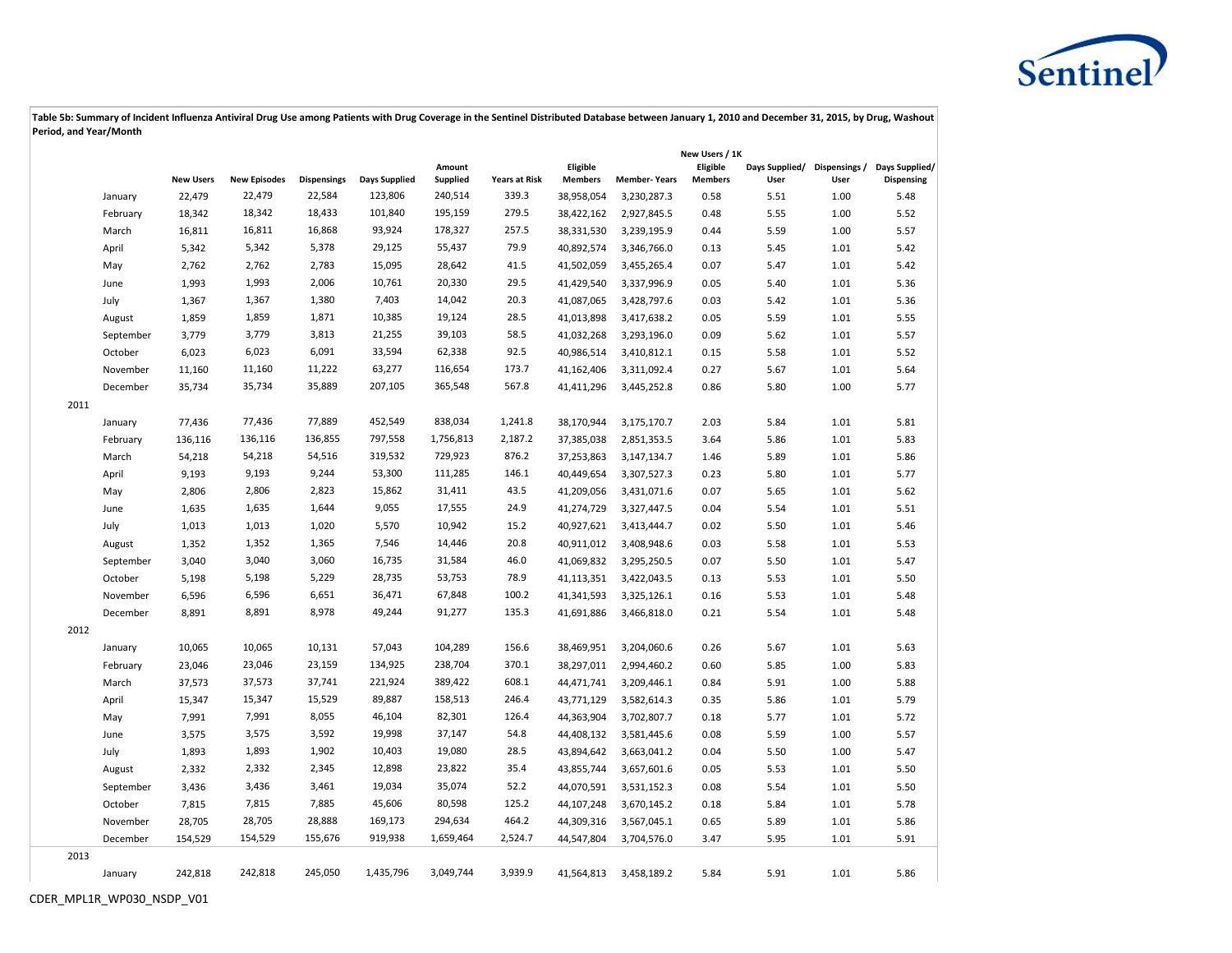

|      |                                                     |                  |                     |                    |               |                    |                      |                            |                     | New Users / 1K             |                                      |      |                              |
|------|-----------------------------------------------------|------------------|---------------------|--------------------|---------------|--------------------|----------------------|----------------------------|---------------------|----------------------------|--------------------------------------|------|------------------------------|
|      |                                                     | <b>New Users</b> | <b>New Episodes</b> | <b>Dispensings</b> | Days Supplied | Amount<br>Supplied | <b>Years at Risk</b> | Eligible<br><b>Members</b> | <b>Member-Years</b> | Eligible<br><b>Members</b> | Days Supplied/ Dispensings /<br>User | User | Days Supplied/<br>Dispensing |
|      | February                                            | 91,483           | 91,483              | 91,987             | 520,523       | 1,208,186          | 1,427.3              | 40,621,488                 | 3,101,946.0         | 2.25                       | 5.69                                 | 1.01 | 5.66                         |
|      | March                                               | 58,443           | 58,443              | 58,742             | 333,161       | 851,687            | 913.3                | 40,610,024                 | 3,428,126.3         | 1.44                       | 5.70                                 | 1.01 | 5.67                         |
|      | April                                               | 20,756           | 20,756              | 20,836             | 117,919       | 286,797            | 323.2                | 43,564,166                 | 3,556,057.9         | 0.48                       | 5.68                                 | 1.00 | 5.66                         |
|      | May                                                 | 4,942            | 4,942               | 4,974              | 27,568        | 60,828             | 75.7                 | 44,248,338                 | 3,693,529.2         | 0.11                       | 5.58                                 | 1.01 | 5.54                         |
|      | June                                                | 2,213            | 2,213               | 2,221              | 12,041        | 25,901             | 33.0                 | 44,324,025                 | 3,577,027.1         | 0.05                       | 5.44                                 | 1.00 | 5.42                         |
|      | July                                                | 1,640            | 1,640               | 1,654              | 9,191         | 19,508             | 25.3                 | 44,080,557                 | 3,682,022.2         | 0.04                       | 5.60                                 | 1.01 | 5.56                         |
|      | August                                              | 2,149            | 2,149               | 2,181              | 12,486        | 26,153             | 34.3                 | 44,027,379                 | 3,673,334.7         | 0.05                       | 5.81                                 | 1.01 | 5.72                         |
|      | September                                           | 4,898            | 4,898               | 4,945              | 27,363        | 58,059             | 75.2                 | 44,428,958                 | 3,546,886.6         | 0.11                       | 5.59                                 | 1.01 | 5.53                         |
|      | October                                             | 9,922            | 9,922               | 10,009             | 56,629        | 118,018            | 155.5                | 44,367,774                 | 3,697,444.4         | 0.22                       | 5.71                                 | 1.01 | 5.66                         |
|      | November                                            | 18,663           | 18,663              | 18,762             | 105,228       | 195,966            | 288.6                | 44,574,096                 | 3,590,748.1         | 0.42                       | 5.64                                 | 1.01 | 5.61                         |
|      | December                                            | 107,634          | 107,634             | 108,126            | 606,894       | 1,098,708          | 1,664.8              | 44,724,830                 | 3,717,298.4         | 2.41                       | 5.64                                 | 1.00 | 5.61                         |
| 2014 |                                                     |                  |                     |                    |               |                    |                      |                            |                     |                            |                                      |      |                              |
|      | January                                             | 146,566          | 146,566             | 147,457            | 829,335       | 1,585,716          | 2,274.6              | 41,180,380                 | 3,431,505.1         | 3.56                       | 5.66                                 | 1.01 | 5.62                         |
|      | February                                            | 58,377           | 58,377              | 58,666             | 328,284       | 593,552            | 899.8                | 40,366,120                 | 3,084,647.7         | 1.45                       | 5.62                                 | 1.00 | 5.60                         |
|      | March                                               | 29,648           | 29,648              | 29,828             | 167,105       | 301,488            | 458.1                | 40,551,689                 | 3,425,457.8         | 0.73                       | 5.64                                 | 1.01 | 5.60                         |
|      | April                                               | 24,950           | 24,950              | 25,103             | 146,220       | 253,708            | 400.7                | 44,891,116                 | 3,669,224.9         | 0.56                       | 5.86                                 | 1.01 | 5.82                         |
|      | May                                                 | 10,665           | 10,665              | 10,745             | 60,868        | 107,654            | 166.8                | 45,797,968                 | 3,809,835.4         | 0.23                       | 5.71                                 | 1.01 | 5.66                         |
|      | June                                                | 3,693            | 3,693               | 3,717              | 20,563        | 37,424             | 56.4                 | 46,167,855                 | 3,697,430.5         | 0.08                       | 5.57                                 | 1.01 | 5.53                         |
|      | July                                                | 2,366            | 2,366               | 2,386              | 13,135        | 24,010             | 36.0                 | 46,258,714                 | 3,829,078.6         | 0.05                       | 5.55                                 | 1.01 | 5.51                         |
|      | August                                              | 2,489            | 2,489               | 2,522              | 14,047        | 25,198             | 38.6                 | 45,931,271                 | 3,822,301.1         | 0.05                       | 5.64                                 | 1.01 | 5.57                         |
|      | September                                           | 5,249            | 5,249               | 5,315              | 29,876        | 54,072             | 82.1                 | 45,976,687                 | 3,692,942.6         | 0.11                       | 5.69                                 | 1.01 | 5.62                         |
|      | October                                             | 9,948            | 9,948               | 10,024             | 57,247        | 102,138            | 157.0                | 45,975,500                 | 3,829,394.8         | 0.22                       | 5.75                                 | 1.01 | 5.71                         |
|      | November                                            | 30,872           | 30,872              | 31,067             | 179,573       | 319,852            | 492.8                | 46,163,933                 | 3,715,843.0         | 0.67                       | 5.82                                 | 1.01 | 5.78                         |
|      | December                                            | 259,495          | 259,495             | 262,058            | 1,556,554     | 2,672,508          | 4,272.0              | 46,104,930                 | 3,831,622.7         | 5.63                       | 6.00                                 | 1.01 | 5.94                         |
| 2015 |                                                     |                  |                     |                    |               |                    |                      |                            |                     |                            |                                      |      |                              |
|      | January                                             | 208,137          | 208,137             | 210,328            | 1,256,029     | 2,116,717          | 3,447.1              | 41,029,146                 | 3,412,829.9         | 5.07                       | 6.03                                 | 1.01 | 5.97                         |
|      | February                                            | 95,353           | 95,353              | 96,040             | 554,534       | 962,330            | 1,520.3              | 39,576,448                 | 3,022,329.1         | 2.41                       | 5.82                                 | 1.01 | 5.77                         |
|      | March                                               | 54,259           | 54,259              | 54,528             | 307,684       | 546,681            | 843.4                | 39,908,840                 | 3,364,926.2         | 1.36                       | 5.67                                 | 1.00 | 5.64                         |
|      | April                                               | 23,131           | 23,131              | 23,245             | 129,463       | 231,983            | 354.7                | 44,357,562                 | 3,550,334.5         | 0.52                       | 5.60                                 | 1.00 | 5.57                         |
|      | May                                                 | 7,069            | 7,069               | 7,110              | 38,697        | 70,863             | 106.1                | 44,951,896                 | 3,706,450.1         | 0.16                       | 5.47                                 | 1.01 | 5.44                         |
|      | June                                                | 2,926            | 2,926               | 2,949              | 15,471        | 29,119             | 42.5                 | 44,966,716                 | 3,625,956.5         | 0.07                       | 5.29                                 | 1.01 | 5.25                         |
|      | July                                                | 1,425            | 1,425               | 1,433              | 7,800         | 13,996             | 21.4                 | 32,686,805                 | 2,732,952.7         | 0.04                       | 5.47                                 | 1.01 | 5.44                         |
|      | August                                              | 1,120            | 1,120               | 1,135              | 6,151         | 11,398             | 16.9                 | 24,740,229                 | 2,063,973.3         | 0.05                       | 5.49                                 | 1.01 | 5.42                         |
|      | September                                           | 2,588            | 2,588               | 2,608              | 13,411        | 24,865             | 36.9                 | 24,754,559                 | 1,990,511.7         | 0.10                       | 5.18                                 | 1.01 | 5.14                         |
|      | October                                             | 2,484            | 2,484               | 2,500              | 12,718        | 23,271             | 34.9                 | 15,025,834                 | 1,256,847.7         | 0.17                       | 5.12                                 | 1.01 | 5.09                         |
|      | November                                            | 431              | 431                 | 432                | 2,140         | 4,263              | 5.9                  | 5,325,667                  | 404,957.0           | 0.08                       | 4.97                                 | 1.00 | 4.95                         |
|      | December                                            | 620              | 620                 | 622                | 2,840         | 5,693              | 7.8                  | 4,008,251                  | 323,978.1           | 0.15                       | 4.58                                 | 1.00 | 4.57                         |
|      | Incident Use of Oseltamivir Powder (45 day washout) |                  |                     |                    |               |                    |                      |                            |                     |                            |                                      |      |                              |
| 2010 |                                                     |                  |                     |                    |               |                    |                      |                            |                     |                            |                                      |      |                              |
|      | January                                             | 3,543            | 3,543               | 3,559              | 20,837        | 145,705            | 57.1                 | 39,224,996                 | 3,264,534.7         | 0.09                       | 5.88                                 | 1.00 | 5.85                         |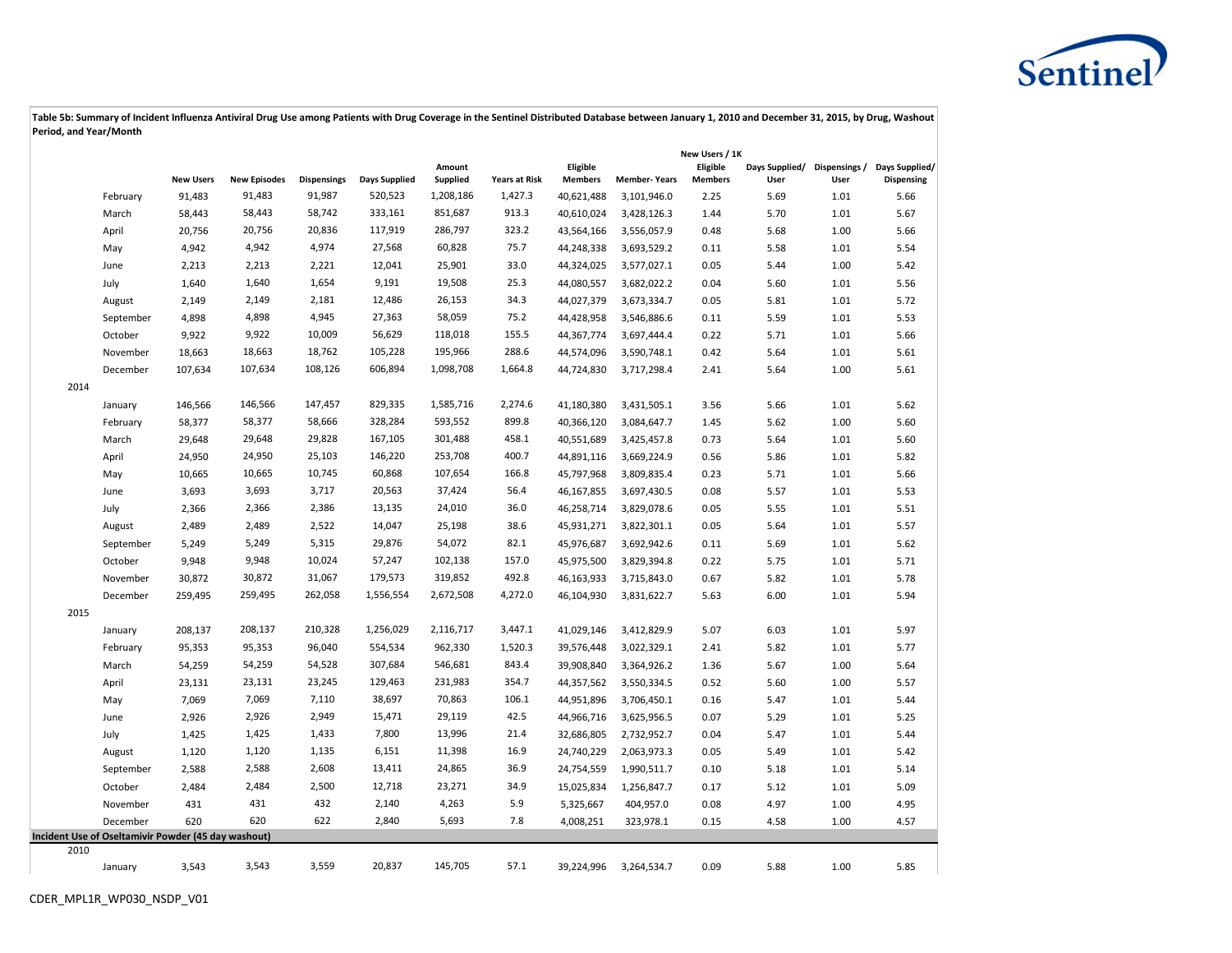

|      |           |                  |                     |                    |                      |                           |                      |                            |                     | New Users / 1K             |                                      |      |                              |
|------|-----------|------------------|---------------------|--------------------|----------------------|---------------------------|----------------------|----------------------------|---------------------|----------------------------|--------------------------------------|------|------------------------------|
|      |           | <b>New Users</b> | <b>New Episodes</b> | <b>Dispensings</b> | <b>Days Supplied</b> | Amount<br><b>Supplied</b> | <b>Years at Risk</b> | Eligible<br><b>Members</b> | <b>Member-Years</b> | Eligible<br><b>Members</b> | Days Supplied/ Dispensings /<br>User | User | Days Supplied/<br>Dispensing |
|      | February  | 3,777            | 3,777               | 3,795              | 22,628               | 157,685                   | 62.0                 | 38,498,654                 | 2,939,059.1         | 0.10                       | 5.99                                 | 1.00 | 5.96                         |
|      | March     | 3,925            | 3,925               | 3,945              | 23,566               | 165,587                   | 64.6                 | 38,373,892                 | 3,243,814.4         | 0.10                       | 6.00                                 | 1.01 | 5.97                         |
|      | April     | 1,007            | 1,007               | 1,015              | 6,113                | 40,727                    | 16.7                 | 40,933,188                 | 3,350,102.0         | 0.02                       | 6.07                                 | 1.01 | 6.02                         |
|      | May       | 405              | 405                 | 409                | 2,537                | 16,315                    | 7.0                  | 41,530,496                 | 3,458,277.3         | 0.01                       | 6.26                                 | 1.01 | 6.20                         |
|      | June      | 217              | 217                 | 218                | 1,300                | 8,715                     | 3.6                  | 41,439,682                 | 3,339,443.5         | 0.01                       | 5.99                                 | 1.00 | 5.96                         |
|      | July      | 159              | 159                 | 160                | 946                  | 6,150                     | 2.6                  | 41,092,000                 | 3,429,360.5         | 0.00                       | 5.95                                 | 1.01 | 5.91                         |
|      | August    | 198              | 198                 | 198                | 1,225                | 7,715                     | 3.4                  | 41,016,991                 | 3,417,962.7         | 0.00                       | 6.19                                 | 1.00 | 6.19                         |
|      | September | 518              | 518                 | 519                | 3,192                | 21,767                    | 8.8                  | 41,034,772                 | 3,293,410.0         | 0.01                       | 6.16                                 | 1.00 | 6.15                         |
|      | October   | 1,229            | 1,229               | 1,237              | 7,618                | 53,226                    | 20.9                 | 40,989,919                 | 3,411,040.1         | 0.03                       | 6.20                                 | 1.01 | 6.16                         |
|      | November  | 4,052            | 4,052               | 4,077              | 24,541               | 180,178                   | 67.3                 | 41,169,377                 | 3,311,502.6         | 0.10                       | 6.06                                 | 1.01 | 6.02                         |
|      | December  | 14,965           | 14,965              | 15,041             | 89,987               | 662,845                   | 246.8                | 41,424,084                 | 3,446,056.3         | 0.36                       | 6.01                                 | 1.01 | 5.98                         |
| 2011 |           |                  |                     |                    |                      |                           |                      |                            |                     |                            |                                      |      |                              |
|      | January   | 28,195           | 28,195              | 28,357             | 167,859              | 1,255,053                 | 460.4                | 38,194,029                 | 3,176,566.7         | 0.74                       | 5.95                                 | 1.01 | 5.92                         |
|      | February  | 20,792           | 20,792              | 20,873             | 123,463              | 908,052                   | 338.4                | 37,449,059                 | 2,854,751.3         | 0.56                       | 5.94                                 | 1.00 | 5.91                         |
|      | March     | 3,189            | 3,189               | 3,204              | 19,000               | 134,520                   | 52.1                 | 37,421,357                 | 3,156,469.4         | 0.09                       | 5.96                                 | 1.00 | 5.93                         |
|      | April     | 331              | 331                 | 332                | 1,970                | 13,230                    | 5.4                  | 40,691,033                 | 3,326,379.5         | 0.01                       | 5.95                                 | 1.00 | 5.93                         |
|      | May       | 59               | 59                  | 59                 | 390                  | 2,505                     | 1.1                  | 41,293,493                 | 3,445,120.7         | 0.00                       | 6.61                                 | 1.00 | 6.61                         |
|      | June      | 30               | 30                  | 31                 | 200                  | 1,708                     | 0.6                  | 41,291,118                 | 3,330,723.2         | 0.00                       | 6.67                                 | 1.03 | 6.45                         |
|      | July      | 18               | 18                  | 18                 | 131                  | 855                       | 0.4                  | 40,931,889                 | 3,414,116.6         | 0.00                       | 7.28                                 | 1.00 | 7.28                         |
|      | August    | 44               | 44                  | 44                 | 288                  | 3,630                     | 0.8                  | 40,913,313                 | 3,409,203.9         | 0.00                       | 6.55                                 | 1.00 | 6.55                         |
|      | September | 238              | 238                 | 239                | 1,452                | 21,450                    | 4.0                  | 41,071,519                 | 3,295,404.1         | 0.01                       | 6.10                                 | 1.00 | 6.08                         |
|      | October   | 582              | 582                 | 585                | 3,789                | 53,293                    | 10.4                 | 41,115,597                 | 3,422,197.0         | 0.01                       | 6.51                                 | 1.01 | 6.48                         |
|      | November  | 838              | 838                 | 840                | 5,436                | 78,115                    | 14.9                 | 41,347,053                 | 3,325,427.5         | 0.02                       | 6.49                                 | 1.00 | 6.47                         |
|      | December  | 1,281            | 1,281               | 1,288              | 8,345                | 118,102                   | 22.8                 | 41,701,240                 | 3,467,438.3         | 0.03                       | 6.51                                 | 1.01 | 6.48                         |
| 2012 |           |                  |                     |                    |                      |                           |                      |                            |                     |                            |                                      |      |                              |
|      | January   | 1,831            | 1,831               | 1,844              | 12,139               | 176,984                   | 33.3                 | 38,480,376                 | 3,204,847.5         | 0.05                       | 6.63                                 | 1.01 | 6.58                         |
|      | February  | 7,239            | 7,239               | 7,279              | 47,556               | 734,018                   | 130.4                | 38,310,992                 | 2,995,414.0         | 0.19                       | 6.57                                 | 1.01 | 6.53                         |
|      | March     | 14,368           | 14,368              | 14,441             | 93,662               | 1,438,837                 | 256.6                | 44,493,793                 | 3,210,785.1         | 0.32                       | 6.52                                 | 1.01 | 6.49                         |
|      | April     | 4,357            | 4,357               | 4,381              | 28,664               | 435,593                   | 78.6                 | 43,828,912                 | 3,585,650.4         | 0.10                       | 6.58                                 | 1.01 | 6.54                         |
|      | May       | 2,457            | 2,457               | 2,465              | 16,151               | 249,994                   | 44.2                 | 44,440,006                 | 3,709,179.2         | 0.06                       | 6.57                                 | 1.00 | 6.55                         |
|      | June      | 932              | 932                 | 935                | 6,247                | 92,800                    | 17.1                 | 44,438,656                 | 3,585,627.1         | 0.02                       | 6.70                                 | 1.00 | 6.68                         |
|      | July      | 333              | 333                 | 335                | 2,161                | 32,445                    | 5.9                  | 43,908,998                 | 3,664,784.7         | 0.01                       | 6.49                                 | 1.01 | 6.45                         |
|      | August    | 311              | 311                 | 312                | 2,048                | 29,260                    | 5.6                  | 43,862,376                 | 3,658,424.5         | 0.01                       | 6.59                                 | 1.00 | 6.56                         |
|      | September | 544              | 544                 | 545                | 3,658                | 53,797                    | 10.0                 | 44,074,092                 | 3,531,525.5         | 0.01                       | 6.72                                 | 1.00 | 6.71                         |
|      | October   | 2,101            | 2,101               | 2,109              | 14,093               | 211,138                   | 38.6                 | 44,111,180                 | 3,670,437.1         | 0.05                       | 6.71                                 | 1.00 | 6.68                         |
|      | November  | 10,484           | 10,484              | 10,548             | 68,738               | 1,064,430                 | 188.7                | 44,316,639                 | 3,567,474.5         | 0.24                       | 6.56                                 | 1.01 | 6.52                         |
|      | December  | 47,073           | 47,073              | 47,314             | 306,018              | 4,780,021                 | 839.3                | 44,565,220                 | 3,705,526.2         | 1.06                       | 6.50                                 | 1.01 | 6.47                         |
| 2013 |           |                  |                     |                    |                      |                           |                      |                            |                     |                            |                                      |      |                              |
|      | January   | 37,671           | 37,671              | 37,932             | 244,161              | 3,673,561                 | 669.9                | 41,651,233                 | 3,461,555.6         | 0.90                       | 6.48                                 | 1.01 | 6.44                         |
|      | February  | 18,286           | 18,286              | 18,390             | 116,880              | 1,820,655                 | 320.4                | 40,892,154                 | 3,115,354.9         | 0.45                       | 6.39                                 | 1.01 | 6.36                         |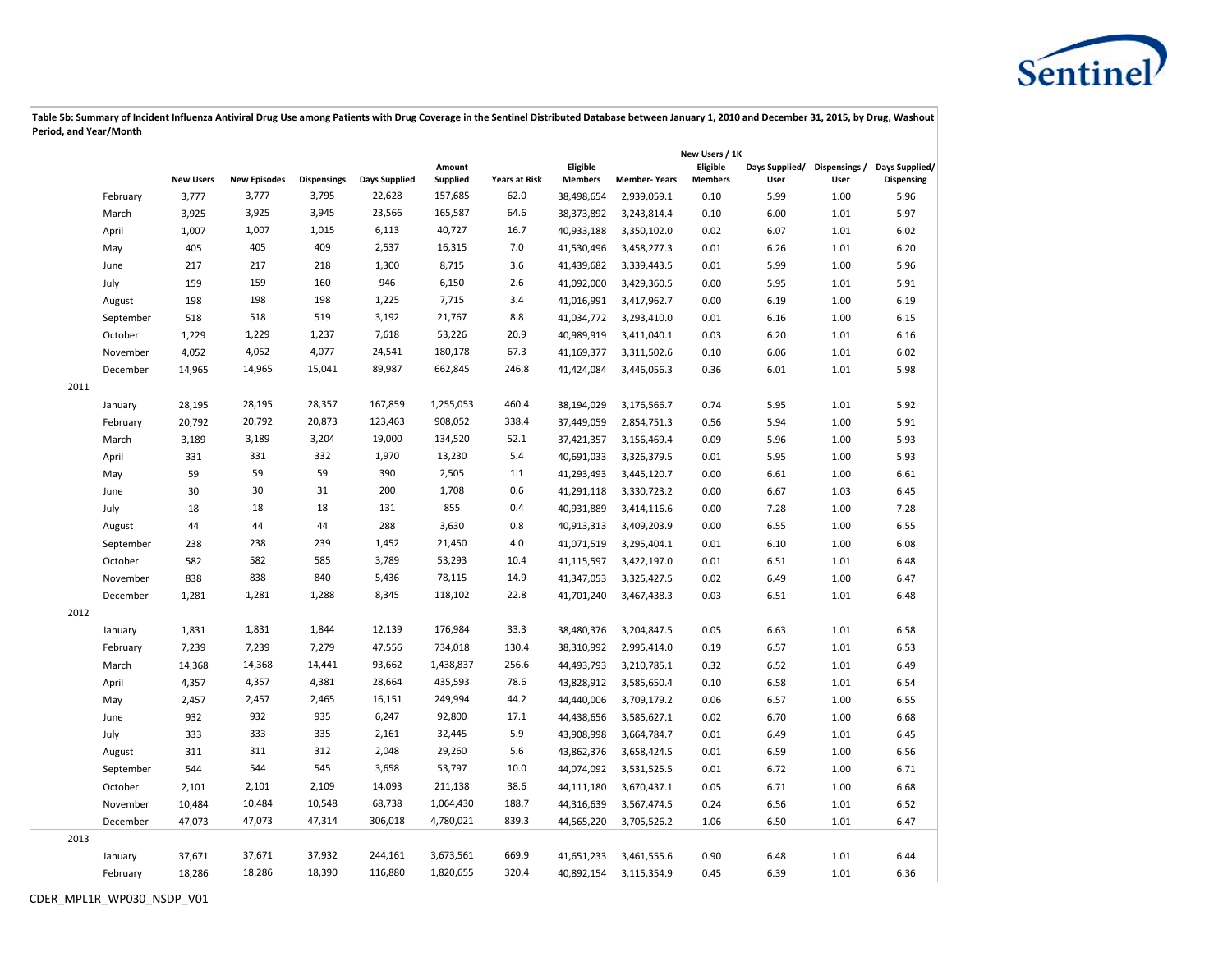

|      |                                                     |                  |                     |                    |               |                    |                      |                            |                     | New Users / 1K             |                                      |      |                              |
|------|-----------------------------------------------------|------------------|---------------------|--------------------|---------------|--------------------|----------------------|----------------------------|---------------------|----------------------------|--------------------------------------|------|------------------------------|
|      |                                                     | <b>New Users</b> | <b>New Episodes</b> | <b>Dispensings</b> | Days Supplied | Amount<br>Supplied | <b>Years at Risk</b> | Eligible<br><b>Members</b> | <b>Member-Years</b> | Eligible<br><b>Members</b> | Days Supplied/ Dispensings /<br>User | User | Days Supplied/<br>Dispensing |
|      | March                                               | 7,568            | 7,568               | 7,611              | 48,941        | 739,392            | 134.2                | 40,976,553                 | 3,458,068.7         | 0.18                       | 6.47                                 | 1.01 | 6.43                         |
|      | April                                               | 1,884            | 1,884               | 1,891              | 12,712        | 173,547            | 34.8                 | 43,767,230                 | 3,580,803.3         | 0.04                       | 6.75                                 | 1.00 | 6.72                         |
|      | May                                                 | 264              | 264                 | 265                | 1,769         | 25,572             | 4.8                  | 44,350,192                 | 3,705,511.0         | 0.01                       | 6.70                                 | 1.00 | 6.68                         |
|      | June                                                | 72               | 72                  | 73                 | 464           | 6,320              | 1.3                  | 44,356,723                 | 3,582,139.1         | 0.00                       | 6.44                                 | 1.01 | 6.36                         |
|      | July                                                | 46               | 46                  | 46                 | 321           | 4,009              | 0.9                  | 44,088,149                 | 3,683,363.6         | 0.00                       | 6.98                                 | 1.00 | 6.98                         |
|      | August                                              | 83               | 83                  | 83                 | 543           | 7,280              | 1.5                  | 44,030,863                 | 3,673,744.9         | 0.00                       | 6.54                                 | 1.00 | 6.54                         |
|      | September                                           | 299              | 299                 | 300                | 2,013         | 26,694             | 5.5                  | 44,431,432                 | 3,547,115.7         | 0.01                       | 6.73                                 | 1.00 | 6.71                         |
|      | October                                             | 1,113            | 1,113               | 1,121              | 7,515         | 105,861            | 20.6                 | 44,371,596                 | 3,697,687.9         | 0.03                       | 6.75                                 | 1.01 | 6.70                         |
|      | November                                            | 4,384            | 4,384               | 4,409              | 29,739        | 431,464            | 81.6                 | 44,583,041                 | 3,591,233.7         | 0.10                       | 6.78                                 | 1.01 | 6.75                         |
|      | December                                            | 27,874           | 27,874              | 28,015             | 184,276       | 2,694,218          | 505.3                | 44,742,367                 | 3,718,380.2         | 0.62                       | 6.61                                 | 1.01 | 6.58                         |
| 2014 |                                                     |                  |                     |                    |               |                    |                      |                            |                     |                            |                                      |      |                              |
|      | January                                             | 30,313           | 30,313              | 30,481             | 200,298       | 2,890,072          | 549.1                | 41,224,649                 | 3,433,689.0         | 0.74                       | 6.61                                 | 1.01 | 6.57                         |
|      | February                                            | 11,894           | 11,894              | 11,963             | 78,372        | 1,162,203          | 214.8                | 40,541,333                 | 3,092,709.3         | 0.29                       | 6.59                                 | 1.01 | 6.55                         |
|      | March                                               | 5,850            | 5,850               | 5,887              | 39,650        | 593,278            | 108.7                | 40,793,004                 | 3,445,241.0         | 0.14                       | 6.78                                 | 1.01 | 6.74                         |
|      | April                                               | 4,657            | 4,657               | 4,678              | 31,571        | 477,098            | 86.5                 | 45,019,559                 | 3,685,240.8         | 0.10                       | 6.78                                 | 1.00 | 6.75                         |
|      | May                                                 | 2,044            | 2,044               | 2,053              | 13,551        | 208,566            | 37.1                 | 45,858,690                 | 3,816,789.5         | 0.04                       | 6.63                                 | 1.00 | 6.60                         |
|      | June                                                | 562              | 562                 | 566                | 3,745         | 55,245             | 10.3                 | 46,210,055                 | 3,701,562.2         | 0.01                       | 6.66                                 | 1.01 | 6.62                         |
|      | July                                                | 268              | 268                 | 269                | 1,816         | 26,098             | 5.0                  | 46,276,914                 | 3,831,491.4         | 0.01                       | 6.78                                 | 1.00 | 6.75                         |
|      | August                                              | 352              | 352                 | 356                | 2,425         | 33,816             | 6.6                  | 45,937,586                 | 3,823,194.7         | 0.01                       | 6.89                                 | 1.01 | 6.81                         |
|      | September                                           | 827              | 827                 | 832                | 5,415         | 78,893             | 14.8                 | 45,980,533                 | 3,693,323.0         | 0.02                       | 6.55                                 | 1.01 | 6.51                         |
|      | October                                             | 1,982            | 1,982               | 1,993              | 13,488        | 197,080            | 37.0                 | 45,980,288                 | 3,829,727.9         | 0.04                       | 6.81                                 | 1.01 | 6.77                         |
|      | November                                            | 9,939            | 9,939               | 9,995              | 66,147        | 1,040,967          | 181.6                | 46,173,833                 | 3,716,413.1         | 0.22                       | 6.66                                 | 1.01 | 6.62                         |
|      | December                                            | 74,944           | 74,944              | 75,303             | 479,258       | 7,532,131          | 1,313.8              | 46,124,070                 | 3,832,790.4         | 1.62                       | 6.39                                 | 1.00 | 6.36                         |
| 2015 |                                                     |                  |                     |                    |               |                    |                      |                            |                     |                            |                                      |      |                              |
|      | January                                             | 41,977           | 41,977              | 42,208             | 278,036       | 4,137,222          | 762.4                | 41,117,220                 | 3,416,117.9         | 1.02                       | 6.62                                 | 1.01 | 6.59                         |
|      | February                                            | 18,549           | 18,549              | 18,631             | 121,759       | 1,849,290          | 333.6                | 39,927,515                 | 3,039,981.1         | 0.46                       | 6.56                                 | 1.00 | 6.54                         |
|      | March                                               | 9,136            | 9,136               | 9,174              | 60,511        | 936,607            | 165.8                | 40,276,504                 | 3,399,016.1         | 0.23                       | 6.62                                 | 1.00 | 6.60                         |
|      | April                                               | 3,129            | 3,129               | 3,149              | 20,993        | 318,555            | 57.5                 | 44,576,835                 | 3,574,701.1         | 0.07                       | 6.71                                 | 1.01 | 6.67                         |
|      | May                                                 | 1,017            | 1,017               | 1,022              | 6,711         | 102,594            | 18.4                 | 45,049,640                 | 3,718,412.0         | 0.02                       | 6.60                                 | 1.00 | 6.57                         |
|      | June                                                | 287              | 287                 | 290                | 1,831         | 26,412             | 5.0                  | 45,005,712                 | 3,631,265.4         | 0.01                       | 6.38                                 | 1.01 | 6.31                         |
|      | July                                                | 74               | 74                  | 74                 | 450           | 6,726              | $1.2$                | 32,695,282                 | 2,734,251.2         | 0.00                       | 6.08                                 | 1.00 | 6.08                         |
|      | August                                              | 81               | 81                  | 82                 | 500           | 8,445              | 1.4                  | 24,742,721                 | 2,064,304.0         | 0.00                       | 6.17                                 | 1.01 | 6.10                         |
|      | September                                           | 282              | 282                 | 283                | 1,660         | 25,884             | 4.5                  | 24,756,148                 | 1,990,664.8         | 0.01                       | 5.89                                 | 1.00 | 5.87                         |
|      | October                                             | 245              | 245                 | 246                | 1,443         | 22,225             | 4.0                  | 15,026,962                 | 1,256,922.1         | 0.02                       | 5.89                                 | 1.00 | 5.87                         |
|      | November                                            | 26               | 26                  | 26                 | 140           | 2,415              | 0.4                  | 5,326,075                  | 404,979.7           | 0.00                       | 5.38                                 | 1.00 | 5.38                         |
|      | December                                            | 48               | 48                  | 48                 | 221           | 3,645              | 0.6                  | 4,008,669                  | 324,003.4           | 0.01                       | 4.60                                 | 1.00 | 4.60                         |
|      | Incident Use of Oseltamivir Powder (90 day washout) |                  |                     |                    |               |                    |                      |                            |                     |                            |                                      |      |                              |
| 2010 |                                                     |                  |                     |                    |               |                    |                      |                            |                     |                            |                                      |      |                              |
|      | January                                             | 3,395            | 3,395               | 3,410              | 19,933        | 139,785            | 54.7                 | 38,958,054                 | 3,230,287.3         | 0.09                       | 5.87                                 | 1.00 | 5.85                         |
|      | February                                            | 3,711            | 3,711               | 3,728              | 22,221        | 155,010            | 60.9                 | 38,422,162                 | 2,927,845.5         | 0.10                       | 5.99                                 | 1.00 | 5.96                         |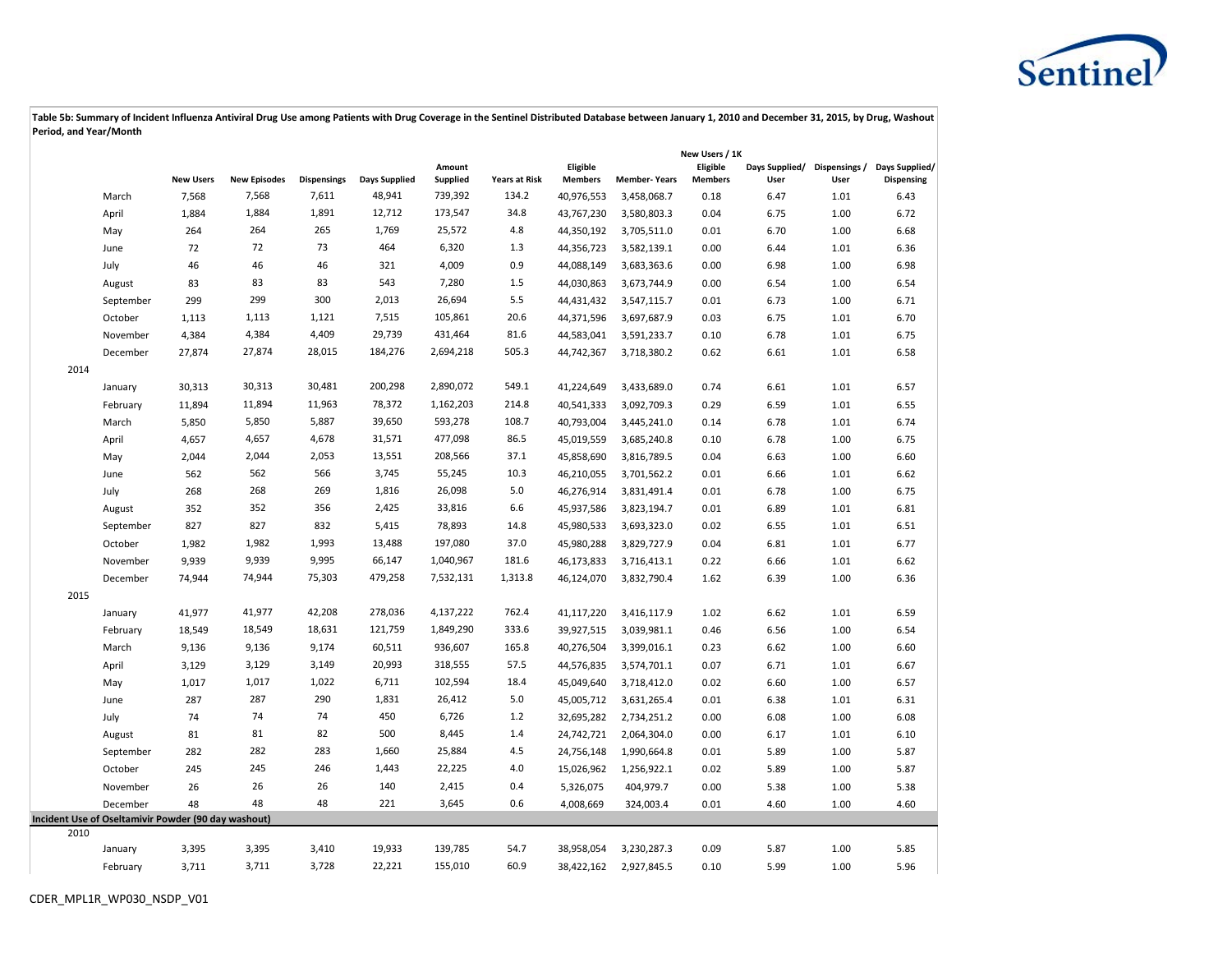

|      |           |                  |                     |                    |               |                    |                      |                            |                     | New Users / 1K             |      |      |                                                                  |
|------|-----------|------------------|---------------------|--------------------|---------------|--------------------|----------------------|----------------------------|---------------------|----------------------------|------|------|------------------------------------------------------------------|
|      |           | <b>New Users</b> | <b>New Episodes</b> | <b>Dispensings</b> | Days Supplied | Amount<br>Supplied | <b>Years at Risk</b> | Eligible<br><b>Members</b> | <b>Member-Years</b> | Eligible<br><b>Members</b> | User | User | Days Supplied/ Dispensings / Days Supplied/<br><b>Dispensing</b> |
|      | March     | 3,883            | 3,883               | 3,900              | 23,295        | 163,837            | 63.8                 | 38,331,530                 | 3,239,195.9         | 0.10                       | 6.00 | 1.00 | 5.97                                                             |
|      | April     | 989              | 989                 | 997                | 6,019         | 40,077             | 16.5                 | 40,892,574                 | 3,346,766.0         | 0.02                       | 6.09 | 1.01 | 6.04                                                             |
|      | May       | 389              | 389                 | 392                | 2,454         | 15,760             | 6.7                  | 41,502,059                 | 3,455,265.4         | 0.01                       | 6.31 | 1.01 | 6.26                                                             |
|      | June      | 210              | 210                 | 211                | 1,260         | 8,455              | 3.4                  | 41,429,540                 | 3,337,996.9         | 0.01                       | 6.00 | 1.00 | 5.97                                                             |
|      | July      | 153              | 153                 | 154                | 916           | 5,900              | 2.5                  | 41,087,065                 | 3,428,797.6         | 0.00                       | 5.99 | 1.01 | 5.95                                                             |
|      | August    | 195              | 195                 | 195                | 1,200         | 7,615              | 3.3                  | 41,013,898                 | 3,417,638.2         | 0.00                       | 6.15 | 1.00 | 6.15                                                             |
|      | September | 515              | 515                 | 516                | 3,177         | 21,667             | 8.7                  | 41,032,268                 | 3,293,196.0         | 0.01                       | 6.17 | 1.00 | 6.16                                                             |
|      | October   | 1,223            | 1,223               | 1,231              | 7,588         | 53,026             | 20.8                 | 40,986,514                 | 3,410,812.1         | 0.03                       | 6.20 | 1.01 | 6.16                                                             |
|      | November  | 4,040            | 4,040               | 4,065              | 24,474        | 179,728            | 67.1                 | 41,162,406                 | 3,311,092.4         | 0.10                       | 6.06 | 1.01 | 6.02                                                             |
|      | December  | 14,942           | 14,942              | 15,018             | 89,866        | 661,955            | 246.5                | 41,411,296                 | 3,445,252.8         | 0.36                       | 6.01 | 1.01 | 5.98                                                             |
| 2011 |           |                  |                     |                    |               |                    |                      |                            |                     |                            |      |      |                                                                  |
|      | January   | 28,109           | 28,109              | 28,270             | 167,332       | 1,251,718          | 459.0                | 38,170,944                 | 3,175,170.7         | 0.74                       | 5.95 | 1.01 | 5.92                                                             |
|      | February  | 20,576           | 20,576              | 20,655             | 122,198       | 899,103            | 334.9                | 37,385,038                 | 2,851,353.5         | 0.55                       | 5.94 | 1.00 | 5.92                                                             |
|      | March     | 3,140            | 3,140               | 3,153              | 18,725        | 132,587            | 51.3                 | 37,253,863                 | 3,147,134.7         | 0.08                       | 5.96 | 1.00 | 5.94                                                             |
|      | April     | 318              | 318                 | 319                | 1,900         | 12,708             | 5.2                  | 40,449,654                 | 3,307,527.3         | 0.01                       | 5.97 | 1.00 | 5.96                                                             |
|      | May       | 55               | 55                  | 55                 | 370           | 2,387              | 1.0                  | 41,209,056                 | 3,431,071.6         | 0.00                       | 6.73 | 1.00 | 6.73                                                             |
|      | June      | 29               | 29                  | 30                 | 195           | 1,683              | 0.6                  | 41,274,729                 | 3,327,447.5         | 0.00                       | 6.72 | 1.03 | 6.50                                                             |
|      | July      | 18               | 18                  | 18                 | 131           | 855                | 0.4                  | 40,927,621                 | 3,413,444.7         | 0.00                       | 7.28 | 1.00 | 7.28                                                             |
|      | August    | 44               | 44                  | 44                 | 288           | 3,630              | 0.8                  | 40,911,012                 | 3,408,948.6         | 0.00                       | 6.55 | 1.00 | 6.55                                                             |
|      | September | 237              | 237                 | 238                | 1,446         | 21,390             | 4.0                  | 41,069,832                 | 3,295,250.5         | 0.01                       | 6.10 | 1.00 | 6.08                                                             |
|      | October   | 581              | 581                 | 584                | 3,784         | 53,173             | 10.4                 | 41,113,351                 | 3,422,043.5         | 0.01                       | 6.51 | 1.01 | 6.48                                                             |
|      | November  | 835              | 835                 | 837                | 5,416         | 77,755             | 14.8                 | 41,341,593                 | 3,325,126.1         | 0.02                       | 6.49 | 1.00 | 6.47                                                             |
|      | December  | 1,275            | 1,275               | 1,282              | 8,315         | 117,682            | 22.8                 | 41,691,886                 | 3,466,818.0         | 0.03                       | 6.52 | 1.01 | 6.49                                                             |
| 2012 |           |                  |                     |                    |               |                    |                      |                            |                     |                            |      |      |                                                                  |
|      | January   | 1,828            | 1,828               | 1,841              | 12,113        | 176,744            | 33.2                 | 38,469,951                 | 3,204,060.6         | 0.05                       | 6.63 | 1.01 | 6.58                                                             |
|      | February  | 7,225            | 7,225               | 7,265              | 47,480        | 732,818            | 130.2                | 38,297,011                 | 2,994,460.2         | 0.19                       | 6.57 | 1.01 | 6.54                                                             |
|      | March     | 14,348           | 14,348              | 14,421             | 93,540        | 1,436,917          | 256.3                | 44,471,741                 | 3,209,446.1         | 0.32                       | 6.52 | 1.01 | 6.49                                                             |
|      | April     | 4,345            | 4,345               | 4,369              | 28,588        | 434,453            | 78.4                 | 43,771,129                 | 3,582,614.3         | 0.10                       | 6.58 | 1.01 | 6.54                                                             |
|      | May       | 2,438            | 2,438               | 2,445              | 16,003        | 248,434            | 43.8                 | 44,363,904                 | 3,702,807.7         | 0.05                       | 6.56 | 1.00 | 6.55                                                             |
|      | June      | 926              | 926                 | 929                | 6,208         | 92,205             | 17.0                 | 44,408,132                 | 3,581,445.6         | 0.02                       | 6.70 | 1.00 | 6.68                                                             |
|      | July      | 326              | 326                 | 328                | 2,122         | 31,855             | 5.8                  | 43,894,642                 | 3,663,041.2         | 0.01                       | 6.51 | 1.01 | 6.47                                                             |
|      | August    | 310              | 310                 | 311                | 2,043         | 29,140             | 5.6                  | 43,855,744                 | 3,657,601.6         | 0.01                       | 6.59 | 1.00 | 6.57                                                             |
|      | September | 544              | 544                 | 545                | 3,658         | 53,797             | 10.0                 | 44,070,591                 | 3,531,152.3         | 0.01                       | 6.72 | 1.00 | 6.71                                                             |
|      | October   | 2,097            | 2,097               | 2,105              | 14,071        | 210,778            | 38.6                 | 44,107,248                 | 3,670,145.2         | 0.05                       | 6.71 | 1.00 | 6.68                                                             |
|      | November  | 10,473           | 10,473              | 10,537             | 68,666        | 1,063,230          | 188.5                | 44,309,316                 | 3,567,045.1         | 0.24                       | 6.56 | 1.01 | 6.52                                                             |
|      | December  | 47,006           | 47,006              | 47,246             | 305,629       | 4,774,281          | 838.2                | 44,547,804                 | 3,704,576.0         | 1.06                       | 6.50 | 1.01 | 6.47                                                             |
| 2013 |           |                  |                     |                    |               |                    |                      |                            |                     |                            |      |      |                                                                  |
|      | January   | 37,526           | 37,526              | 37,786             | 243,266       | 3,659,665          | 667.5                | 41,564,813                 | 3,458,189.2         | 0.90                       | 6.48 | 1.01 | 6.44                                                             |
|      | February  | 17,836           | 17,836              | 17,937             | 114,085       | 1,776,830          | 312.8                | 40,621,488                 | 3,101,946.0         | 0.44                       | 6.40 | 1.01 | 6.36                                                             |
|      | March     | 7,242            | 7,242               | 7,281              | 46,905        | 709,719            | 128.6                | 40,610,024                 | 3,428,126.3         | 0.18                       | 6.48 | 1.01 | 6.44                                                             |
|      |           |                  |                     |                    |               |                    |                      |                            |                     |                            |      |      |                                                                  |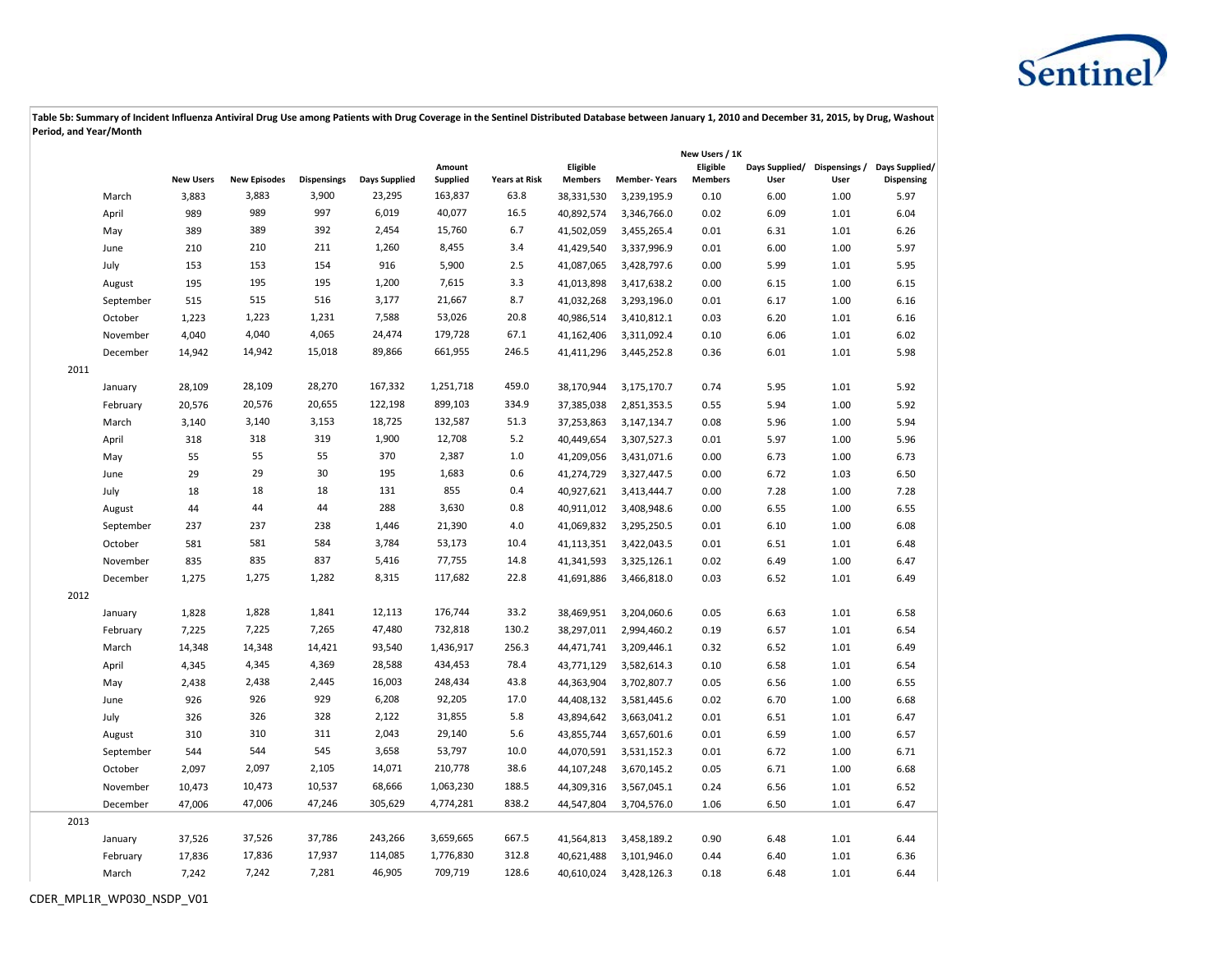

|      |                                            |                  |                     |                    |                      |                           |                      |                            |                     | New Users / 1K             |                                      |      |                              |
|------|--------------------------------------------|------------------|---------------------|--------------------|----------------------|---------------------------|----------------------|----------------------------|---------------------|----------------------------|--------------------------------------|------|------------------------------|
|      |                                            | <b>New Users</b> | <b>New Episodes</b> | <b>Dispensings</b> | <b>Days Supplied</b> | Amount<br><b>Supplied</b> | <b>Years at Risk</b> | Eligible<br><b>Members</b> | <b>Member-Years</b> | Eligible<br><b>Members</b> | Days Supplied/ Dispensings /<br>User | User | Days Supplied/<br>Dispensing |
|      | April                                      | 1,817            | 1,817               | 1,823              | 12,243               | 167,887                   | 33.5                 | 43,564,166                 | 3,556,057.9         | 0.04                       | 6.74                                 | 1.00 | 6.72                         |
|      | May                                        | 259              | 259                 | 260                | 1,742                | 25,267                    | 4.8                  | 44,248,338                 | 3,693,529.2         | 0.01                       | 6.73                                 | 1.00 | 6.70                         |
|      | June                                       | 69               | 69                  | 70                 | 449                  | 6,080                     | 1.2                  | 44,324,025                 | 3,577,027.1         | 0.00                       | 6.51                                 | 1.01 | 6.41                         |
|      | July                                       | 46               | 46                  | 46                 | 321                  | 4,009                     | 0.9                  | 44,080,557                 | 3,682,022.2         | 0.00                       | 6.98                                 | 1.00 | 6.98                         |
|      | August                                     | 82               | 82                  | 82                 | 537                  | 7,220                     | 1.5                  | 44,027,379                 | 3,673,334.7         | 0.00                       | 6.55                                 | 1.00 | 6.55                         |
|      | September                                  | 298              | 298                 | 299                | 2,005                | 26,574                    | 5.5                  | 44,428,958                 | 3,546,886.6         | 0.01                       | 6.73                                 | 1.00 | 6.71                         |
|      | October                                    | 1,113            | 1,113               | 1,121              | 7,515                | 105,861                   | 20.6                 | 44,367,774                 | 3,697,444.4         | 0.03                       | 6.75                                 | 1.01 | 6.70                         |
|      | November                                   | 4,377            | 4,377               | 4,402              | 29,708               | 430,989                   | 81.5                 | 44,574,096                 | 3,590,748.1         | 0.10                       | 6.79                                 | 1.01 | 6.75                         |
|      | December                                   | 27,820           | 27,820              | 27,959             | 183,967              | 2,689,215                 | 504.4                | 44,724,830                 | 3,717,298.4         | 0.62                       | 6.61                                 | 1.00 | 6.58                         |
| 2014 |                                            |                  |                     |                    |                      |                           |                      |                            |                     |                            |                                      |      |                              |
|      | January                                    | 30,233           | 30,233              | 30,398             | 199,773              | 2,882,332                 | 547.7                | 41,180,380                 | 3,431,505.1         | 0.73                       | 6.61                                 | 1.01 | 6.57                         |
|      | February                                   | 11,766           | 11,766              | 11,834             | 77,554               | 1,150,349                 | 212.6                | 40,366,120                 | 3,084,647.7         | 0.29                       | 6.59                                 | 1.01 | 6.55                         |
|      | March                                      | 5,719            | 5,719               | 5,752              | 38,774               | 581,178                   | 106.2                | 40,551,689                 | 3,425,457.8         | 0.14                       | 6.78                                 | 1.01 | 6.74                         |
|      | April                                      | 4,525            | 4,525               | 4,544              | 30,697               | 465,323                   | 84.1                 | 44,891,116                 | 3,669,224.9         | 0.10                       | 6.78                                 | 1.00 | 6.76                         |
|      | May                                        | 2,016            | 2,016               | 2,025              | 13,378               | 206,226                   | 36.6                 | 45,797,968                 | 3,809,835.4         | 0.04                       | 6.64                                 | 1.00 | 6.61                         |
|      | June                                       | 560              | 560                 | 563                | 3,720                | 54,885                    | 10.2                 | 46,167,855                 | 3,697,430.5         | 0.01                       | 6.64                                 | 1.01 | 6.61                         |
|      | July                                       | 266              | 266                 | 267                | 1,806                | 25,978                    | 4.9                  | 46,258,714                 | 3,829,078.6         | 0.01                       | 6.79                                 | 1.00 | 6.76                         |
|      | August                                     | 350              | 350                 | 354                | 2,415                | 33,636                    | 6.6                  | 45,931,271                 | 3,822,301.1         | 0.01                       | 6.90                                 | 1.01 | 6.82                         |
|      | September                                  | 826              | 826                 | 831                | 5,410                | 78,833                    | 14.8                 | 45,976,687                 | 3,692,942.6         | 0.02                       | 6.55                                 | 1.01 | 6.51                         |
|      | October                                    | 1,977            | 1,977               | 1,988              | 13,454               | 196,720                   | 36.9                 | 45,975,500                 | 3,829,394.8         | 0.04                       | 6.81                                 | 1.01 | 6.77                         |
|      | November                                   | 9,923            | 9,923               | 9,979              | 66,036               | 1,039,547                 | 181.3                | 46,163,933                 | 3,715,843.0         | 0.21                       | 6.65                                 | 1.01 | 6.62                         |
|      | December                                   | 74,839           | 74,839              | 75,197             | 478,675              | 7,523,274                 | 1,312.2              | 46,104,930                 | 3,831,622.7         | 1.62                       | 6.40                                 | 1.00 | 6.37                         |
| 2015 |                                            |                  |                     |                    |                      |                           |                      |                            |                     |                            |                                      |      |                              |
|      | January                                    | 41,875           | 41,875              | 42,105             | 277,395              | 4,127,692                 | 760.7                | 41,029,146                 | 3,412,829.9         | 1.02                       | 6.62                                 | 1.01 | 6.59                         |
|      | February                                   | 18,244           | 18,244              | 18,323             | 119,821              | 1,819,058                 | 328.2                | 39,576,448                 | 3,022,329.1         | 0.46                       | 6.57                                 | 1.00 | 6.54                         |
|      | March                                      | 8,706            | 8,706               | 8,741              | 57,632               | 894,518                   | 157.9                | 39,908,840                 | 3,364,926.2         | 0.22                       | 6.62                                 | 1.00 | 6.59                         |
|      | April                                      | 3,030            | 3,030               | 3,050              | 20,282               | 309,192                   | 55.5                 | 44,357,562                 | 3,550,334.5         | 0.07                       | 6.69                                 | 1.01 | 6.65                         |
|      | May                                        | 990              | 990                 | 995                | 6,547                | 100,197                   | 17.9                 | 44,951,896                 | 3,706,450.1         | 0.02                       | 6.61                                 | 1.01 | 6.58                         |
|      | June                                       | 286              | 286                 | 289                | 1,829                | 26,382                    | 5.0                  | 44,966,716                 | 3,625,956.5         | 0.01                       | 6.40                                 | 1.01 | 6.33                         |
|      | July                                       | 72               | 72                  | 72                 | 439                  | 6,606                     | 1.2                  | 32,686,805                 | 2,732,952.7         | 0.00                       | 6.10                                 | 1.00 | 6.10                         |
|      | August                                     | 81               | 81                  | 82                 | 500                  | 8,445                     | 1.4                  | 24,740,229                 | 2,063,973.3         | 0.00                       | 6.17                                 | 1.01 | 6.10                         |
|      | September                                  | 282              | 282                 | 283                | 1,660                | 25,884                    | 4.5                  | 24,754,559                 | 1,990,511.7         | 0.01                       | 5.89                                 | 1.00 | 5.87                         |
|      | October                                    | 245              | 245                 | 246                | 1,443                | 22,225                    | 4.0                  | 15,025,834                 | 1,256,847.7         | 0.02                       | 5.89                                 | 1.00 | 5.87                         |
|      | November                                   | 26               | 26                  | 26                 | 140                  | 2,415                     | 0.4                  | 5,325,667                  | 404,957.0           | 0.00                       | 5.38                                 | 1.00 | 5.38                         |
|      | December                                   | 48               | 48                  | 48                 | 221                  | 3,645                     | 0.6                  | 4,008,251                  | 323,978.1           | 0.01                       | 4.60                                 | 1.00 | 4.60                         |
|      | Incident Use of Zanamivir (45 day washout) |                  |                     |                    |                      |                           |                      |                            |                     |                            |                                      |      |                              |
| 2010 |                                            |                  |                     |                    |                      |                           |                      |                            |                     |                            |                                      |      |                              |
|      | January                                    | 613              | 613                 | 616                | 4,218                | 12,414                    | 11.6                 | 39,224,992                 | 3,264,534.2         | 0.02                       | 6.88                                 | 1.00 | 6.85                         |
|      | February                                   | 640              | 640                 | 643                | 4,425                | 12,870                    | 12.1                 | 38,498,652                 | 2,939,058.7         | 0.02                       | 6.91                                 | 1.00 | 6.88                         |
|      | March                                      | 619              | 619                 | 622                | 4,384                | 12,515                    | 12.0                 | 38,373,892                 | 3,243,814.2         | 0.02                       | 7.08                                 | 1.00 | 7.05                         |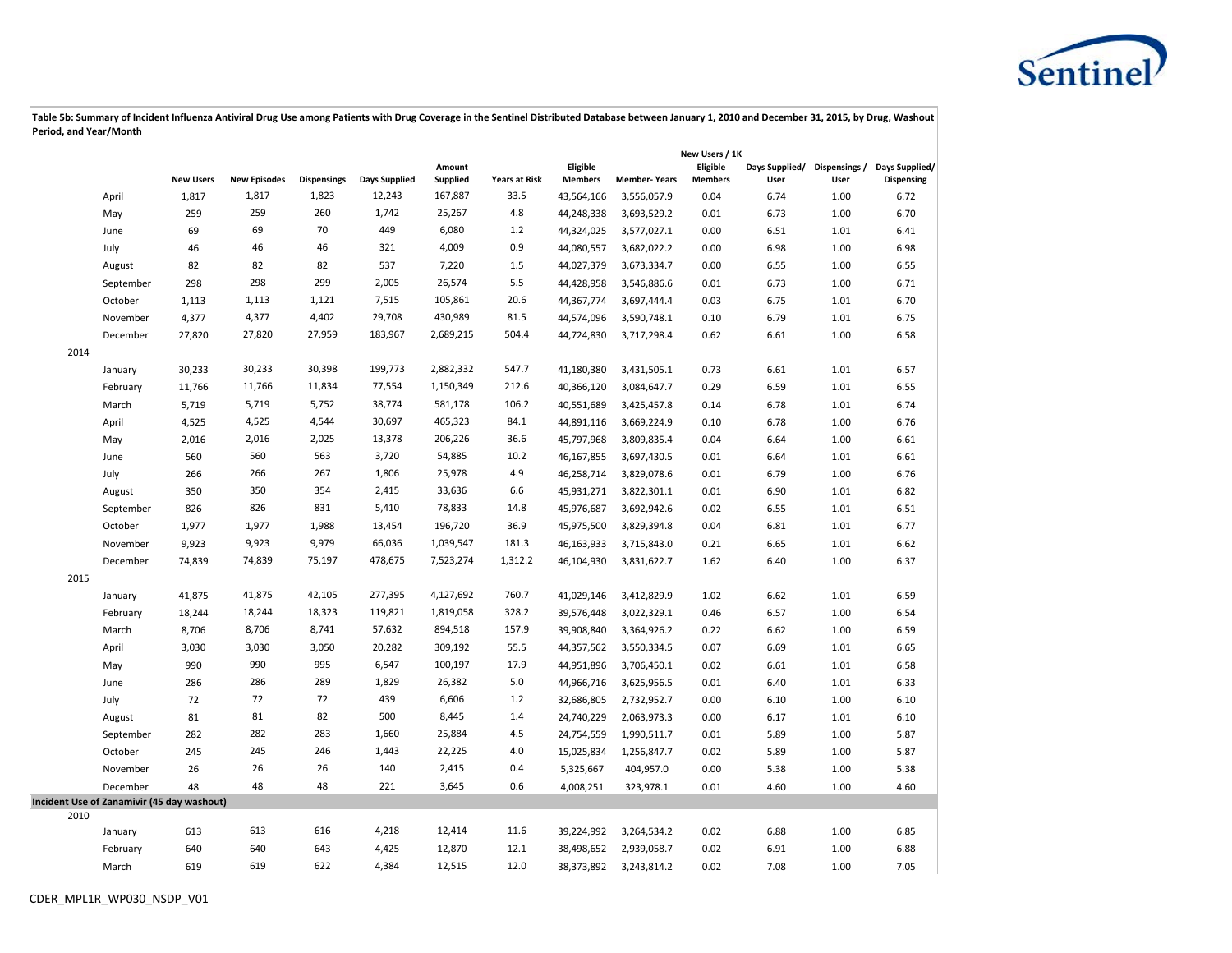

|      |           |                  |                     |                    |               |                    |                      |                            |                     | New Users / 1K             |                                      |      |                                     |
|------|-----------|------------------|---------------------|--------------------|---------------|--------------------|----------------------|----------------------------|---------------------|----------------------------|--------------------------------------|------|-------------------------------------|
|      |           | <b>New Users</b> | <b>New Episodes</b> | <b>Dispensings</b> | Days Supplied | Amount<br>Supplied | <b>Years at Risk</b> | Eligible<br><b>Members</b> | <b>Member-Years</b> | Eligible<br><b>Members</b> | Days Supplied/ Dispensings /<br>User | User | Days Supplied/<br><b>Dispensing</b> |
|      | April     | 164              | 164                 | 164                | 1,190         | 3,181              | 3.3                  | 40,933,181                 | 3,350,101.7         | 0.00                       | 7.26                                 | 1.00 | 7.26                                |
|      | May       | 81               | 81                  | 81                 | 559           | 1,586              | 1.5                  | 41,530,496                 | 3,458,277.2         | 0.00                       | 6.90                                 | 1.00 | 6.90                                |
|      | June      | 50               | 50                  | 50                 | 399           | 1,014              | 1.1                  | 41,439,679                 | 3,339,443.4         | 0.00                       | 7.98                                 | 1.00 | 7.98                                |
|      | July      | 30               | 30                  | 30                 | 269           | 597                | 0.7                  | 41,092,000                 | 3,429,360.5         | 0.00                       | 8.97                                 | 1.00 | 8.97                                |
|      | August    | 46               | 46                  | 47                 | 360           | 929                | $1.0\,$              | 41,016,991                 | 3,417,962.6         | 0.00                       | 7.83                                 | 1.02 | 7.66                                |
|      | September | 69               | 69                  | 69                 | 562           | 1,461              | 1.5                  | 41,034,772                 | 3,293,410.0         | 0.00                       | 8.14                                 | 1.00 | 8.14                                |
|      | October   | 101              | 101                 | 102                | 739           | 2,050              | 2.0                  | 40,989,918                 | 3,411,040.1         | 0.00                       | 7.32                                 | 1.01 | 7.25                                |
|      | November  | 142              | 142                 | 143                | 967           | 2,825              | 2.7                  | 41,169,377                 | 3,311,502.6         | 0.00                       | 6.81                                 | 1.01 | 6.76                                |
|      | December  | 449              | 449                 | 451                | 3,180         | 9,003              | 8.7                  | 41,424,082                 | 3,446,056.2         | 0.01                       | 7.08                                 | 1.00 | 7.05                                |
| 2011 |           |                  |                     |                    |               |                    |                      |                            |                     |                            |                                      |      |                                     |
|      | January   | 784              | 784                 | 784                | 5,477         | 15,817             | 15.0                 | 38,194,025                 | 3,176,566.6         | 0.02                       | 6.99                                 | 1.00 | 6.99                                |
|      | February  | 938              | 938                 | 941                | 6,352         | 18,681             | 17.4                 | 37,449,054                 | 2,854,750.9         | 0.03                       | 6.77                                 | 1.00 | 6.75                                |
|      | March     | 300              | 300                 | 303                | 2,021         | 6,061              | 5.6                  | 37,421,336                 | 3,156,467.8         | 0.01                       | 6.74                                 | 1.01 | 6.67                                |
|      | April     | 47               | 47                  | 48                 | 361           | 930                | 1.0                  | 40,691,022                 | 3,326,378.3         | 0.00                       | 7.68                                 | 1.02 | 7.52                                |
|      | May       | 23               | 23                  | 23                 | 200           | 460                | 0.5                  | 41,293,492                 | 3,445,120.3         | 0.00                       | 8.70                                 | 1.00 | 8.70                                |
|      | June      | 23               | 23                  | 24                 | 207           | 491                | 0.6                  | 41,291,118                 | 3,330,723.2         | 0.00                       | 9.00                                 | 1.04 | 8.63                                |
|      | July      | 15               | 15                  | 15                 | 182           | 300                | 0.5                  | 40,931,889                 | 3,414,116.6         | 0.00                       | 12.13                                | 1.00 | 12.13                               |
|      | August    | 17               | 17                  | 19                 | 130           | 380                | 0.4                  | 40,913,313                 | 3,409,203.9         | 0.00                       | 7.65                                 | 1.12 | 6.84                                |
|      | September | 33               | 33                  | 35                 | 248           | 650                | 0.7                  | 41,071,519                 | 3,295,404.1         | 0.00                       | 7.52                                 | 1.06 | 7.09                                |
|      | October   | 40               | 40                  | 40                 | 309           | 801                | 0.8                  | 41,115,597                 | 3,422,197.0         | 0.00                       | 7.73                                 | 1.00 | 7.73                                |
|      | November  | 58               | 58                  | 58                 | 475           | 1,165              | 1.3                  | 41,347,053                 | 3,325,427.5         | 0.00                       | 8.19                                 | 1.00 | 8.19                                |
|      | December  | 74               | 74                  | 78                 | 662           | 1,625              | 1.8                  | 41,701,240                 | 3,467,438.2         | 0.00                       | 8.95                                 | 1.05 | 8.49                                |
| 2012 |           |                  |                     |                    |               |                    |                      |                            |                     |                            |                                      |      |                                     |
|      | January   | 71               | 71                  | 72                 | 521           | 1,335              | 1.4                  | 38,480,376                 | 3,204,847.5         | 0.00                       | 7.34                                 | 1.01 | 7.24                                |
|      | February  | 123              | 123                 | 126                | 944           | 2,650              | 2.6                  | 38,310,992                 | 2,995,413.9         | 0.00                       | 7.67                                 | 1.02 | 7.49                                |
|      | March     | 160              | 160                 | 164                | 1,423         | 3,285              | 3.9                  | 44,493,793                 | 3,210,785.1         | 0.00                       | 8.89                                 | 1.03 | 8.68                                |
|      | April     | 74               | 74                  | 74                 | 528           | 1,590              | 1.4                  | 43,828,900                 | 3,585,649.9         | 0.00                       | 7.14                                 | 1.00 | 7.14                                |
|      | May       | 36               | 36                  | 36                 | 360           | 780                | $1.0\,$              | 44,440,001                 | 3,709,178.6         | 0.00                       | 10.00                                | 1.00 | 10.00                               |
|      | June      | 25               | 25                  | 25                 | 196           | 464                | 0.5                  | 44,438,654                 | 3,585,626.9         | 0.00                       | 7.84                                 | 1.00 | 7.84                                |
|      | July      | 12               | 12                  | 12                 | 140           | 225                | 0.4                  | 43,908,998                 | 3,664,784.6         | 0.00                       | 11.67                                | 1.00 | 11.67                               |
|      | August    | 26               | 26                  | 26                 | 228           | 491                | 0.6                  | 43,862,376                 | 3,658,424.5         | 0.00                       | 8.77                                 | 1.00 | 8.77                                |
|      | September | 31               | 31                  | 32                 | 308           | 660                | 0.8                  | 44,074,092                 | 3,531,525.4         | 0.00                       | 9.94                                 | 1.03 | 9.63                                |
|      | October   | 36               | 36                  | 37                 | 287           | 773                | 0.8                  | 44,111,180                 | 3,670,437.1         | 0.00                       | 7.97                                 | 1.03 | 7.76                                |
|      | November  | 118              | 118                 | 120                | 884           | 2,338              | 2.4                  | 44,316,637                 | 3,567,474.5         | 0.00                       | 7.49                                 | 1.02 | 7.37                                |
|      | December  | 379              | 379                 | 386                | 2,995         | 7,548              | 8.2                  | 44,565,219                 | 3,705,526.0         | 0.01                       | 7.90                                 | 1.02 | 7.76                                |
| 2013 |           |                  |                     |                    |               |                    |                      |                            |                     |                            |                                      |      |                                     |
|      | January   | 406              | 406                 | 407                | 3,041         | 8,024              | 8.3                  | 41,651,213                 | 3,461,554.8         | 0.01                       | 7.49                                 | 1.00 | 7.47                                |
|      | February  | 123              | 123                 | 123                | 1,005         | 2,396              | 2.8                  | 40,892,134                 | 3,115,352.9         | 0.00                       | 8.17                                 | 1.00 | 8.17                                |
|      | March     | 72               | 72                  | 73                 | 618           | 1,490              | 1.7                  | 40,976,526                 | 3,458,066.0         | 0.00                       | 8.58                                 | 1.01 | 8.47                                |
|      | April     | 46               | 46                  | 46                 | 421           | 894                | 1.2                  | 43,767,223                 | 3,580,801.9         | 0.00                       | 9.15                                 | 1.00 | 9.15                                |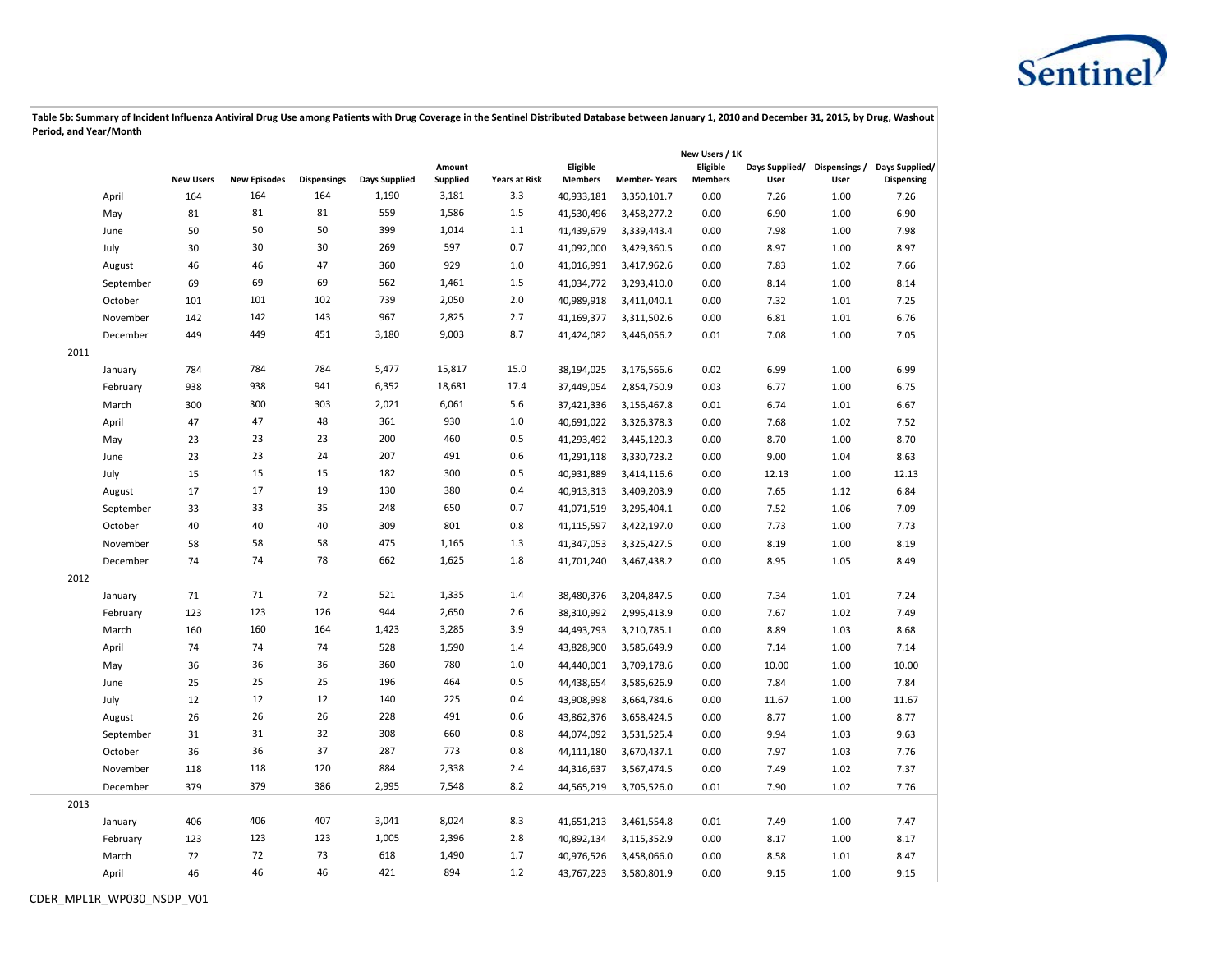

|      |                                            |                  |                     |                    |               |                    |                      |                            |                     | New Users / 1K             |                                      |                |                              |
|------|--------------------------------------------|------------------|---------------------|--------------------|---------------|--------------------|----------------------|----------------------------|---------------------|----------------------------|--------------------------------------|----------------|------------------------------|
|      |                                            | <b>New Users</b> | <b>New Episodes</b> | <b>Dispensings</b> | Days Supplied | Amount<br>Supplied | <b>Years at Risk</b> | Eligible<br><b>Members</b> | <b>Member-Years</b> | Eligible<br><b>Members</b> | Days Supplied/ Dispensings /<br>User | User           | Days Supplied/<br>Dispensing |
|      | May                                        | 21               | 21                  | 21                 | 248           | 420                | 0.7                  | 44,350,188                 | 3,705,510.4         | 0.00                       | 11.81                                | 1.00           | 11.81                        |
|      | June                                       | 14               | 14                  | 14                 | 213           | 300                | 0.6                  | 44,356,723                 | 3,582,139.0         | 0.00                       | 15.21                                | 1.00           | 15.21                        |
|      | July                                       | $\overline{7}$   | $\overline{7}$      | $\overline{7}$     | 60            | 140                | 0.2                  | 44,088,149                 | 3,683,363.6         | 0.00                       | 8.57                                 | 1.00           | 8.57                         |
|      | August                                     | 9                | 9                   | 9                  | 110           | 180                | 0.3                  | 44,030,863                 | 3,673,744.9         | 0.00                       | 12.22                                | 1.00           | 12.22                        |
|      | September                                  | 26               | 26                  | 26                 | 172           | 504                | 0.5                  | 44,431,432                 | 3,547,115.7         | 0.00                       | 6.62                                 | 1.00           | 6.62                         |
|      | October                                    | 40               | 40                  | 40                 | 323           | 784                | 0.9                  | 44,371,596                 | 3,697,687.9         | 0.00                       | 8.08                                 | 1.00           | 8.08                         |
|      | November                                   | 39               | 39                  | 39                 | 361           | 763                | 1.0                  | 44,583,041                 | 3,591,233.6         | 0.00                       | 9.26                                 | 1.00           | 9.26                         |
|      | December                                   | 166              | 166                 | 166                | 1,253         | 3,116              | 3.4                  | 44,742,363                 | 3,718,380.1         | 0.00                       | 7.55                                 | 1.00           | 7.55                         |
| 2014 |                                            |                  |                     |                    |               |                    |                      |                            |                     |                            |                                      |                |                              |
|      | January                                    | 116              | 116                 | 116                | 865           | 2,132              | 2.4                  | 41,224,630                 | 3,433,688.4         | 0.00                       | 7.46                                 | 1.00           | 7.46                         |
|      | February                                   | 50               | 50                  | 50                 | 352           | 980                | 1.0                  | 40,541,311                 | 3,092,706.9         | 0.00                       | 7.04                                 | 1.00           | 7.04                         |
|      | March                                      | 27               | 27                  | 29                 | 255           | 570                | 0.7                  | 40,792,990                 | 3,445,239.3         | 0.00                       | 9.44                                 | 1.07           | 8.79                         |
|      | April                                      | 31               | 31                  | 31                 | 199           | 576                | 0.5                  | 45,019,556                 | 3,685,240.1         | 0.00                       | 6.42                                 | 1.00           | 6.42                         |
|      | May                                        | 16               | 16                  | 16                 | 186           | 304                | 0.5                  | 45,858,678                 | 3,816,789.0         | 0.00                       | 11.63                                | 1.00           | 11.63                        |
|      | June                                       | 8                | 8                   | 8                  | 85            | 200                | 0.2                  | 46,210,054                 | 3,701,561.9         | 0.00                       | 10.63                                | 1.00           | 10.63                        |
|      | July                                       | 6                | 6                   | 6                  | 31            | 101                | 0.1                  | 46,276,914                 | 3,831,491.4         | 0.00                       | 5.17                                 | 1.00           | 5.17                         |
|      | August                                     | 9                | 9                   | 9                  | 120           | 180                | 0.3                  | 45,937,586                 | 3,823,194.7         | 0.00                       | 13.33                                | 1.00           | 13.33                        |
|      | September                                  | 11               | 11                  | 11                 | 77            | 186                | 0.2                  | 45,980,533                 | 3,693,323.0         | 0.00                       | 7.00                                 | 1.00           | 7.00                         |
|      | October                                    | 15               | 15                  | 15                 | 75            | 215                | 0.2                  | 45,980,288                 | 3,829,727.9         | 0.00                       | 5.00                                 | 1.00           | 5.00                         |
|      | November                                   | 32               | 32                  | 32                 | 228           | 693                | 0.6                  | 46,173,832                 | 3,716,413.0         | 0.00                       | 7.13                                 | 1.00           | 7.13                         |
|      | December                                   | 201              | 201                 | 202                | 1,321         | 3,347              | 3.6                  | 46,124,065                 | 3,832,790.2         | 0.00                       | 6.57                                 | 1.00           | 6.54                         |
| 2015 |                                            |                  |                     |                    |               |                    |                      |                            |                     |                            |                                      |                |                              |
|      | January                                    | 144              | 144                 | 144                | 1,045         | 2,678              | 2.9                  | 41,117,209                 | 3,416,117.4         | 0.00                       | 7.26                                 | 1.00           | 7.26                         |
|      | February                                   | 46               | 46                  | 46                 | 356           | 888                | 1.0                  | 39,927,486                 | 3,039,978.3         | 0.00                       | 7.74                                 | 1.00           | 7.74                         |
|      | March                                      | 33               | 33                  | 33                 | 268           | 557                | 0.7                  | 40,276,495                 | 3,399,013.5         | 0.00                       | 8.12                                 | 1.00           | 8.12                         |
|      | April                                      | 28               | 28                  | 28                 | 322           | 540                | 0.9                  | 44,576,829                 | 3,574,700.3         | 0.00                       | 11.50                                | 1.00           | 11.50                        |
|      | May                                        | 13               | 13                  | 13                 | 140           | 260                | 0.4                  | 45,049,638                 | 3,718,411.6         | 0.00                       | 10.77                                | 1.00           | 10.77                        |
|      | June                                       | 10               | 10                  | 11                 | 175           | 220                | 0.5                  | 45,005,712                 | 3,631,265.3         | 0.00                       | 17.50                                | 1.10           | 15.91                        |
|      | July                                       | 8                | 8                   | 9                  | 45            | 164                | 0.1                  | 32,695,282                 | 2,734,251.2         | 0.00                       | 5.63                                 | 1.13           | 5.00                         |
|      | August                                     | 3                | 3                   | 3                  | 40            | 60                 | 0.1                  | 24,742,721                 | 2,064,304.0         | 0.00                       | 13.33                                | 1.00           | 13.33                        |
|      | September                                  | 9                | 9                   | 10                 | 51            | 220                | 0.2                  | 24,756,148                 | 1,990,664.8         | 0.00                       | 5.67                                 | 1.11           | 5.10                         |
|      | October                                    | 6                | 6                   | 6                  | 65            | 107                | 0.2                  | 15,026,962                 | 1,256,922.1         | 0.00                       | 10.83                                | 1.00           | 10.83                        |
|      | November                                   | $\overline{2}$   | $\overline{2}$      | $\overline{2}$     | 6             | 24                 | 0.0                  | 5,326,075                  | 404,979.7           | 0.00                       | 3.00                                 | 1.00           | 3.00                         |
|      | December                                   | $\mathbf 0$      | $\pmb{0}$           | $\mathbf 0$        | 0             | $\pmb{0}$          | 0.0                  | 4,008,669                  | 324,003.4           | 0.00                       | $\overline{a}$                       | $\overline{a}$ | ---                          |
|      | Incident Use of Zanamivir (90 day washout) |                  |                     |                    |               |                    |                      |                            |                     |                            |                                      |                |                              |
| 2010 |                                            |                  |                     |                    |               |                    |                      |                            |                     |                            |                                      |                |                              |
|      | January                                    | 598              | 598                 | 601                | 4,108         | 12,114             | 11.2                 | 38,958,030                 | 3,230,285.2         | 0.02                       | 6.87                                 | 1.01           | 6.84                         |
|      | February                                   | 629              | 629                 | 632                | 4,370         | 12,650             | 12.0                 | 38,422,158                 | 2,927,844.3         | 0.02                       | 6.95                                 | 1.00           | 6.91                         |
|      | March                                      | 605              | 605                 | 608                | 4,302         | 12,235             | 11.8                 | 38,331,525                 | 3,239,195.4         | 0.02                       | 7.11                                 | 1.00           | 7.08                         |
|      | April                                      | 157              | 157                 | 157                | 1,124         | 3,037              | 3.1                  | 40,892,569                 | 3,346,765.8         | 0.00                       | 7.16                                 | 1.00           | 7.16                         |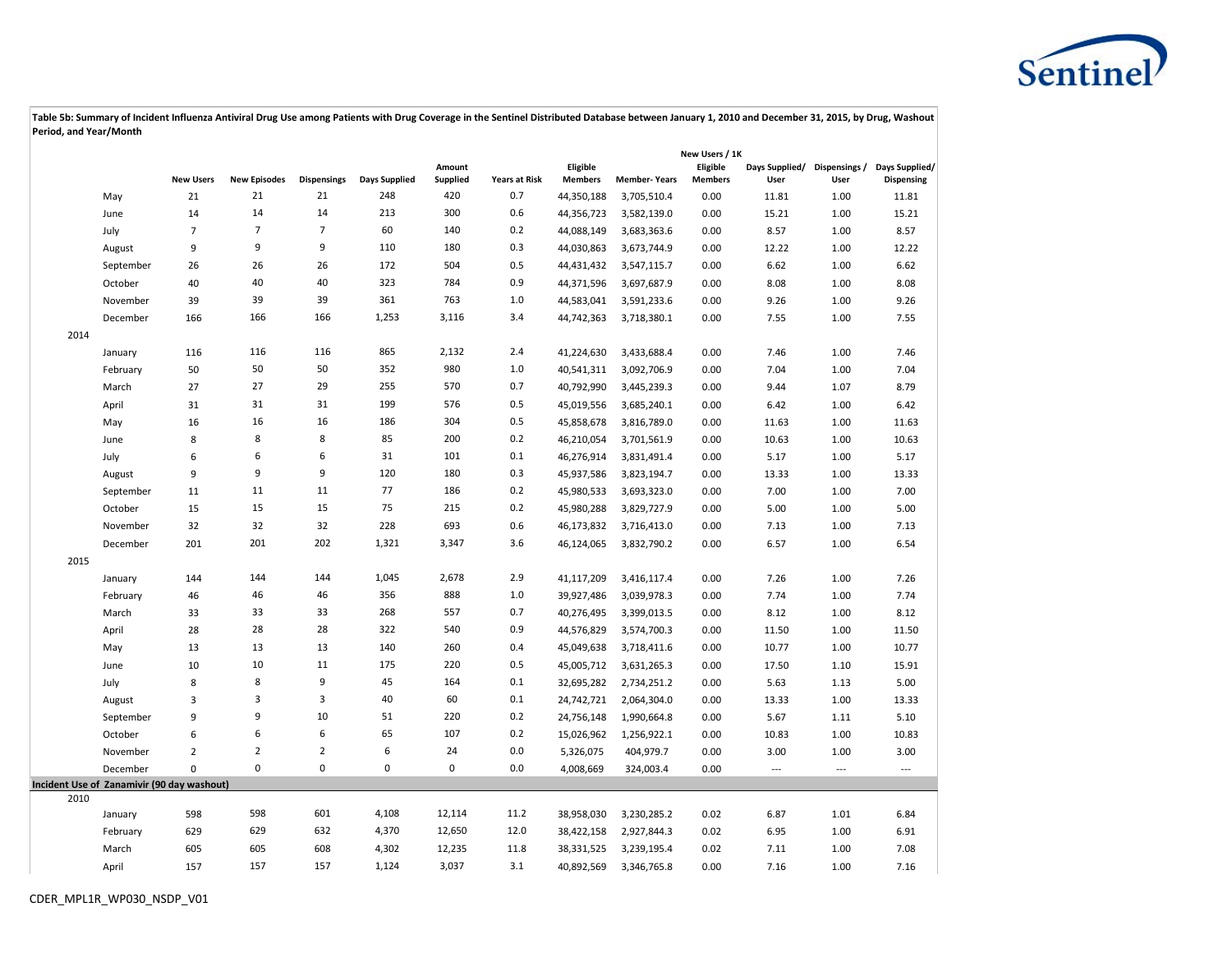

|      |           |                  |                     |                    |               |                    | New Users / 1K       |                            |                     |                            |                                      |      |                                     |
|------|-----------|------------------|---------------------|--------------------|---------------|--------------------|----------------------|----------------------------|---------------------|----------------------------|--------------------------------------|------|-------------------------------------|
|      |           | <b>New Users</b> | <b>New Episodes</b> | <b>Dispensings</b> | Days Supplied | Amount<br>Supplied | <b>Years at Risk</b> | Eligible<br><b>Members</b> | <b>Member-Years</b> | Eligible<br><b>Members</b> | Days Supplied/ Dispensings /<br>User | User | Days Supplied/<br><b>Dispensing</b> |
|      | May       | 78               | 78                  | 78                 | 544           | 1,526              | 1.5                  | 41,502,058                 | 3,455,265.2         | 0.00                       | 6.97                                 | 1.00 | 6.97                                |
|      | June      | 48               | 48                  | 48                 | 368           | 984                | $1.0$                | 41,429,540                 | 3,337,996.7         | 0.00                       | 7.67                                 | 1.00 | 7.67                                |
|      | July      | 29               | 29                  | 29                 | 264           | 577                | 0.7                  | 41,087,064                 | 3,428,797.6         | 0.00                       | 9.10                                 | 1.00 | 9.10                                |
|      | August    | 45               | 45                  | 45                 | 300           | 889                | 0.8                  | 41,013,897                 | 3,417,638.2         | 0.00                       | 6.67                                 | 1.00 | 6.67                                |
|      | September | 68               | 68                  | 68                 | 561           | 1,451              | 1.5                  | 41,032,268                 | 3,293,196.0         | 0.00                       | 8.25                                 | 1.00 | 8.25                                |
|      | October   | 99               | 99                  | 100                | 729           | 2,010              | 2.0                  | 40,986,514                 | 3,410,812.1         | 0.00                       | 7.36                                 | 1.01 | 7.29                                |
|      | November  | 141              | 141                 | 142                | 962           | 2,805              | 2.7                  | 41,162,405                 | 3,311,092.4         | 0.00                       | 6.82                                 | 1.01 | 6.77                                |
|      | December  | 447              | 447                 | 449                | 3,145         | 8,943              | 8.6                  | 41,411,296                 | 3,445,252.8         | 0.01                       | 7.04                                 | 1.00 | 7.00                                |
| 2011 |           |                  |                     |                    |               |                    |                      |                            |                     |                            |                                      |      |                                     |
|      | January   | 769              | 769                 | 769                | 5,354         | 15,522             | 14.7                 | 38,170,941                 | 3,175,170.7         | 0.02                       | 6.96                                 | 1.00 | 6.96                                |
|      | February  | 931              | 931                 | 933                | 6,287         | 18,521             | 17.2                 | 37,385,038                 | 2,851,353.4         | 0.02                       | 6.75                                 | 1.00 | 6.74                                |
|      | March     | 298              | 298                 | 301                | 2,011         | 6,021              | 5.5                  | 37,253,862                 | 3,147,134.4         | 0.01                       | 6.75                                 | 1.01 | 6.68                                |
|      | April     | 46               | 46                  | 47                 | 356           | 910                | 1.0                  | 40,449,636                 | 3,307,526.6         | 0.00                       | 7.74                                 | 1.02 | 7.57                                |
|      | May       | 23               | 23                  | 23                 | 200           | 460                | 0.5                  | 41,209,043                 | 3,431,069.9         | 0.00                       | 8.70                                 | 1.00 | 8.70                                |
|      | June      | 21               | 21                  | 22                 | 172           | 451                | 0.5                  | 41,274,727                 | 3,327,446.9         | 0.00                       | 8.19                                 | 1.05 | 7.82                                |
|      | July      | 14               | 14                  | 14                 | 177           | 280                | 0.5                  | 40,927,621                 | 3,413,444.6         | 0.00                       | 12.64                                | 1.00 | 12.64                               |
|      | August    | 16               | 16                  | 18                 | 120           | 360                | 0.3                  | 40,911,012                 | 3,408,948.6         | 0.00                       | 7.50                                 | 1.13 | 6.67                                |
|      | September | 33               | 33                  | 35                 | 248           | 650                | 0.7                  | 41,069,832                 | 3,295,250.5         | 0.00                       | 7.52                                 | 1.06 | 7.09                                |
|      | October   | 40               | 40                  | 40                 | 309           | 801                | 0.8                  | 41,113,351                 | 3,422,043.5         | 0.00                       | 7.73                                 | 1.00 | 7.73                                |
|      | November  | 58               | 58                  | 58                 | 475           | 1,165              | 1.3                  | 41,341,592                 | 3,325,126.1         | 0.00                       | 8.19                                 | 1.00 | 8.19                                |
|      | December  | 72               | 72                  | 76                 | 627           | 1,585              | 1.7                  | 41,691,886                 | 3,466,818.0         | 0.00                       | 8.71                                 | 1.06 | 8.25                                |
| 2012 |           |                  |                     |                    |               |                    |                      |                            |                     |                            |                                      |      |                                     |
|      | January   | 68               | 68                  | 69                 | 506           | 1,275              | 1.4                  | 38,469,951                 | 3,204,060.6         | 0.00                       | 7.44                                 | 1.01 | 7.33                                |
|      | February  | 120              | 120                 | 120                | 899           | 2,530              | 2.5                  | 38,297,011                 | 2,994,460.2         | 0.00                       | 7.49                                 | 1.00 | 7.49                                |
|      | March     | 158              | 158                 | 162                | 1,413         | 3,245              | 3.9                  | 44,471,738                 | 3,209,446.1         | 0.00                       | 8.94                                 | 1.03 | 8.72                                |
|      | April     | 73               | 73                  | 73                 | 513           | 1,530              | 1.4                  | 43,771,129                 | 3,582,614.2         | 0.00                       | 7.03                                 | 1.00 | 7.03                                |
|      | May       | 34               | 34                  | 34                 | 325           | 740                | 0.9                  | 44,363,899                 | 3,702,807.5         | 0.00                       | 9.56                                 | 1.00 | 9.56                                |
|      | June      | 24               | 24                  | 24                 | 166           | 444                | 0.5                  | 44,408,129                 | 3,581,444.9         | 0.00                       | 6.92                                 | 1.00 | 6.92                                |
|      | July      | 11               | 11                  | 11                 | 130           | 205                | 0.4                  | 43,894,639                 | 3,663,040.9         | 0.00                       | 11.82                                | 1.00 | 11.82                               |
|      | August    | 25               | 25                  | 25                 | 223           | 471                | 0.6                  | 43,855,744                 | 3,657,601.4         | 0.00                       | 8.92                                 | 1.00 | 8.92                                |
|      | September | 31               | 31                  | 32                 | 308           | 660                | 0.8                  | 44,070,591                 | 3,531,152.3         | 0.00                       | 9.94                                 | 1.03 | 9.63                                |
|      | October   | 36               | 36                  | 37                 | 287           | 773                | 0.8                  | 44,107,248                 | 3,670,145.2         | 0.00                       | 7.97                                 | 1.03 | 7.76                                |
|      | November  | 117              | 117                 | 119                | 854           | 2,318              | 2.3                  | 44,309,316                 | 3,567,045.0         | 0.00                       | 7.30                                 | 1.02 | 7.18                                |
|      | December  | 378              | 378                 | 384                | 2,955         | 7,508              | 8.1                  | 44,547,804                 | 3,704,576.0         | 0.01                       | 7.82                                 | 1.02 | 7.70                                |
| 2013 |           |                  |                     |                    |               |                    |                      |                            |                     |                            |                                      |      |                                     |
|      | January   | 405              | 405                 | 406                | 3,036         | 8,004              | 8.3                  | 41,564,813                 | 3,458,189.2         | 0.01                       | 7.50                                 | 1.00 | 7.48                                |
|      | February  | 118              | 118                 | 118                | 980           | 2,296              | 2.7                  | 40,621,483                 | 3,101,945.8         | 0.00                       | 8.31                                 | 1.00 | 8.31                                |
|      | March     | 66               | 66                  | 67                 | 572           | 1,350              | 1.6                  | 40,609,996                 | 3,428,124.7         | 0.00                       | 8.67                                 | 1.02 | 8.54                                |
|      | April     | 38               | 38                  | 38                 | 371           | 712                | $1.0$                | 43,564,124                 | 3,556,055.5         | 0.00                       | 9.76                                 | 1.00 | 9.76                                |
|      | May       | 18               | 18                  | 18                 | 183           | 360                | 0.5                  | 44,248,315                 | 3,693,527.1         | 0.00                       | 10.17                                | 1.00 | 10.17                               |
|      |           |                  |                     |                    |               |                    |                      |                            |                     |                            |                                      |      |                                     |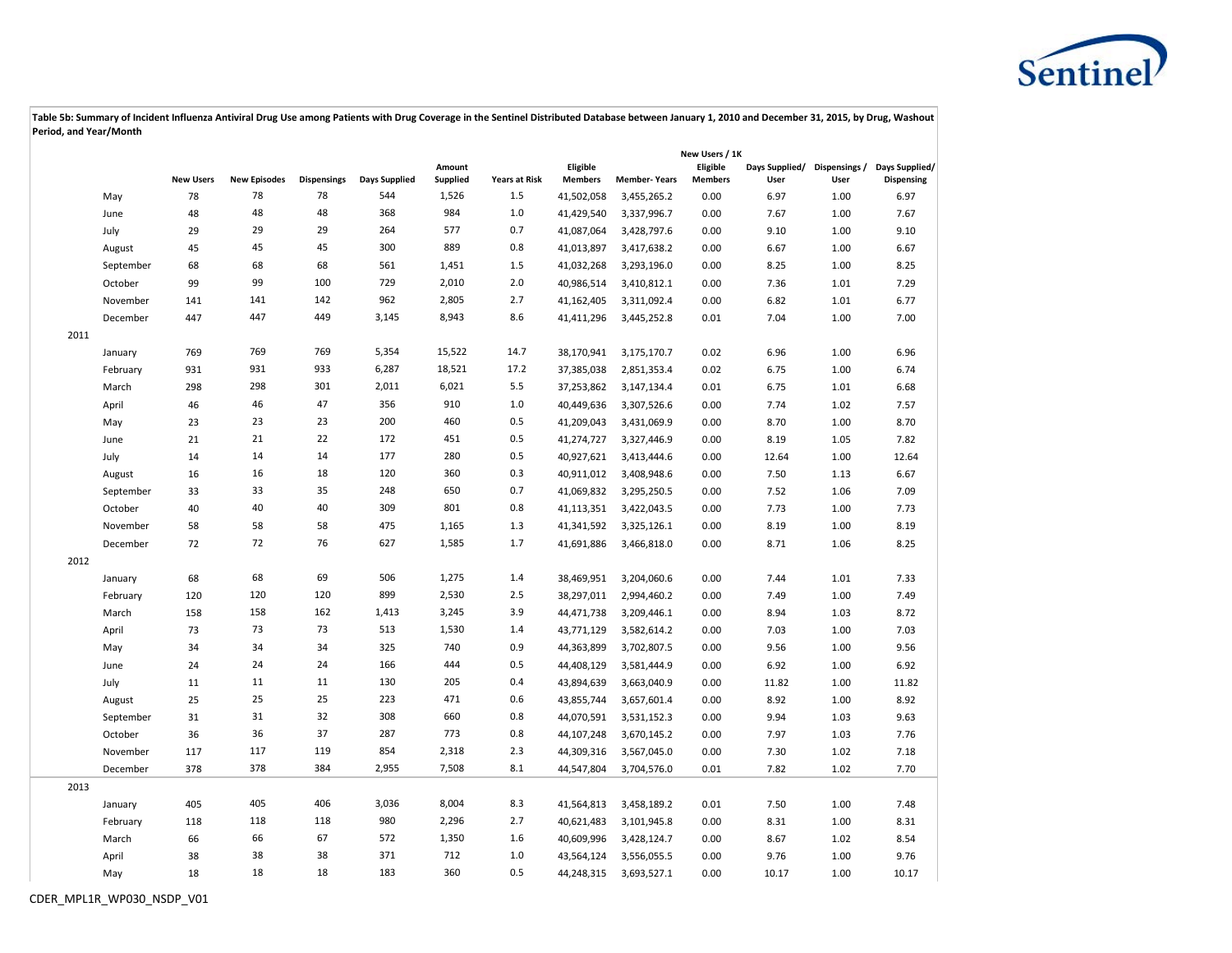

|      |           |                  |                     |                    |               |                           | New Users / 1K       |                            |                     |                            |                        |                       |                              |
|------|-----------|------------------|---------------------|--------------------|---------------|---------------------------|----------------------|----------------------------|---------------------|----------------------------|------------------------|-----------------------|------------------------------|
|      |           | <b>New Users</b> | <b>New Episodes</b> | <b>Dispensings</b> | Days Supplied | Amount<br><b>Supplied</b> | <b>Years at Risk</b> | Eligible<br><b>Members</b> | <b>Member-Years</b> | Eligible<br><b>Members</b> | Days Supplied/<br>User | Dispensings /<br>User | Days Supplied/<br>Dispensing |
|      | June      | 14               | 14                  | 14                 | 213           | 300                       | 0.6                  | 44,324,016                 | 3,577,026.1         | 0.00                       | 15.21                  | 1.00                  | 15.21                        |
|      | July      | 6                | 6                   | 6                  | 55            | 120                       | 0.2                  | 44,080,554                 | 3,682,021.8         | 0.00                       | 9.17                   | 1.00                  | 9.17                         |
|      | August    | 9                | 9                   | 9                  | 110           | 180                       | 0.3                  | 44,027,379                 | 3,673,334.7         | 0.00                       | 12.22                  | 1.00                  | 12.22                        |
|      | September | 24               | 24                  | 24                 | 137           | 464                       | 0.4                  | 44,428,958                 | 3,546,886.6         | 0.00                       | 5.71                   | 1.00                  | 5.71                         |
|      | October   | 39               | 39                  | 39                 | 318           | 764                       | 0.9                  | 44,367,774                 | 3,697,444.4         | 0.00                       | 8.15                   | 1.00                  | 8.15                         |
|      | November  | 37               | 37                  | 37                 | 326           | 723                       | 0.9                  | 44,574,096                 | 3,590,748.1         | 0.00                       | 8.81                   | 1.00                  | 8.81                         |
|      | December  | 160              | 160                 | 160                | 1,230         | 3,012                     | 3.4                  | 44,724,828                 | 3,717,298.3         | 0.00                       | 7.69                   | 1.00                  | 7.69                         |
| 2014 |           |                  |                     |                    |               |                           |                      |                            |                     |                            |                        |                       |                              |
|      | January   | 115              | 115                 | 115                | 855           | 2,112                     | 2.3                  | 41,180,378                 | 3,431,504.9         | 0.00                       | 7.43                   | 1.00                  | 7.43                         |
|      | February  | 47               | 47                  | 47                 | 327           | 920                       | 0.9                  | 40,366,116                 | 3,084,647.5         | 0.00                       | 6.96                   | 1.00                  | 6.96                         |
|      | March     | 25               | 25                  | 27                 | 220           | 530                       | 0.6                  | 40,551,647                 | 3,425,456.0         | 0.00                       | 8.80                   | 1.08                  | 8.15                         |
|      | April     | 30               | 30                  | 30                 | 194           | 556                       | 0.5                  | 44,891,095                 | 3,669,222.7         | 0.00                       | 6.47                   | 1.00                  | 6.47                         |
|      | May       | 16               | 16                  | 16                 | 186           | 304                       | 0.5                  | 45,797,955                 | 3,809,834.3         | 0.00                       | 11.63                  | 1.00                  | 11.63                        |
|      | June      | 6                | 6                   | 6                  | 60            | 140                       | 0.2                  | 46,167,852                 | 3,697,430.1         | 0.00                       | 10.00                  | 1.00                  | 10.00                        |
|      | July      | 5                | 5                   | 5                  | 26            | 81                        | 0.1                  | 46,258,710                 | 3,829,078.2         | 0.00                       | 5.20                   | 1.00                  | 5.20                         |
|      | August    | 8                | 8                   | 8                  | 90            | 160                       | 0.2                  | 45,931,271                 | 3,822,301.0         | 0.00                       | 11.25                  | 1.00                  | 11.25                        |
|      | September | 11               | 11                  | 11                 | 77            | 186                       | 0.2                  | 45,976,687                 | 3,692,942.6         | 0.00                       | 7.00                   | 1.00                  | 7.00                         |
|      | October   | 14               | 14                  | 14                 | 70            | 195                       | 0.2                  | 45,975,499                 | 3,829,394.7         | 0.00                       | 5.00                   | 1.00                  | 5.00                         |
|      | November  | 30               | 30                  | 30                 | 213           | 633                       | 0.6                  | 46,163,933                 | 3,715,843.0         | 0.00                       | 7.10                   | 1.00                  | 7.10                         |
|      | December  | 198              | 198                 | 199                | 1,301         | 3,287                     | 3.6                  | 46,104,930                 | 3,831,622.7         | 0.00                       | 6.57                   | 1.01                  | 6.54                         |
| 2015 |           |                  |                     |                    |               |                           |                      |                            |                     |                            |                        |                       |                              |
|      | January   | 139              | 139                 | 139                | 1,015         | 2,578                     | 2.8                  | 41,029,145                 | 3,412,829.8         | 0.00                       | 7.30                   | 1.00                  | 7.30                         |
|      | February  | 41               | 41                  | 41                 | 326           | 788                       | 0.9                  | 39,576,443                 | 3,022,328.9         | 0.00                       | 7.95                   | 1.00                  | 7.95                         |
|      | March     | 27               | 27                  | 27                 | 228           | 437                       | 0.6                  | 39,908,782                 | 3,364,924.3         | 0.00                       | 8.44                   | 1.00                  | 8.44                         |
|      | April     | 26               | 26                  | 26                 | 282           | 500                       | 0.8                  | 44,357,514                 | 3,550,331.6         | 0.00                       | 10.85                  | 1.00                  | 10.85                        |
|      | May       | 12               | 12                  | 12                 | 135           | 240                       | 0.4                  | 44,951,887                 | 3,706,448.5         | 0.00                       | 11.25                  | 1.00                  | 11.25                        |
|      | June      | 9                | 9                   | 10                 | 145           | 200                       | 0.4                  | 44,966,708                 | 3,625,955.9         | 0.00                       | 16.11                  | 1.11                  | 14.50                        |
|      | July      | $\overline{7}$   | $\overline{7}$      | 8                  | 40            | 144                       | 0.1                  | 32,686,804                 | 2,732,952.6         | 0.00                       | 5.71                   | 1.14                  | 5.00                         |
|      | August    | 3                | 3                   | 3                  | 40            | 60                        | 0.1                  | 24,740,229                 | 2,063,973.2         | 0.00                       | 13.33                  | 1.00                  | 13.33                        |
|      | September | $\overline{7}$   | $\overline{7}$      | 8                  | 41            | 180                       | 0.1                  | 24,754,559                 | 1,990,511.7         | 0.00                       | 5.86                   | 1.14                  | 5.13                         |
|      | October   | 6                | 6                   | 6                  | 65            | 107                       | 0.2                  | 15,025,834                 | 1,256,847.7         | 0.00                       | 10.83                  | 1.00                  | 10.83                        |
|      | November  | $\overline{2}$   | $\overline{2}$      | $\overline{2}$     | 6             | 24                        | 0.0                  | 5,325,667                  | 404,957.0           | 0.00                       | 3.00                   | 1.00                  | 3.00                         |
|      | December  | $\Omega$         | $\Omega$            | $\Omega$           | $\mathbf 0$   | $\mathbf 0$               | 0.0                  | 4,008,251                  | 323,978.1           | 0.00                       | $\overline{a}$         | $\overline{a}$        | $---$                        |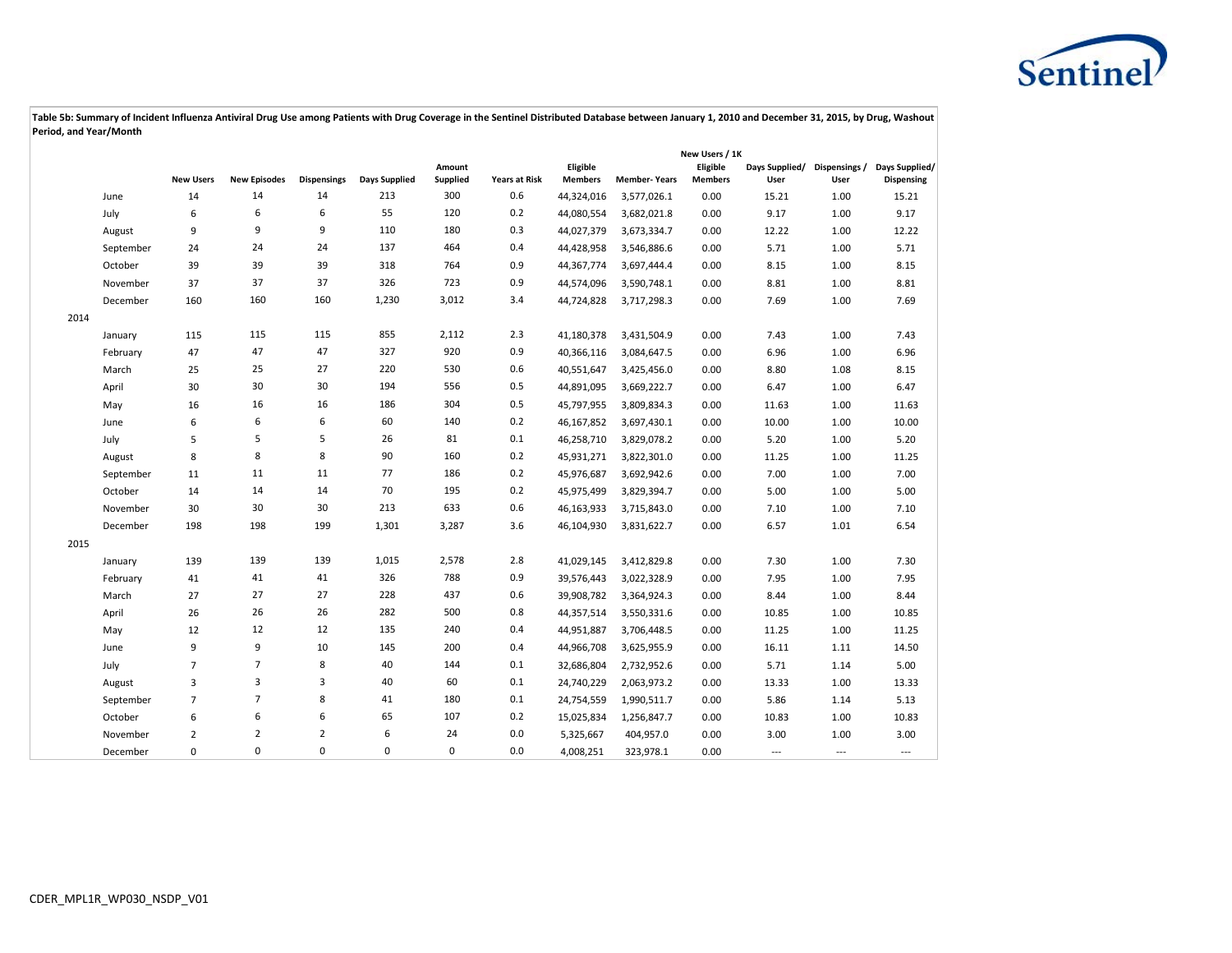

**Appendix A: Latest Date of Available Data for Each Data Partner up to Request End Date (December 31, 2015)**

| <b>DPID</b> | <b>End Date</b> |
|-------------|-----------------|
| DP0001      | 6/30/2015       |
| DP0002      | 12/31/2014      |
| DP0003      | 6/30/2015       |
| DP0004      | 12/31/2015      |
| DP0005      | 4/30/2015       |
| DP0006      | 7/31/2015       |
| DP0007      | 6/30/2015       |
| DP0008      | 11/30/2015      |
| DP0009      | 9/30/2015       |
| DP0010      | 9/30/2015       |
| DP0011      | 7/31/2014       |
| DP0012      | 3/31/2015       |
| DP0013      | 12/31/2014      |
| DP0014      | 11/30/2015      |
| DP0015      | 12/31/2015      |
| DP0016      | 6/30/2012       |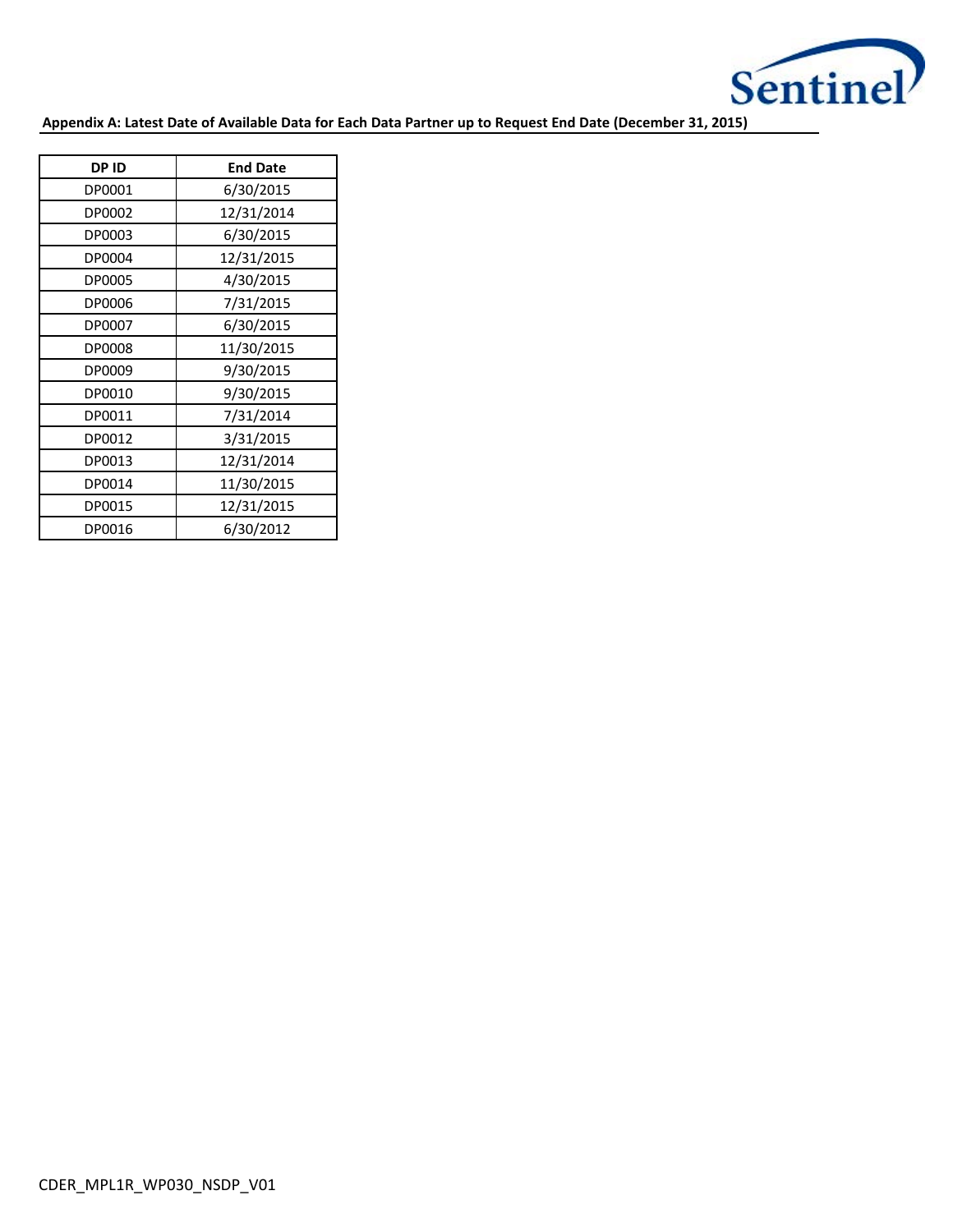

## **Appendix B: Generic and Brand Names used to Define Exposures in this Request**

| <b>Generic Name</b>   | <b>Brand Name</b> |
|-----------------------|-------------------|
| OSELTAMIVIR PHOSPHATE | Tamiflu           |
| ZANAMIVIR             | Relenza Diskhaler |